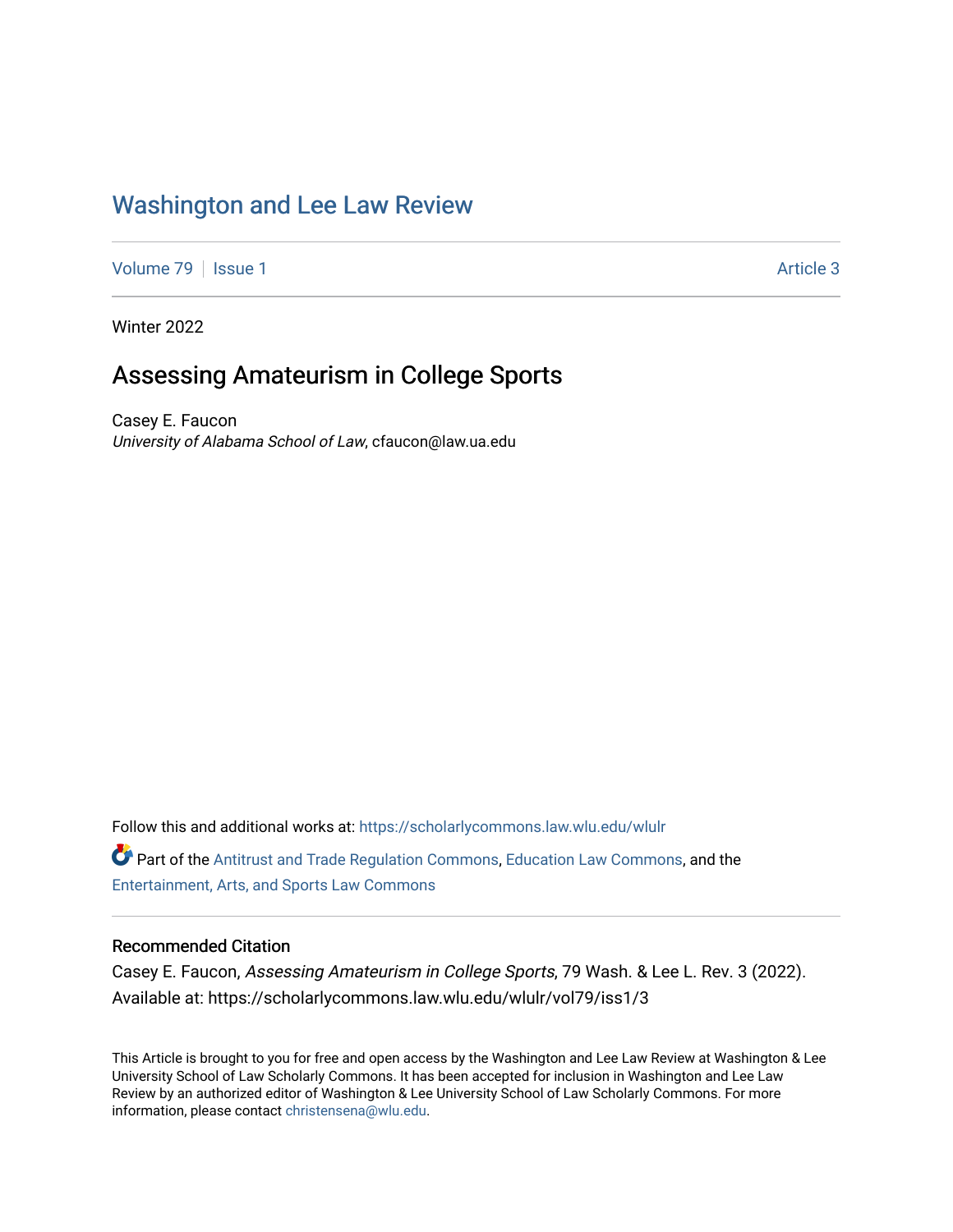# Assessing Amateurism in College Sports

#### Casey E. Faucon\*

#### *Abstract*

*College sports generate approximately \$8 billion each year for the National C[artel] Athletic Association and its member institutions. Most of this revenue flows from lucrative television broadcasting deals, which often incorporate the right to commercialize and sell the names, images, and likenesses of college athletes. Under its current revenue scheme, student-athletes—85 percent of whom live below the poverty line—receive a share of zero. For over a century, we've justified this exploitative distribution scheme under a cloak of student-athlete "amateurism." Antitrust challenges to the NCAA's amateurism rules clash with the assumption that "amateurism" is a revered tradition and an important tenet upholding the value and integrity of U.S. college sports. But is this true? Is amateurism in U.S. college sports such hallowed ground? And, if so, what values should animate the distinctions society values between collegiate and professional sports? Does it mean college athletes shouldn't get paid?* 

3

<sup>\*</sup> Assistant Professor of Clinical Legal Instruction; Director of the Entrepreneurship & Nonprofit Clinic at the University of Alabama School of Law. Thank you to Courtney Cross, Allyson Gold, Amy Kimpel, Joan Hemingway, Michele Gilman, Howard Wasserman, Andrew Hammond, Jeffrey Usman, Tanya Karwaki, Daniel Campbell, Amanda Beth Hurst, Andrew Budzinski, Benjamin McMichael, Yonathan Arbel, Shalini Ray, Russell Gold, Daiquiri Steele, and Shahar Dillbary for discussing the Article and commenting on previous versions of the draft. Thank you to the editors of the *Washington & Lee Law Review*, who have spent countless hours editing and working with me to publish the Article. Thank you to my research assistant Joey Parsons, UA J.D. 2021 for his invaluable and insightful research.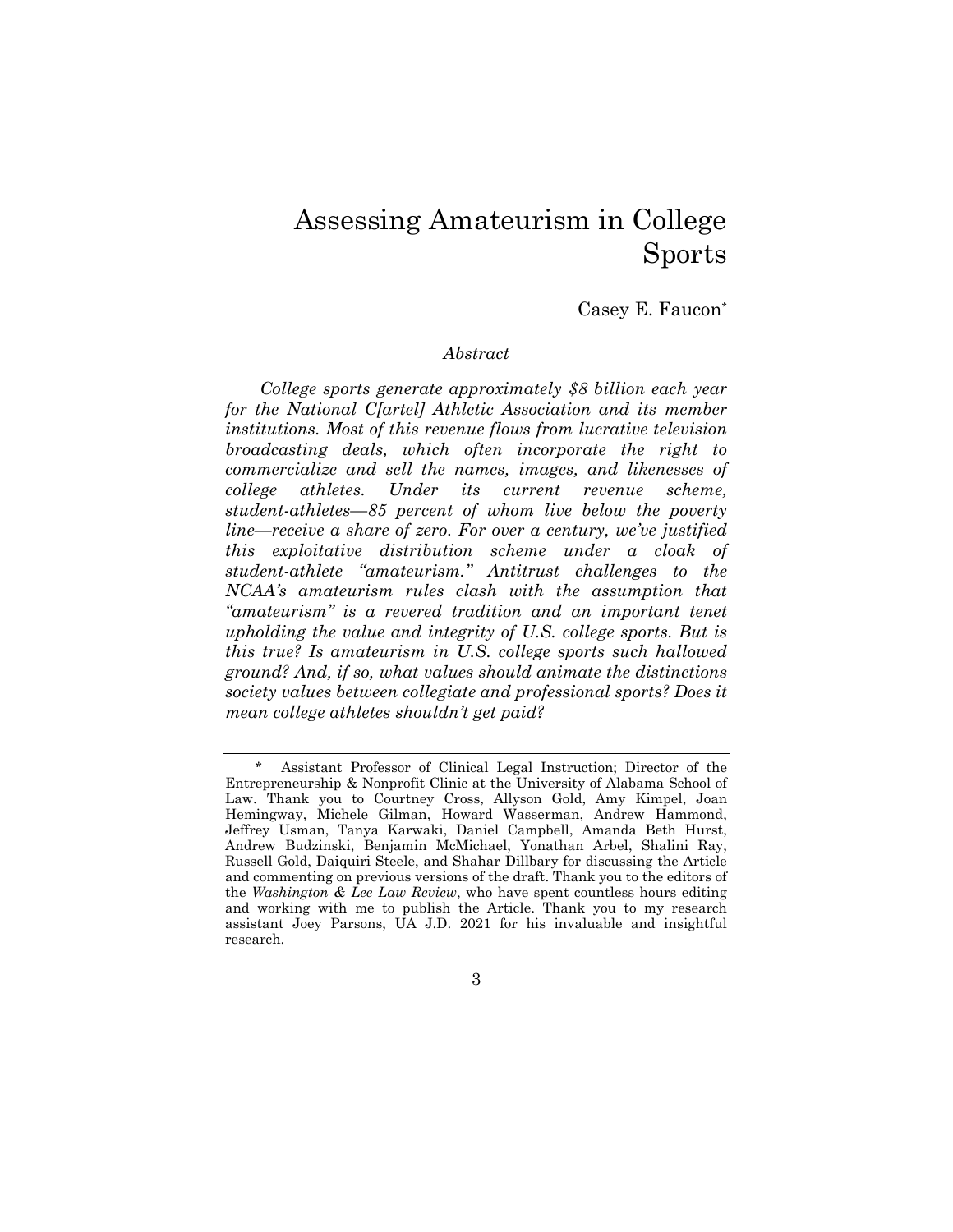*This Article provides a descriptive and theoretical examination of the consumer justifications for amateurism in college sports under an antitrust framework. In general response to these inquiries, this Article finds that some consumer value exists in maintaining amateurism in college sports. However, amateurism's uniqueness to American culture, and the values that should shape amateurism's norms, stem from regional and institutional loyalty, athletic tradition, and the preparation and life skills gained from dual academic-athletic participation. Although competitive balance and fairness could be an animating factor, insufficient support for this position exists. This Article then theorizes that allowing name, image, and likeness (NIL) commercialization or "pay for play" would not impact those main animating factors and that student-athletes should be allowed as much pay for play as the consumer market would tolerate.* 

*The Article then proposes pay for play and NIL commercialization schemes that more robustly incorporate not only consumer preference, but also moral, ethical, and equitable considerations, following the Supreme Court's 2021 decision in*  NCAA v. Alston*.* 

#### *Table of Contents*

| T.                                                     |  |
|--------------------------------------------------------|--|
| <i>History of Collegiate Sports Regulation21</i><br>A. |  |
| В.                                                     |  |
| C. The NCAA Cartel, Examined Through Its               |  |
|                                                        |  |
|                                                        |  |
| 2. Controlling Non-Price Competition and               |  |
|                                                        |  |
|                                                        |  |
|                                                        |  |
| AMATEURISM UNDER ANTITRUST LAW  41<br>H.               |  |
| A. The NCAA's Bylaws Enforcing Amateurism  42          |  |
| 1. Amateurism Certification Process 44                 |  |
|                                                        |  |
|                                                        |  |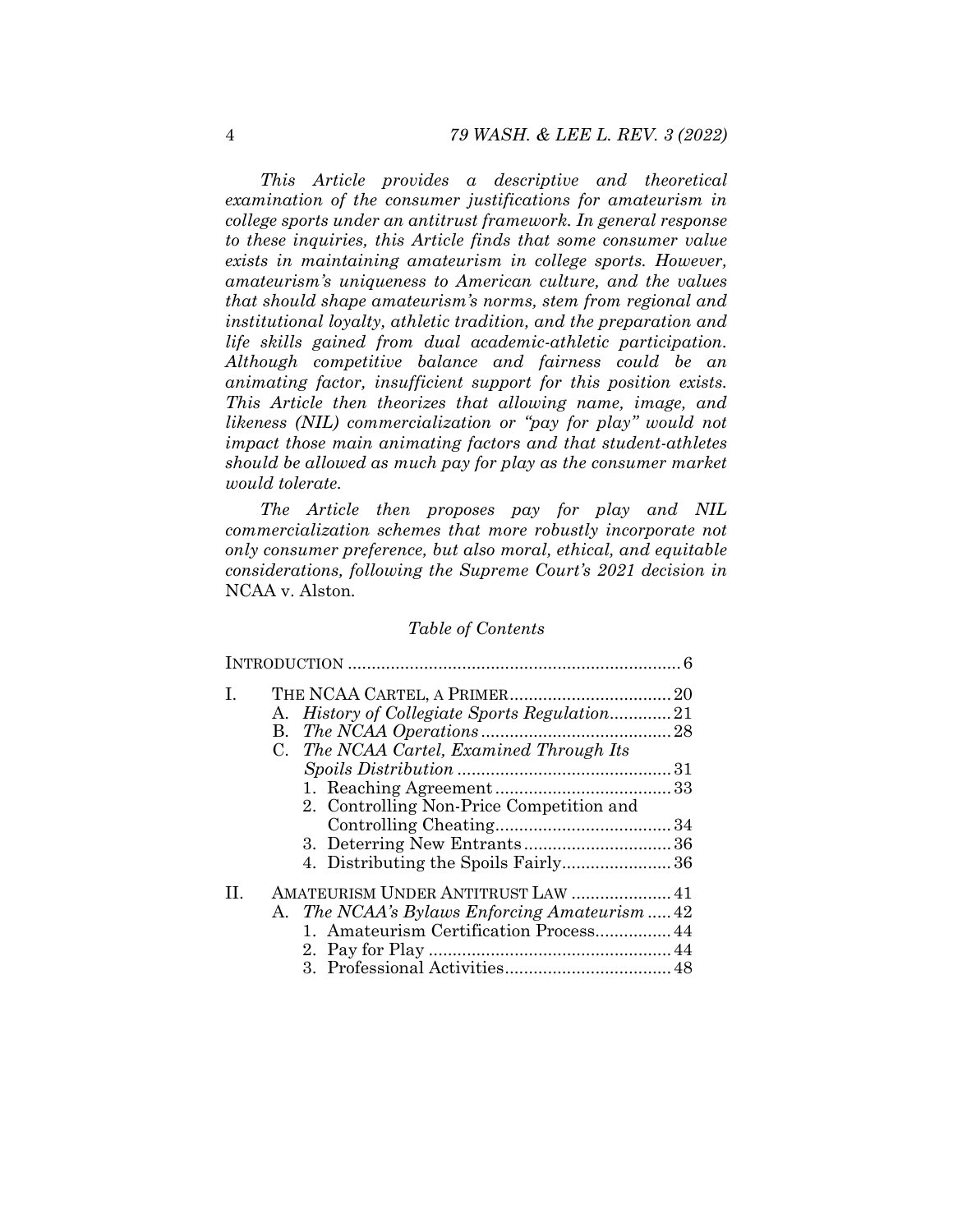|     |         | 5. Current NCAA Interim Policy on Name,                                                 |
|-----|---------|-----------------------------------------------------------------------------------------|
|     |         | Image, and Likeness and State Fair Pay to                                               |
|     |         |                                                                                         |
|     | В.      | The Principle of Amateurism Under Antitrust                                             |
|     |         |                                                                                         |
|     |         | 1.                                                                                      |
|     |         |                                                                                         |
|     | C.      | A Shifting Tide: Alston/In re NCAA Antitrust                                            |
|     |         |                                                                                         |
|     |         | The NCAA's Amateurism Rules Are Subject<br>1.                                           |
|     |         | to Antitrust's Rule of Reason Analysis and                                              |
|     |         | Not Immune as Non-Commercial Activity66                                                 |
|     |         | The Court Is Not Bound by Board of Regents'<br>2.                                       |
|     |         |                                                                                         |
|     |         | The Lower Courts Did Not Err in Weighing<br>3.                                          |
|     |         |                                                                                         |
|     |         | Unanswered Questions and Future Doctrinal<br>4.                                         |
|     |         |                                                                                         |
| Ш.  |         |                                                                                         |
|     | $A_{-}$ | "Amateurism" Is a Revered Tradition in U.S.                                             |
|     |         |                                                                                         |
|     |         | 1.                                                                                      |
|     |         | It's Also a Little Socialist and Anti-Free<br>$2_{-}$                                   |
|     |         |                                                                                         |
|     |         | 3.                                                                                      |
|     |         | 4. But Consumers Want a Product Distinct                                                |
|     |         |                                                                                         |
|     | В.      | But It Doesn't Mean They Shouldn't Get Paid                                             |
|     |         | or Profit from Commercializing Their NILs  80<br>Promoting Competitive Balance Could Be |
|     | C.      | Valuable, but Consumers Don't Seem to Care                                              |
|     |         | About Competitive Balance in College Sports84                                           |
|     | D.      | The Heart of Amateurism: School Ties88                                                  |
|     |         |                                                                                         |
| IV. |         | REASSESSING AMATEURISM UNDER THE RULE OF                                                |
|     |         |                                                                                         |
|     | A.      | Proposed Distributions Schemes for Pay for                                              |
|     |         | Proposed Application to NIL                                                             |
|     | В.      |                                                                                         |
|     | C.      | Counterarguments: Testing This Theory97                                                 |
|     |         |                                                                                         |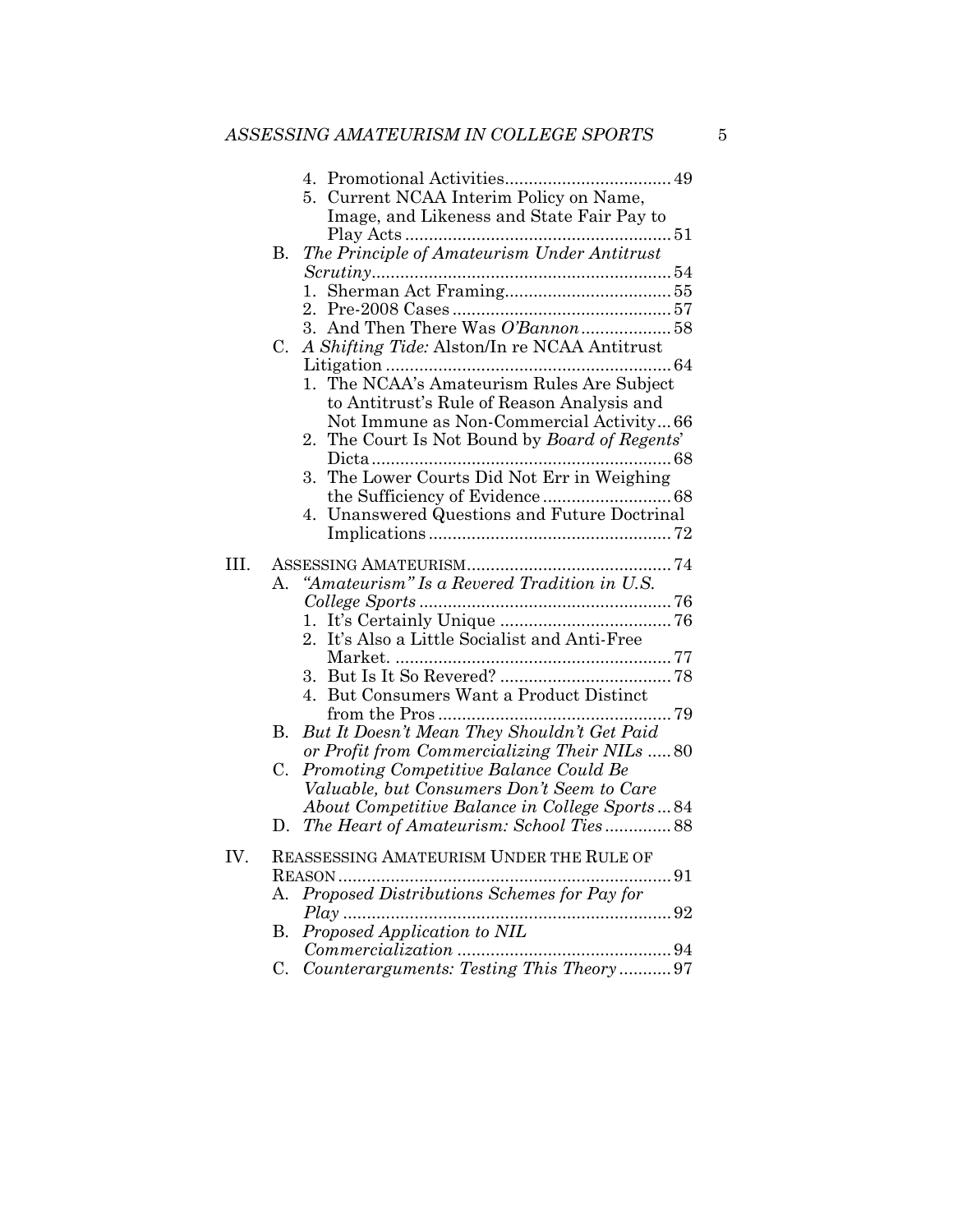| 1. Antitrust Is the Appropriate Approach97    |  |
|-----------------------------------------------|--|
| 2. You're Not Just a Joint Venture; You're a  |  |
|                                               |  |
| 3. We Can Still Maintain Distinctions between |  |
|                                               |  |
|                                               |  |

#### **INTRODUCTION**

Alabama freshman football player Ga'Quincy "Kool-Aid" McKinstry has always been a bit eccentric. Growing up around the Birmingham, Alabama area, the five-star defensive cornerback goes by the name "Kool-Aid,"1 a moniker his grandmother gave him because he "entered the world with a smile,"2 like "the Kool-Aid man."3 In August 2021, the flavored drink company Kool-Aid announced McKinstry as its new brand athlete,4 and the team officially updated McKinstry's team roster name to Kool-Aid McKinstry.5 While a notable endorsement, McKinstry's partnership with Kool-Aid is just one among many, often lucrative, new deals by which student-athletes can now profit off their names, images, and likenesses (NILs).6

 <sup>1.</sup> Alex Scarborough, *Alabama Crimson Tide Freshman Ga'Quincy 'Kool-Aid' McKinstry Signs NIL Deal with Drink Company*, ESPN (Aug. 18, 2021), https://perma.cc/DB78-7EA9.

 <sup>2.</sup> Nick Kelly, *Alabama Football Freshman Kool-Aid McKinstry Lands NIL Partnership with Kool-Aid*, TUSCALOOSA NEWS (Aug. 18, 2021, 9:40 AM), https://perma.cc/ZV6V-5BAU.

 <sup>3.</sup> Blake Toppmeyer, *The Tasty Backstory Behind Kool-Aid McKinstry's Endorsement Deal with Kool-Aid*, TUSCALOOSA NEWS (Aug. 20, 2021, 11:48 AM), https://perma.cc/X9ZL-SB5E.

 <sup>4.</sup> Scarborough, *supra* note 1.

<sup>5</sup>*. Kool-Aid McKinstry*, ALA. FOOTBALL ROSTER (2021), https://perma.cc/5LNU-HST3.

<sup>6</sup>*. See* Bill Bender, *NIL Tracker: Which College Athletes Are Signing Endorsement Deals?*, SPORTING NEWS (July 1, 2021), https://perma.cc/PT65- ZTLN (tracking "[w]hich student-athletes [took] advantage of early NIL deals"); Russell Steinberg, *The Most Fascinating NIL Deals in College Sports So Far*, BOARDROOM (Aug. 23, 2021), https://perma.cc/3BN6-B7BU (highlighting noteworthy NIL deals).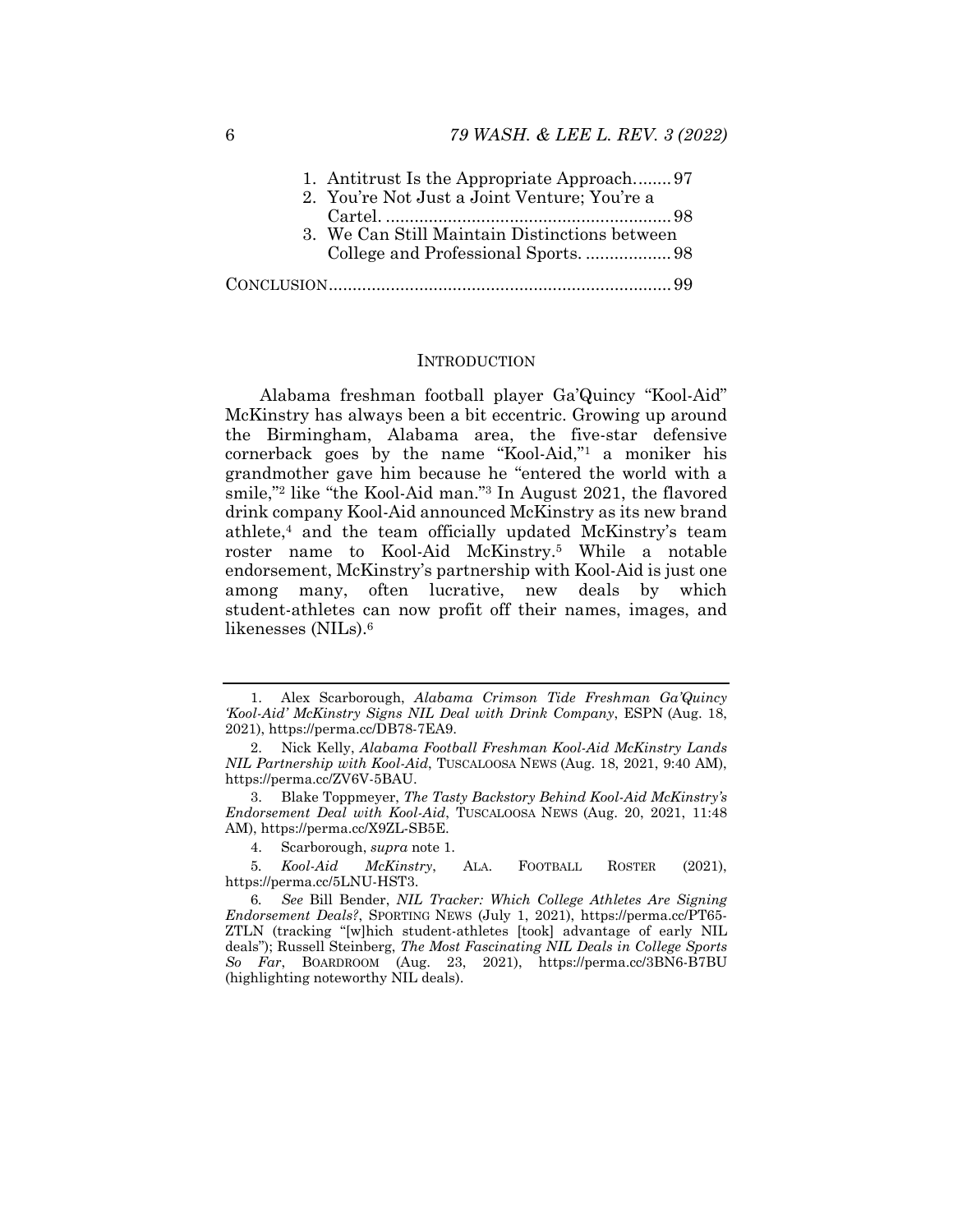For years, the National Collegiate Athletic Association (NCAA) denied student-athletes access to this marketplace through its enforcement of eligibility rules that allegedly maintained the Principle of Amateurism in college sports.7 These amateurism rules generally prohibited payment to student-athletes in the forms of both "pay for play" and profiting from NIL commercialization.8 Instead, the approximate \$8 billion in industry revenue flowed to the NCAA and its member institutions, but the student-athletes—the most valuable input to the college sports consumer market—received a share of zero.9 Although it may be in society's and the players' best interests to continue to uphold and maintain some form of amateurism in college sports, $10$  public sentiment demonstrates increasing dissatisfaction with how inequitably the NCAA and its member institutions distribute the largesse of its cartel spoils.11 The Principle of Amateurism is merely a guise through

9*. See* Allen R. Sanderson & John J. Siegfried, *The National Collegiate Athletic Association Cartel: Why It Exists, How It Works, and What It Does*, 52 REV. INDUS. ORG. 185, 189 (2018).

 10. For the vast majority of college athletes, a bachelor's degree is far more valuable—and realistic—than the prospect of a professional sports career. *See* Beth Daley, *Let's Get Real with College Athletes About Their Chances of Going Pro*, CONVERSATION (Apr. 24, 2019, 6:47 PM), https://perma.cc/DB6P-ST9X ("Given that only 1 in 4,233 high school players go from high school to college to the pros, there is a giant gap between college players' dreams and reality."); *see also* Tim Stobierski, *Average Salary by Education Level: The Value of a College Degree*, NE. UNIV. (June 2, 2020), https://perma.cc/M88Q-AUZR (sharing that in 2019, Americans with bachelor's degrees earned, on average, \$64,896 while those with just a high school diploma earned, on average, \$38,792 (citing *Learn More, Earn More: Education Leads to Higher Wages, Lower Unemployment*, U.S. BUREAU OF LAB. STATS. (May 2020), https://perma.cc/VL97-72W5)).

11*. See* Jon Solomon, *NCAA Expert: 69 Percent of Public Opposes Paying College Players*, CBS SPORTS (June 25, 2014, 11:51 AM), https://perma.cc/L5RT-QGUV (citing a 2013 survey reporting that "69 percent of the public and 61 percent of sports fans oppose paying college athletes"). However, according to a 2019 poll, "[t]wo-thirds of adults say college athletes should be allowed to earn money from endorsements and sponsorships and half say athletes at colleges and universities with major athletic programs should receive a share of revenue received from broadcast rights."

<sup>7</sup>*. See* NCAA, NCAA DIVISION I MANUAL, § 12.01.1 (2021) [hereinafter NCAA MANUAL], https://perma.cc/5XLP-5PLJ (PDF) ("Only an amateur student-athlete is eligible for intercollegiate athletics participation in a particular sport.").

<sup>8</sup>*. See id.* § 12.1.2.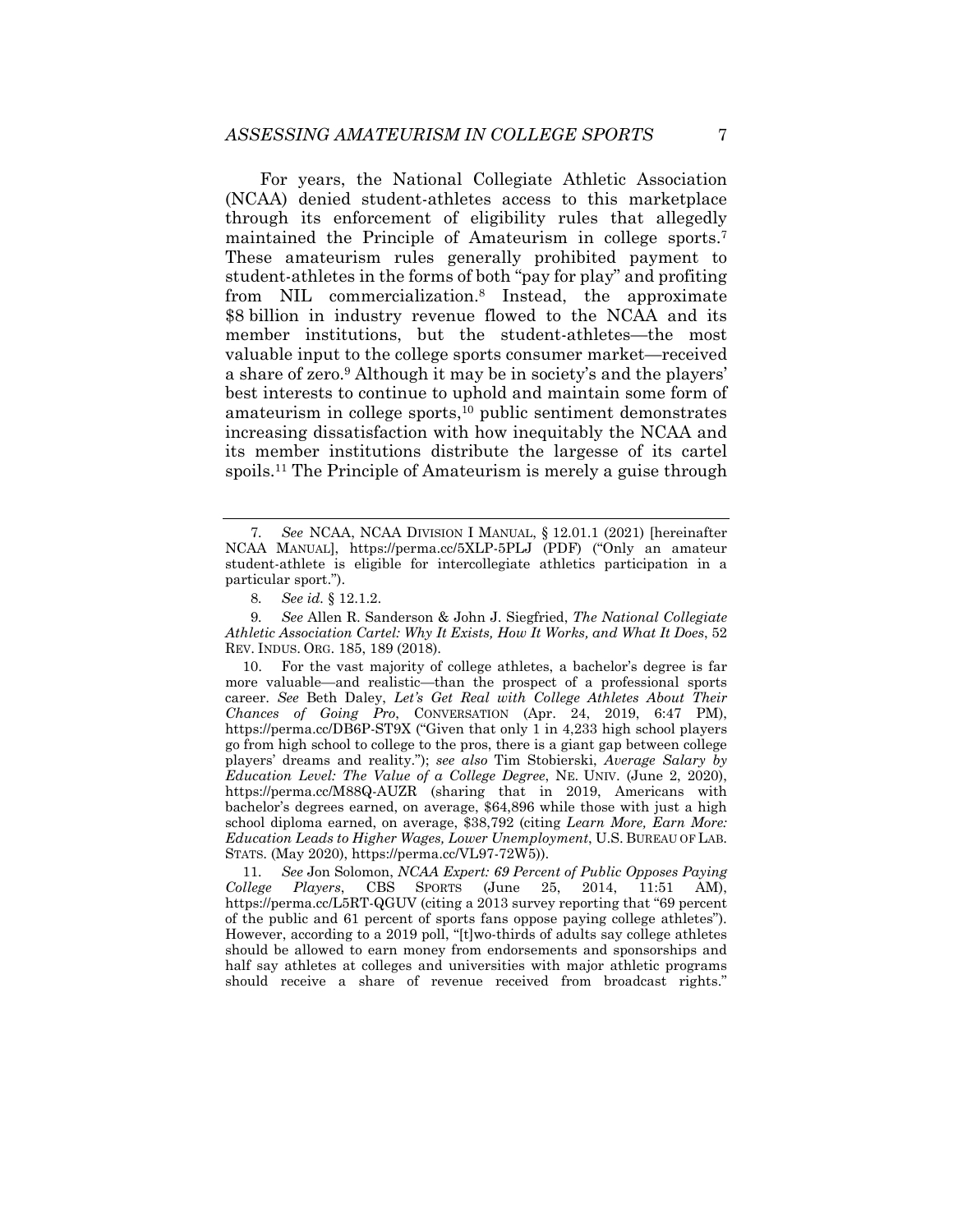which the NCAA continues to justify this inequity and maintain its cartel control—leaving the student-athletes, their families, their futures, and society at large for the worse.12

Resulting from numerous social, political, cultural, and economic catalysts, California presented the first state challenge to the NCAA's rules on amateurism.13 Receiving public support from prominent sports figures like LeBron James,14 California's "Fair Pay to Play" Act15 allows student-athletes to profit off their NILs, as well as hire licensed agents and attorneys.<sup>16</sup> Although not without its flaws,<sup>17</sup> many praised the California Act's September 2019 passage as both aggressive virtue signaling18 and progress toward remedying a system sharply criticized as unfairly exploitative of the labor and likenesses of student-athletes.19 Setting off a flurry of movement in state legislatures nationwide, 2020 and 2021 saw

*Compensation for Collegiate Athletes*, UNIV. OF CHI. NAT'L OP. RSCH. CTR., https://perma.cc/AB7S-JUDM.

12*. See* WALTER BYERS WITH CHARLES HAMMER, UNSPORTSMANLIKE CONDUCT: EXPLOITING COLLEGE ATHLETES 3 (Univ. Mich. Press 1995) (lambasting the NCAA's amateurism system as "biased against human nature and simple fairness"); Michael Steele, Comment, O'Bannon v. NCAA*: The Beginning of the End of the Amateurism Justification for the NCAA in Antitrust Litigation*, 99 MARQ. L. REV. 511, 512 (2015) ("Big-time college football and basketball are now multi-billion dollar industries, and to pretend that these student-athletes are amateurs is nonsense.").

13*. See* Tyler Tynes, *The Ripple Effects of California's 'Fair Pay to Play' Act*, RINGER (Oct. 11, 2019, 6:55 AM), https://perma.cc/7PUC-KNHP.

 14. Michael Shapiro, *LeBron James Calls for Support of California Student Athlete Compensation Bill*, SPORTS ILLUSTRATED (Sep. 5, 2019), https://perma.cc/9XMA-P992.

15. CAL. EDUC. CODE § 67456 (West 2022) (effective Jan. 1, 2023).

16*. Id.*

17*. See infra* Part II; Steven A. Bank, *The Olympic-Sized Loophole in California's Fair Pay to Play Act*, 120 COLUM. L. REV. F. 109, 112 (2020) (arguing that the Act is unlikely to result in revenue sharing for student-athletes).

 18. "It's going to change college sports for the better by having now the interest, finally, of the athletes on par with the interests of the institutions," said California's governor, Gavin Newsom. *LeBron James Celebrates California Law Allowing College Athletes to Make Money*, GUARDIAN (Sep. 30, 2019, 11:30 AM), https://perma.cc/9FA8-UDDT.

19*. See* @NancySkinnerCA, TWITTER (Sep. 30, 2019, 12:31 PM), https://perma.cc/LRE9-2X3N ("For decades, college sports has generated billions for all involved except the very people most responsible for creating the wealth. That's wrong.").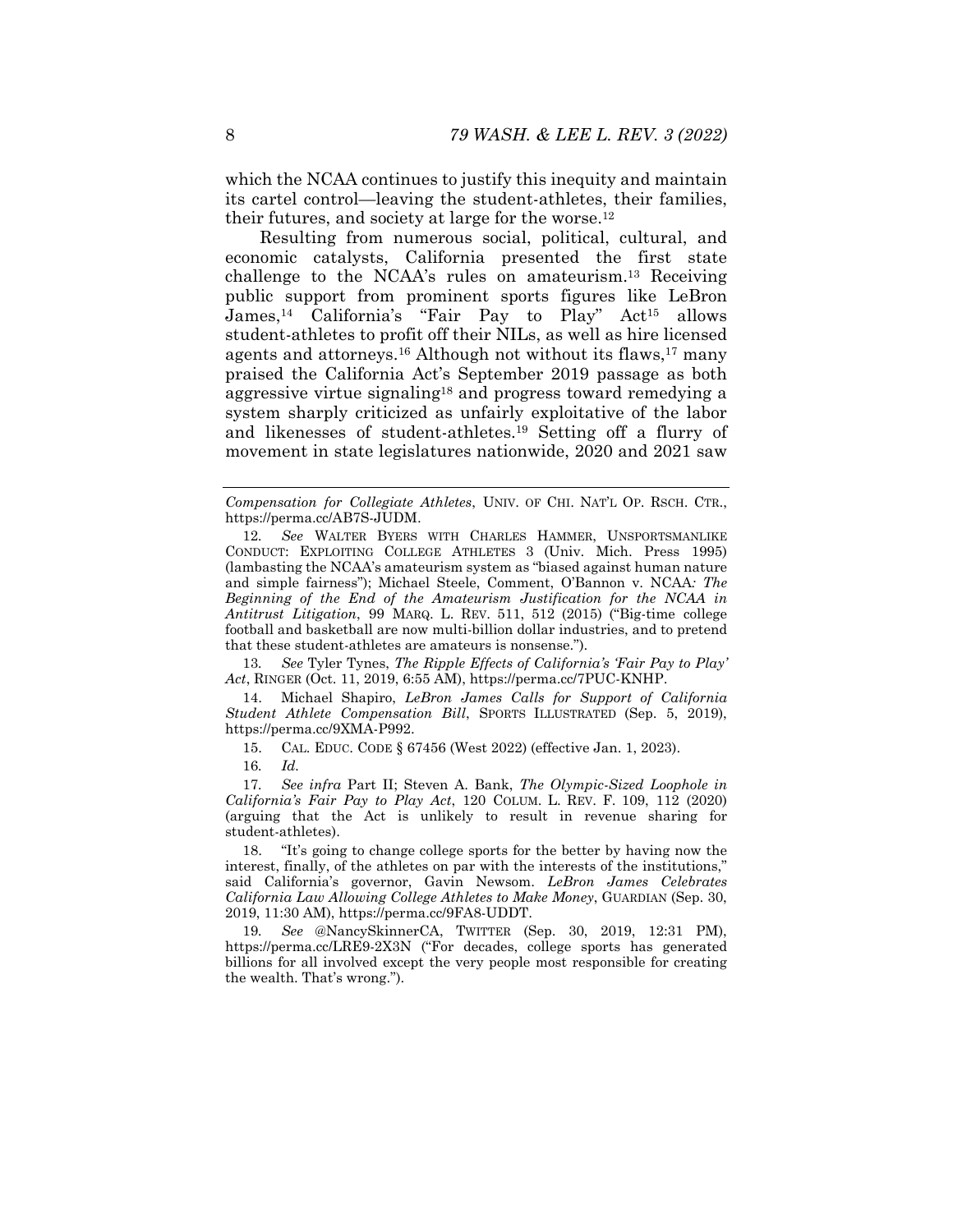twenty-nine states pass laws allowing student-athletes to receive compensation for the commercialization of their NILs.20

These state acts take direct aim at the NCAA's rules enforcing the Principle of Amateurism in college sports, rules which the U.S. Supreme Court and circuit courts have too often deemed presumptively reasonable against antitrust challenges.21 Although the NCAA has shifted its position with respect to NIL commercialization, $22$  it continues to cling to the position that it enjoys "broad leeway" in enforcing its rules prohibiting and limiting activities falling within the purview of "pay for play."

The NCAA maintained this position in its appeal to the Supreme Court in 2021's *NCAA v. Alston*.23 In *Alston*, the Ninth Circuit held that the NCAA's rules that limit scholarships are both subject to and violate antitrust laws.<sup>24</sup> The decision also allowed for unlimited scholarships to student-athletes as long as

22*. See* NCAA BOARD OF GOVERNORS, FEDERAL AND STATE LEGISLATION WORKING GROUP FINAL REPORT AND RECOMMENDATIONS 3 (2020) [hereinafter NCAA REPORT AND RECOMMENDATIONS], https://perma.cc/W635-FQ9W (PDF).

 <sup>20.</sup> Five states passed legislation similar to California's in 2020. Citing a need to stay competitive, forty states introduced fair pay-for-play acts, with nineteen passing. Andrew Smalley, *Student-Athlete 'Pay for Play' Gets Lawmakers' Attention*, NAT'L CONF. OF ST. LEGISLATURES (May 24, 2021), https://perma.cc/G6ML-HF5B. A majority of the states acting in 2021 include those in the Southwest and Southeast. *Id.* Numerous states have legislation introduced or pending. *Id.* The regional area with the least amount of movement is in the Midwest and far Northeast. *Id.*

<sup>21</sup>*. Compare* CAL. EDUC. CODE § 67456(a)(2) (West 2020) (stating the NCAA may not enforce rules that accord with its amateurism principle), *with*  NCAA v. Bd. of Regents, 468 U.S. 85, 101–02 (1984) (endorsing amateurism as procompetitive because "[i]n order to preserve the character and quality of the 'product,' athletes must not be paid, must be required to attend class, and the like").

 <sup>23. 141</sup> S. Ct. 2141 (2021). Petition for Writ of Certiorari at 30, *Alston*, 141 S. Ct. 2141 (No. 20-520), 2020 WL 6162022 (opposing "annual 'academic achievement' cash payments of at least \$5600 to every student-athlete in the affected classes").

<sup>24</sup>*. Compare In re* NCAA Athletic Grant-in-Aid Cap Antitrust Litig., 958 F.3d 1239, 1257 (9th Cir. 2020) ("[T]he NCAA is not entitled to a presumption that its restraints are procompetitive." (citing O'Bannon v. NCAA, 802 F.3d 1049, 1064 (9th Cir. 2015))), *with* Agnew v. NCAA., 683 F.3d 328, 339 (7th Cir. 2012) ("It is reasonable to assume that most of the regulatory controls of the NCAA are . . . procompetitive because they enhance public interest in intercollegiate athletics." (quoting NCAA v. Bd. of Regents, 468 U.S. 85, 117 (1984))).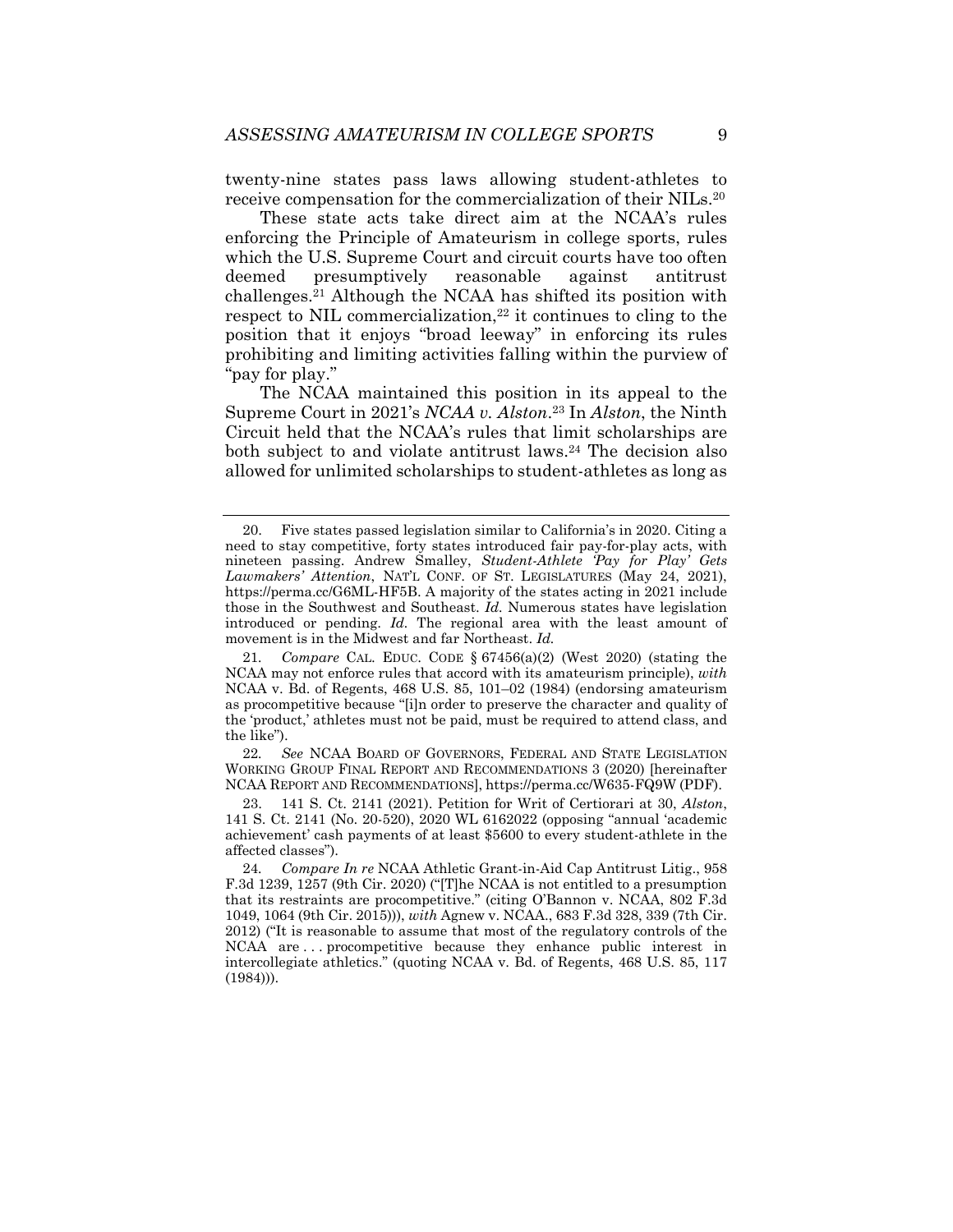those costs are related to education and academics.25 The Supreme Court's decision not only affirmed the actions of the circuit court and district court, but also clarified that the NCAA's amateurism rules do not, in fact, enjoy "broad leeway" and a "quick" judicial "look" under federal antitrust laws.26 Instead, these rules are subject to antitrust's more scrupulous rule of reason analysis, which the lower court properly applied.<sup>27</sup> Finding no error in the district court's weighing of the evidence within that more thorough rule of reason framework, the Supreme Court affirmed the lower court's holding that the NCAA could not prevent schools from providing scholarships that include the full cost of attendance as long as those expenses are related to education and academics.28

The Supreme Court's decision did much to solidify the doctrinal implications of the NCAA's amateurism rules under an antitrust rule of reason analysis, but the Court did not answer—nor was the question before it to answer—the scope and meaning of "amateurism" in the U.S. college sports market for antitrust's rule of reason analysis purposes.<sup>29</sup> While Justice Kavanaugh's concurrence berated the NCAA for cartel-like behavior and its failure to provide a meaningful definition of "amateurism" to define its impact in the relevant consumer market, the Court did not define the term, leaving the question of fact open.30

While fairer NIL profit distribution might appease public and political dissatisfaction with student-athlete exploitation for now, the current doctrinal approaches and legislative strategies rely on a potentially faulty antitrust analysis: that amateurism is valued in the U.S. college sports consumer

<sup>25</sup>*. In re NCAA*, 958 F.3d at 1260.

<sup>26</sup>*. See Alston*, 141 S. Ct. at 2157.

<sup>27</sup>*. See id.* (concluding the "NCAA's rules fixing wages for student-athletes" merit rule of reason analysis rather than a quick look because "[t]hat dispute presents complex questions requiring more than a blink to answer").

<sup>28</sup>*. Id.* at 2166.

<sup>29</sup>*. See id.* (endorsing the lower court's view that resolving the amateurism debate in college sports is important, but not appropriate for appellate judges).

<sup>30</sup>*. See id.* at 2167 (Kavanaugh, J., concurring) (dismissing the NCAA's assertion that its compensation rules are procompetitive as "circular and unpersuasive").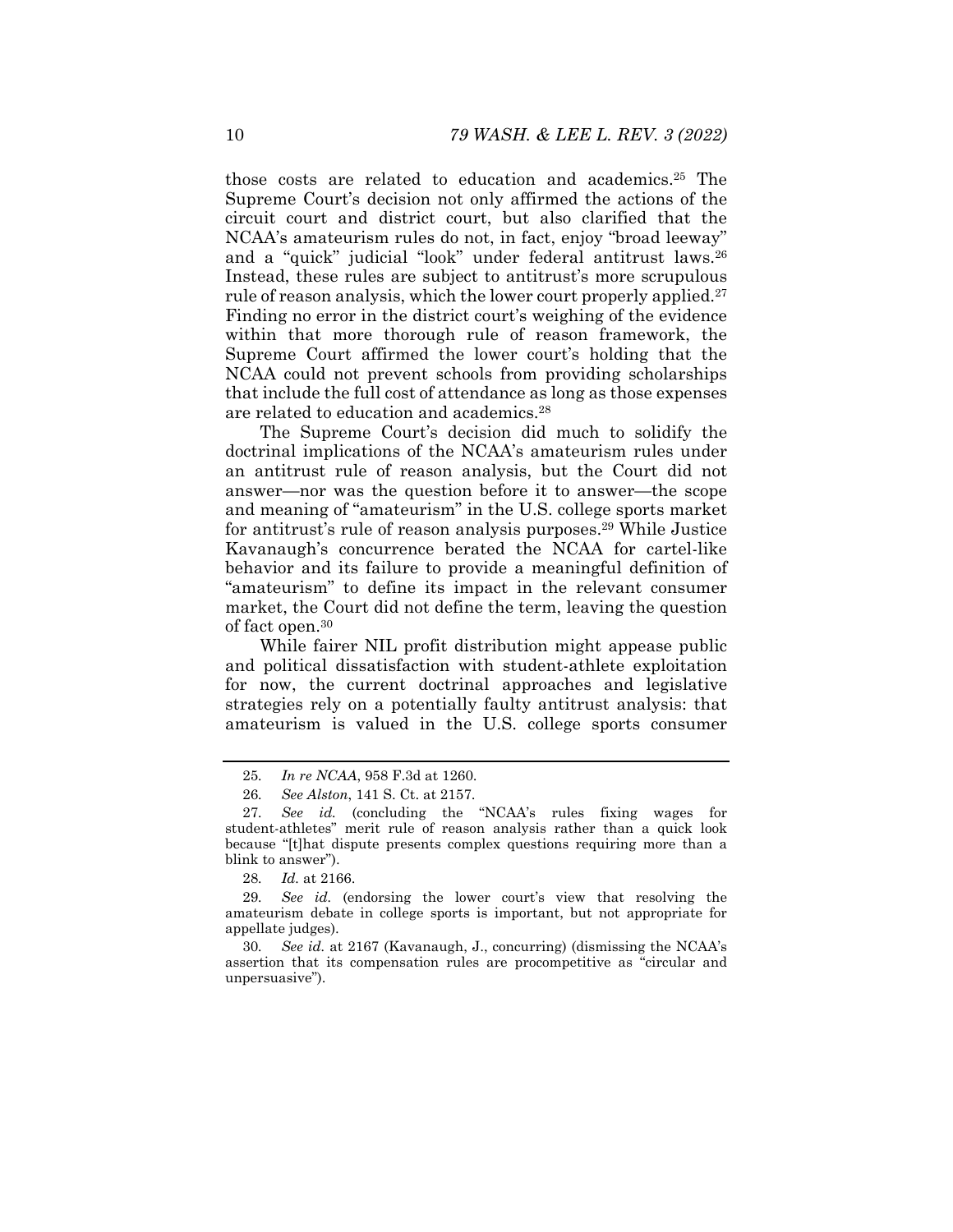market and that "not paying student-athletes is *precisely what makes them amateurs*."31 This Article challenges both parts of that assumption: Is this Principle of Amateurism a foundational and valued tenet of U.S. college sports? And, if so, what are the key defining features that uphold the distinctions between professional and collegiate sports and that consumers value? What is it about college athletics and the student-athletes who engage in them that drives the consumer marketplace?

Unpacking and defining the key features of "amateurism" in U.S. college sports can assist in determining which of its aspects have a pro (or anti) competitive basis in the relevant consumer marketplace. The answer to this inquiry not only informs how courts should analyze future amateurism cases under a rule of reason analysis, but can also inform state legislatures, the NCAA, athletic conferences, and university athletic programs regarding how to draft more tailored NIL commercialization and, potentially, pay-for-play rules without impacting consumer demands.

Finding that there is some value in academic-based collegiate athletes for all stakeholders involved, this Article argues that the only animating factor for purposes of defining amateurism in U.S. college sports (that society should value) is that the student-athlete remain a fully enrolled student at the participating university, with some limitations on those student-athletes who have previously played their sport professionally. On the other hand, consumers value regional and institutional loyalty, athletic tradition, and the preparation and life skills that dual academic-athletic participation imparts. This Article then theorizes that allowing NIL commercialization or pay for play would not impact those main animating factors and that student-athletes should be allowed as much "pay for play" as the consumer market would tolerate.32

This Article then argues that, while fair-market-based approaches for compensating student-athletes based on the value of their contributions to their relevant consumer market might be more beneficial for certain individual players in certain

 <sup>31.</sup> O'Bannon v. NCAA (*O'Bannon II*), 802 F.3d 1049, 1076 (9th Cir. 2015).

<sup>32</sup>*. See infra* Part III.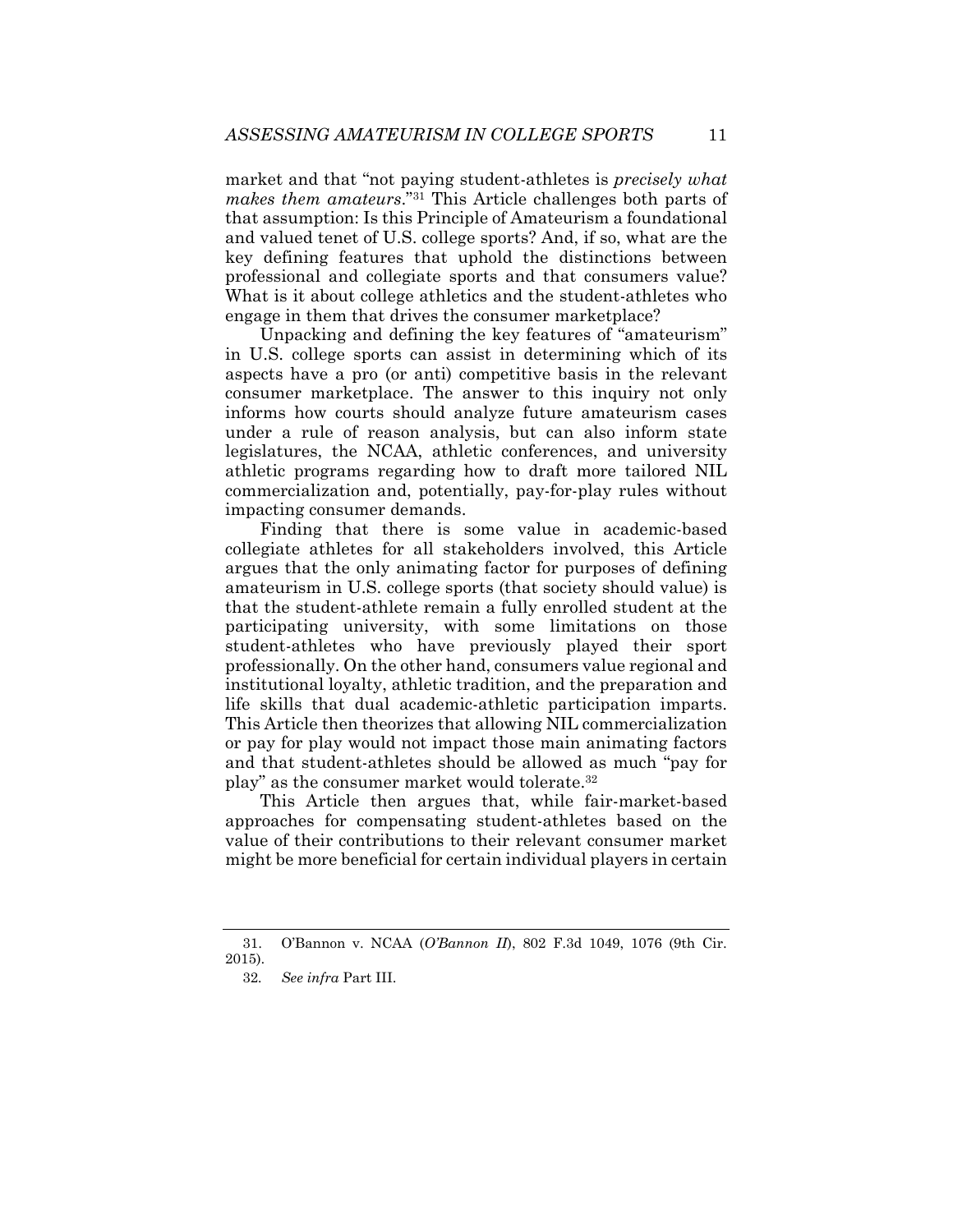sports,<sup>33</sup> a more equitable approach under current antitrust trends and a rule of reason analysis incorporates equitable and societal values as well. A bit surprisingly, the Supreme Court noted in dicta that additional supporting evidence of the impact of the NCAA's amateurism rules on the relevant *player* market (and not only the consumer market) might also be appropriate support under a rule of reason analysis.<sup>34</sup> Though dicta, the inclusion of future studies measuring the impact of "pay for play" could expand the current scope of antitrust analysis in general to include equitable impacts, and not just commercialized ones. Incorporating this idealized, expanded rule of reason analysis, this Article then proposes less restrictive pay-for-play and NIL rule alternatives.35

Part I of this Article first overviews the historical development of college sports in the United States and the regulatory institutions overseeing their rules of play. Part I then addresses the current NCAA governance and revenue structure. Finally, Part I discusses Sanderson and Siegfried's 2017 work describing the NCAA's illicit cartel behavior and how their model begins to break down upon reaching the profit distribution stage. Those on the lowest rung of the organizational hierarchy, as well as the socio-political largesse, admonish the distribution of the cartel spoils as exploitative and unfair.

\* \* \*

Intercollegiate sports generate approximately \$8 billion in revenue for the NCAA and its member institutions each year,<sup>36</sup> mainly from television broadcasting rights, which sharply increased after 1984's *NCAA v. Board of Regents*,37 thereby subjecting commercialized intercollegiate sports to the Sherman

- 36*.* Sanderson & Siegfried, *supra* note 9, at 189.
- 37. 468 U.S. 85 (1984).

<sup>33</sup>*. See generally* Expert Report and Affidavit of Daniel A. Rascher on Damages Class Certification, *In re* NCAA Athletic Grant-in-Aid Cap Antitrust Litig., 375 F. Supp. 3d 1058 (N.D. Cal. 2019) (No. 4:14-md-02541), 2016 WL 3671671; Andy Schwarz, *Excuses, Not Reasons: 13 Myths About (Not) Paying College Athletes*, SANTA CLARA SPORTS L. SYMP. (2011), https://perma.cc/F34K-56K7 (PDF).

<sup>34</sup>*. See Alston*, 141 S. Ct. at 2154 (noting that the District Court's rule of reason analysis considered the relevant market as a labor market for the highest quality student-athlete).

<sup>35</sup>*. See infra* Part IV.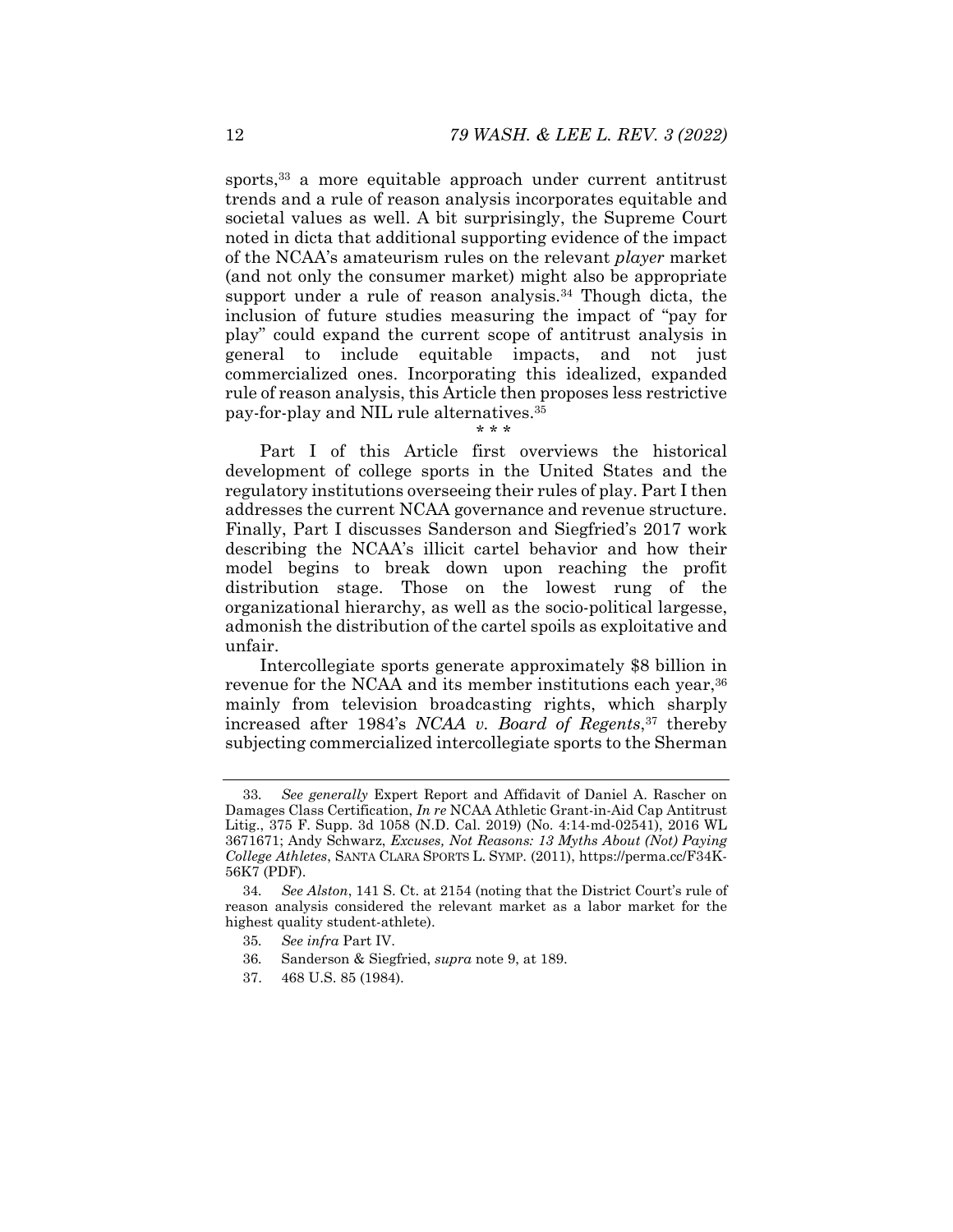Act.38 In 2015, the median intercollegiate athletics program in the 128 schools in the Division I, Football Bowl Division generated \$48 million, which was 110 percent more than the median of \$23 million in 2004.39 Revenue for college football teams at 2,072 colleges and universities rose from \$1.89 billion in 2003 to \$4.66 billion in 2014; basketball from \$1.13 billion to \$2.68 billion, respectively.<sup>40</sup> While the long-term impacts of the coronavirus on revenues generated by the current business model of college sports remain unclear,<sup>41</sup> consumer demand for live sporting events and rapidly changing technologies, which are often initially incorporated into and tested within sports broadcasting,<sup>42</sup> will likely ensure that there will continue to be plenty of money in college sports to go around.

But the money doesn't go to the players. While elite coaches in forty states are the highest paid public figures in their states,43 85 percent of student-athletes at NCAA institutions live below the poverty line.44 The players work over forty hours a week on their respective sports while having to maintain their studies.45 They don't have time for second jobs and, honestly, most of them will never step foot inside a professional sports

40*. Id.*

41*. See, e.g.*, Craig Garthwaite & Matthew J. Notowidigdo, *The COVID-19 Pandemic Is Revealing the Regressive Business Model of College Sports*, BROOKINGS INST. (Oct. 16, 2020), https://perma.cc/3GDL-MXTV.

42*. See, e.g.*, Mary H. Tolbert & D. Kent Meyers, *The Lasting Impact of*  NCAA v. Bd. of Regents of the University of Oklahoma*: The Football Fan Wins*, 89 OKLA. BAR J. 22, 24 (2018) (explaining the direct correlation between increased competition in broadcasting college football games and consumer demand).

 43. Charlotte Gibson, *Who's Highest-Paid in Your State?*, ESPN (2019), https://perma.cc/CK29-26VQ.

44*. Study College Athletes Worth Six Figures Live Below Federal Poverty Line*, DREXEL UNIV. (Sept. 13, 2011), https://perma.cc/ZWU7-UBET.

 45. Peter Jacobs, *Here's the Insane Amount of Time Student-Athletes Spend on Practice*, BUS. INSIDER (Jan. 27, 2015, 11:44 AM), https://perma.cc/5EQT-S4HT.

 <sup>38.</sup> The *Board of Regents* decision removed television licensing from the exclusive purview of the NCAA and allowed conferences to negotiate television contracts. *See Bd. of Regents*, 468 U.S. at 121. This caused television revenues to climb from \$29 million in both 1978 and 1979 to \$72 million in 1985. *See* D. Kent Meyers & Ira Horowitz, *Private Enforcement of the Antitrust Laws Works Occasionally:* Board of Regents of the University of Oklahoma v. NCAA*, a Case in Point*, 48 OKLA. L. REV. 669, 687 (1995).

 <sup>39.</sup> Sanderson & Siegfried, *supra* note 9, at 186 n.1.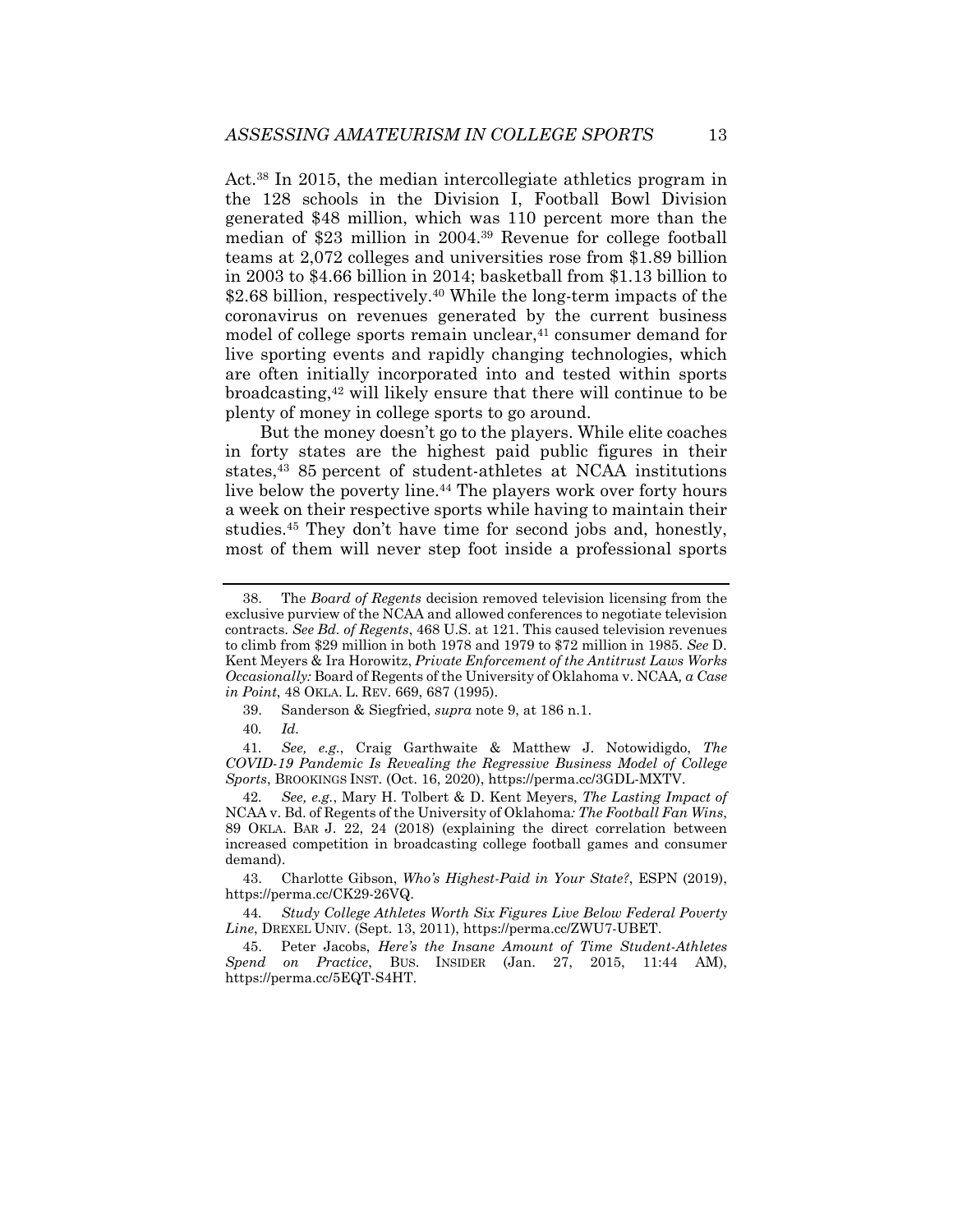arena as players after their college playing days are over.46 And while many student-athletes pedagogically and developmentally benefit and mature through the strict programming and supervision of a college athletics program,<sup>47</sup> many student-athletes report that coaches discouraged them from engaging in activities outside of their sport,<sup>48</sup> ill-preparing them for a life after college that doesn't care how well they interact with a ball. Part II of this Article focuses on the NCAA's enforcement of its inequitable cartel distributions using the façade of the Principle of Amateurism.

Part II ends with a discussion of the current state fair pay-for-play acts as well as the Supreme Court's decision in *Alston/In re NCAA Antitrust Litigation*, detailing how neither go far enough in addressing the underlying question regarding a meaningful definition of amateurism for college sports purposes at the heart of this Article.

The commercial exploitation of these student-athletes becomes increasingly insidious considering the racial composition of student-athletes in an NCAA Power Five conference. In 2018, Dr. Shaun R. Harper released an updated study on Black male student-athletes and racial inequalities in NCAA, Division I college sports, which includes statistics from sixty-five universities in the Power Five conferences.<sup>49</sup> "Black men were 2.4% of undergraduate students enrolled at the 65 universities, but comprised 55% of football teams and 56% of men's basketball teams on those campuses."50 Harper's study also demonstrated the lower rates at which Black male

- 49*. See id.* at 2.
- 50*. Id.* at 3.

 <sup>46.</sup> Each year, approximately 1.2 percent of draft-eligible NCAA men's basketball players are selected in the NBA draft, while 1.6 percent of draft-eligible football players matriculate to the NFL. *Estimated Probability of Competing in Professional Athletics*, NCAA, https://perma.cc/29LC-HF6W (last updated Apr. 8, 2020).

<sup>47</sup>*. See, e.g.*, Katie Barrer, *Feature Story: The "Pros" of Being a Student Athlete*, UNIV. OF OR., https://perma.cc/2PZ4-QBCU ("Learning discipline prepares athletes for the future of a career and family life, especially when it comes to time management.").

<sup>48</sup>*. See* SHAUN R. HARPER, BLACK MALE STUDENT-ATHLETES AND RACIAL INEQUITIES IN NCAA DIVISION I COLLEGE SPORTS 5 (2018), https://perma.cc/V6XL-FKSZ (PDF) ("[C]oaches prioritized athletic accomplishment over academic engagement and discouraged participation in activities beyond their sport.").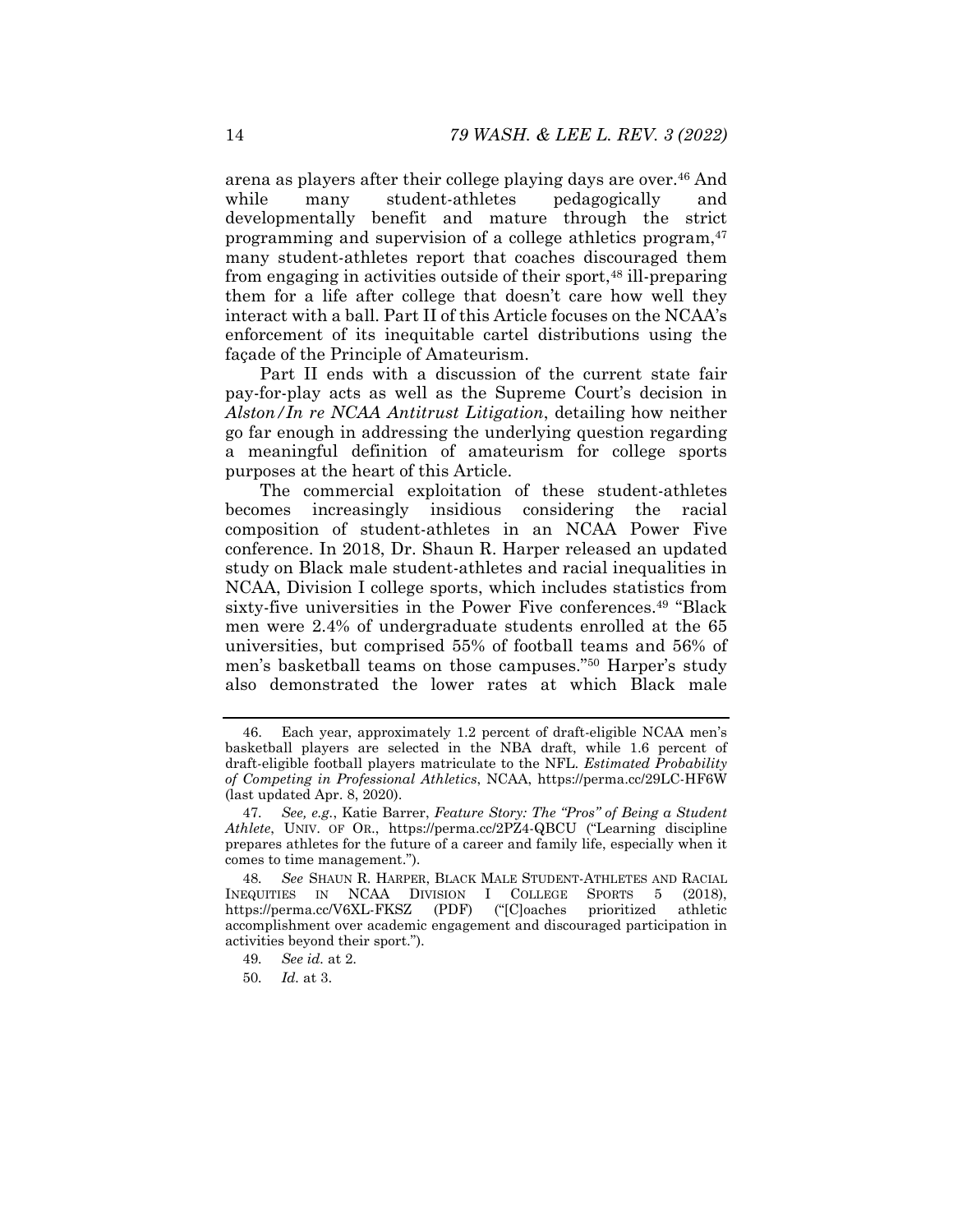student-athletes graduate as compared to their peers.<sup>51</sup> These alarming graduation rate statistics, coupled with a programmatic culture in which high-achieving Black male athletes report that coaches prioritized athletic accomplishment over academic engagement, compound the inequity.52

This inequity rings especially true for the women's athletics participants, whose prospects for lucrative professional athletic careers are even more slim.53 Consider UCLA gymnast Katelyn Ohasi, who went viral in 2019 for her perfect 10.0 floor routine,54 later appearing on Good Morning America<sup>55</sup> and in the ESPN body issue,56 among others. She later blasted the NCAA in a *New York Times* video, lamenting that she felt "handcuffed by the NCAA rules."57 She is now retired from gymnastics; "after [her] final meet, [she] had no pro league to join."58 She could have done something as simple as post a picture with a sports drink and an #ad notation or run a monetized YouTube channel, profiting off her sports physique while in the limelight and with

 54. As of March 2022, Ohasi's routine has been viewed over 221 million times. UCLA Athletics, *Katelyn Ohashi—10.0 Floor (1-12-19)*, YOUTUBE (Jan. 13, 2019), https://perma.cc/C4GH-C6WW.

58*. Id.* 

<sup>51</sup>*. See id.* ("55.2 % of Black male student-athletes graduated within six years, compared to 69.3% of student-athletes overall, 60.1% of Black undergraduate men overall, and 76.3% of undergraduate students overall.").

<sup>52</sup>*. See id.* at 4–5 (indicating that student-athletes struggle to engage with faculty because they lack free time outside of classes and practices).

<sup>53</sup>*. See* Tan Boston, *As California Goes, So Goes the Nation: A Title IX Analysis of the Fair Pay to Play Act*, 17 STAN. J. C.R. & C.L. 1, 52 (2021) (concluding that collegiate sports' current landscape deepens gender inequality). Anthony Edwards, the #1 pick in the 2020 NBA draft, will make \$10 million in his first season, while Sabrina Ionescu, the #1 pick in the 2020 WNBA draft will make just \$68,000 in her rookie season. *See* Kurt Badenhausen, *NBA Draft 2020: Projected Contracts for Edwards, Wiseman, LaMelo and Other First-Round Picks*, FORBES (Nov. 19, 2020, 7:30 AM), https://perma.cc/37HX-EJQ3; James Crepea, *Sabrina Ionescu Drafted by New York Liberty with No. 1 Pick in WNBA Draft*, OR. LIVE (Apr. 17, 2020, 4:15 PM), https://perma.cc/9CMN-JXRE.

<sup>55</sup>*. Gymnast Katelyn Ohashi Flips Pancakes for Michael and Sara*, GOOD MORNING AM. (Jan. 17, 2019), https://perma.cc/8U3K-AJHX.

<sup>56</sup>*. Katelyn Ohasi: "I Wanted to Bring the Joy Back to Gymnastics"*, ESPN (Sept. 4, 2019), https://perma.cc/TJ2B-R8GU.

 <sup>57.</sup> Katelyn Ohasi, *Everyone Made Money Off My N.C.A.A. Career, Except Me*, N.Y. TIMES (Oct. 9, 2019), https://perma.cc/GE32-J454.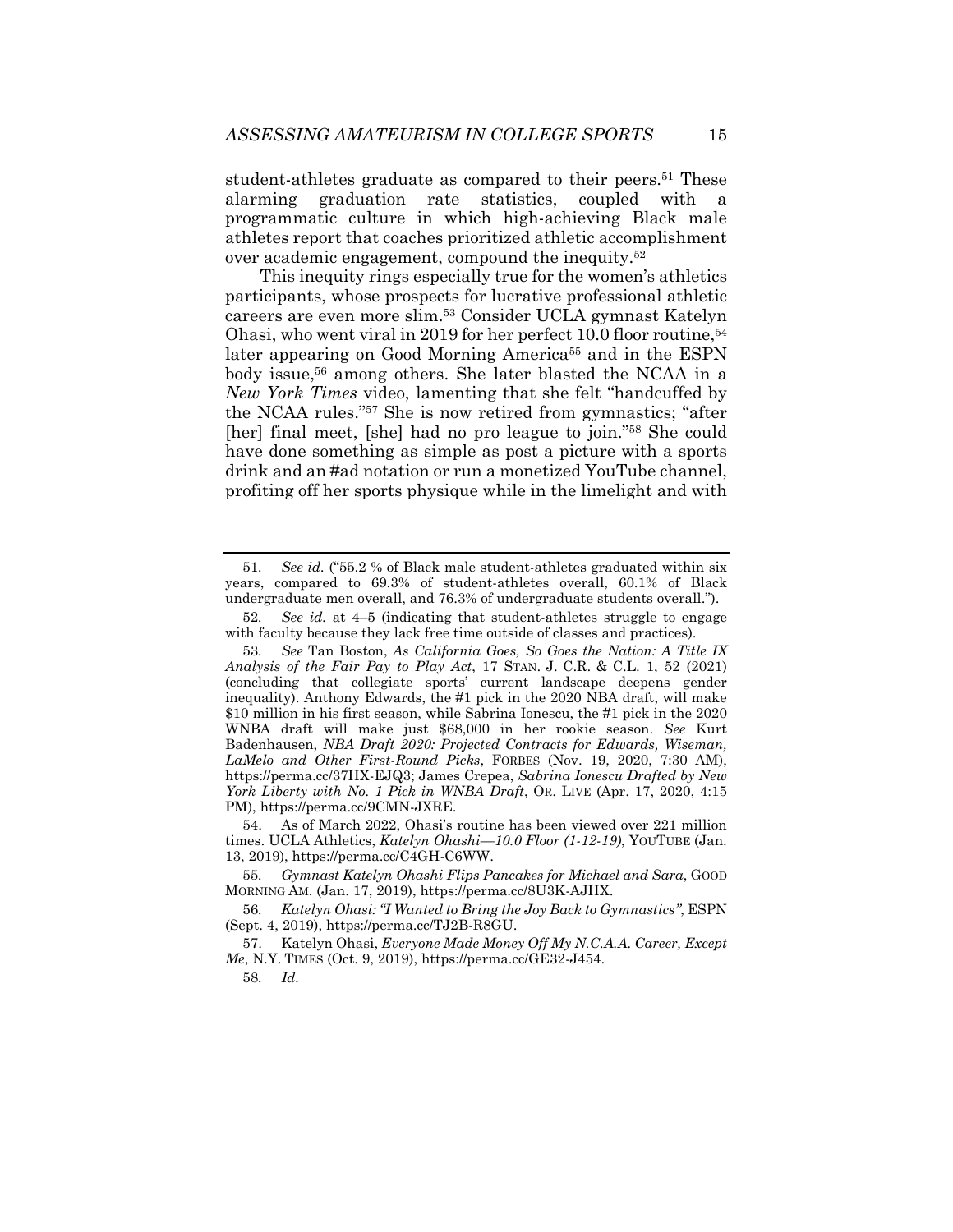some guidance from professionals and mentors.<sup>59</sup> Earning money through personal and school branding on social media could be a passive source of revenue for any student-athlete, especially for a struggling one, whose parents will sleep on the floor of their kids' hotel rooms to watch them play during the NCAA's March Madness, a tournament which generates \$900 million in revenue for the NCAA each year.<sup>60</sup>

Many proposals attempt to more fairly redistribute the profits made off the commercial use of student-athletes' NILs.<sup>61</sup> These practical solutions include syphoning royalties from the use of a student-athlete's NIL into a trust for the student-athlete to receive after graduation or some other definitive point,<sup>62</sup> or creating a clearinghouse to distribute royalties, a system which the music industry already utilizes.63 Such solutions, while addressing the need to compensate student-athletes for the commercial uses of their NILs, still exist within a structure that otherwise maintains the NCAA's competitive restrictions regarding pay for play under the guise of upholding the Principle of Amateurism.64

This exploitative profit distribution scheme, which prevents student-athletes from receiving pay for play or NIL commercialization profits, is enshrined within Article 12 of the

63*. See, e.g.*, CAL. FAM. CODE § 6753 (West 2022) (providing for the establishment of a trust account for minor musicians).

<sup>59</sup>*. See, e.g.*, Patrick Rishe, *NIL Earnings: The Factors Impacting How Much a College Athlete Can Make from Endorsements*, FORBES (July 4, 2021, 8:22 PM), https://perma.cc/HK3J-6E6E (brainstorming how college athletes can profit off NIL deals).

<sup>60</sup>*. Protecting the Integrity of College Athletics: Hearing Before the S. Judiciary Comm.*, 116th Cong. 54:50–55:10 (2020) (statement of George Wrighster, III), https://perma.cc/5RU5-VQ2G.

<sup>61</sup>*. See* NCAA REPORT AND RECOMMENDATIONS, *supra* note 22, at 3.

<sup>62</sup>*. See* Jeffrey J.R. Sundram, Comment, *The Downside of Success: How Increased Commercialism Could Cost the NCAA Its Biggest Antitrust Defense*, 85 TUL. L. REV. 543, 568–69 (2010). NCAA Executive Director Walter Byers "proposed that the endorsement income go into a trust fund from which athletes would draw upon graduation or the completion of their eligibility." Ivan Maisel, *The NCAA Must Again Put Athletes First, This Time Around the NIL Debate*, ESPN (Apr. 23, 2020), https://perma.cc/4K29-SFKT.

<sup>64</sup>*. See* BYERS WITH HAMMER, *supra* note 12, at 376 ("Collegiate amateurism is not a moral issue; it is an economic camouflage for monopoly practice.").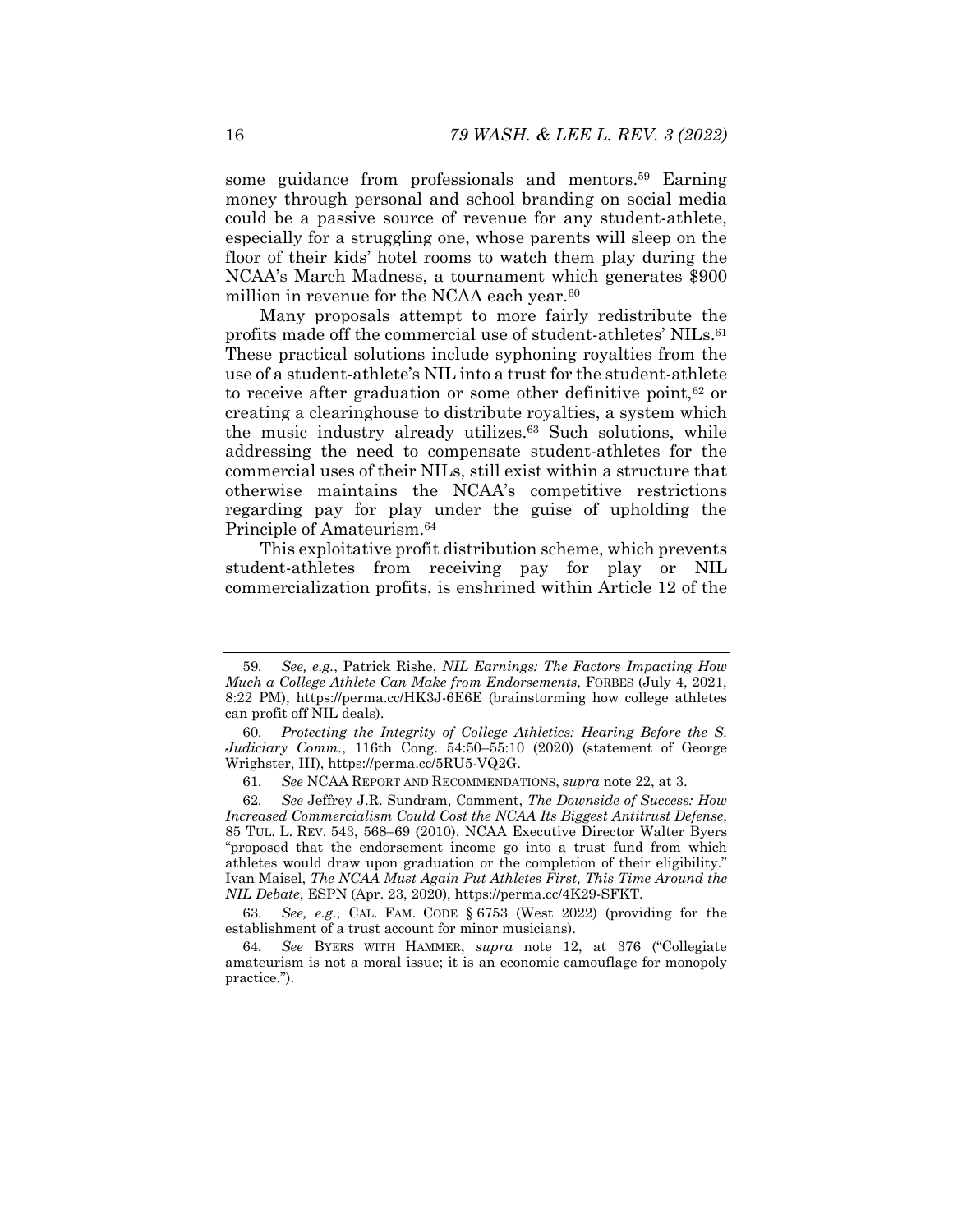NCAA Bylaws.65 Article 12 regulates amateurism and essentially provides a list of "permissible" and "impermissible" activities concerning pay for play and NIL commercialization.<sup>66</sup> Student-athletes are barred from doing either. Instead, revenues flow to the NCAA and its members, who are authorized to commercialize, advertise, and sell merchandise using a student-athlete's NIL.67

The right of the NCAA and its member institutions to reap the profits from athletics revenues and to commercialize student-athletes NILs is exclusive.68 Student-athletes can do neither. In fact, they cannot even effectively file for trademark protection over their own NILs while they are still active unless they are within the last six months of their athletic eligibility69—this does little to help younger players, like Johnny Manziel, who received national recognition as a freshman.<sup>70</sup>

Article 12 goes even further by putting the onus on the student-athletes and their athletics departments to protect the NCAA's exclusive commercial use of the student-athletes' NILs and to take active steps to prevent improper commercial use *by third parties* or risk eligibility.71 Part II will discuss the

70*. See id.* at 66–67.

<sup>65</sup>*. See* NCAA MANUAL, *supra* note 7, § 12.2 (Involvement with Professional Teams); *id.* § 12.3 (Use of Agents); *id.* § 12.4 (Employment); *id.*  § 12.5 (Promotional Activities); *id.* § 12.6 (Financial Donations from Outside Organizations); *id.* § 12.11 (Ineligibility).

<sup>66</sup>*. See id.* § 12.5.1.1(i) (permitting NIL use for "charitable, educational or nonprofit" purposes); *id.* § 12.1.2(b) ("An individual loses amateur status [if he or she] [a]ccepts a promise of pay even if such pay is to be received [in the future].").

<sup>67</sup>*. Id.* § 12.5.1.1.

<sup>68</sup>*. See id.* § 12.5.1.1(e) ("All moneys derived from the activity or project go directly to the institution, conference or the charitable, educational or nonprofit agency.").

 <sup>69.</sup> Some student-athletes file on an Intent to Use basis. *See* Christie Cho, *Protecting Johnny Football®: Trademark Registration for Collegiate Athletes*, 13 NW. J. TECH. & INTELL. PROP. 65, 66 (2015) (using Johnny Manziel's trademark triumph to show that "intent to use" is "a viable means of protecting the intellectual property interests of current student-athletes").

 <sup>71.</sup> A recent example of this process concerns former Alabama football quarterback Tua Tagovailoa, recently picked fifth in the NFL draft by the Miami Dolphins. One online t-shirt company in Birmingham, Alabama, applied for a trademark registration with the USPTO for the mark "Tua-Loosa" and was actively selling t-shirts online with that phrase. Notice of Opposition, at ¶ 13 U.S. Trademark Application Serial No. 88148822 (Apr.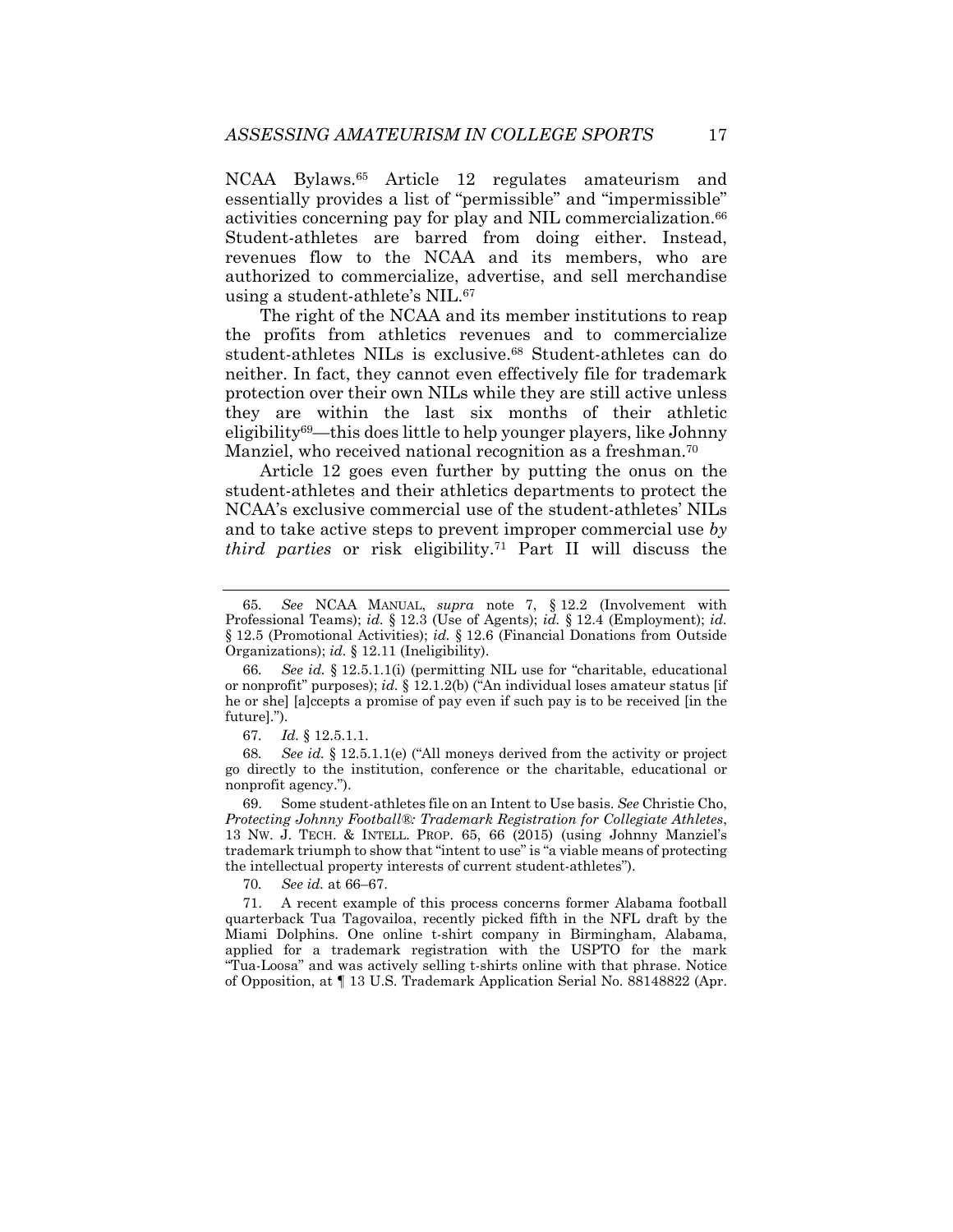Principle of Amateurism, transitioning to a discussion of Article 12 of the NCAA's Bylaws. Part II then overviews the doctrinal interpretations of the Principle of Amateurism by chronicling the jurisprudential development of the Principle of Amateurism under antitrust challenges, focusing specifically on cases that impact the case law on both pay for play and NIL commercialization, leading to the still unanswered and murky question about the definition of amateurism.

The NCAA's exploitative and convoluted scheme of amateurism rules in Article 12 is barely teetering on a foundation of the NCAA's supposed role as the defender (and enforcer) of amateurism in college sports. The NCAA does have one thing right in its writ to the Supreme Court, particularly with regard to judicial rewriting of eligibility rules,<sup>72</sup> which opens up a much larger question. Each time a plaintiff challenges the bounds of the current pay-for-play or NIL limitations, they does so with a certain rule or limitation in mind: providing evidence to determine, under a rule of reason analysis, whether this particular rule violates antitrust laws from the framework of whether consumers would tolerate it without impacting value and revenue. While recent judicial opinions have started to question whether the underlying assumption that amateurism in college sports exists and is revered,73 the evidence and studies presented do not clarify what "amateurism" means to the public or, from a positive perspective, which aspects of college sports society values.

Part III of this Article addresses that underlying assumption: Is amateurism in U.S. college sports a revered and honored tradition? If so, what aspects or facets of that definition have an impact on consumers, society, and the players regarding

<sup>8, 2019),</sup> https://perma.cc/S7GR-QXWJ (PDF). Tua then had to file a Notice of Opposition to this third-party trademark application. *Id.* But if compliance had not monitored improper third-party usage, Tua and the university would have risked sanctions by the NCAA.

<sup>72</sup>*. See* Petition for a Writ of Certiorari at 15–16, NCAA v. Alston, 141 S. Ct. 2141 (2021) (No. 20-520), 2020 WL 6162022 ("[J]udges should not be empowered to rewrite [NCAA amateurism rules]."); *see also* Gregory M. Krakau, *Monopoly and Other Children's Games: NCAA's Antitrust Suit Woes Threaten its Existence*, 61 OHIO ST. L.J. 399, 413 (2000).

<sup>73</sup>*. See* NCAA v. Alston, 141 S. Ct. 2141, 2152 (2021) (recognizing that the district "court struggled to ascertain for itself any coherent definition of [amateurism]" (internal quotations omitted)).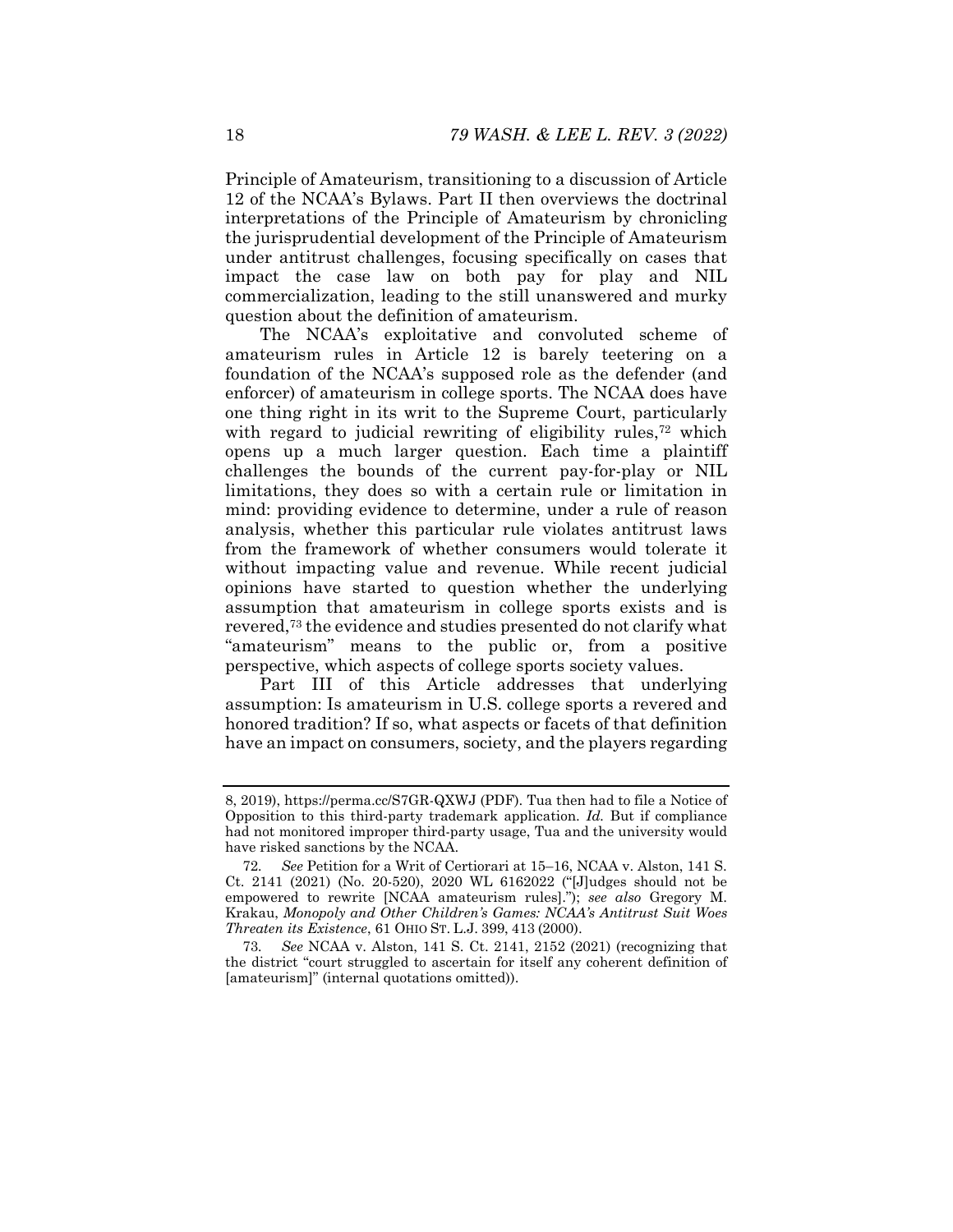the economic and societal value of U.S. college sports? Although scholars and stakeholders often lament the hollow shell that is the NCAA's amateurism ideal, few have examined what aspects of it, from an antitrust perspective, the law should promote and value about it—why do we care so much about college sports?

To answer the first question simply: yes, amateurism is revered in U.S. college sports. And some value exists in maintaining a distinction between college and professional sports. But the value does not lie in not paying players. The only distinction that matters (that society should value) is that the student-athlete remain just that—a fully enrolled student at the participating university, with some limitations on those who have previously played professionally within that sport for which they play for the academic institution. Theorizing, instead, that negative opinions about player compensation or commercialization are not animating factors at all—consumers value loyalty, school allegiance, student-athlete status and representation of the school, and competition—not in the sense of fair competition, as college football is more predictable than the pros, but in the sense of a need to witness physical contests and historical regional rivalries among (generally) college-aged players.

Next, while dominant law and economics theories strip economic rules from morality considerations, focusing solely on economic efficiency from a consumer welfare perspective,<sup>74</sup> Maurice Stucke argues that antitrust rules and economic safeguards should—and in some cases already do—have a basis in morality and what the public perceives as fair behavior.75 The Supreme Court's dicta regarding the potential impact on the

<sup>74</sup>*. See* Herbert Hovenkamp, *Post-Chicago Antitrust: A Review and Critique*, 2001 COLUM. BUS. L. REV. 257, 258 (critiquing the predominant antitrust theory because it ignores market imperfections); Ianni Drivas, *Reassessing the Chicago School of Antitrust Law*, UNIV. OF CHI. SCH. OF L. (June 4, 2019), https://perma.cc/27HE-FPN9 ("[A]ntitrust law should serve consumer interests and . . . protect competition rather than individual competitors.").

<sup>75</sup>*. See* Marshall Steinbaum & Maurice E. Stucke, *The Effective Competition Standard: A New Standard for Antitrust*, 87 U. CHI. L. REV. 595, 603 (2020); *see also* Nathan Boninger, Comment, *Antitrust and the NCAA: Sexual Equality in Collegiate Athletics as a Procompetitive Justification for NCAA Compensation Restrictions*, 65 UCLA L. REV. 754, 754 (2018) (arguing that social welfare benefits are a legitimate procompetitive justification).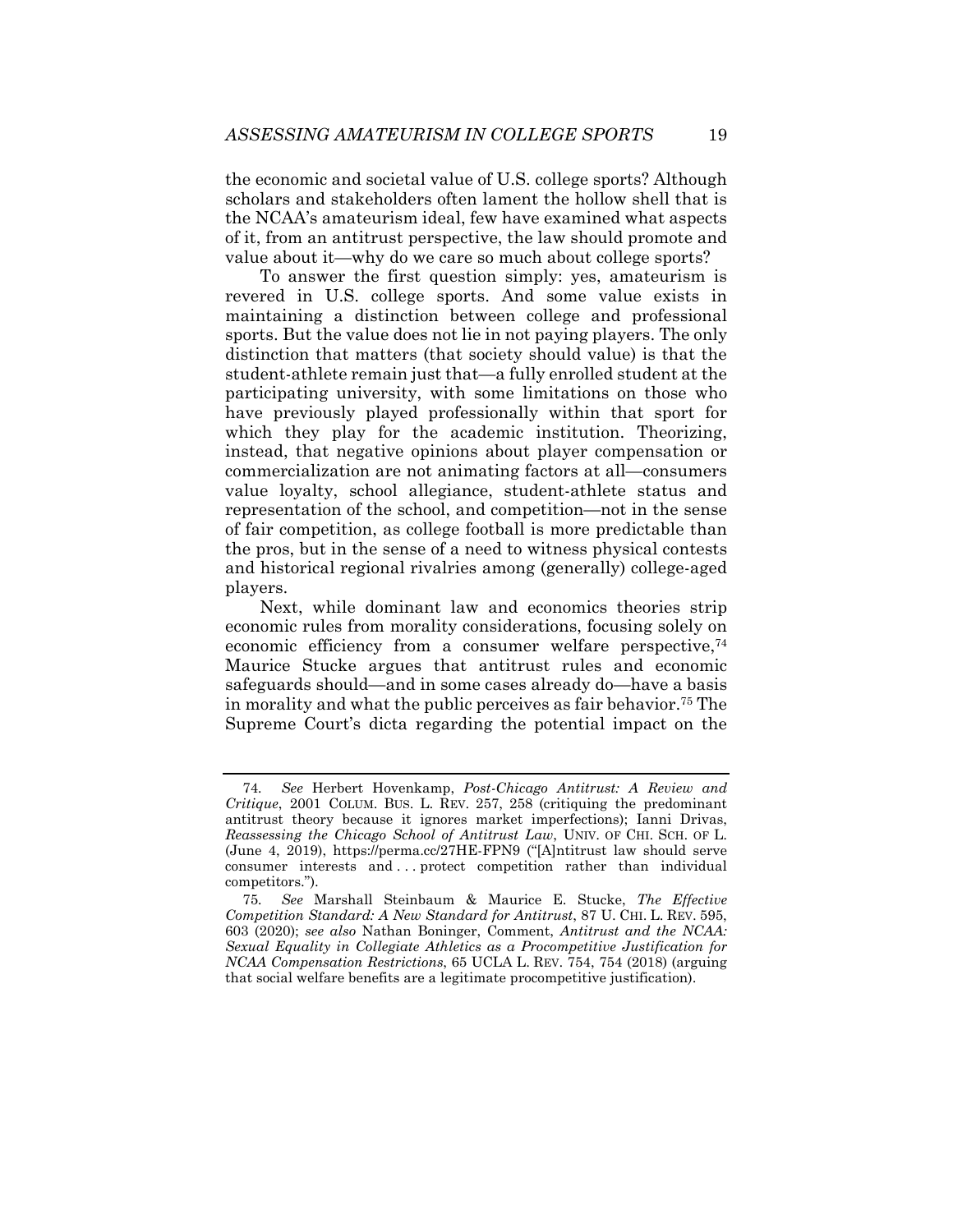player market supports and demonstrates this movement.76 Part IV discusses the potential for an expanded study addressing the NCAA's cartel control over the student-athlete market, i.e., improper restrictions on market inputs.

Fair-market-based approaches for compensating student-athletes based on the value of their contributions to their division might be equitable toward individual players in certain sports, as argued by the *Alston* plaintiffs and previously by others.77 But a more equitable approach under the current antitrust framework and rule of reason analysis is to first determine the fair market value of each student-athlete based on sport and gender within each conference, and then equally distribute such amounts to each eligible student-athlete within each conference at the end of an academic year or other set timeline. Student-athletes should also be able to commercialize their names, images, and likenesses while enrolled in school on both a group licensing and individual basis.

Part IV then sets out suggested proposals for distribution (pay for play) and NIL commercialization schemes that are less restrictive alternatives to the NCAA's current amateurism rules under a rule of reason approach, but that more robustly incorporate moral and equitable values as well. This Part ends with counterarguments and suggestions for implementation and continued inquiry.

#### I. THE NCAA CARTEL, A PRIMER

*You're actually causing economic injury because all of us have a finite time in life that we are going to have our highest earning potential. Sometimes it's in your teens, sometimes it's in your twenties—and you should be able to capitalize on that. You go to college to get an education. And you also go to college to get a* 

<sup>76</sup>*. See Alston*, 141 S. Ct. at 2154 ("[T]o prevail, the plaintiff student-athletes [need not] show that [the NCAA's] restraints harm competition in the seller-side (or consumer facing) market as well as in its buyer-side (or labor) market." (citing Mandeville Island Farms, Inc. v. Am. Crystal Sugar Co., 334 U.S. 219, 235 (1948); Weyerhaeuser Co. v. Ross-Simmons Hardwood Lumber Co., 549 U.S. 312, 321 (2007))).

<sup>77</sup>*. See, e.g.*, Schwarz, *supra* note 33, at 46.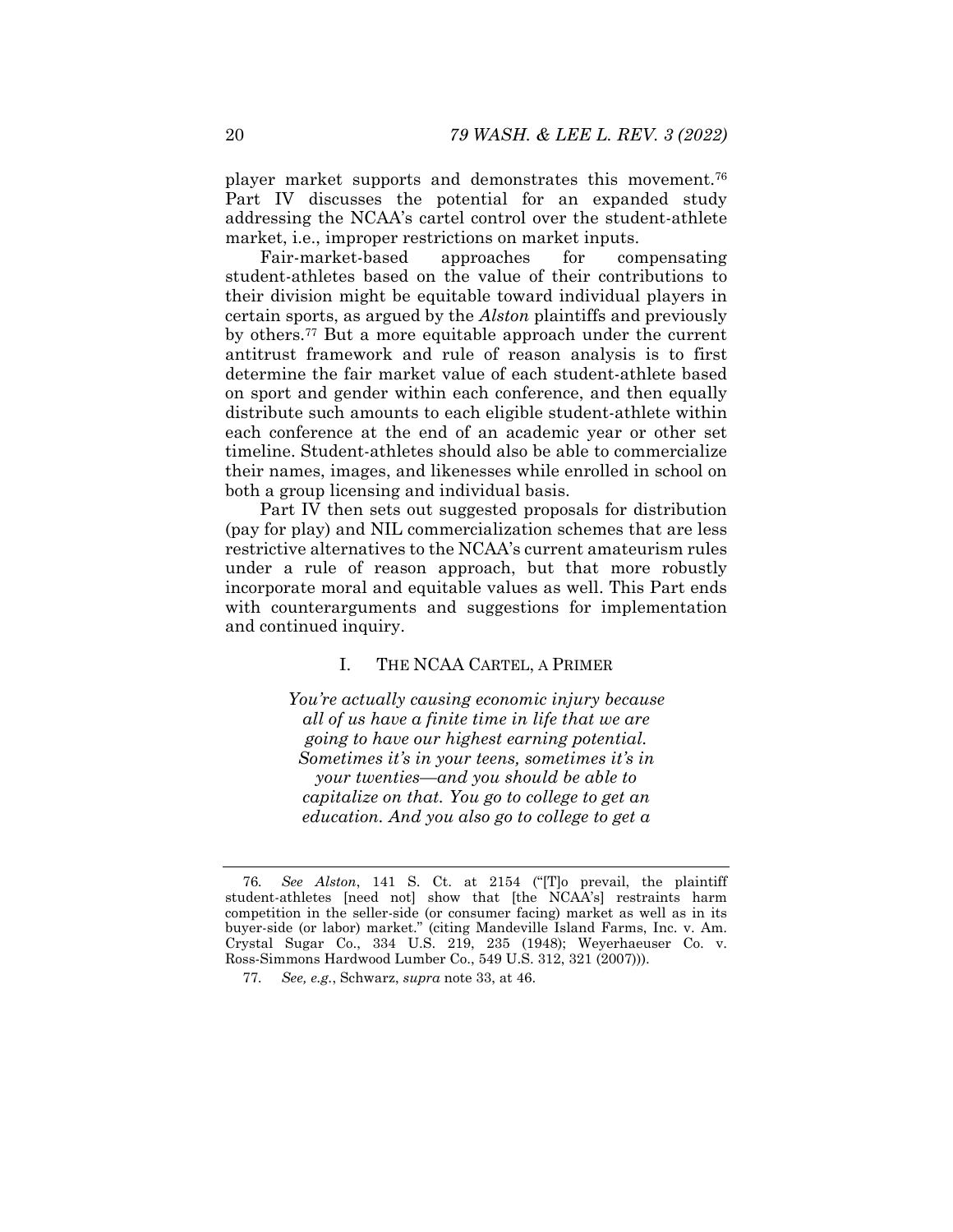*head start in life. So it's completely un-American to cut off the free market system.* 

George Wrighster, III78

#### A. *History of Collegiate Sports Regulation*

The *Board of Regents* dicta draws on an assumption that amateurism is a "revered tradition" of college sports in the United States.79 But this ideal of amateurism, which in its current form is unique to the United States, stems not from American origins.80 This concept of amateurism was developed by nineteenth century social elites in Britain to elevate the upper social classes above associating with the "lower" and "working classes."81 As Ronald Smith points out, "It was clearly a social class concept that did not make sense to many Americans who lacked the sharp social class divisions so clearly seen in British society."82 Americans charged fees at the gates, recruited athletes, and hired professional coaches—none of which were considered very aristocratic, a realm in which sports were played merely as a means of activity and entertainment.<sup>83</sup> Aristocrats didn't need to make money through (or pay money for) sports.<sup>84</sup>

The first sporting contest between two universities was a rowing competition between Harvard and Yale in 1852.<sup>85</sup> Universities introduced sports in the late 1800s as a means to attract students, as universities grew rapidly in number and size during the last part of the 1800s.<sup>86</sup> The first intercollegiate

79. NCAA v. Bd. of Regents, 468 U.S. 85, 120 (1984).

80*. See* RONALD A. SMITH, PAY FOR PLAY: A HISTORY OF BIG-TIME COLLEGE ATHLETIC REFORM 57 (Univ. of Ill. Press 2011).

86*. See* GERALD GURNEY ET. AL, UNWINDING MADNESS: WHAT WENT WRONG WITH COLLEGE SPORTS—AND HOW TO FIX IT 4 (2017) ("The athletic branding of

<sup>78</sup>*. Protecting the Integrity of College Athletics: Hearing Before the S. Judiciary Comm.*, 116th Cong. 56:50–57:20 (2020) (statement of George Wrighster, III), https://perma.cc/5RU5-VQ2G. Mr. Wrighster is a former member of the National Football League Players Association Board of Representatives and former NFL tight end. *Id.*

<sup>81</sup>*. Id.*

<sup>82</sup>*. Id.*

<sup>83</sup>*. Id.* at 58.

<sup>84</sup>*. See id.* at 57.

<sup>85</sup>*. History*, YALE UNIV. ROWING, https://perma.cc/RUD4-HVL8.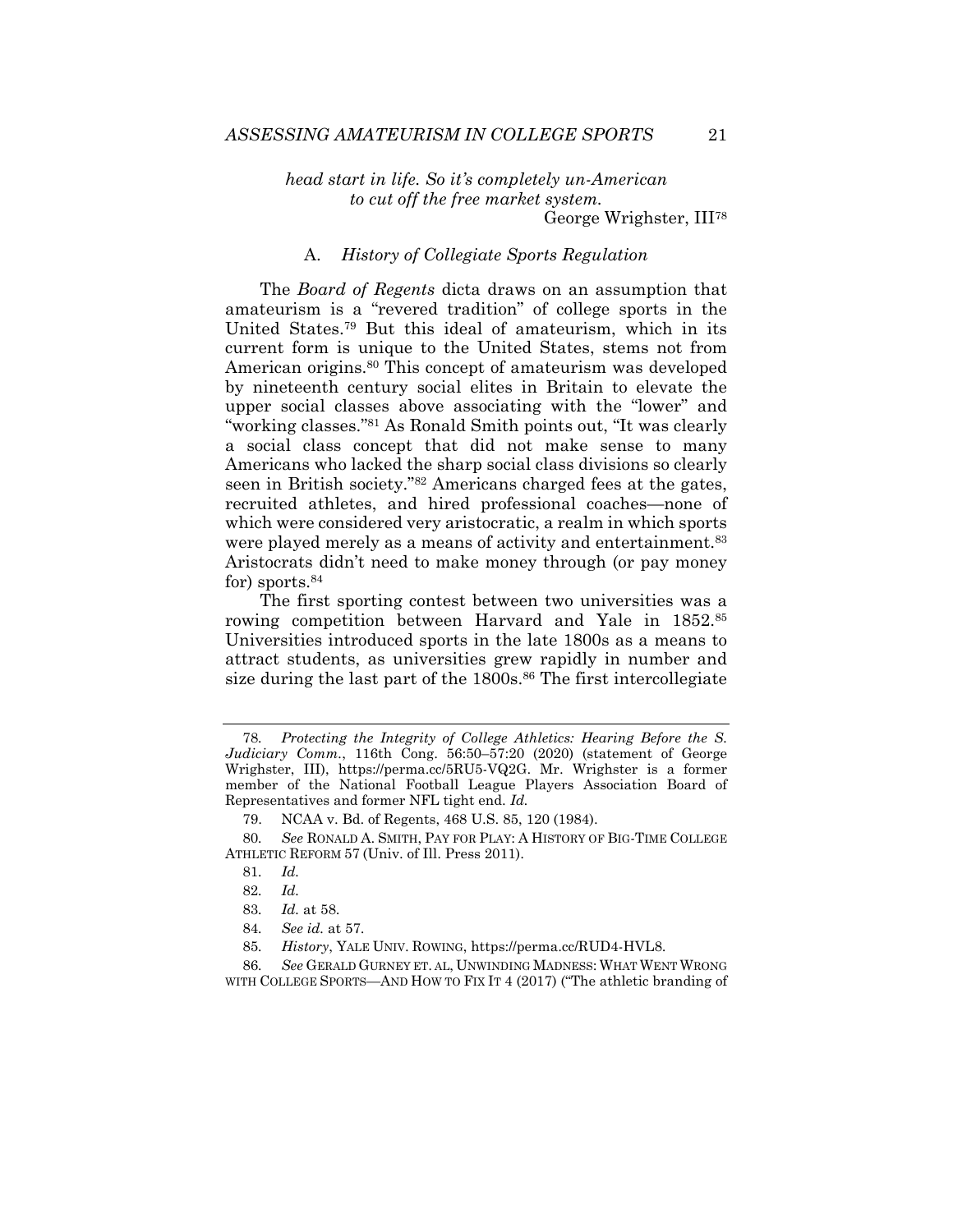baseball game occurred between Amherst and Williams in 1859.87 The first five-on-five basketball game was played in 1896 between the University of Chicago and the University of Iowa.<sup>88</sup> The first intercollegiate football game occurred in 1869 between Princeton and Rutgers.89 As Sanderson and Siegfried describe, the development of intercollegiate football was circuitous, initially resembling soccer, then rugby, and then finally reaching the current and distinct "American football" style played today.90

The first intercollegiate sports "organization" to address "amateurism" in intercollegiate sports was in reference to the first baseball game between Amherst and Williams in 1859.91 In 1876, students founded the Intercollegiate Football Association and created the first Thanksgiving Day championship game in New York City, establishing an American "Turkey Day" tradition of football.92 In 1879, a baseball conference of students met to discuss whether professional baseball players could play for their universities.<sup>93</sup> This conference included students from Amherst, Brown, Dartmouth, Harvard, Princeton, and Yale.<sup>94</sup>

Faculty became involved in the governance of intercollegiate athletics in 1881, when Princeton created the Committee of Athletics and Musical Activities because the athletes and glee club members often missed class.95 A year later, the Harvard Athletic Committee formed in 1882 with three students, three alumni, and three faculty.96 The first instance in which these new committees encountered the issue

universities began as early as 1869, when Charles Eliot, one of America's best-known educators and then in his first year as president of Harvard University, proudly noted that Harvard excelled in the 'manly sports.'").

 <sup>87.</sup> Daniel Wilco, *The Story of the First-Ever College Baseball Game, in 1859*, NCAA (July 1, 2020), https://perma.cc/GCQ9-YWS6.

 <sup>88.</sup> Daniel Wilco, *What We Know About the First College Basketball Game Ever Played*, NCAA (Jan. 11, 2019), https://perma.cc/ZTA7-UNXN.

 <sup>89.</sup> Sanderson & Siegfried, *supra* note 9, at 193.

<sup>90</sup>*. Id.*

<sup>91</sup>*. See* SMITH, *supra* note 80, at 10 ("[R]ules were created between the two schools after a challenge for a contest was made.").

<sup>92</sup>*. Id.* at 12.

<sup>93</sup>*. Id.* at 11.

<sup>94</sup>*. Id.* at 10.

<sup>95</sup>*. Id.* at 19.

<sup>96</sup>*. Id.* at 20–22.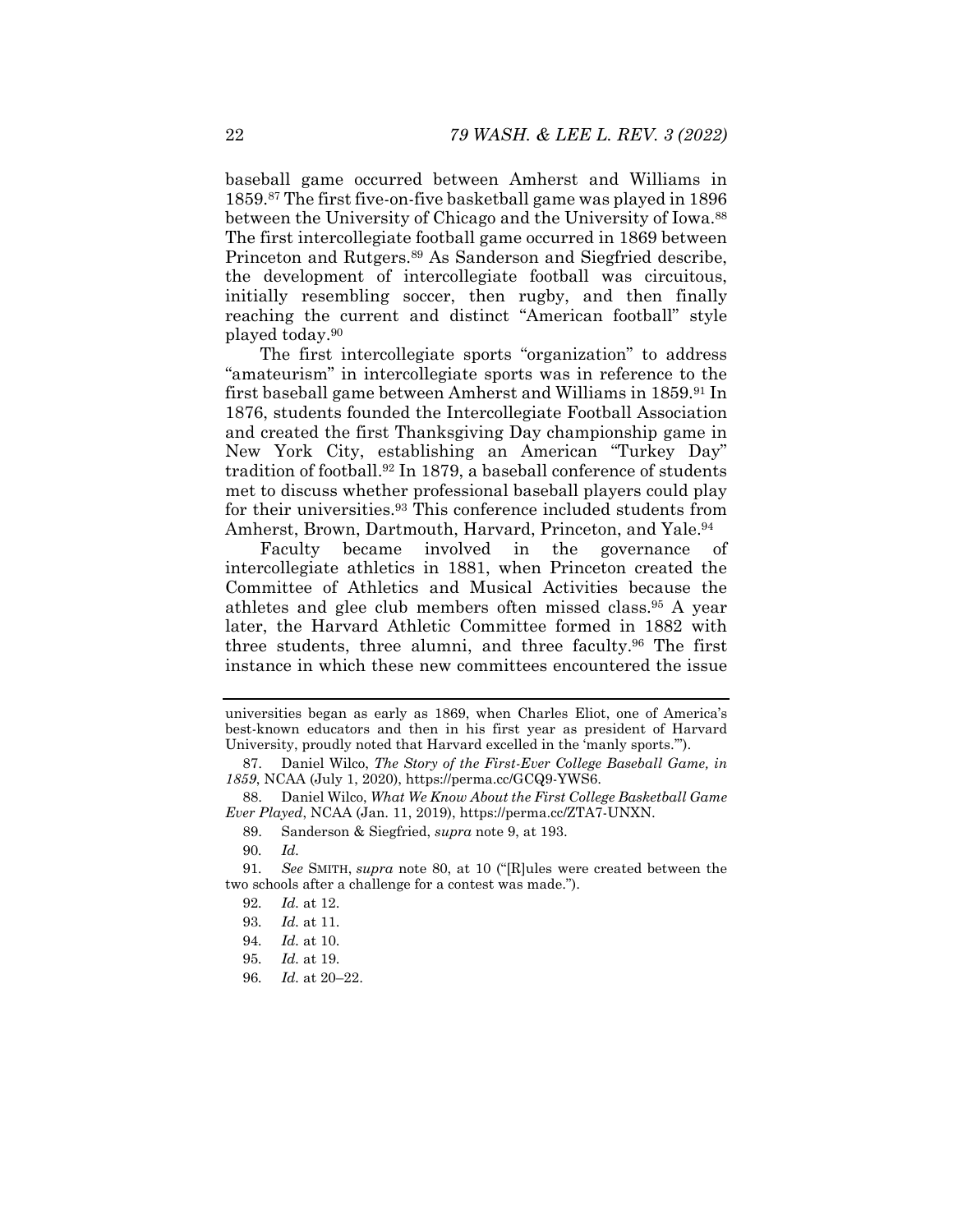of amateurism was in relation to college baseball players, beginning in the 1880s.97 College baseball players were hired to work at upscale vacation resorts in the mountains or the coasts and to play for guests' entertainment.98

However, these organizations were principally a "debating society for faculty representatives interested in amateur sports."99 Schools held the autonomy to regulate themselves through Home Rule.100 In fact, the 1907 IAAUS Constitution includes an amendment which provides that "[l]egislation enacted at a conference of delegates shall not be binding upon any institution."101

However, from 1890 to 1905, over 300 university students died from intercollegiate football-related injuries.102 Sanderson and Siegfried point out that news stories played a vital role in turning public attention toward violence and "cheating" within the popular sport.103 This attention spurred then-President Theodore Roosevelt to call representatives from Harvard, Yale, and Princeton to the White House and have them promise to reduce violence in college football.104 Following a Union College player's death in 1905 due to taking a hit from the New York University offensive line's use of a "Flying Wedge,"105 the NYU chancellor, along with representatives from sixty-two colleges, formed the Intercollegiate Athletic Association of the United States (IAAUS).106 The IAAUS created a rules committee aimed

103*. See id.* ("News reports about collegiate football deaths and injuries threatened to undermine its continued popularity.").

104*. Roosevelt Campaign for Football Reform*, N.Y. TIMES, Oct. 10, 1905, at 1, https://perma.cc/F26J-LH5H.

105*. Football Player Killed. William Moore, of Union College, Dies from Blow on Head*, WASH. POST, Nov. 26, 1905, https://perma.cc/22PV-7NUX.

106*. See* ARTHUR A. FLEISCHER III ET AL., THE NATIONAL COLLEGIATE ATHLETIC ASSOCIATION: A STUDY IN CARTEL BEHAVIOR 39 (Univ. of Chi. Press 1992).

<sup>97</sup>*. See id.* at 54.

<sup>98</sup>*. Id.* at 54–57.

<sup>99</sup>*. Id.* at 51.

<sup>100</sup>*. See id.* at 52.

<sup>101</sup>*. Id.* at 52–53.

 <sup>102.</sup> Sanderson & Siegfried, *supra* note 9, at 193.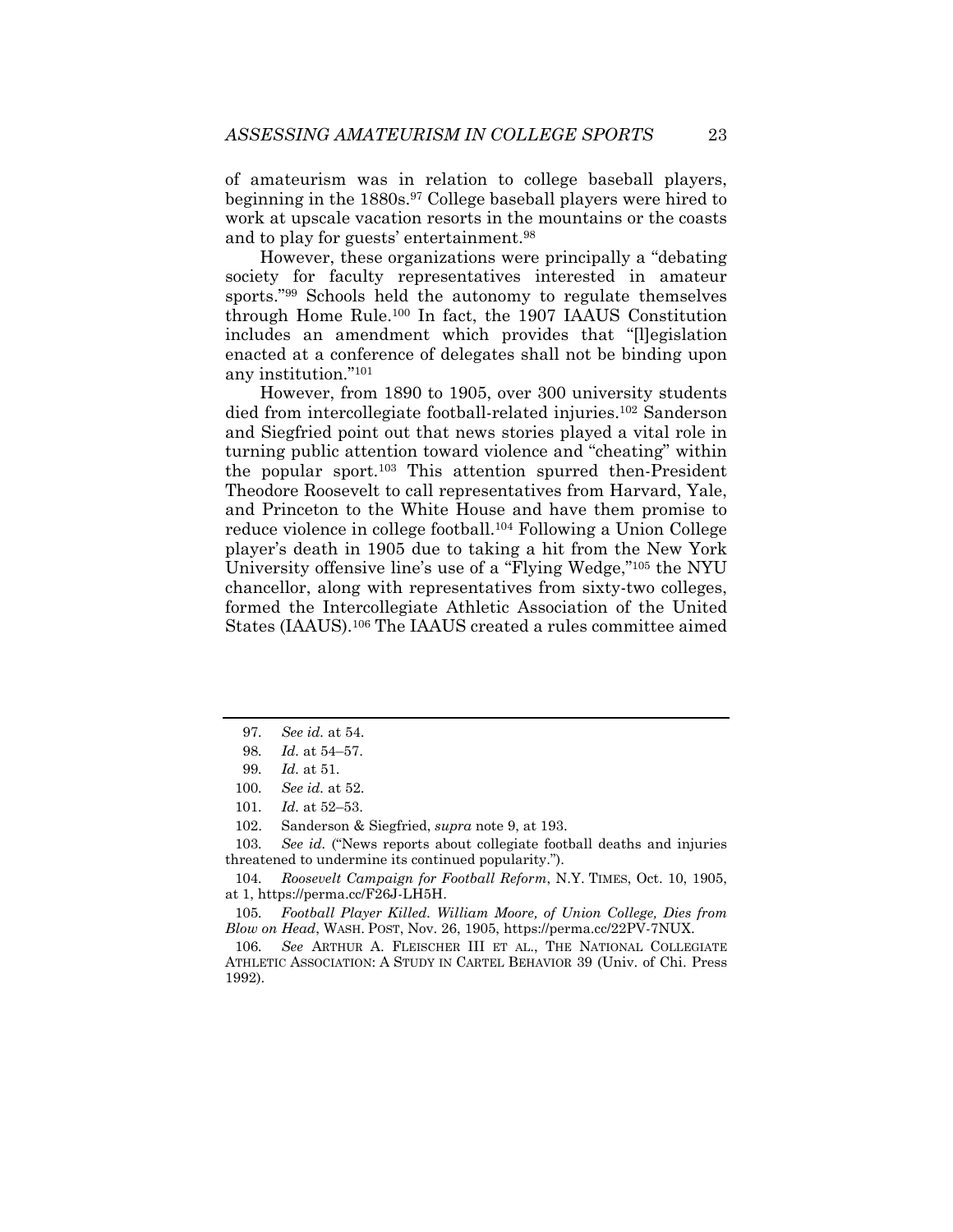at eliminating the Flying Wedge and requiring at least six offensive players be on the line of scrimmage at the snap.107

The IAAUS needed an enforcement arm because teams would only agree to abide by the newer, safer rules if they believed that the other teams would as well, as ignoring them would result in a competitive advantage.<sup>108</sup> Even at the outset, the IAAUS understood that its regulations impacted how universities, coaches, and players would try to win on the field, incorporating a "fundamental application of a game theoretic dominant equilibrium."109 Thus, the ability to monitor adherence to the regulations to curb cheating in a system which rewards winning became an integral part of the IAAUS's authority.110

By 1906, thirty-nine colleges had joined the IAAUS.<sup>111</sup> Its constitution prohibited payments to students for athletic participation and skill, prohibited recruitment, limited player eligibility to four years, and banned former professional players.112 The constitution said nothing about payments to coaches or profits to universities.113 Unsurprisingly, the NCAA still does not limit the compensation of head coaches and athletic directors (although in the 1990s, some assistant basketball coaches were limited to earning \$16,000).114 And the NCAA does not limit or control institutional spending on facilities, but it does limit recruiting costs to at least preserve the benefits to those who can financially benefit.115

<sup>107</sup>*. See id.* at 39–40; *Change the Football Rules*, N.Y. TIMES, Dec. 2, 1893, at 2, https://perma.cc/JD6Y-6CEQ.

 <sup>108.</sup> Sanderson & Siegfried, *supra* note 9, at 193–94.

<sup>109</sup>*. Id.* at 194.

 <sup>110.</sup> These changes in regulation to the game also spurred the creation of "conferences." The first multisport conference was the Southern Intercollegiate Athletic Association in 1895, which included Alabama, Auburn, Georgia Tech, South Carolina, and University of the South (Sewanee). SMITH, *supra* note 80, at 58.

 <sup>111.</sup> Sanderson & Siegfried, *supra* note 9, at 194.

<sup>112</sup>*. Id.*

<sup>113</sup>*. Id.*

<sup>114</sup>*. Id.* at 197; *see* Law v. NCAA, 134 F.3d 1010, 1024 (10th Cir. 1998) (striking down the \$16,000 cap on assistant basketball coach annual salary as an "unlawful restraint of trade").

<sup>115</sup>*. See* Sanderson & Siegfried, *supra* note 9, at 197.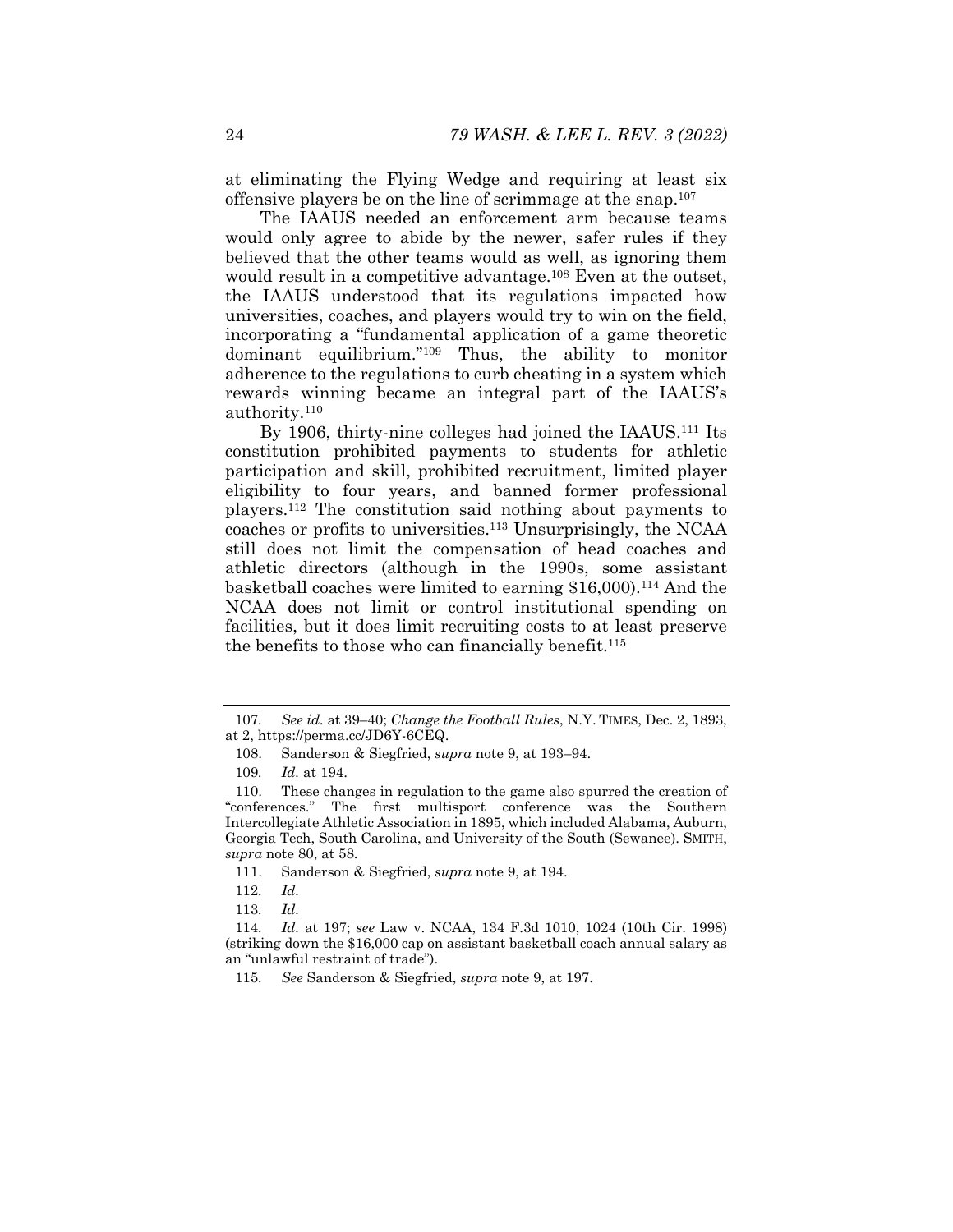In 1910, the IAAUS changed its name to the National Collegiate Athletic Association (NCAA), and it had ninety-five member universities by 1911.<sup>116</sup> By this time, as Sanderson and Siegfried describe, the NCAA had become "entrenched" as the self-regulatory body over intercollegiate college sports.<sup>117</sup> But this regulatory body lacked teeth.

When WWI occurred, then-President Woodrow Wilson touted the idea of college athletes becoming soldiers.118 His Secretary of War was quoted as saying, "There are not enough star athletes in our universities to fill our armies."119 Such public praise of college athletes, likening them to patriots and ideal soldiers, contributed to the public's perception of these athletes as "warriors" willing to sacrifice their peak physical years and prowess for a cause.120 College sports continued to grow until WWII.121

A "stadium-building frenzy" occurred throughout the 1920s. Every Big Ten member built a stadium of at least 50,000-person capacity in the  $1920s$ .<sup>122</sup> Stanford funded a  $60,000$ -person stadium with one game against California, which it later expanded to 90,000-person capacity.123 In 1924, Notre Dame signed coach Knute Rockne to a ten-year, \$100,000 contract.<sup>124</sup> That same year, Stanford signed Pop Warner to the first incentive-based contract in 1924, offering a \$2,500 bonus for a Rose Bowl appearance.125

The NCAA tried to limit paying players, introducing nine principles of amateurism in 1922, but it lacked enforcement ability due to schools' continued adherence to Home Rule.126 The now-SEC became the first conference to openly allow athletic scholarships, which the NCAA opposed at its 1939 convention,

122*. Id.* at 62–63.

 126. The concept of "Home Rule" was that schools would exercise autonomy and regulate themselves. *Id.* at 52.

<sup>116</sup>*. Id.* at 194.

<sup>117</sup>*. Id.*

 <sup>118.</sup> SMITH, *supra* note 80, at 60.

<sup>119</sup>*. Id.*

<sup>120</sup>*. See id.* at 59.

<sup>121</sup>*. Id.*

<sup>123</sup>*. Id.* at 63.

<sup>124</sup>*. Id.* at 65.

<sup>125</sup>*. Id.* at 65–66.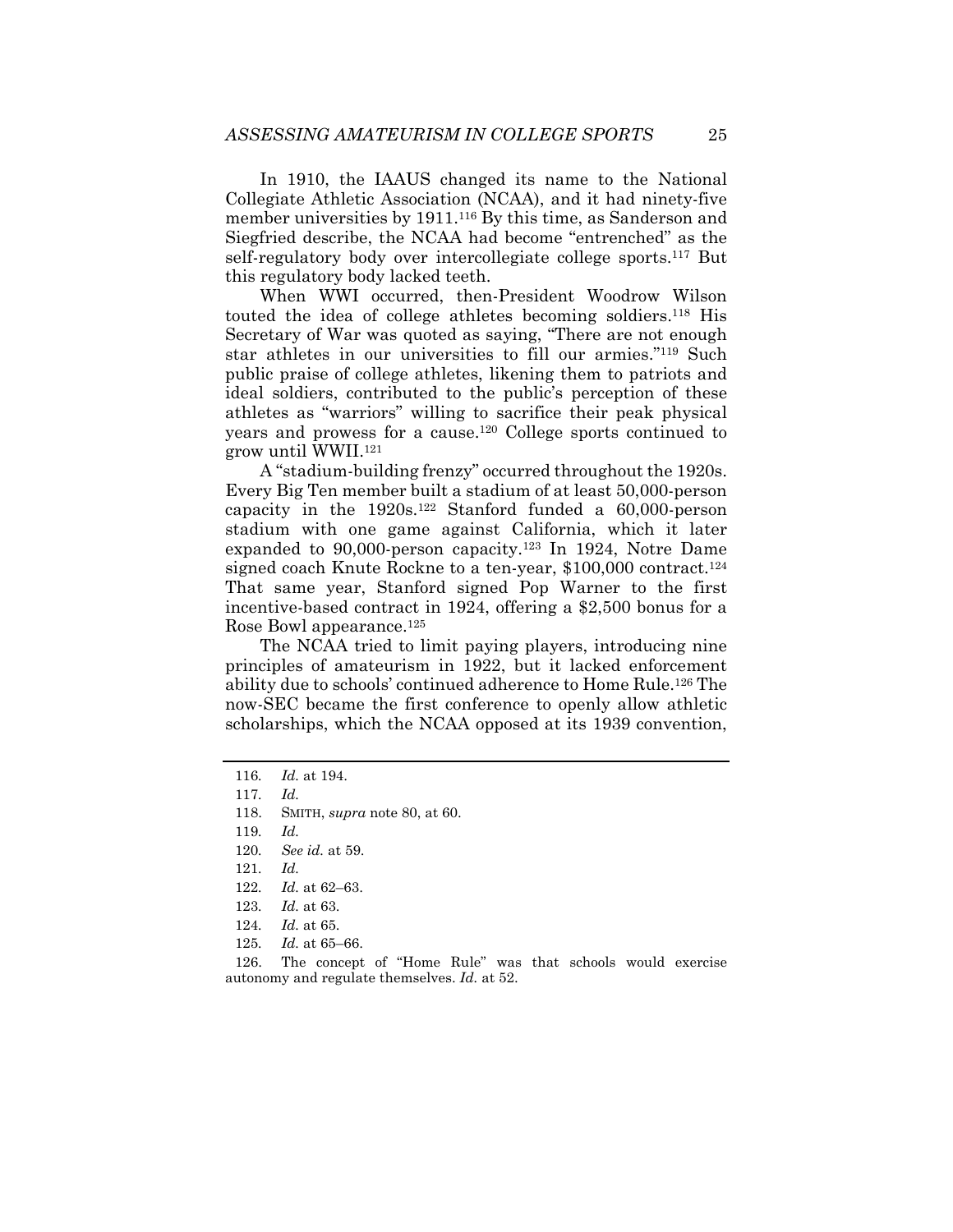amending the NCAA constitution to require that all financial aid must be based on need and not athletic ability.127 Even without the Home Rule self-enforcement tradition, the NCAA had little enforcement power or money at that time—apparently \$10,000 in 1939 (a potential incentive to start the Men's Basketball Tournament that same year.)<sup>128</sup> Despite the rule, and with the NCAA's lack of enforcement power, the SEC kept giving "athletic" scholarships instead of financial-based ones.129

In 1946, the NCAA passed a "purity code," which outlines positions on amateurism, institutional control of athletics, admitting athletic students on the same standards as other students, banning off-campus recruiting, limiting scholarships based on need and to tuition and fees, and allowing competition only by those who adhered to the rules.130

The NCAA began to strengthen its enforcement capabilities in 1948, when it adopted what became known as the "Sanity Code" at the 1948 NCAA Convention.131 The Sanity Code was a set of rules that prohibited schools from giving athletes financial aid that was based on athletic ability and not available to ordinary students.132 The Sanity Code also created a compliance scheme, establishing a Compliance Committee that could terminate an institution's membership to the NCAA.133 According to then-President of the American Council on Education, George F. Zook, who advocated at the 1948 convention that the NCAA should create a more centralized organizational structure, the NCAA needed to act with "regulatory authority" because "[m]any will vote for the code but are figuring out ways to beat it."134 The convention also voted to

<sup>127</sup>*. See id.* at 89–90.

<sup>128</sup>*. See id.* at 91 ("In the last few years of the 1930s, the NCAA had about \$10,000 in the bank. The NCAA basketball tournament, begun in 1939, brought in the most money, but it was only a few thousand dollars each  $year \dots$ ").

<sup>129</sup>*. Id.* at 93.

<sup>130</sup>*. Id.*

<sup>131</sup>*. Id.* at 88.

<sup>132</sup>*. See O'Bannon II*, 802 F.3d 1049, 1054 (2015) (citing Daniel E. Lazaroff, *The NCAA in Its Second Century: Defender of Amateurism or Antitrust Recidivist?*, 86 OR. L. REV. 329, 333 (2007)).

<sup>133</sup>*. Id.*

 <sup>134.</sup> SMITH, *supra* note 80, at 95.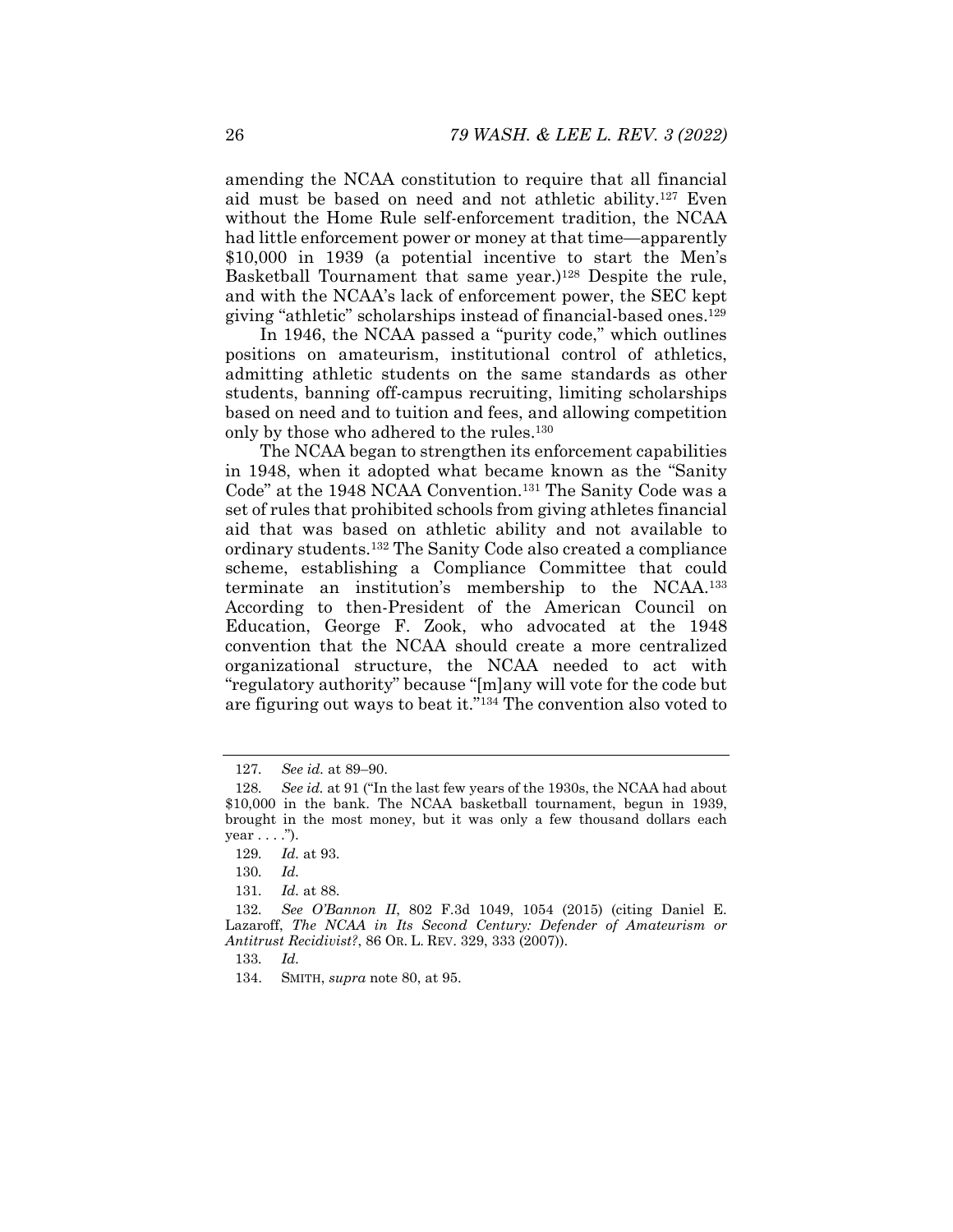give the NCAA the enforcement power it needed, establishing a "compliance committee."135

These rules restricted player compensation to a grant-in-aid, but the NCAA moved away from the Sanity Code in 1956 to permit members to give, for the first time, scholarships based on athletic ability, capped at a full "grant in aid," which included tuition, fees, room and board, and required course-related books.136 This is due in part to the Southern, SEC, and Southwestern conferences meeting and agreeing in 1949 to demand the ability to pay room, board, books, and laundry expenses for their players, an agreement that the University of Virginia quickly endorsed.137 The "sinful seven"—UVA, Virginia Tech, Maryland, the Citadel, VMI, Villanova, and Boston College—were brought before the NCAA Compliance Committee in 1950 because of their numerous infractions.138 The Committee voted 111-93 for expulsion, but expulsion required a two-thirds majority.139 With bad behavior left unpunished, the late 1940s and early 1950s saw a litany of cheating scandals.140

But as to the issue of athletic scholarships, the NCAA limited the number of scholarships available for a team in

<sup>135</sup>*. See id.* at 97 ("Through the first year of the Sanity Code, there were few complaints of violations, as the Compliance Committee was being set up to investigate any wrongdoers.").

<sup>136</sup>*. Id.* at 96.

<sup>137</sup>*. Id.* at 97.

<sup>138</sup>*. Id.* at 98.

<sup>139</sup>*. Id.*

 <sup>140.</sup> In 1945, while surveilling a suspected thief, the New York District Attorney happened to discover then-powerhouse basketball school, Brooklyn College, point-shaving. *Id.* at 110. In 1949, four men were arrested and convicted for attempting to bribe GWU basketball players to fix games. *Id.* at 111. In 1951, five men were convicted for attempting to fix a Minnesota-DePaul basketball game at Madison Square Garden. *Id.* at 112. Also, in 1951, basketball players from the following schools were arrested for point-shaving: City College of New York, Long Island University, New York University, Toledo, Bradley, and national champion Kentucky. *Id.* These scandals were not confined to the basketball court; in 1950, news broke that Army football players had been receiving improper benefits and eighty-three West Point cadets would be expelled from school, bringing an end to a six-year span that saw the Black Knights go 57–3–4 and capture two national championships. *Id.* at 113–14.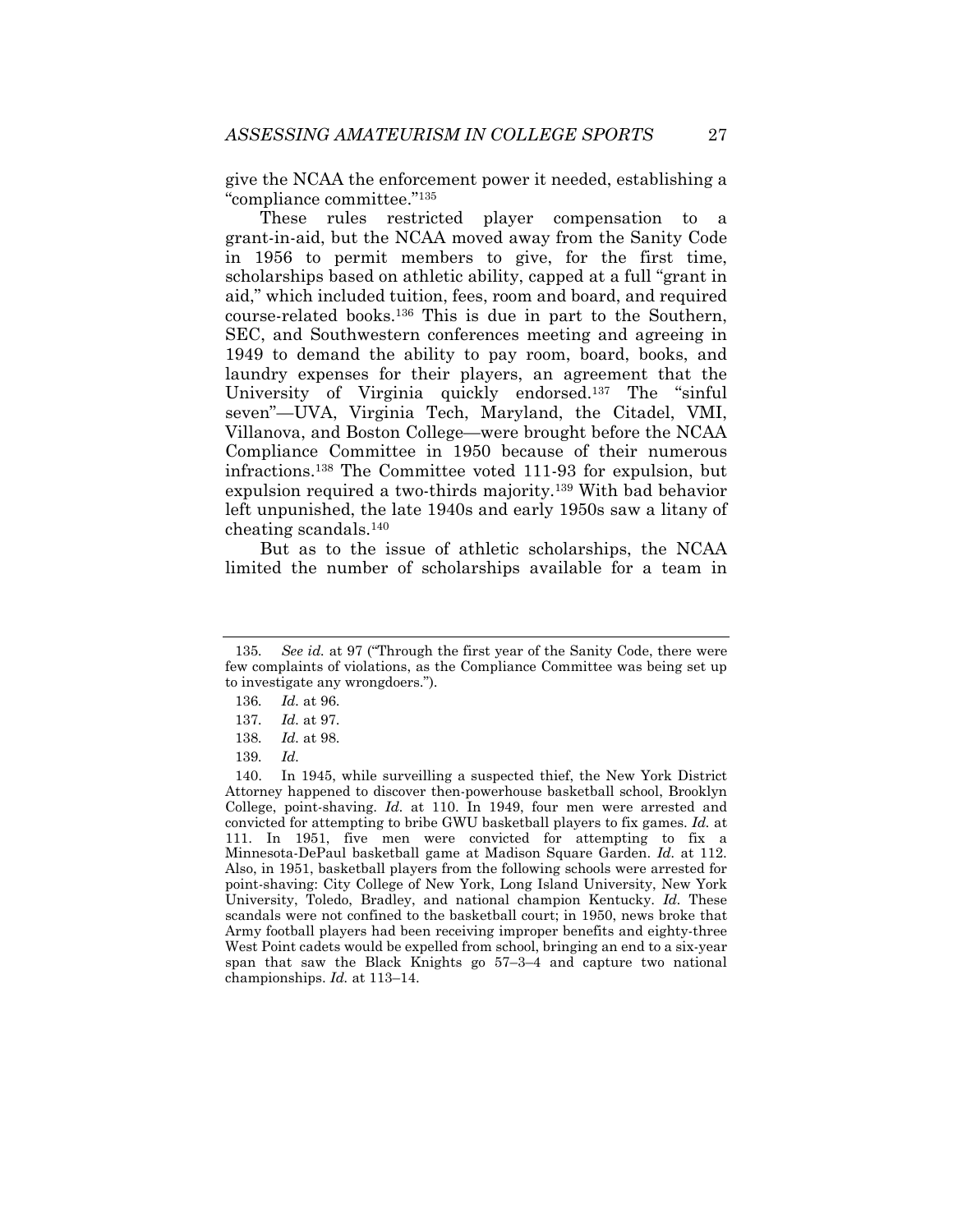1973.141 Football was limited to 105 scholarships, then 95 in 1978, then to  $85$  in 1992 (where we are today).<sup>142</sup> In August 2014, the NCAA announced that it would allow conferences to increase scholarships up to the full "cost of attendance."143

#### B. *The NCAA Operations*

The NCAA split into Divisions I, II, and III in 1973.<sup>144</sup> Division I includes large universities that compete at elite levels.145 Division II schools are smaller and compete at the intermediate level.146 Division III schools have primary emphasis on regional in-season and conference competition.<sup>147</sup> Division I subdivided into three groups for football: Football Bowl Subdivision (FBS) composed of 128 schools at the highest levels, Football Championship Subdivision (FCS) composed of approximately 120 teams that compete at a lower level, and approximately 100 teams that have elite basketball teams but do not play football.148 In addition to the approximately 350 Division I teams, there are about 300 teams in Division II and 450 teams in Division III.149

The NCAA is currently registered as an active,  $501(c)(3)$ non-profit organization with the IRS, a status which has been sharply criticized in the social politic.<sup>150</sup> The NCAA's highest governing body is the Board of Governors.151 The Board is composed of chief executive officers who direct and oversee

 <sup>141.</sup> These scholarship restrictions were driven by "the anticompetitive intent of cost containment." Expert Rep. of Daniel A. Rascher on Damages Class Certification at 51, *In re* NCAA Athletic Grant-in-Aid Cap Antitrust Litig., 958 F.3d 1239 (N.D. Cal. 2020) (No. 4:14-md-02541), 2016 WL 3671671.

 <sup>142.</sup> Sanderson & Siegfried, *supra* note 9, at 194.

 <sup>143.</sup> NCAA MANUAL, *supra* note 7, § 15.02.6 (revised 8/7/14).

 <sup>144.</sup> Sanderson & Siegfried, *supra* note 9, at 194.

<sup>145</sup>*. Id.*

<sup>146</sup>*. Id.*

 <sup>147.</sup> Unlike in Divisions I and II, student-athletes at Division III schools cannot receive athletics scholarships. *Id*.

 <sup>148.</sup> Sanderson & Siegfried, *supra* note 9, at 194.

<sup>149</sup>*. Id.*

 <sup>150.</sup> NCAA, CONSOLIDATED FINANCIAL STATEMENTS 10 (2020), https://perma.cc/8R4X-346D (PDF); *see, e.g.*, George F. Will, *Tax Breaks for Football*, WASH. POST (Oct. 25, 2006), https://perma.cc/72E2-UVD4.

 <sup>151.</sup> NCAA MANUAL, *supra* note 7, § 4.01.1.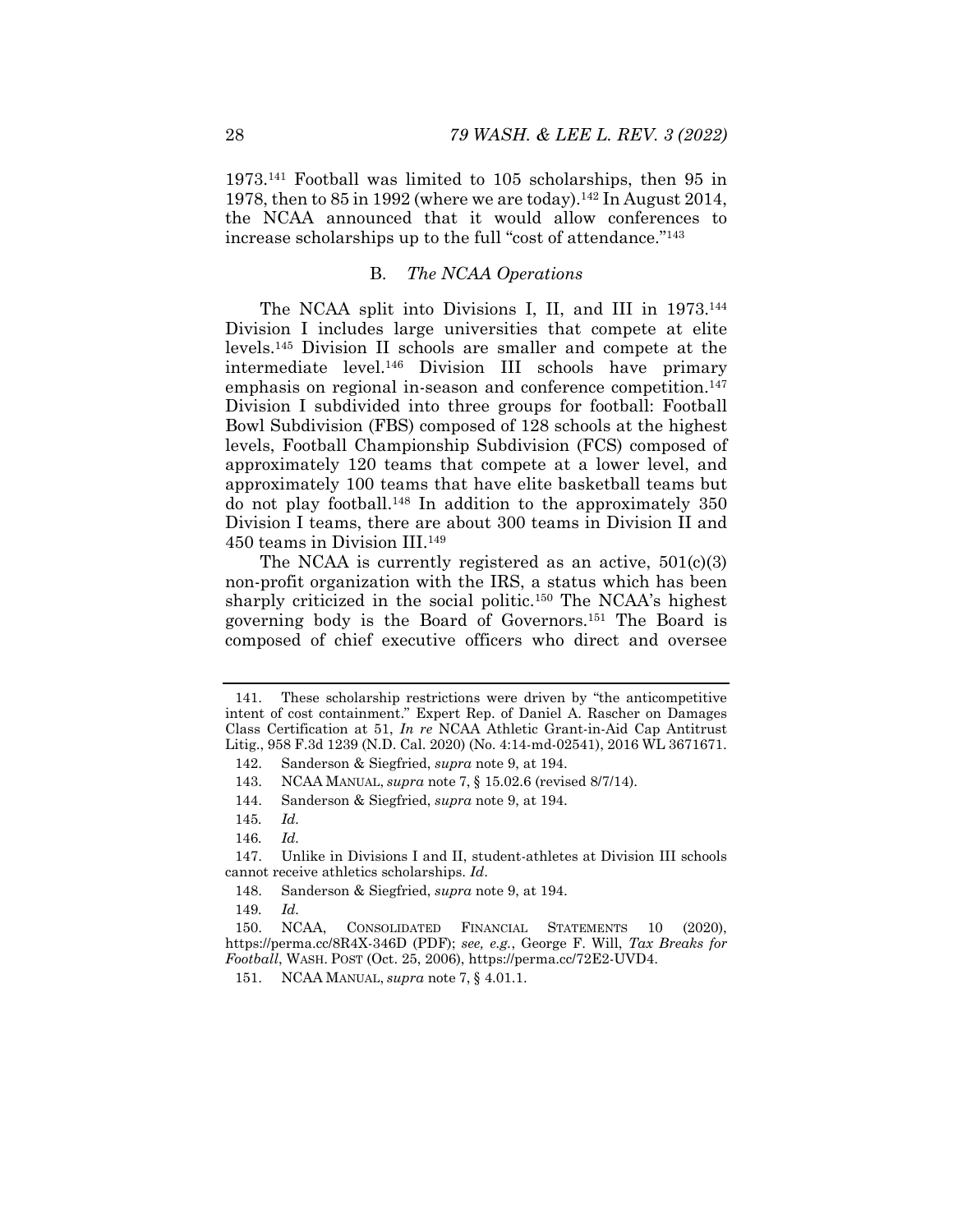issues that affect the NCAA.152 The NCAA's website provides, "The board is charged with ensuring that each division operates consistently with the basic purposes, fundamental policies and general principles of the Association."153 The Board is currently composed of twenty-five members, who meet once a month.154 The Board also publishes articles and resolutions passed by its members, a few of which directly address the California Act and investigate ways to enhance name, image, and likeness compensation opportunities.155

The impact of "power and money" drives the NCAA's revenue structure.156 These revenues derive mainly from television broadcasting contracts following the 1984 *Board of Regents* case.157 That decision ended an agreement that restricted the number of college football games for broadcasting, pushing the prices to supra-competitive levels.158 While studies show an initial dip in profits after this decision, the three decades following it saw an "explosion in revenue."159 This was due to orchestration by the NCAA and its member institutions, evolving demographics, and rapidly changing broadcast technology.160

156. Sanderson & Siegfried, *supra* note 9, at 186.

159*. Id.*

 160. Although many people predicted that broadcast rights would decline sharply after 1984, about \$250,000 at the time, they failed to appreciate the rapid growth of TV networks that demand football game content and the degree to which college football demand is regional, which preserved market power for regional conferences. *Id.* Before 1984, ABC and CBS—which held the rights to televise Saturday college football—had been airing simultaneous games rather than a single game broadcast nationally. *Id.* The greater appeal of Southeastern Conference (SEC) games in the South and of Big Ten matchups in the "rust belt" must have been enough to boost advertising receipts by more than the extra cost of airing multiple games. *Id.* Interest in college sports, especially football, is regional in part because many alumni of

<sup>152</sup>*. NCAA Board of Governors*, NCAA, https://perma.cc/X6QP-Y26A.

 <sup>153.</sup> *Id.* 

 <sup>154.</sup> NCAA MANUAL, *supra* note 7, § 4.1.1.

<sup>155</sup>*. See, e.g.*, *Board of Governors Moves Toward Allowing Student-Athlete Compensation for Endorsements and Promotions*, NCAA (Apr. 29, 2020), https://perma.cc/DFN3-CPAZ ("At its meeting this week, the Board of Governors supported rule changes to allow student-athletes to receive compensation for third-party endorsements both related to and separate from athletics.").

<sup>157</sup>*. Id.*

<sup>158</sup>*. Id.*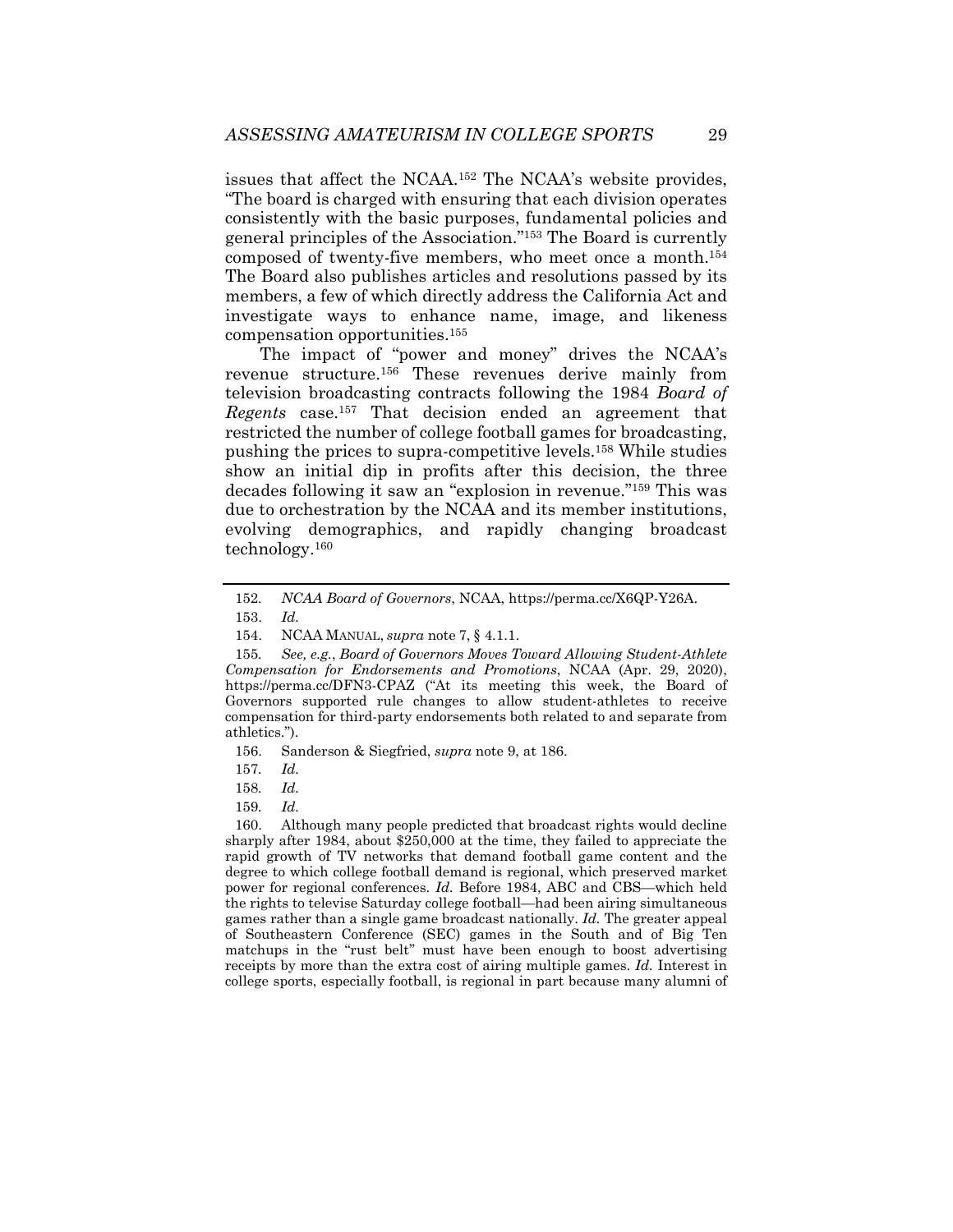After *Board of Regents*, the Power Five conferences—the ACC, the SEC, the Big Ten, the Big 12, and the Pac-12—added members during the 1990s and 2000s.<sup>161</sup> During that time, a duopoly emerged: the College Football Association (CFA) negotiated TV rights for teams in the SEC, the ACC, and the Big Eight (now Big 12), plus Notre Dame and Penn State (independents); the Big Ten and Pac-12 joined together for TV broadcasting purposes.162 Both alliances broke down over revenue disagreements.163 Since 1995, all Power Five conferences negotiate TV rights on behalf of their members.164 And they have done so deftly—"parlay[ing] the regionally parochial sports interests of their fans and the growing number of broadcast networks that seek game content (e.g., Fox and ESPN) relative to the number of conferences that offer games into an ever growing financial bonanza."165

By 2015 the sixty-five teams in the power conferences were each earning \$20 to \$35 million annually from television broadcast rights.166 Because many big-time university sports teams play in locations where there is limited competition for live-gate attendance and their devoted fans exhibit relatively inelastic demands, the teams can exploit their market power in pricing and implement price discrimination to maximize gate receipts as well.167 While the power conferences solidified their market power, technological developments increased the

166*. Id.*

colleges and universities reside relatively close to their alma maters, and they and the current students constitute a substantial base demand for television broadcasts and live attendance. *Id.*

<sup>161</sup>*. Id.* at 187.

<sup>162</sup>*. Id.*

<sup>163</sup>*. Id.*

<sup>164</sup>*. Id.* 

<sup>165</sup>*. Id.*

 <sup>167.</sup> The powerful intercollegiate athletics programs have tried to diminish any economic competition that may have existed a few decades ago. In 2007, as the outcome of a settlement that ended an antitrust suit between the National Invitation Tournament (NIT) and NCAA, the NCAA purchased the NIT, thereby ending its modest competitive threat to the NCAA's lucrative ''March Madness'' basketball tournament. *Id.* at 187–88. The NAIA (National Association of Intercollegiate Athletics, which governs about 250 very small athletics programs) has been marginalized, and women's basketball has been brought under the NCAA's control. *Id.* at 188.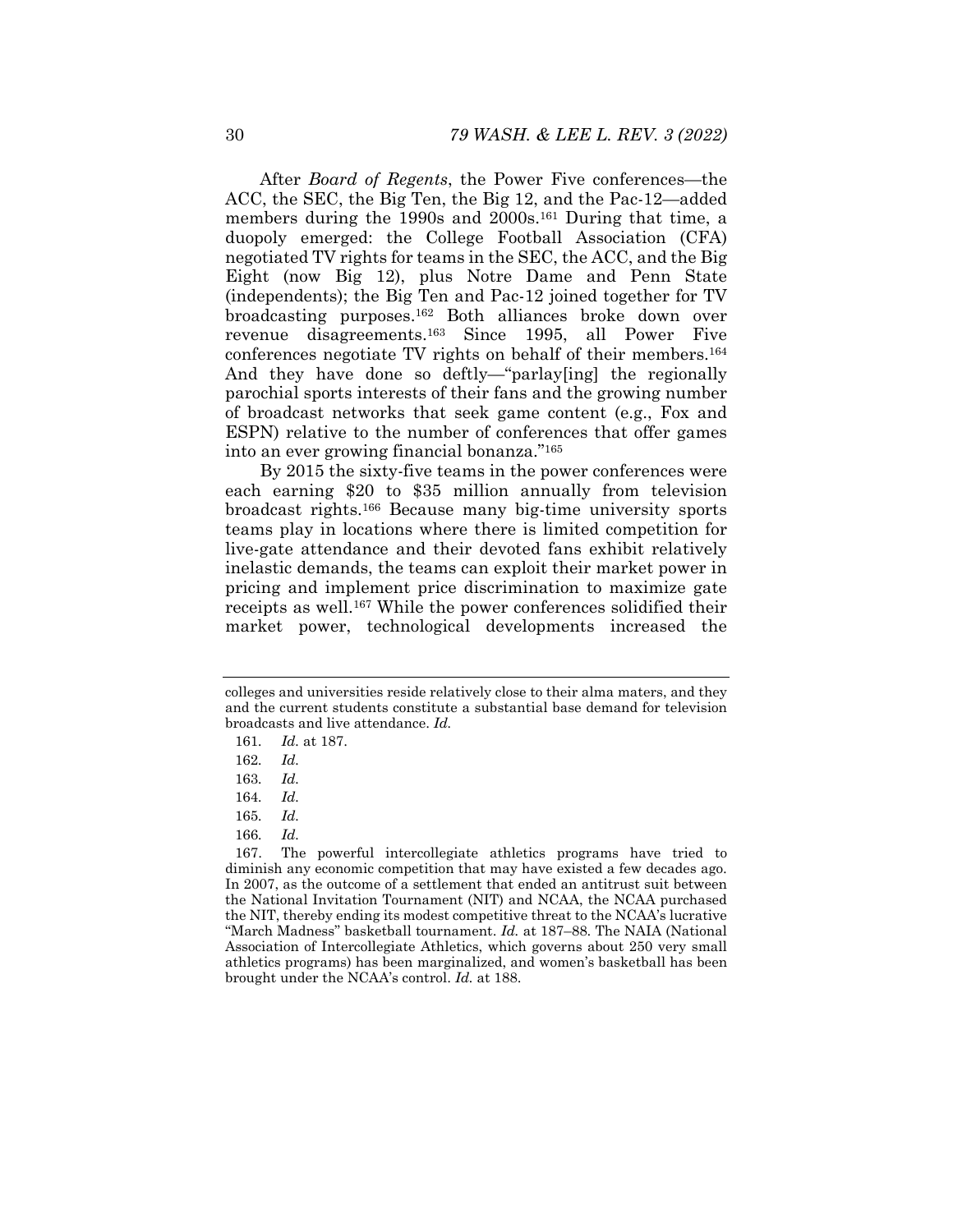relative value of televising events that viewers prefer to watch: ''breaking news'' and live sporting events.168 Many fans prefer to watch a sporting event in real-time, and viewers cannot easily avoid the commercials in live sports broadcasts.169 This increases the relative value of advertising on live events, and thereby allows price increases that further bolster broadcast revenues.170 The consequence of these changes has been to create a college commercial sports enterprise that "now measures aggregate revenues in the billions and compensates head coaches and some athletic directors in the millions."<sup>171</sup>

### C. *The NCAA Cartel, Examined Through Its Spoils Distribution*

Despite its tax-status as a 501(c)(3) non-profit organization, the NCAA and its member institutions can maintain this revenue scheme by engaging in illicit cartel behavior. As Lawrence Kahn stated, "Most economists who have studied the NCAA view it as a cartel that attempts to produce rents, both by restricting output and limiting payments for inputs such as player compensation."172

The word "cartel" derives from the Italian word "cartello," which essentially means a leaf of paper.<sup>173</sup> In English, the word was used to designate a written agreement between warring nations regarding the exchange of prisoners of war.174 Today, the term is colloquially used to refer to gang-related and

 172. Lawrence M. Kahn, *Markets: Cartel Behavior and Amateurism in College Sports*, 21 J. ECON. PERSPS. 209, 210 (2007).

<sup>168</sup>*. See id.*

<sup>169</sup>*. Id.*

<sup>170</sup>*. See id.* 

<sup>171</sup>*. Id.* In 2021, the highest paid NCAA member football coach was Alabama's Nick Saban (School pay: \$9,500,000; Total pay: \$9,753,221). *College Football Head Coach Salaries*, USA TODAY, https://perma.cc/7RSK-2X5J (last updated Oct. 14, 2021, 9:09 AM). LSU's Ed Orgeron was number two (School pay: \$8,387,500; Total pay: \$9,012,917). *Id.* For NCAA men's basketball, Kentucky's John Calipari was the highest paid coach (School pay: \$8,000,000; Total pay: \$8,095,800) and Duke's Mike Krzyzewski was number two (Total pay: \$7,044,221). *Men's Basketball Head Coach Salaries*, USA TODAY, https://perma.cc/FBW9-NJR6 (last updated Mar. 9, 2021, 3:21 PM).

<sup>173</sup>*. Cartel*, MERRIAM-WEBSTER DICTIONARY, https://perma.cc/BSK9-44S5. 174*. Id.*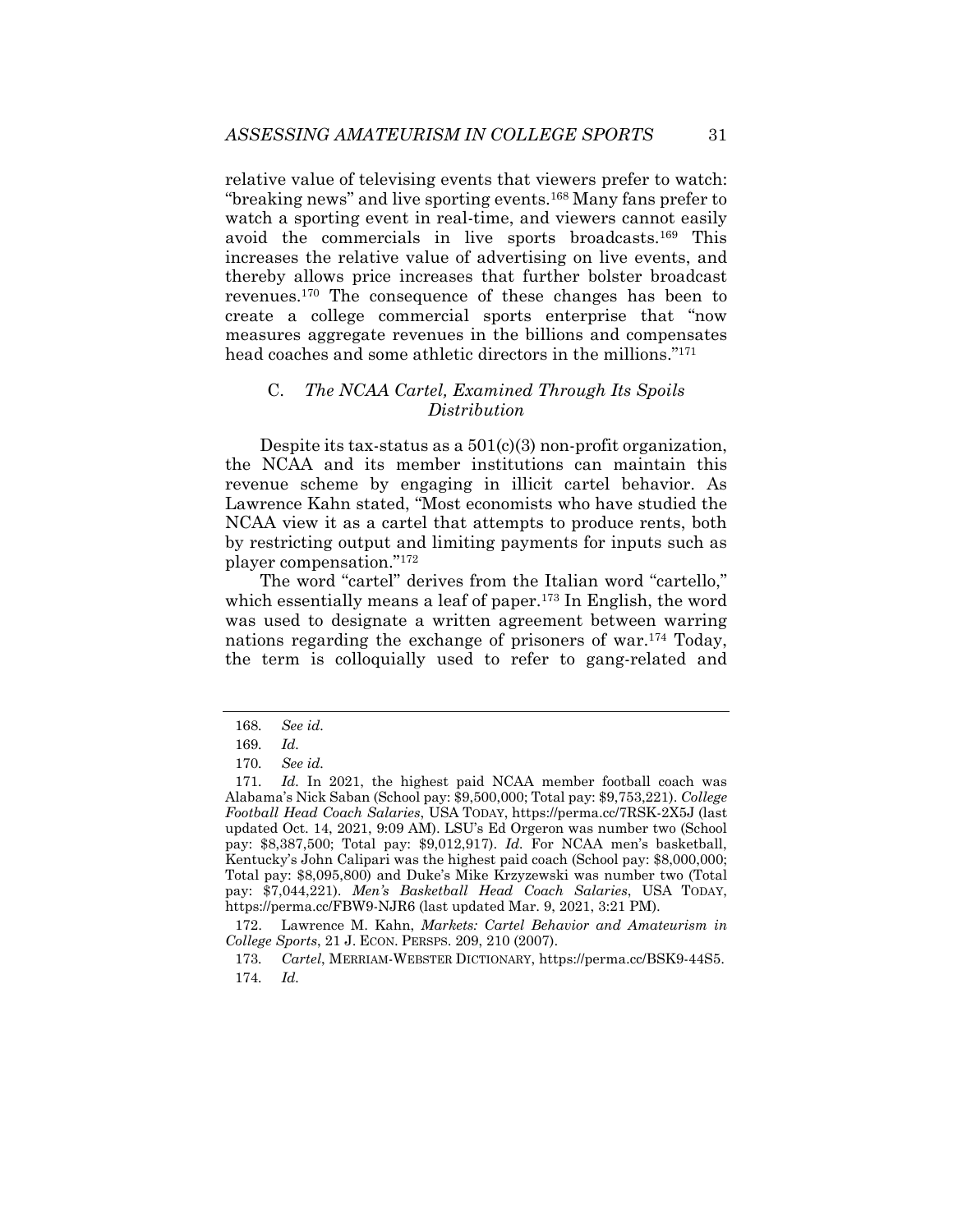organized crime.175 Economically, a cartel is a group of market actors within an oligopoly who agree or collude with one another to increase profits and market shares.176 While the agreement can take many forms, cartel behavior includes price-fixing agreements, production-output reductions to increase demand, and fixing bidding on public projects.177

The NCAA's economic cartel is composed of two principle agreements: limiting the compensation and demand for players, the "most essential input to games," and restricting the number of games for sale for broadcasting purposes.178 Both measures reduce compensation below market demand.179 The result, social scientists describe, is a "large financial surplus for intercollegiate athletics, with a corresponding opportunity for other claimants such as coaches and administrators to tap into the excess."180

In contrast to professional sports that implement revenue sharing, penalize excessive payrolls, limit aggregate payrolls, and limit individual player compensation through negotiation with a players' union, colleges have simply agreed amongst themselves through the NCAA to limit player remuneration to

Bids for the rights escalated rapidly, with the three over-the-air networks chasing just a single source of game content. After the US Supreme Court ended the broadcast rights agreement in 1984, the number of televised games increased rapidly, and rights fees per game plummeted to less than a third of the level that they had been under the plan. But fees recovered quickly, as new technologies to record and play televised shows without advertisements increased the relative value of advertising on broadcasts that viewers preferred to watch live, especially sports. (citation omitted)

<sup>175</sup>*. See, e.g.*, *Narcos: Mexico* (Netflix 2021) (chronicling the rise of the Guadalajara Cartel as an American DEA agent learns the danger of targeting "Narcos" in Mexico).

 <sup>176.</sup> George J. Stigler, *A Theory of Oligopoly*, 72 J. POL. ECON. 44, 45–46 (1964).

<sup>177</sup>*. Id.* at 45–48.

 <sup>178.</sup> Sanderson & Siegfried, *supra* note 9, at 196.

<sup>179</sup>*. See id.* ("The former removes costs relative to what their level would be in a competitive player market, while the latter enhances broadcast revenues compared to their competitive level.").

<sup>180</sup>*. Id.* Before 1984, the NCAA limited broadcasts to just one game per week, which created an artificial scarcity of games. *See id.* at 196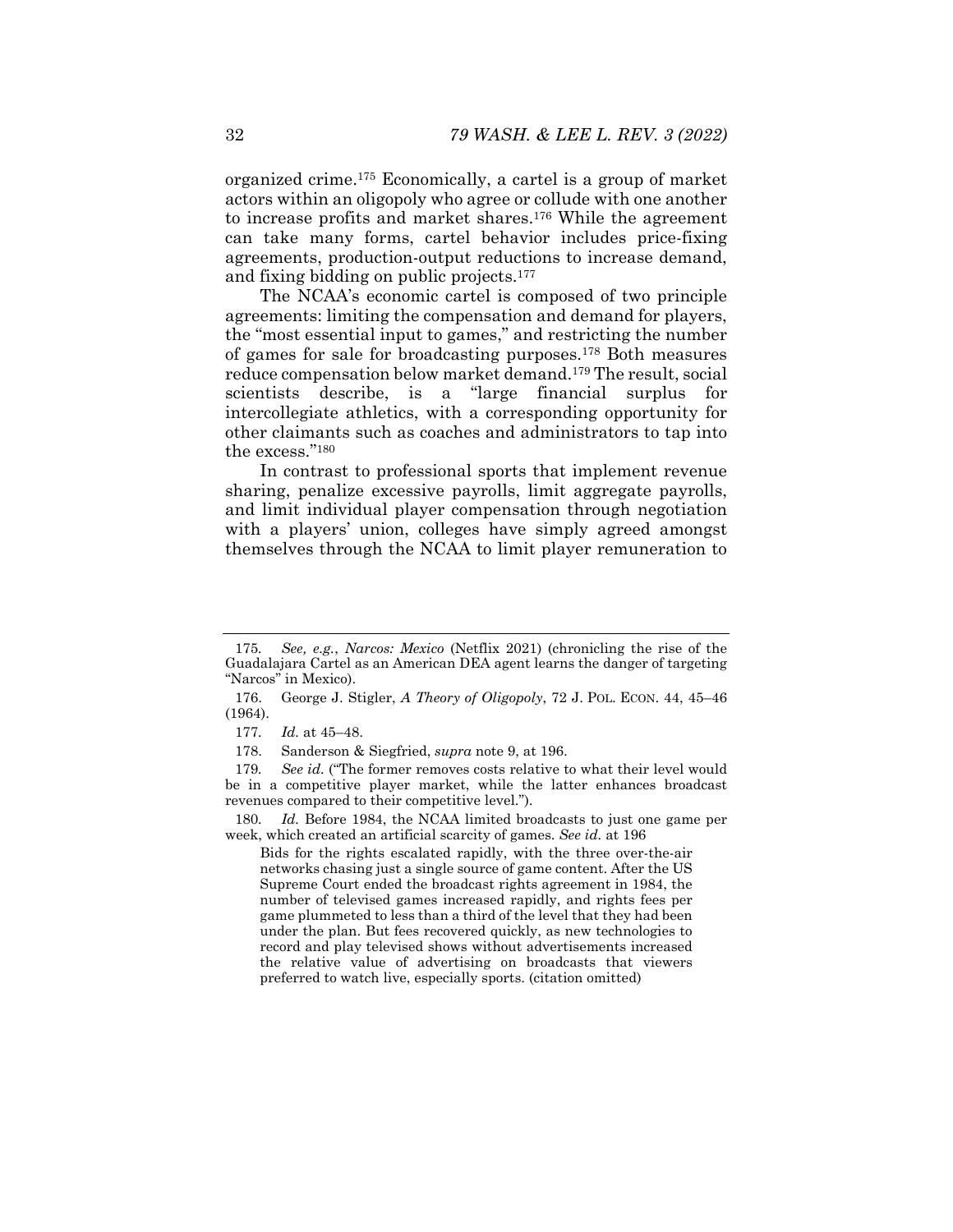a tuition scholarship, plus room and board, and now all meals and snacks.181

To maintain a cartel, each operation must control four challenges: (1) the difficulty in reaching agreement among diverse constituents, (2) the erosion of profits by non-price competition or cheating, (3) the deterrence of new entrants, and (4) the equitable distribution of the spoils. 182 "The NCAA is no exception."183

#### 1. Reaching Agreement

The NCAA's member institutions must agree to restrict both player input and broadcast output. This Article focuses on that first restriction. Controlling what to agree on is difficult when each member has different goals, positions, and bargaining power.184 As Sanderson and Siegfried point out, "[w]ith such differences among members, it is remarkable the NCAA has coalesced for over 60 years as a vibrant cartel."185

The NCAA is successful in limiting player input and subsisting on a grant-in-aid with a little help from the NFL and the NBA, whose collective bargaining agreements prohibit drafting players who are fewer than three years out of high school for football and one year out of high school for basketball.186 Historically, these two policies limited a young player's options in the United States.187 A high school basketball player might play overseas or in the NBA's development league,188 but the non-price competition incentives to play basketball for Duke University for a year can easily persuade a seventeen-year-old to go the college basketball one-and-done

188*. Id.*

<sup>181</sup>*. Id.* at 196. The bylaws are not subject to the 1935 National Labor Relations Act because no union or collective bargaining agreement was involved. *See id.*

<sup>182</sup>*. Id.* at 198.

<sup>183</sup>*. Id.*

<sup>184</sup>*. Id.*

<sup>185</sup>*. Id.* at 199–200.

<sup>186</sup>*. Id.* at 196–97.

<sup>187</sup>*. See id.* at 197 ("These professional league policies have drastically reduced viable paid options available to young athletes.").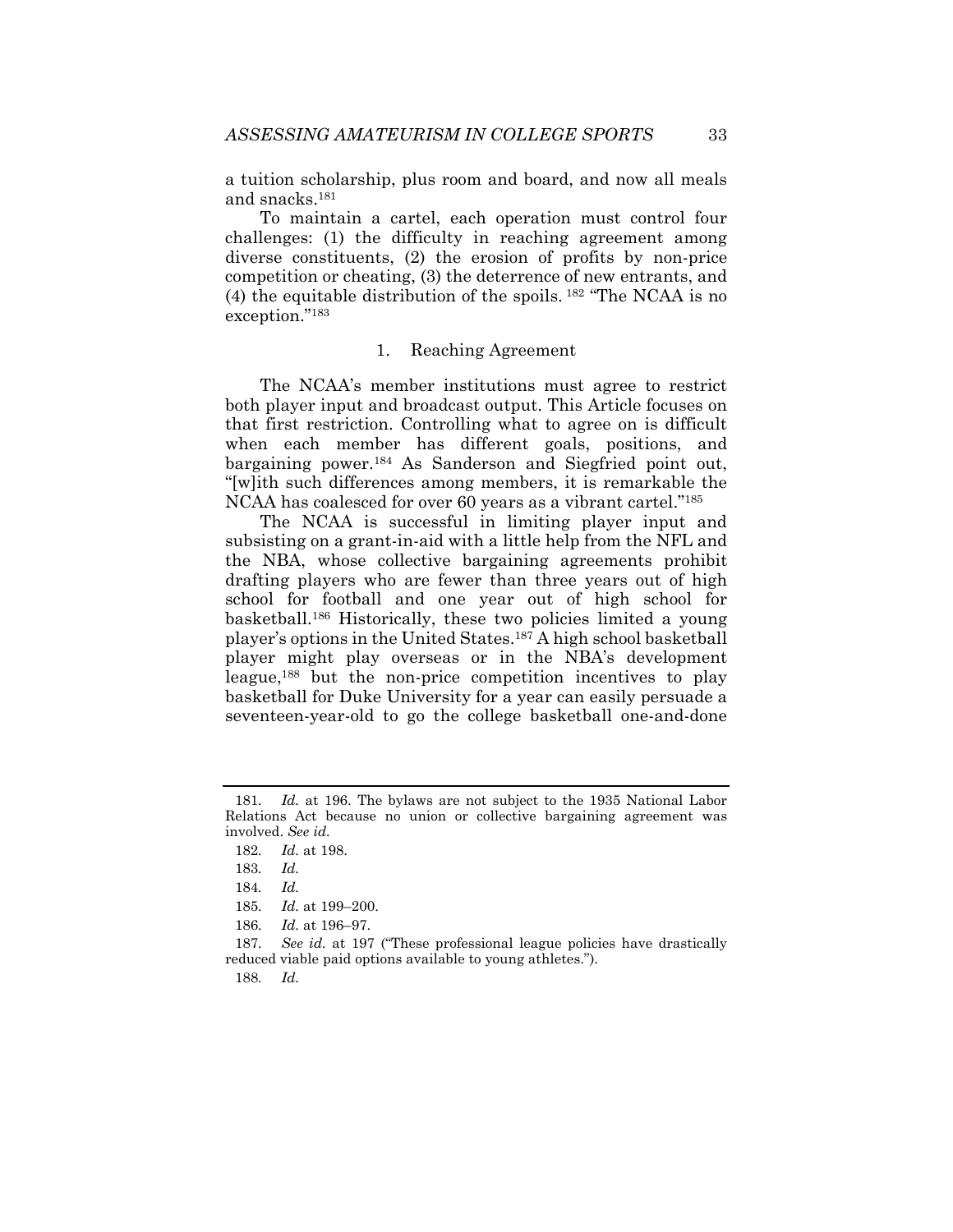route.189 But this option doesn't exist for high school football players.190 American style football is really only played in America; the Canadian Football League is a poor alternative in terms of training and notoriety.191 These associational and marketplace restrictions funnel college athlete-age players into intercollegiate play.

## 2. Controlling Non-Price Competition and Controlling Cheating

Though cartel participants agree to alter their behaviors, participants are still often rivals, and incentives exist for a cartel member to "advertise, improve service, innovate, or otherwise expend funds in an effort to add unit sales at the expense of rivals" (non-price competition).192 Failing to control non-price competition causes all cartel members' costs to rise and profits to fall.193 Regarding player input, many opaque opportunities exist for a member university to deviate from the cartel bargain.194 These incentives—like intense recruiting, state of the art training and playing facilities, professional grade locker rooms and recreational players areas, luxury and health conscious food and dining options, and selling a dream of fame and glory on a televised, national stage—can create competition that can undermine the original bargain.195 When there is no salary to attract players, non-price competition can become the selling point.<sup>196</sup>

196*. Id.*

<sup>189</sup>*. See id.* at 199 ("When direct price (salary) competition is prohibited, non-price competition will increasingly affect prospective players' choices about which institution to attend."). *But see* Bridget Condon, *'Luckiest Man in the Word': LaVar Ball Has 3 Sons in the NBA and Tells ABC11 All About It*, ABC 11 (Dec. 7, 2020), https://perma.cc/89Q7-3AH2 ("Ball has had sharp words about the NCAA and used both of his younger sons as examples . . . . Both LiAngelo Ball and LaMelo Ball played overseas and from there went to the NBA.").

 <sup>190.</sup> Sanderson & Siegfried, *supra* note 9, at 197.

 <sup>191.</sup> The Arena Football League is no longer an option, folding in October 2019. Gary Phillips, *Arena Football League Closes Shop After 30-Plus Years*, FORBES (Nov. 28, 2019, 1:28 PM), https://perma.cc/X4GH-R5QZ.

 <sup>192.</sup> Sanderson & Siegfried, *supra* note 9, at 199.

<sup>193</sup>*. Id.*

<sup>194</sup>*. Id.*

<sup>195</sup>*. Id.*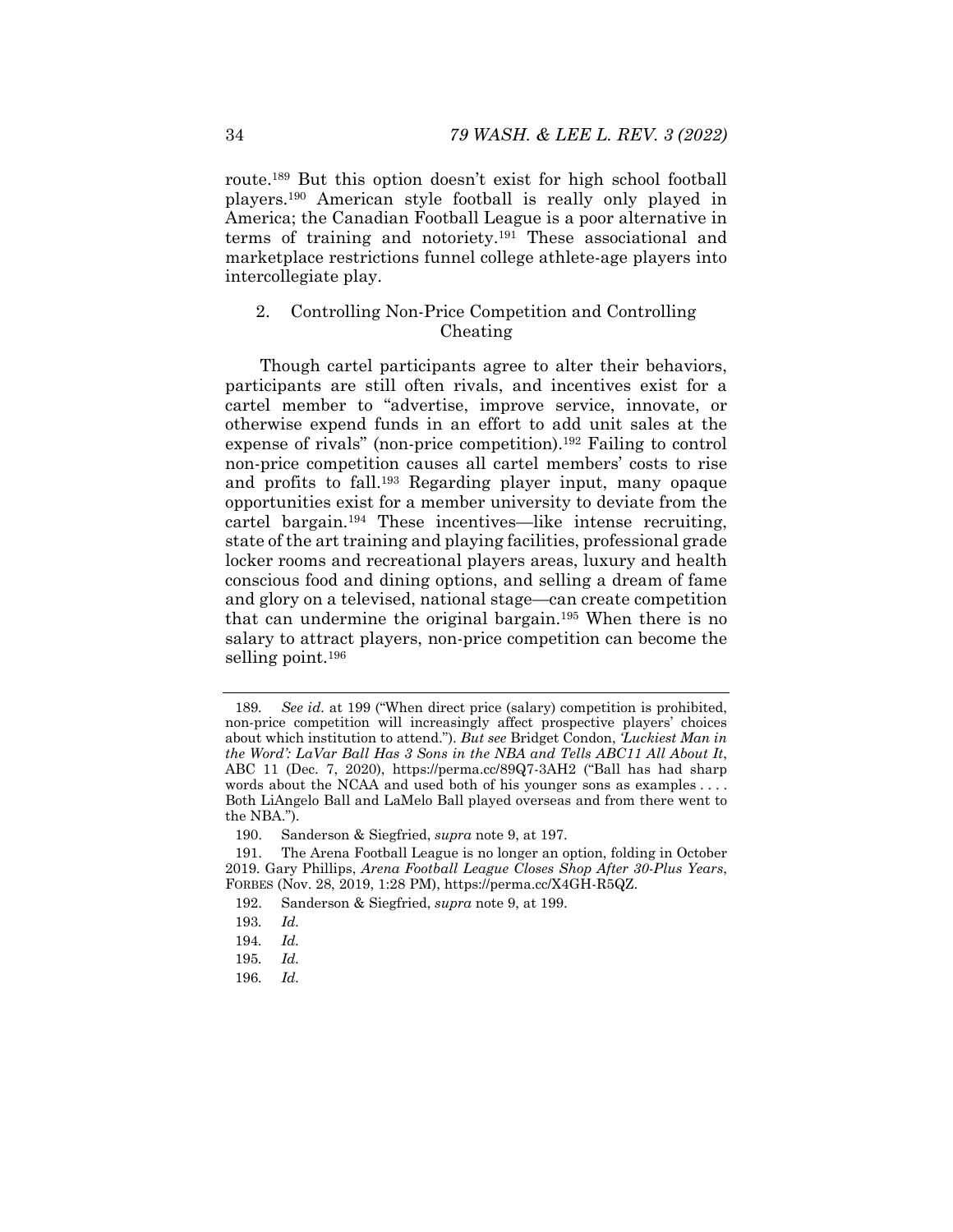Cartels must protect profits from those cheating on the bargain. Because cheating in recruiting and payments to players, for example, can impact a cartel's profit distributions, cartels must provide incentives to deter cheating.197 Because cheaters often do so secretly, the cartel must provide either an enforcement arm or a mechanism to incentivize participants to report on one another.198 The NCAA employs both, dolling out the dreaded "death penalty" for its most egregious defectors.199 The "death penalty," which requires a school to sit out of athletics for a season, was enforced only once against SMU in 1987 for what was then, and would even now be, considered egregious recruiting and pay-for-play violations.200 It has never been used against a school again due to harsh backlash and long-term impacts to college football's reputation of purity.201

<sup>197</sup>*. Id.* at 200.

<sup>198</sup>*. See* Margaret C. Levenstein & Valerie Y. Suslow, *What Determines Cartel Success*, 44 J. ECON. LITERATURE 43, 67 (2006) ("[Successful cartels] develop an elaborate internal hierarchy that allows communication on various levels (executive and middle-management) not only to provide flexibility in the details of the agreement, but to build trust.").

<sup>199</sup>*. See* FLEISCHER III ET AL., *supra* note 106, at 24 (detailing the history of NCAA enforcement measures).

<sup>200</sup>*. See* NCAA COMM. ON INFRACTIONS, SOUTHERN METHODIST UNIVERSITY INFRACTIONS REPORT 2 (1987), https://perma.cc/Z5V9-3J4R (PDF) ("During the period September 1985 through December 1986 . . . 13 football team members received payments during the 1985–86 academic year that totaled approximately \$47,000, and eight student-athletes continued to receive payments from September through December 1986 that totaled approximately \$14,000."). It should be noted that NCAA infractions were—and continue to be—widespread. *See* BYERS WITH HAMMER, *supra* note 12, at 216 ("Violations are so prevalent that they have become classified as secondary and major by the NCAA. The secondary cases have become an industry within themselves."); *Division I Infractions: 2019-20 Annual Report*, NCAA (2020), https://perma.cc/259X-THBC (PDF) (recording 3,666 Level III Violations in 2019 among NCAA member schools). The school that perhaps came closest to receiving the "death penalty" was the University of Alabama in 2002, when it was revealed that three boosters made payments to recruits totaling more than \$150,000. Tim Layden, *The Loneliest Losers*, SPORTS ILLUSTRATED VAULT (Nov. 18, 2002), https://perma.cc/EKS6-LK8W.

<sup>201</sup>*. See* Layden, *supra* note 200 (arguing that the NCAA has avoided the "death penalty," even when teams qualified, because the SMU "program still hasn't recovered").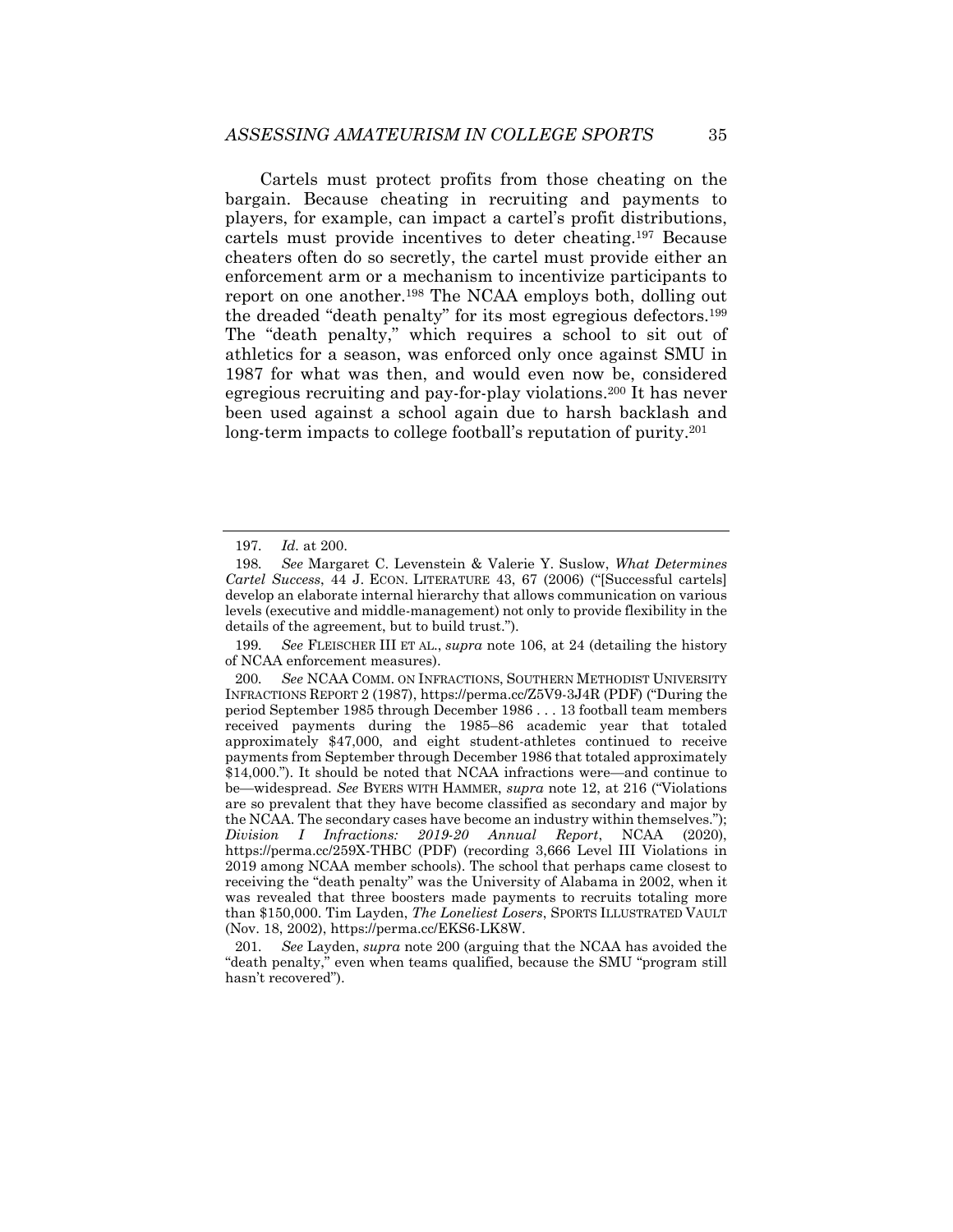#### 3. Deterring New Entrants

To protect its profits, cartel members must deter new entrants who are attracted to the average 23 percent increase in profits that results from cartel enforcement.202 The NCAA's Division I FBS, which generates the most revenue, successfully maintains a vertical monopoly over cartel entrance.<sup>203</sup>

Only 14 universities have gained NCAA Division I status since 2000. The challenge of acquiring access to one of the five power conferences, to football bowl games, or to March Madness are additional hurdles that face new competitors. In October 2016 two recently successful football programs, the University of Houston and Brigham Young University, were both denied entry to the Big-12 conference even though they arguably both fit its geographic profile and the Big-12 had only 10 teams at the time.<sup>204</sup>

#### 4. Distributing the Spoils Fairly

The final challenge for a successful cartel is to assure its members that the fruits of its agreement are equitably distributed.205 Those who do not contribute to the output (teams whose games are not televised and who receive less revenues from athletics) are likely to favor equal distribution, while those who produce the output (teams with revenue-generating power) are likely to favor a "distribution principle based on production."206 An acceptable balance can always be a challenge

 <sup>202.</sup> LAWRENCE M. KAHN, THE ECONOMICS OF COLLEGE SPORTS: CARTEL BEHAVIOR VS. AMATEURISM 20 (IZN 2006), https://perma.cc/WDD2-MSSH (PDF).

 <sup>203.</sup> Sanderson & Siegfried, *supra* note 9, at 202 ("The NCAA's Division I FBS . . . has been quite successful in fending off potential entrants.").

<sup>204</sup>*. Id.* at 203. "There are many major universities without a commercialized intercollegiate athletics program . . . that could try to enter the big-time, as did Michigan State successfully in the 1950s and Louisville, Houston, and Boise State accomplished more recently." *Id.* at 202. "But entry generally is not a source of new competition for the NCAA's elite sports universities because the programs that have upgraded were already NCAA members and had agreed to abide by the cartel rules. Moreover, upgrades are hampered by other NCAA threshold requirements." *Id.* 

<sup>205</sup>*. Id.* at 203.

<sup>206</sup>*. Id.*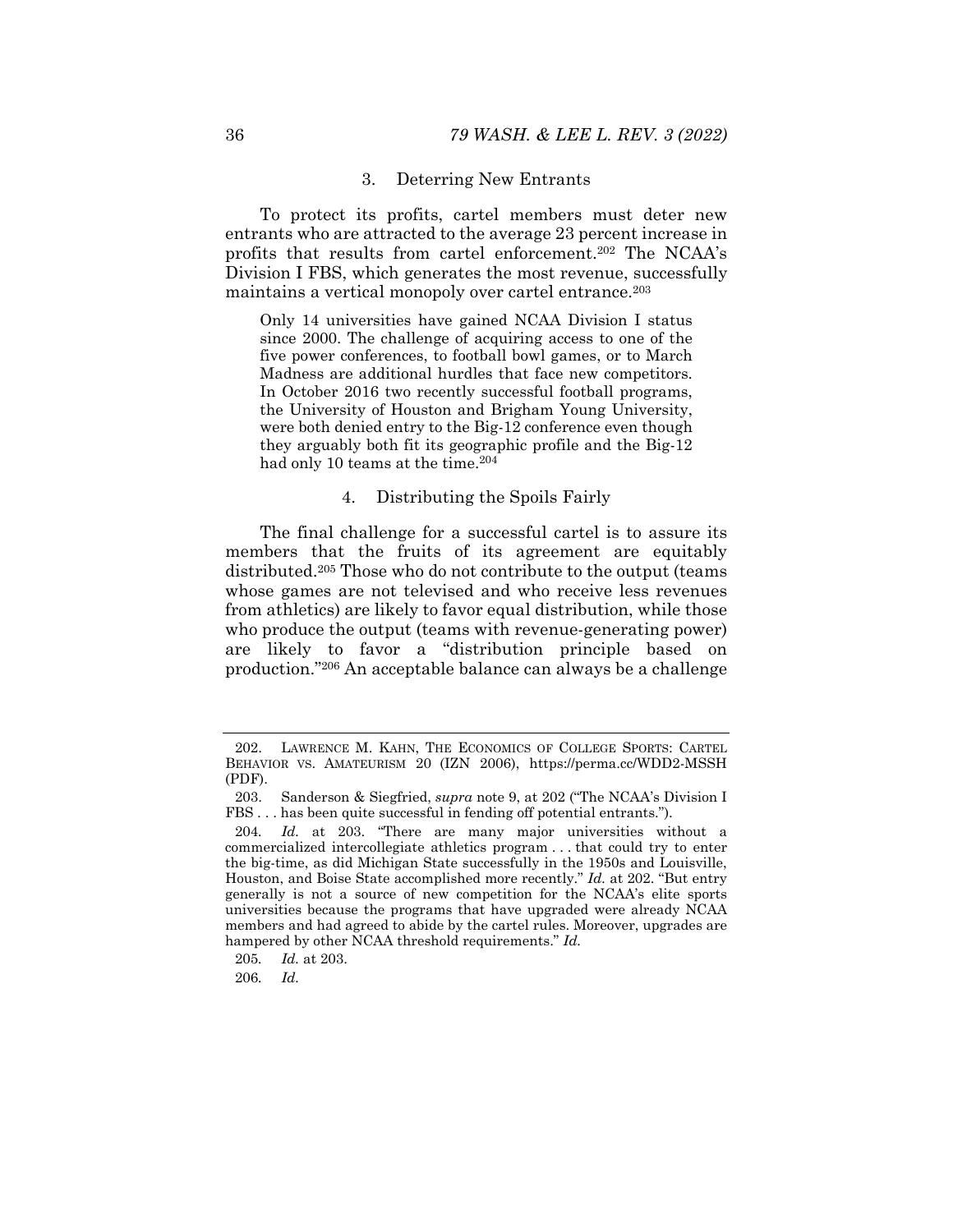in an unequal consumer market, otherwise a cartel member may "bolt the agreement,"207 destabilizing the cartel.

Large revenues and media coverage have placed collegiate athletics at the forefront of the public conversation.208 Journalists, professional athletes, members of Congress, faculty, and the student-athletes themselves have begun to question the revenue distribution.209 Student-athletes have lodged protests against the payment scheme, arguing that coaches and athletic administrators are earning "salaries that are far in excess of what they could earn in their next-best employment opportunities and that are at least partially earned on the backs of players."210 The Northwestern football team, discussed later, attempted to unionize to bargain for compensation and better health benefits.211 For decades, such attempts have failed in garnering student-athletes a piece of the pie.212

In 2018, Goldburn Maynard Jr. argued that the NCAA's amateurism rules, specifically those that limit endorsements, are simply the continued enforcement of ancient sumptuary laws, which essentially restrict luxury spending.213 Such laws were often used to keep women, enslaved people, and low-class persons in their socioeconomic status.214 During the Middle Ages, sumptuary laws were enacted to limit competition from

<sup>207</sup>*. Id.*

<sup>208</sup>*. Id.* at 188 ("Gross revenues of intercollegiate athletics programs have grown to such gargantuan proportions that an enterprise that was once largely a peripheral activity on college campuses no longer goes unnoticed.").

<sup>209</sup>*. Id.*

<sup>210</sup>*. Id.*

<sup>211</sup>*. See* Nw. Univ., 362 N.L.R.B. 1350, 1350 (2015); *see also* Nicholas Fram & T. Ward Frampton, *A Union of Amateurs: A Legal Blueprint to Reshape Big-Time College Athletics*, 60 BUFF. L. REV. 1003, 1007 (2012) (questioning whether existing labor laws allow college athletes to unionize).

<sup>212</sup>*. See, e.g.*, Fram & Frampton, *supra* note 211, at 1027–38.

<sup>213</sup>*. See* Goldburn P. Maynard Jr., *They're Watching You: How the NCAA Infringes on the Freedom of Families*, 2018 WIS. L. REV. FORWARD 1, 1–2 (2018) ("[T]he NCAA's surveillance of the family and enforcement of its rules amount to a sumptuary restraint on the families of talented NCAA athletes.").

<sup>214</sup>*. Id.* at 4.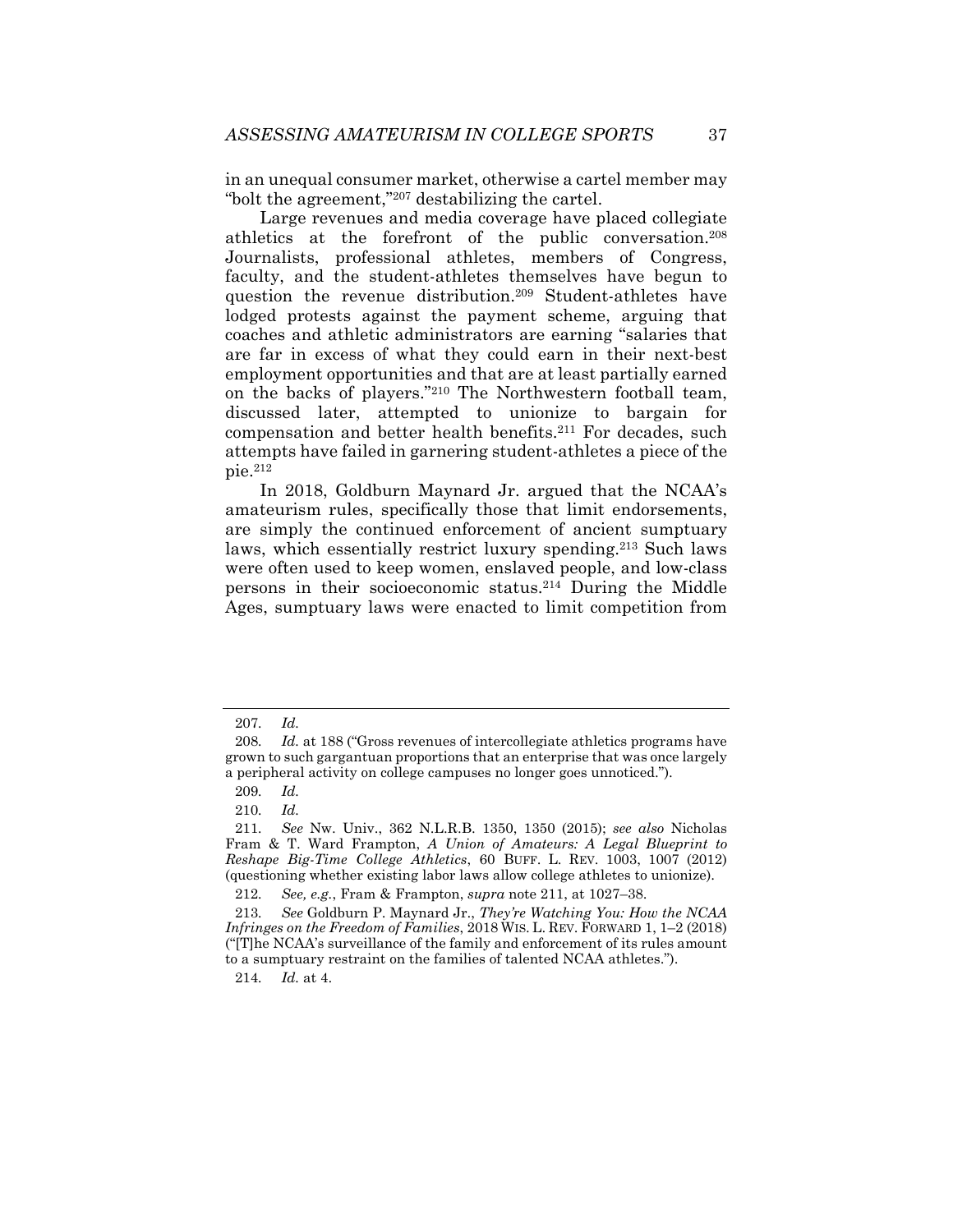the up-and-coming bourgeoisie.215 According to Spanish Colonial law:

No *negra* or *mulata* woman, free or slave, can wear gold, pearls, or silk. But, if the free *negra* or *mulata* were married to an *español* man, she may wear gold earrings with pearls, a choker, and velvet on the hem of the skirt. They cannot wear crepe mantles or mantles of any other fabric, except for capes that fall just below the waist. The penalty for violating this law will result in the removal and forfeiture of the gold jewelry, silk dresses, and mantel.<sup>216</sup>

Well into the eighteenth century, sumptuary laws regarding clothing were enacted for whites and enslaved people and directed at "conceptions and images of the social order."217 Sumptuary laws were "concerned with attempts to protect hierarchical conceptions of social relations, to resist some of the most directly visible manifestations of rising social groups challenging or undermining the incumbents of advantaged social positions."218

As sumptuary laws are aimed at "consumption" and public perceptions, Maynard's logical connection to the NCAA's current revenue scheme reinforces many of the insidious racial and gender impacts previously discussed.219 Their rules "exemplif[y] a modern, ongoing attempt to enforce sumptuary laws that disproportionately disadvantage the families of poor black athletes."220

Maynard discusses the cases of Reggie Bush and Ryan Boatright, who were both penalized under the NCAA's amateurism rules.221 Bush was ostracized when a prospective

 <sup>215.</sup> *Id.* at 4–5 ("The nobility figured that if bourgeois subjects appeared to be as wealthy as themselves, it could undermine the nobility's presentation of themselves as powerful, legitimate rulers.").

<sup>216</sup>*. Id.* at 5 (citing RECOPILACIÓN DE LAS LEYES DE LOS REINOS DE LAS INDIAS 325 (5th ed. 1841); Danielle Terrazas Williams, Capitalizing Subjects: Free African-Descended Women of Means in Xalapa, Veracruz During the Long Seventeenth Century (2013) (Ph.D. dissertation, Duke University)).

 <sup>217.</sup> ALAN HUNT, GOVERNANCE OF THE CONSUMING PASSIONS: A HISTORY OF SUMPTUARY LAW 143 (1996).

<sup>218</sup>*. Id.*

<sup>219</sup>*. See* Maynard, *supra* note 213, at 6.

<sup>220</sup>*. Id.*

<sup>221</sup>*. Id.* at 6–9.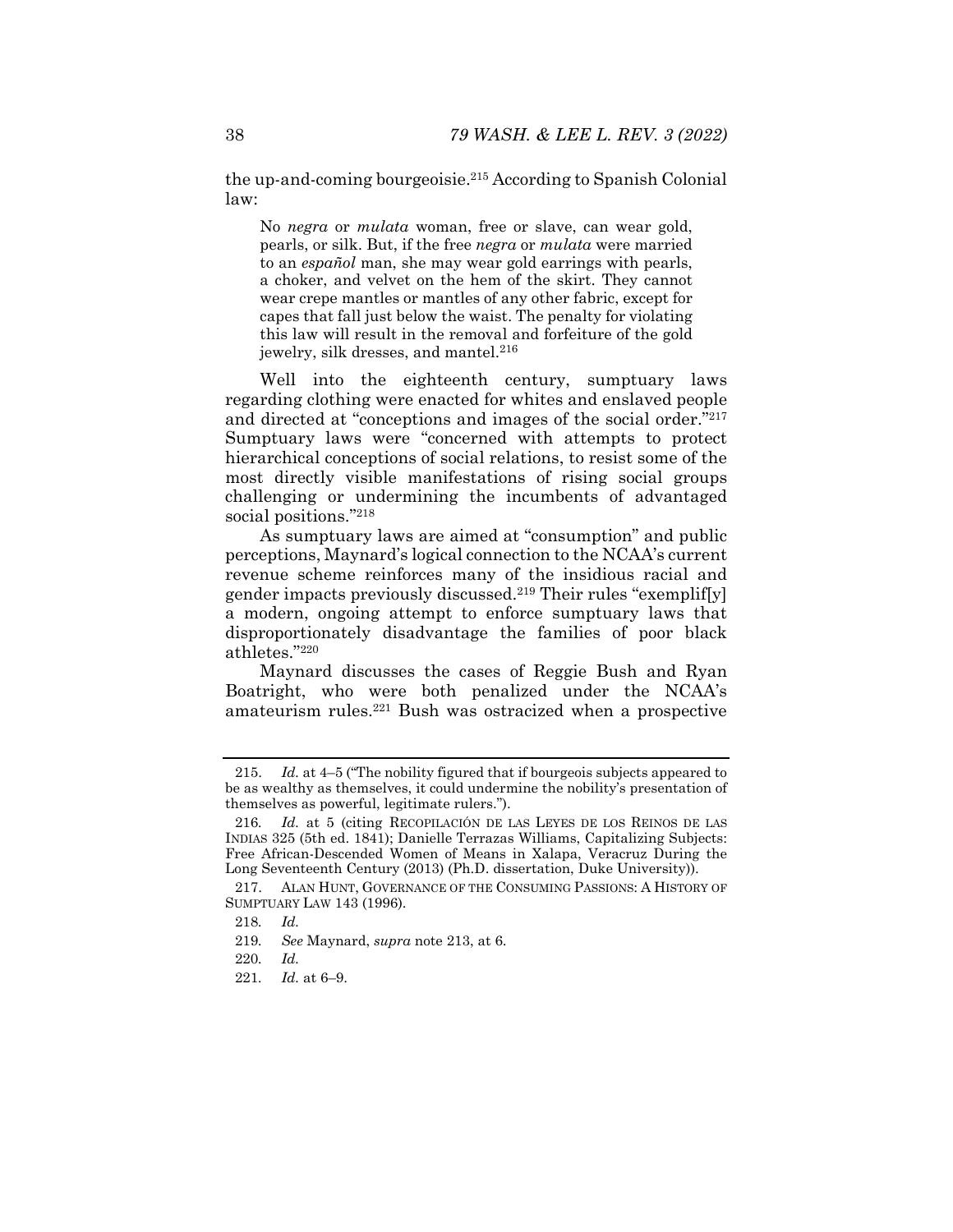agent paid for his mother to stay in a house rent-free and for her travel during away games.222 Upon going pro, Bush went with a different agent, the agent sued, people found out, and Reggie had to give back his Heisman.<sup>223</sup> Boatright received a three-game suspension because his mother allegedly received travel expenses, information that the NCAA publicly released much to the outrage of Boatright's attorney.<sup>224</sup> As Maynard points out: "It is . . . impossible to escape the fact that both the Bush and the Boatright families are black," and that, "[n]one of this behavior would have been suspicious if these parents were wealthier."225

The NCAA rules disproportionately impact student-athletes of color. Considering the "big ticket" sports, football and basketball, and the revenue generating (high output) schools, the statistics are stark. A 2018 study by Dr. Shaun Harper found that Black men made up only 2.5 percent of undergraduate students enrolled across sixty-five studied institutions, but they comprised 56 percent of men's basketball teams and 55 percent of football teams.226 The study also showed that less than 12 percent of head coaches at these schools were Black.227 The average salary for the sixty-five athletics directors in the major conferences was \$707,418, but just 15.2 percent of them were Black.228 And none of the commissioners of those conferences, who earned \$2.58 million annually on average, were Black.<sup>229</sup>

The public has considered the historical lack of spoils distributions to the players as acceptable because, in the words of Joe Burrow's own father, he's a "23-year-old millionaire living in [his] parents' basement."230 But this will not be the case for most student-athletes. Professional leagues recruit less than 2

<sup>222</sup>*. Id.* at 7.

<sup>223</sup>*. Id.* at 6–7.

<sup>224</sup>*. Id.* at 7–8.

<sup>225</sup>*. Id.*

 <sup>226.</sup> HARPER, *supra* note 48, at 3.

<sup>227</sup>*. Id.* at 8.

<sup>228</sup>*. Id.*

<sup>229</sup>*. Id.*

 <sup>230.</sup> Ryan Young, *Joe Burrow Still Hasn't Signed with Bengals, 'Waiting to See What Happens' Amid Coronavirus Pandemic*, YAHOO SPORTS (May 8, 2020), https://perma.cc/K884-JXT2.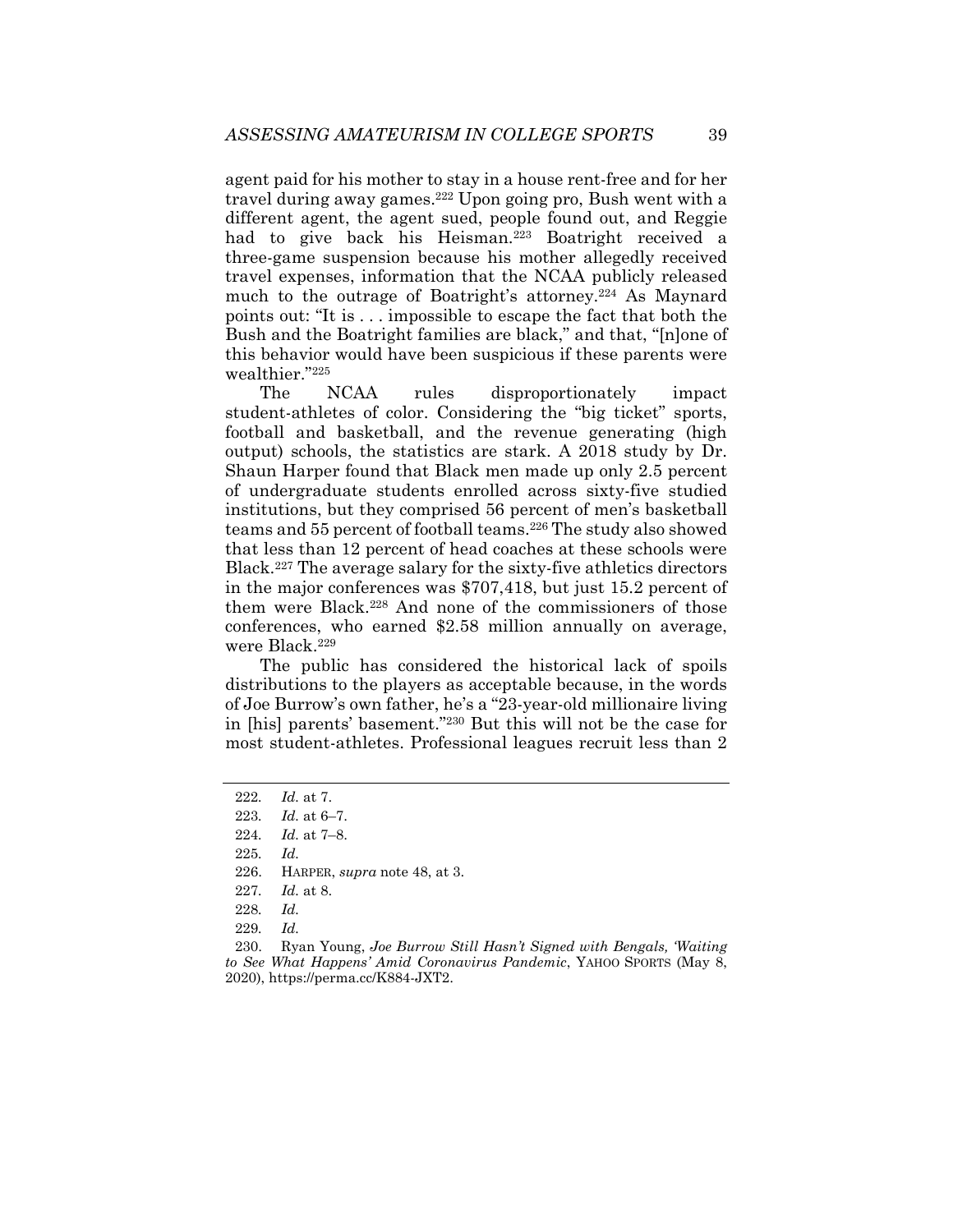percent of athletes.231 The NCAA is "robbing them and their families of the most valuable period of their lives," leaving them with only "memories of big games."<sup>232</sup> Otherwise, "they stay in their socio-economic station through monitoring and threats of lost eligibility."233

The threat of lost eligibility and the dream that rarely materializes also improperly incentivize student-athletes to sacrifice their bodies and physical health, to undergo groundbreaking surgeries on their ankles, backs, and legs, and play injured for fear of appearing "soft" or losing their draft stock.234 From 1960 to 1980, the average weight of an All-American football player rose from 214.5 pounds to 226.1 pounds.235 The average college football player was 232 pounds as of 2017, with the average University of Alabama football player weighing in at 237.5.236 These student-athletes, and the institutions that exploit them, leverage increased bulk and the speed of youth against longer-term bad health impacts like head injuries, diabetes, numerous corrective surgeries, and mental health disorders.<sup>237</sup>

Risking this without an opportunity to share in the spoils of their all-consuming, gladiator-like exploits, poor students of color are transferring the revenue disproportionately to wealthier white individuals.238 This, Maynard emphasizes, is what makes the NCAA's no play for pay and NIL rules even worse than ancient sumptuary laws—the lower classes weren't forbidden from making money; they were just forbidden from

<sup>231</sup>*. Id.*

<sup>232</sup>*. Id.*

<sup>233</sup>*. Id.*

<sup>234</sup>*. See Estimated Probability of Competing in Professional Athletics*, NCAA, https://perma.cc/GP5H-4TTH (last updated Apr. 8, 2018).

 <sup>235.</sup> BYERS WITH HAMMER, *supra* note 12, at 93.

 <sup>236.</sup> Daniel Wilco, *How Large Is the Average College Football Player? Which Team Is the Biggest? Smallest?*, NCAA (Nov. 7, 2017), https://perma.cc/NJL9-YCGS.

<sup>237</sup>*. See* NCAA, NCAA DIVISION I STUDENT-ATHLETE INSURANCE COVERAGE OVERALL FINDINGS (2016), https://perma.cc/4H8B-9QUP (PDF).

<sup>238</sup>*. See* Maynard, *supra* note 213, at 12 ("Revenue-generating sports are still very much built on the back of black athletes."); HARPER, *supra* note 48, at 8 (emphasizing that "white men call[] the shots" in collegiate athletics).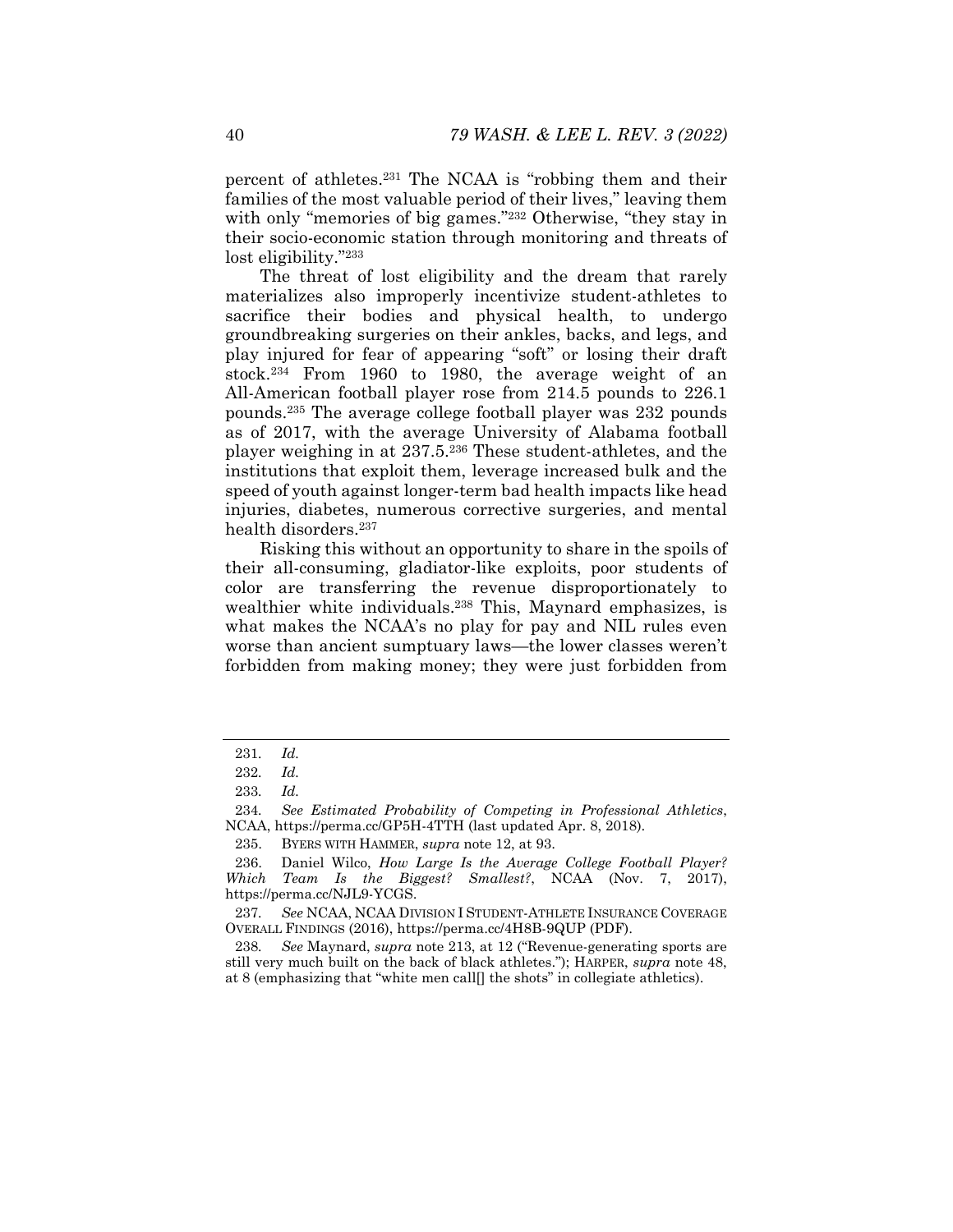dressing like nobles.239 To quote the comedic sage Chris Rock: "Shaq is rich. The white man who signs his check is wealthy."240

## II. AMATEURISM UNDER ANTITRUST LAW

*Each generation of young persons come[s] along and all they ask is, "Coach, give me a chance, I can do it." And it's a disservice to these young people that the management of intercollegiate athletics stays in place committed to an outmoded code of amateurism. And I attribute that to, quite frankly, to the neo-plantation mentality that exists on the campuses of our country and in the conference offices and in the NCAA. The coach owns the athlete's feet, the college owns the athlete's body, and the athlete's mind is supposed to comprehend a rulebook that I challenge Dave Berst, who's sitting down in this audience, to explain in rational terms to you inside of eight hours.* 

Walter Byers<sup>241</sup>

Many predicted and called for the end of the NCAA's enforcement of amateurism, "and yet," for years, "the NCAA marche[d] on."242 With the Supreme Court's pronouncement in *Alston* and the pressure from states to support student-athlete NIL commercialization, the NCAA can no longer justify its exploitative profit distribution scheme under the guise of amateurism.

<sup>239</sup>*. See* Maynard, *supra* note 213, at 3–4.

<sup>240</sup>*. Chris Rock: Never Scared* (HBO television broadcast Apr. 17, 2004).

 <sup>241.</sup> Karen Given, *Walter Byers: The Man Who Built the NCAA, Then Tried to Tear It Down*, WBUR (Oct. 13, 2017), https://perma.cc/56HU-M7XX (quoting Walter Byers); *see also* BYERS WITH HAMMER, *supra* note 12, at 2–3 ("Today, the NCAA Presidents Commission is preoccupied with tightening a few loose bolts in a worn machine, firmly committed to the neoplantation belief that the enormous proceeds from college games belong to the overseers (the administrator) and the supervisors (coaches).").

 <sup>242.</sup> Maynard, *supra* note 213, at 12.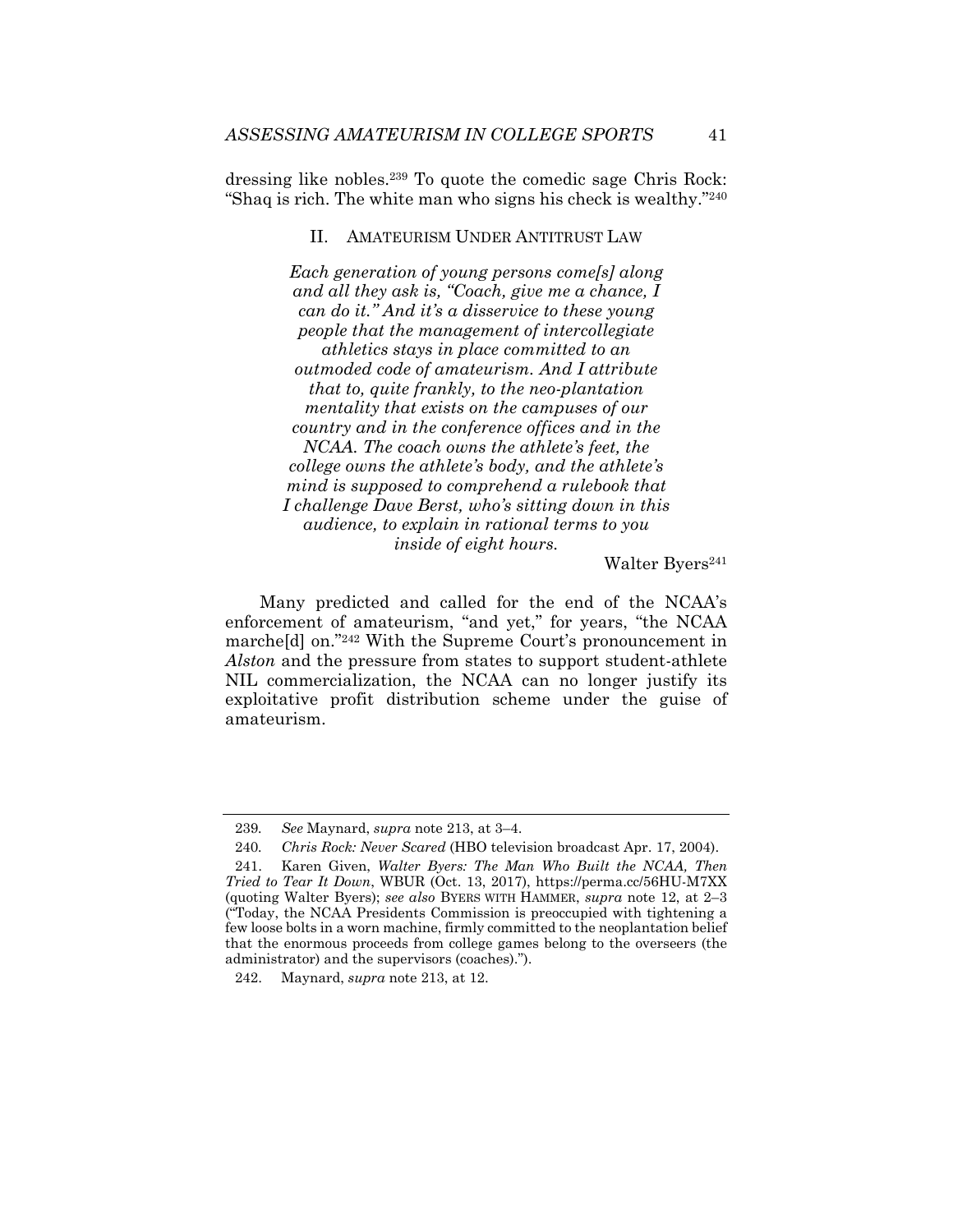#### A. *The NCAA's Bylaws Enforcing Amateurism*

The main governing document for the NCAA and its member institutions is the 2021–2022 NCAA Division I Manual, effective August 1,  $2021<sup>243</sup>$  The Manual is a 464-page document that includes the NCAA's Constitution (Articles 1 to 6), the NCAA's Operating Bylaws (Articles 10 to 21), and an Administrative Bylaw (Article 31).244 The Constitutional Articles contain information regarding the NCAA's purposes, "its structure, its membership and legislative-process information, and the more important principles for the conduct of intercollegiate athletics."245 The Operating Bylaws consist of "legislation" adopted by the membership and regulate the conduct of member institutions and student-athletes and their interactions with the NCAA.246

The NCAA Constitution provides that one of the stated purposes of the NCAA is to "encourage its members to adopt eligibility rules to comply with satisfactory standards of scholarship, sportsmanship and amateurism."247 Neither the Constitution nor the Bylaws define "amateurism." This is likely intentional, so that its interpretation (and enforcement) can remain malleable on a case-by-case basis.

Of the sixteen Principles for Conduct of Intercollegiate Athletics listed in Article 2 of the NCAA's Constitution, 248 Section 2.9 addresses the "Principle of Amateurism:"

Student-athletes shall be amateurs in an intercollegiate sport, and their participation should be motivated *primarily by education* and by the physical, mental[,] and social benefits to be derived. Student participation in intercollegiate athletics is *an avocation*, and student-athletes should be protected from exploitation by professional and commercial enterprises.249

- 247*. Id.* § 1.2(c).
- 248*. See id.* §§ 2.1–2.16.
- 249*. Id.* § 2.9 (emphasis added).

 <sup>243.</sup> NCAA MANUAL, *supra* note 7.

<sup>244</sup>*. Id.* at x.

<sup>245</sup>*. Id.*

<sup>246</sup>*. Id.*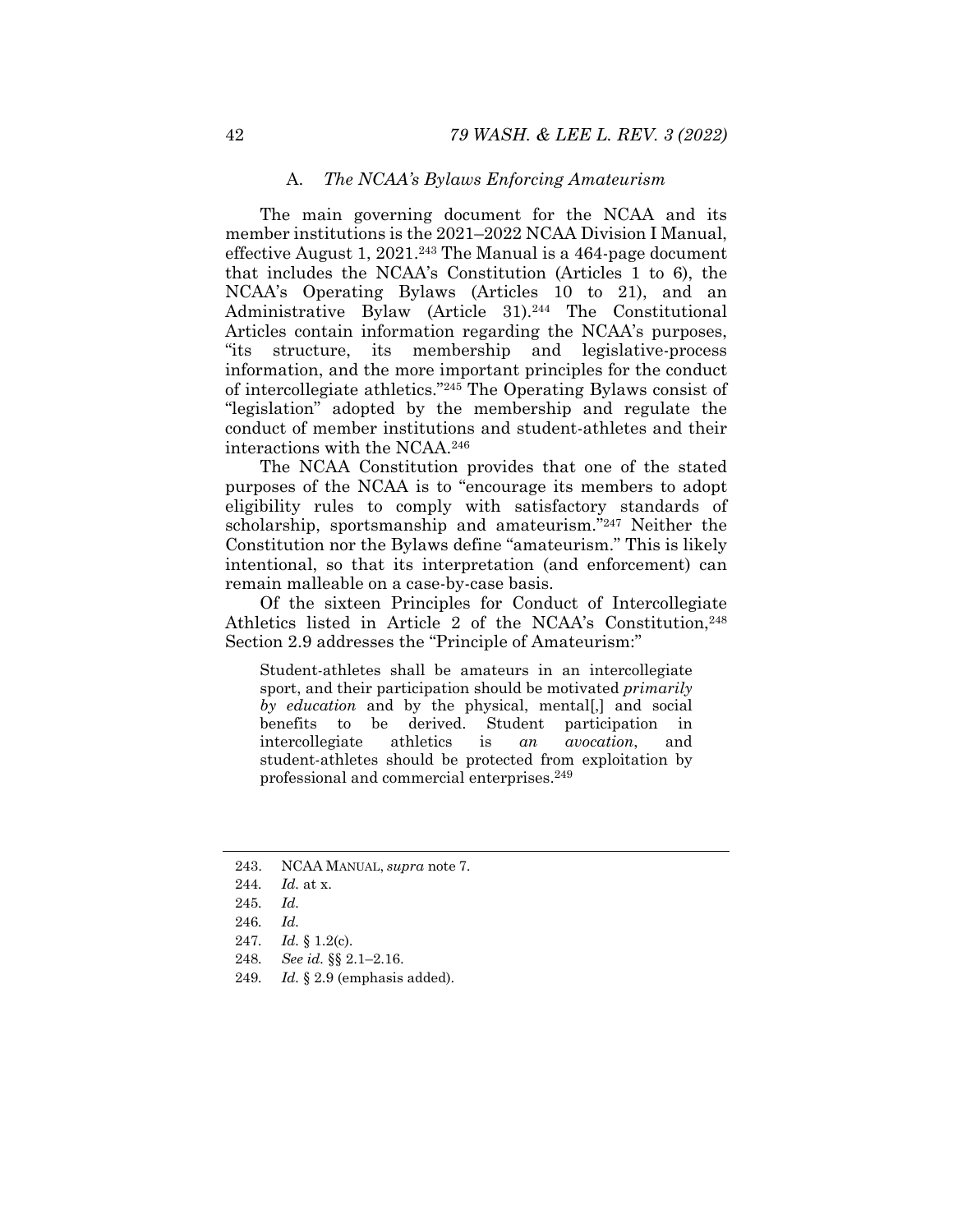I agree that student-athletes should be motivated by education, but additional physical, mental, and social benefits derive from intercollegiate athletic participation. Further, previous studies250 indicate that the motivation is not always primarily education-motivated, nor is such participation a "hobby."251 Rule-adjacent bylaws impacted by the Principle of Amateurism are grounded in related principles like "competitive equity," "recruiting," "eligibility," and "financial aid."<sup>252</sup> Like amateurism, many of these related principles are hortatory in theory but unrealistic in practice.

Member institutions in Division I also support certain "commitments" that are not binding, but should serve as overarching guidance for regulatory rules.253 The "Commitment to Amateurism" requires member institutions to conduct their athletics programs in accordance with the NCAA Bylaws, "thus maintaining a line of demarcation between student-athletes who participate in the Collegiate Model and athletes competing in the professional model."254 Though the constitutional articles do not define "amateurism," based on this language it likely entails some distinction between college and professional sports. Further, the NCAA's definition of a "professional athlete" entails the concept of payment: "one who receives any kind of payment, directly or indirectly, for athletics participation, except as permitted."255 Extrapolating from those two definitions, we can surmise that amateurism at least involves a demarcation between college and professional sports in which payment equals professionalism.

255*. Id.* § 12.02.11.

<sup>250</sup>*. See* SHAUN R. HARPER, BLACK MALE STUDENT-ATHLETES AND RACIAL INEQUITIES IN NCAA DIVISION I COLLEGE SPORTS 3 (2016), https://perma.cc/P8GH-BKMH (PDF) ("Black men are socialized to value sports over academics at a young age . . . .").

<sup>251</sup>*. Avocation*, MERRIAM-WEBSTER DICTIONARY, https://perma.cc/KZB9- 8LR6 ("[A] subordinate occupation pursued in addition to one's vocation especially for enjoyment: HOBBY.").

 <sup>252.</sup> NCAA MANUAL, *supra* note 7, §§ 2.10–2.13.

<sup>253</sup>*. See id.* at xiii ("[M]embers . . . support the following commitments in the belief that these commitments assist in defining the nature and purposes of the division.").

<sup>254</sup>*. Id.*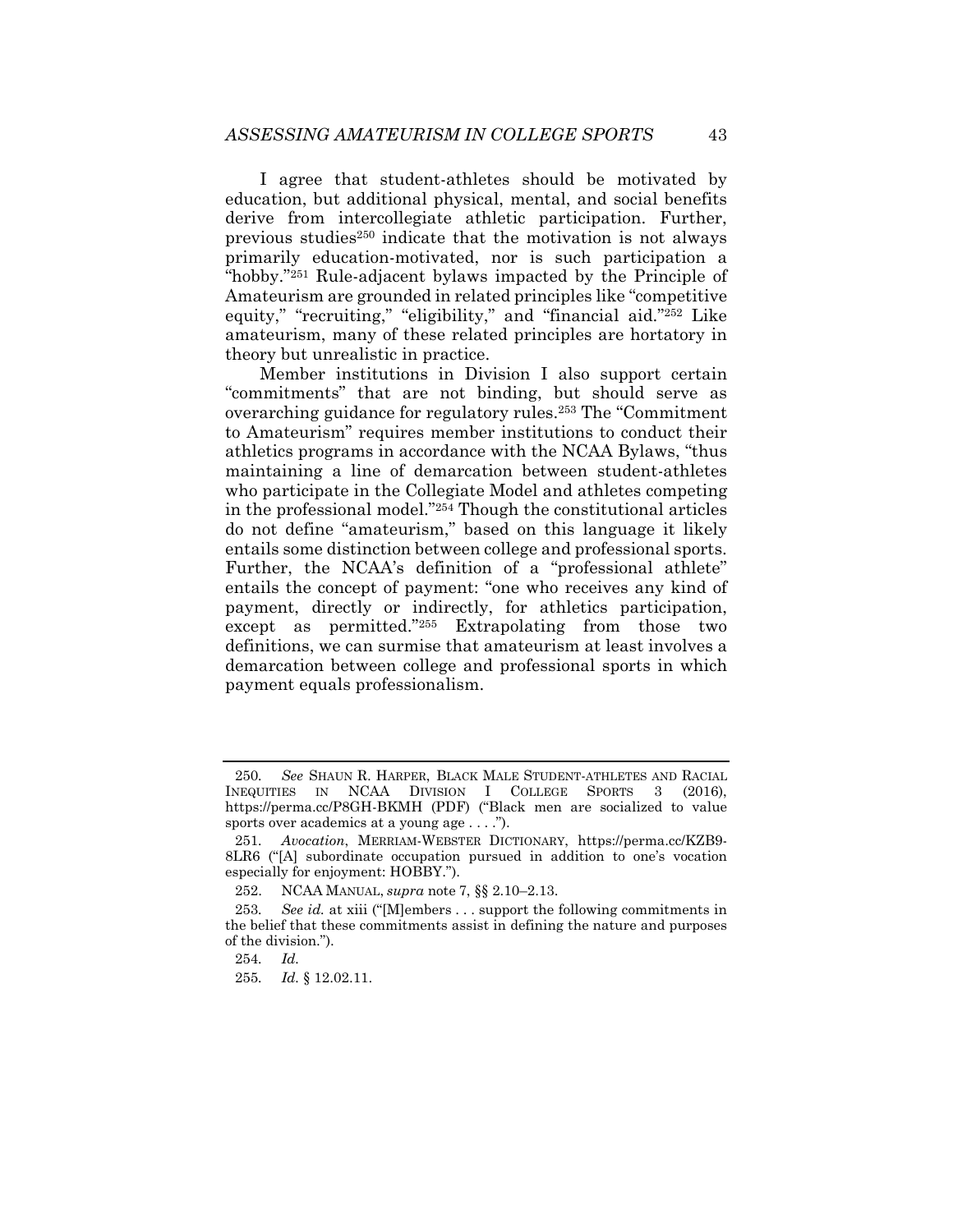Of all the Operating Bylaws, I focus on Article 12, which regulates "Amateurism and Athletics Eligibility."256 Article 12's reach is expansive, regulating conduct both before full-time enrollment (labeled an individual) and during full-time enrollment (labeled a student-athlete).257 Article 12 provides a list of general principles of amateurism and an extensive definitions section that, notably, fails to define "amateurism." The article also regulates involvement with professional teams, the use of agents, employment, promotional activities, financial donations from outside organizations, athletic eligibility requirements, the five‑year seasons of competition rule, as well as rules governing certification, loss of, and restoration of eligibility.258 While many of these rules deserve intense scrutiny and potential revision, this next subsection focuses on the rules that impinge on pay for play and NIL commercialization, as well as some eligibility rules impacted by either pay-for-play or NIL commercialization rules.

## 1. Amateurism Certification Process

All student-athletes at a member institution must submit to an amateur certification process, in which an institutional center reviews a student-athlete's activities prior to the submission of the request.<sup>259</sup>

# 2. Pay for Play

Once certified, student-athletes can lose their amateur status (and be ineligible to compete) if, among other things, they: use their athletic skill for pay in any form in that sport or

<sup>256</sup>*. Id*. art. 12.

<sup>257</sup>*. See id.* § 12.01.3

NCAA amateur status may be lost as a result of activities prior to enrollment in college. If NCAA rules specify that an "individual" may or may not participate in certain activities, this term refers to a person prior to and after enrollment in a member institution. If NCAA rules specify a "student-athlete," the legislation applies only to that person's activities after enrollment.

<sup>258</sup>*. See id.* § 12.2 (Involvement with Professional Teams); *id.* § 12.3 (Use of Agents); *id.* § 12.4 (Employment); *id.* § 12.5 (Promotional Activities); *id.*  § 12.6 (Financial Donations from Outside Organizations); *id.* § 12.7 (Athletics Eligibility Requirements); *id.* § 12.8 (Seasons of Competition: Five-Year Rule). 259*. Id.* § 12.1.1.1.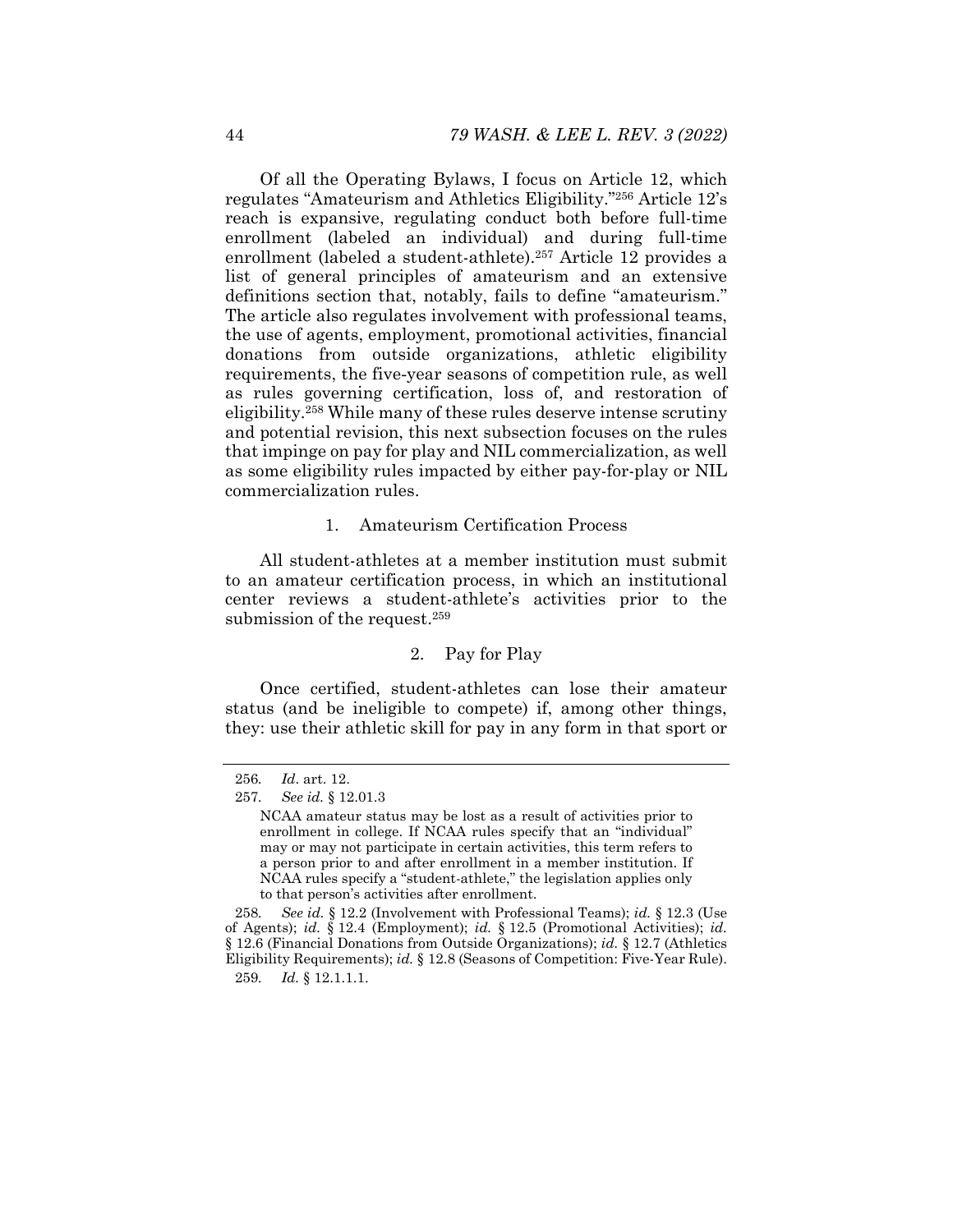accept a promise of pay in the future,  $260$  receive a salary,  $261$ "reimbursement . . . or any other form of financial assistance from a professional sports organization based on athletics skill or participation."262

Section 12.02.10 defines "pay" as "the receipt of funds, awards or benefits not permitted" by the rules.263 Prohibited forms of pay under the rules include "[a]ny direct or indirect salary, gratuity, or comparable compensation";<sup>264</sup> "[a]ny division or split of surplus" such as from bonuses or game receipts (which would include funds from commercial licensing of games, for example);265 unauthorized educational expenses (although a "grant-in-aid" is not considered pay);266 excessive or improper expenses, awards, and benefits (here, the NCAA includes cash or funds placed in trust as an award for participation in sports at any time or excessive expenses from an outside sponsor above "actual and necessary expenses");267 and payments based on performance (those conditioned on a player or team's finish or performance or preferential treatment based on skill).268

Like any overly regulated and convoluted set of rules, exceptions exist. Many of these exceptions, however, benefit the NCAA, the member institution, or the international governing body over the student-athlete. For example, institutional, charitable, educational, or fundraising activities that involve the use of a student-athlete's abilities, such as a "swim-a-thon" are allowed, but all money must go to the institution or sponsoring organization.<sup>269</sup>

Exceptions are made for student-athletes participating in the Olympics, but all payments received must be for educational expenses and Olympians can only receive the same

- 262*. Id.* § 12.1.2(d).
- 263*. Id.* § 12.02.10.
- 264*. Id.* § 12.1.2.1.1.
- 265*. Id.* § 12.1.2.1.2.
- 266*. Id.* § 12.1.2.1.3.1.
- 267*. Id.* § 12.1.2.1.4.1.1.
- 268*. Id.* § 12.1.2.4.3.
- 269*. Id.* § 12.1.2.4.5.

<sup>260</sup>*. Id.* § 12.1.2(b).

<sup>261</sup>*. Id.* § 12.1.2.1.1.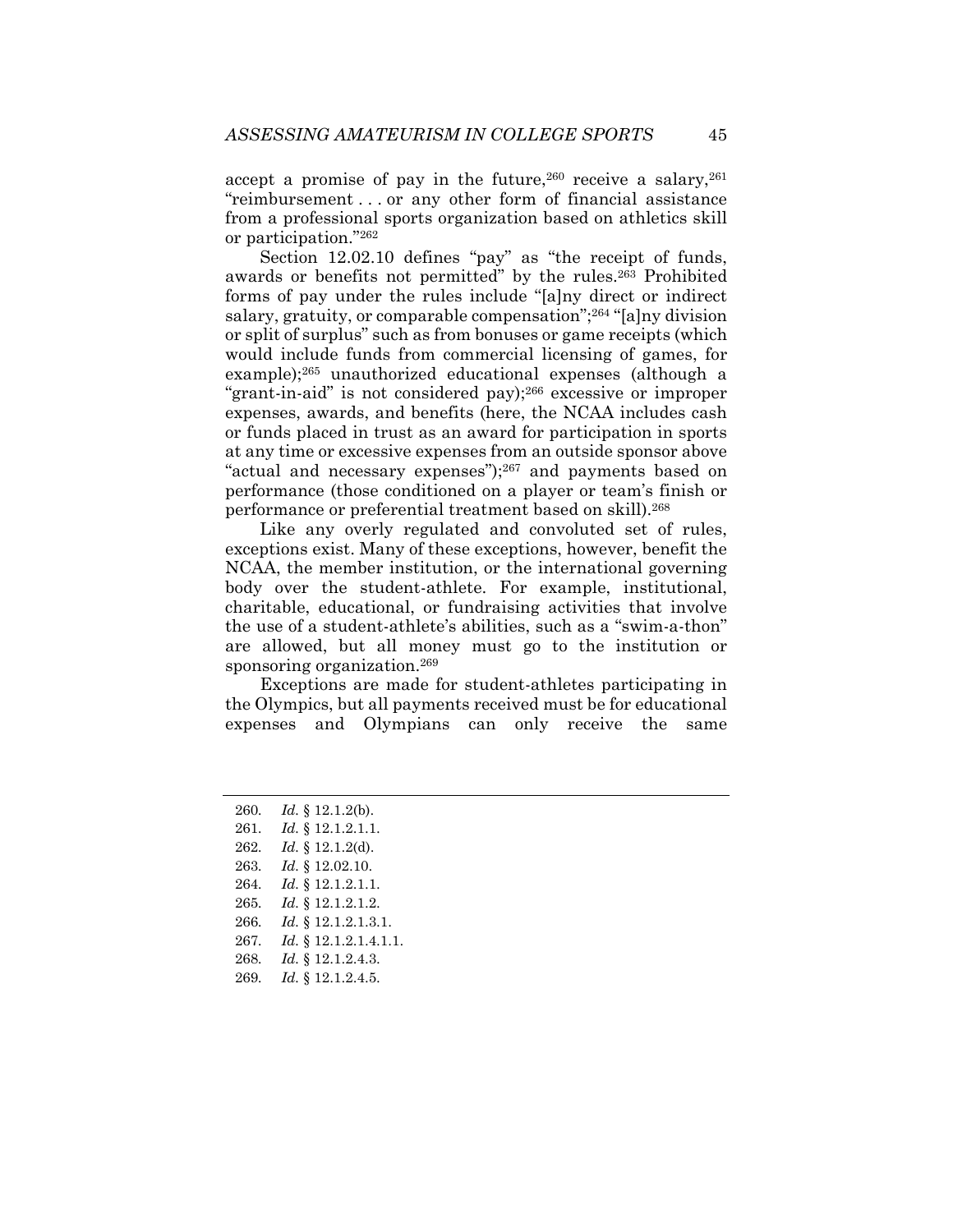nonmonetary benefits available to other Olympians in that sport.270

There is also, unsurprisingly, an exception for tennis. Individuals who received tennis prize money before enrolling as student-athletes may keep up to \$10,000 of that prize money per year and then may accept payment for actual and necessary expenses on top of the \$10,000 limit.<sup>271</sup> Non-tennis players can only receive prize money that does not exceed their individual, or their family's, actual and necessary expenses.272 Why tennis you ask? The egalitarian response is that tennis is a solo sport which is difficult to fund with the necessary coaching and travel.273 But a more cynical response is that, well, wealthy people play tennis and likely lobbied the Board of Governors to make exceptions for tennis in 2012.

Without losing their eligibility, student-athletes may receive, for instance, (1) awards valued at several hundred dollars for athletic performance (athletic "participation awards"), which may take the form of Visa gift cards; $274$  (2) disbursements—sometimes thousands of dollars—from the NCAA's Student Assistance Fund (SAF) and Academic Enhancement Fund (AEF) for a variety of purposes, such as academic achievement or graduation awards, school supplies, tutoring, study-abroad expenses, post-eligibility financial aid,

<sup>270</sup>*. Id.* §§ 12.1.2.4.5–12.1.2.4.7.

<sup>271</sup>*. Id.* § 12.1.2.4.2.

<sup>272</sup>*. Id.* § 12.02.2.1.

 <sup>273.</sup> This rationale appears reasonable at first glance. After all, "[p]rospective student-athletes and their families spend exorbitant amounts of money for travel and other expenses related to competing in tennis events." *Division I Proposal—2007–23–A*, NCAA, https://perma.cc/HX3N-JWYF. However, the NCAA does not make similar exceptions for other sports, which can be expensive. "A study conducted [in 2016] by TD Ameritrade found that parents whose children participated in 'highly competitive or elite teams run by a non-school organization' were spending on average \$100 to \$500 per month, per child. And at least 20 percent of them dished out \$1,000 per month." Jason Smith, *Paying to Play: How Much Do Club Sports Cost?*, USA TODAY (Aug. 1, 2017, 10:00 AM), https://perma.cc/PTF3-F8S3. The study broke down average expenses per sport, per year, finding: baseball at \$3,700; softball "just over \$1,000"; basketball at \$500 or \$5,000 (depending on whether the team is sponsored by a company like Nike or Adidas); soccer between \$2,500 and \$5,000; and volleyball either \$8,000–\$10,000 or \$1,500 (depending on whether the team is on a "nation-wide" or "regional" circuit). *Id.* 

 <sup>274.</sup> NCAA MANUAL, *supra* note 7, § 16.1.4.1.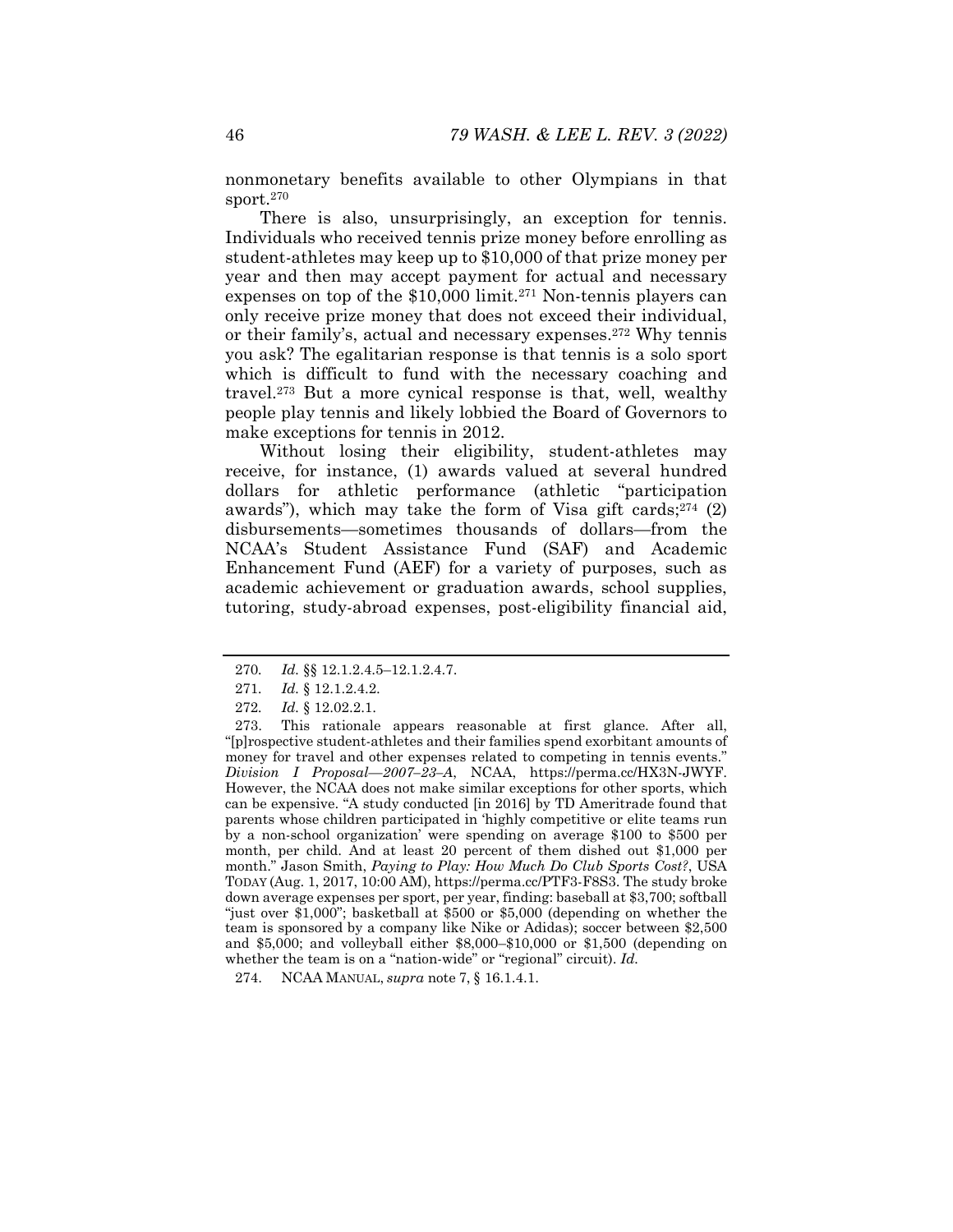health and safety expenses, clothing, travel, personal or family expenses, loss-of-value insurance policies, car repair, personal legal services, parking tickets, and magazine subscriptions;275 (3) cash stipends of several thousands of dollars calculated to cover costs of attendance beyond the fixed costs of tuition, room and board, and books, but used wholly at the student-athlete's discretion;<sup>276</sup> (4) unlimited meals and snacks;<sup>277</sup> (5) reimbursements for expenses incurred by student-athletes' significant others and children (up to six persons once a year) to attend certain athletic competitions;278 and (6) a \$30 per diem for "unitemized incidental expenses during travel and practice" for championship events.279

The NCAA created many of these exceptions in the past six years.280 "[B]efore 2015, athletic participation awards did not take the form of cash-like Visa gift cards."281 And after the NCAA permitted grants-in-aid for the full cost of attendance (COA), effective August 2015, many more student-athletes began to receive above-COA payments, such as cash stipends, Pell Grants, and AEF as well as SAF distributions.282

280*. See, e.g.*, *id.* § 15.2.6.3 (effective date 8/1/19); *id.* § 15.2.6.4 (effective date 8/1/19); *id.* § 15.2.2.1.6 (effective date 8/1/14); *id.* § 16.6.1.1 (revised date 1/19/18); *id.* § 16.8.1.1 (revised date 8/7/14).

281*. In re* NCAA Athletic Grant-in-Aid Cap Antitrust Litig., 958 F.3d 1239, 1245 (9th Cir. 2020). However, further investigation indicates that the Chick-fil-A Bowl distributed Visa gift cards as far back as 2013. *See* David Broughton, *Want a New Gift Suite Choice? Take a Seat*, SPORTS BUS. J. (Dec. 9, 2013), https://perma.cc/2YUE-Z8SF; *Bowl Games Gift Guide*, L.A. TIMES (Dec. 17, 2014, 11:41 PM), https://perma.cc/SSV3-6B8F.

282*. See* Michael McCann, *How Tentative Grant-in-Aid Class Action Settlement Affects NCAA, Student-Athletes*, SPORTS ILLUSTRATED (Feb. 4, 2017), https://perma.cc/G88A-DRZ8.

<sup>275</sup>*. Id.* § 15.01.6.

<sup>276</sup>*. Id.* §§ 15.2.4, 15.2.6–15.2.6.4.

<sup>277</sup>*. Id.* § 15.2.2.1.6.

<sup>278</sup>*. Id.* § 16.6.1.1. Note that the rules allow for reimbursement. Many families are not in a financial position to pay for such travel expenses up front. *See Study College Athletes Worth Six Figures Live Below Federal Poverty Line*, *supra* note 44.

<sup>279</sup>*.* NCAA MANUAL, *supra* note 7, § 16.8.1.1.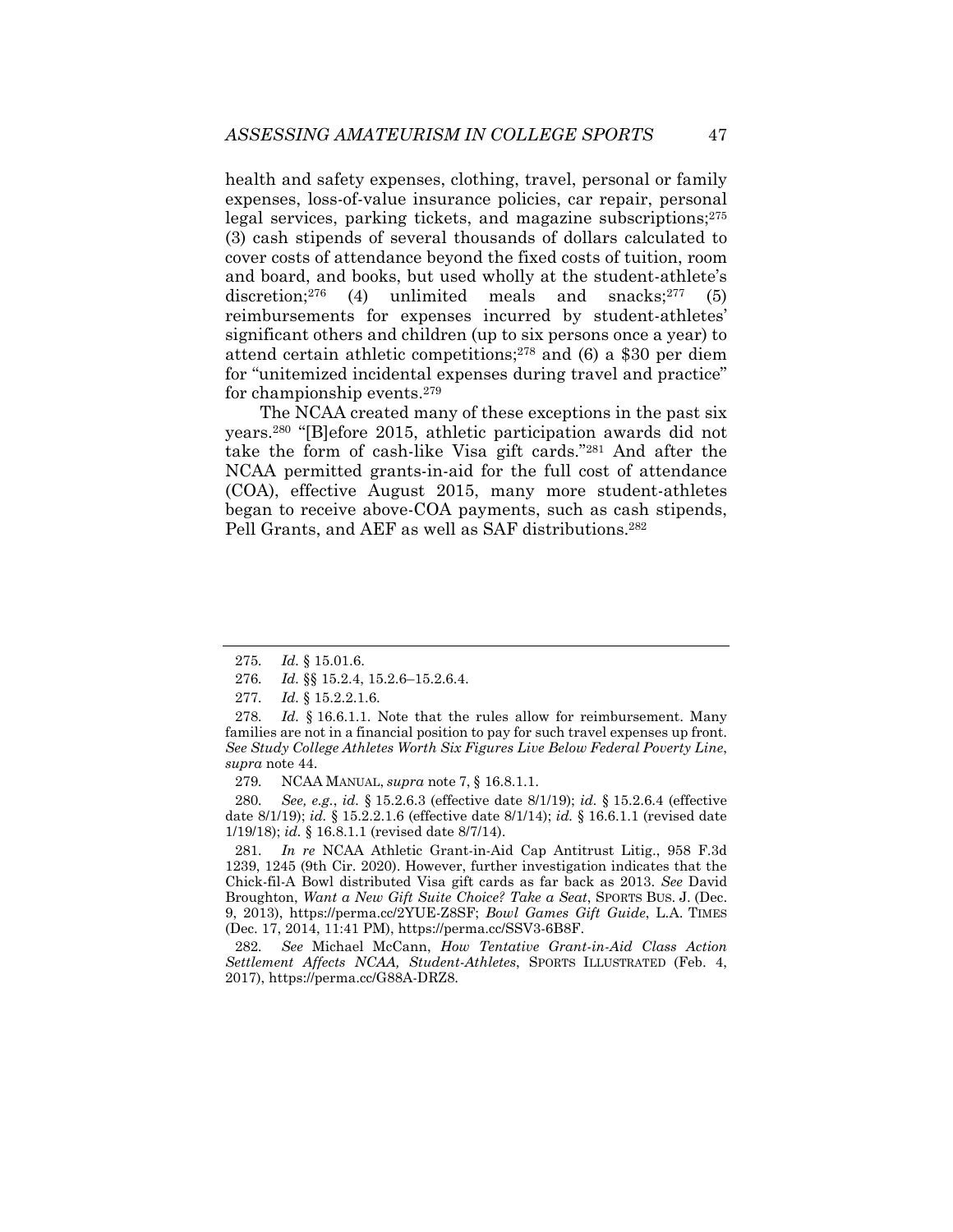#### 3. Professional Activities

The NCAA's regulation of professional activities and involvement with professional sports is where some of the more particularized input rules consider professional sports organizations and leagues. Many of the particular rules or exceptions in this section involve either men's hockey, baseball, or men's skiing; men's hockey being subject to the NHL, which uses a hybrid junior league model reminiscent of European soccer clubs.<sup>283</sup> The special rules for men's skiing seem to be a direct response to the Jeremy Bloom case, discussed below.<sup>284</sup> While individuals are allowed to try out for and practice with professional leagues, athletes can lose their amateur status, for example, if they sign a contract with a professional team,<sup>285</sup> enter the draft,<sup>286</sup> hire a sports agent,<sup>287</sup> or promise to hire a representative for future negotiations (the Reggie Bush rule).<sup>288</sup> However, the student-athlete can benefit from the use of a professional sports counseling panel, provided by the institution, which has limited counseling authority, and still retain their amateur status.289 Hiring an agent is otherwise strictly prohibited.290

Professional sports organizations can contribute funds to a member institution, but such funds must not be earmarked for athletics and must be put in the general university fund,<sup>291</sup> or be used in a commercial venture to promote institutional sports other than men's basketball and football.292

Also included under "professional activities" is working an actual job, like a sales position. Student-athletes may do so

287*. Id.* § 12.1.2(g).

- 289*. Id.* § 11.1.3.1.
- 290*. Id.* § 12.1.2(g).
- 291*. Id.* § 12.6.1.3.
- 292*. Id.* § 12.6.1.3(d).

<sup>283</sup>*. See* NCAA MANUAL, *supra* note 7, § 12.2 (exempting men's hockey and skiing from rules governing "involvement with professional teams"); *id.*  § 12.3.1 (exempting baseball and men's hockey from rules banning representation by an agent).

<sup>284</sup>*. See infra* Part III.

 <sup>285.</sup> NCAA MANUAL, *supra* note 7, § 12.1.2(c).

<sup>286</sup>*. Id.* § 12.2.4.2. The athletes lose eligibility even if they rescind their name from the draft prior to the draft. *Id.* § 12.2.4.2(a).

<sup>288</sup>*. Id.* § 12.3.1.3.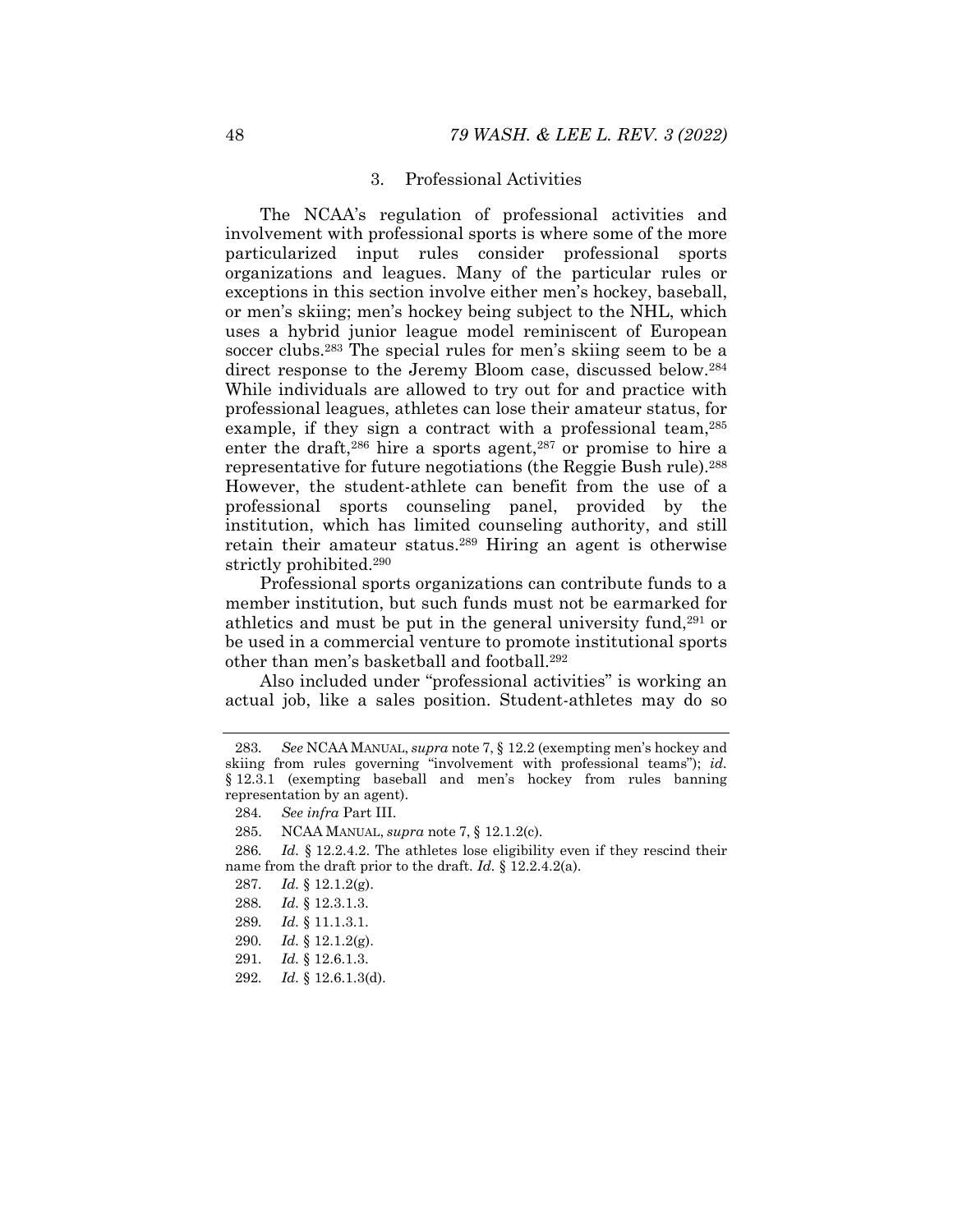(provided they can find the time—they can't), as long as they are paid the market rate for their work and their NILs are not used to promote or advertise the products or services.293 A student-athlete can also start a business, but he or she cannot use their NIL to advertise, promote, or sell the products or services.<sup>294</sup> Finally, and almost laughably, student-athletes can essentially sell institutional merchandise to community boosters and organizations during a "goodwill tour," but "on a salary," not a commission.<sup>295</sup>

# 4. Promotional Activities

Though the NCAA and its member institutions can profit off their student-athletes' NILs, since its inception the NCAA has prohibited student-athletes from receiving any remuneration for the use of their NILs and from commercializing their NILs.296 For example, the member's institutional, charitable, educational, or nonprofit activities are authorized to incorporate student-athlete NILs to support their activities, subject to some limitations on commercial co-ventures,297 but NCAA rules require that funds raised go directly to the sponsoring institution or organization.<sup>298</sup> Further, the institution and its institutionally controlled outlets, or said charitable, educational, or nonprofit organizations, can sell commercial items with the NILs of *multiple* student-athletes, but not individual ones.299 Jerseys with a student-athlete's individual name on the back of it are, technically, unauthorized.300 And of course, the NCAA has full reign to use the NILs of any and all of the student-athletes, collectively or individually, to promote its championships, events, activities, or programs.301

299*. Id.* § 12.5.1.1(h).

301*. Id.* § 12.5.1.1.1.

<sup>293</sup>*. Id.* § 12.4.1.1.

<sup>294</sup>*. Id.* § 12.4.4.

<sup>295</sup>*. Id.* § 12.4.2.4.

 <sup>296.</sup> Robert Litan, *The NCAA's "Amateurism" Rules What's in a Name?*, MILKEN INST. REV. (Oct. 28, 2019), https://perma.cc/KVV5-CSLN.

<sup>297</sup>*. See* NCAA MANUAL, *supra* note 7, § 12.5.1.1.

<sup>298</sup>*. Id.* § 12.5.1.1(e).

<sup>300</sup>*. Id.*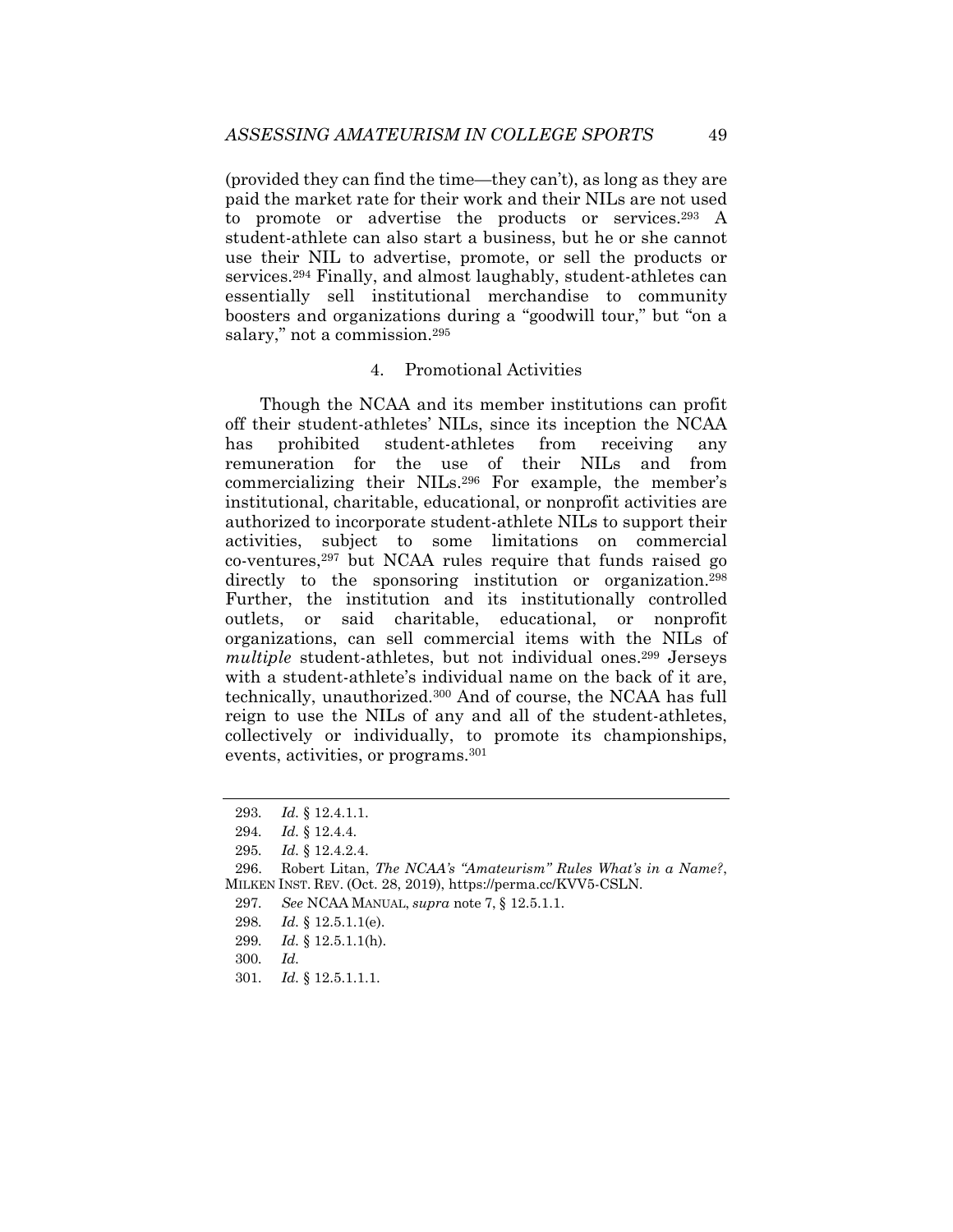Ironically, it is also permissible for a student-athlete's NIL to appear in books, articles, and other publications, films, or videos related to sport-skill demonstration, analysis, or instruction.302 So if I, a professor, wanted to write an academic article critiquing the skill of a particular student-athlete and incorporate still images of that student-athlete demonstrating those skills, I can.

But the student-athletes would not be eligible to compete if the individual accepted compensation for, or permitted the use of, their NIL to advertise a commercial product or services or if they received remuneration for use of such product or service.<sup>303</sup> While the student-athletes were allowed to engage in media activities, they could not receive remuneration, and they could not miss class.304

More troubling is Section 12.5.2.2's requirement that the student-athlete must actively take steps to prevent *third parties* and individuals from using their name and likeness in an impermissible commercial manner.305 This onus is placed on the student-athlete (and their institution), despite the prohibition against the student-athlete protecting or commercializing their name or likeness through the majority of the student-athlete's years of eligibility.306

Many of these rules, which the NCAA purports are meant to protect the student-athletes from commercial exploitation, are continuances of ancient sumptuary laws. Institutions cannot distribute player "trading cards," but a commercial entity can distribute a wallet-sized program schedule card if the

306*. Id.* 

<sup>302</sup>*. Id.* § 12.5.1.5.

<sup>303</sup>*. Id.*

<sup>304</sup>*. Id.* § 12.5.1.1(d).

<sup>305</sup>*. Id*. § 12.5.2.2

If a student-athlete's name or picture appears on commercial items (e.g., T-shirts, sweatshirts, serving trays, playing cards, posters) or is used to promote a commercial product sold by an individual or agency without the student-athlete's knowledge or permission, the student-athlete (or the institution acting on behalf of the student-athlete) is required to take steps to stop such an activity in order to retain eligibility for intercollegiate athletics. Such steps are not required in cases in which a student-athlete's photograph is sold by an individual or agency (e.g., private photographer, news agency) for private use.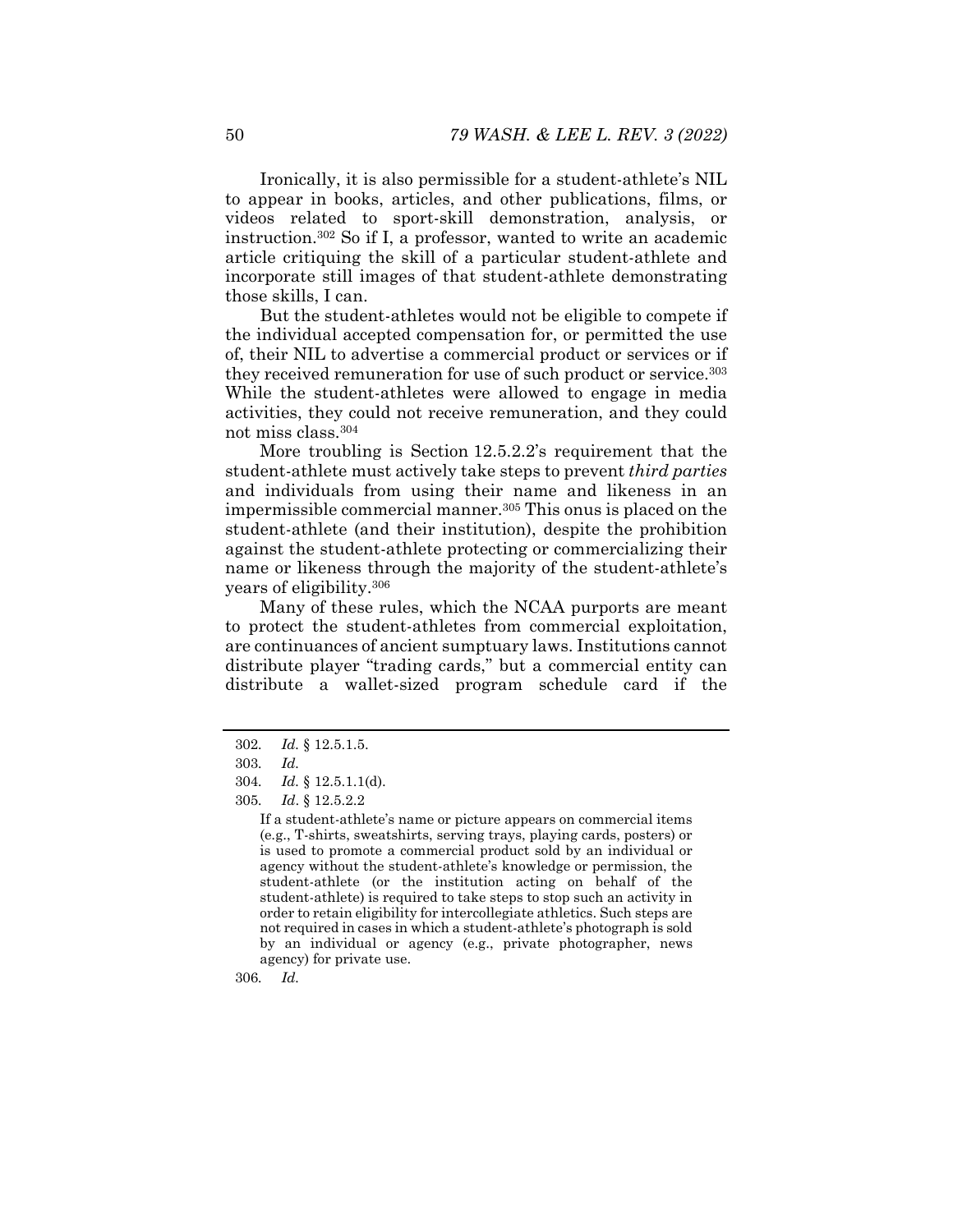student-athlete's NIL is not used on the same page as the commercial language (i.e., turn the card over).307 Further, an individual who was an Olympic athlete prior to enrollment is allowed to receive payment for the advertisement, but they must "forward[] the payment to the U.S. Olympic and Paralympic Committee or national governing body for the general use of the organization(s)."308

If an individual worked as a model before becoming a student-athlete, they can continue earning in that capacity at market rate, as long as the student-athlete does not promote a commercial product or services or let their sports abilities or involvement be used.309 Such a rule essentially allows persons who are already in an elevated social and economic sphere to continue to reside in that space.

The Bylaws most akin to ancient sumptuary laws are those that regulate the size of a commercial sponsor's logo that can appear on a student-athlete's uniform, and even the size of logos on clothing worn during *post-game* activities––two and one-fourth inches,310 with a special rule for uniforms with laundry labels.311

# 5. Current NCAA Interim Policy on Name, Image, and Likeness and State Fair Pay to Play Acts

In response to California, the NCAA published notices in 2019 encouraging each conference to consider ways to allow student-athletes to share in the revenues and participate in the commercialization of student-athlete NILs.312 Amidst state, federal, and socio-cultural pressure and with several state NIL statutes set to take effect on July 1, 2021, the NCAA issued an Interim Policy on student-athlete name, image, and likeness commercialization on June 30, 2021.313 Effective in all three

<sup>307</sup>*. Id.* § 12.5.1.1.5.

<sup>308</sup>*. Id.* § 12.5.1.2.

<sup>309</sup>*. Id.* § 12.5.1.3.

<sup>310</sup>*. Id.* § 12.5.4.

<sup>311</sup>*. Id.* § 12.5.4.1.

 <sup>312.</sup> Khristopher J. Brooks, *NCAA to Let College Athletes Profit from Their Likeness*, CBS (Oct. 29, 2019, 2:08 PM), https://perma.cc/EUC6-TJY2.

 <sup>313.</sup> Michelle Brutlag Hosick, *NCAA Adopts Interim Name, Image and Likeness Policy*, NCAA (June 30, 2021), https://perma.cc/94PQ-BFJS.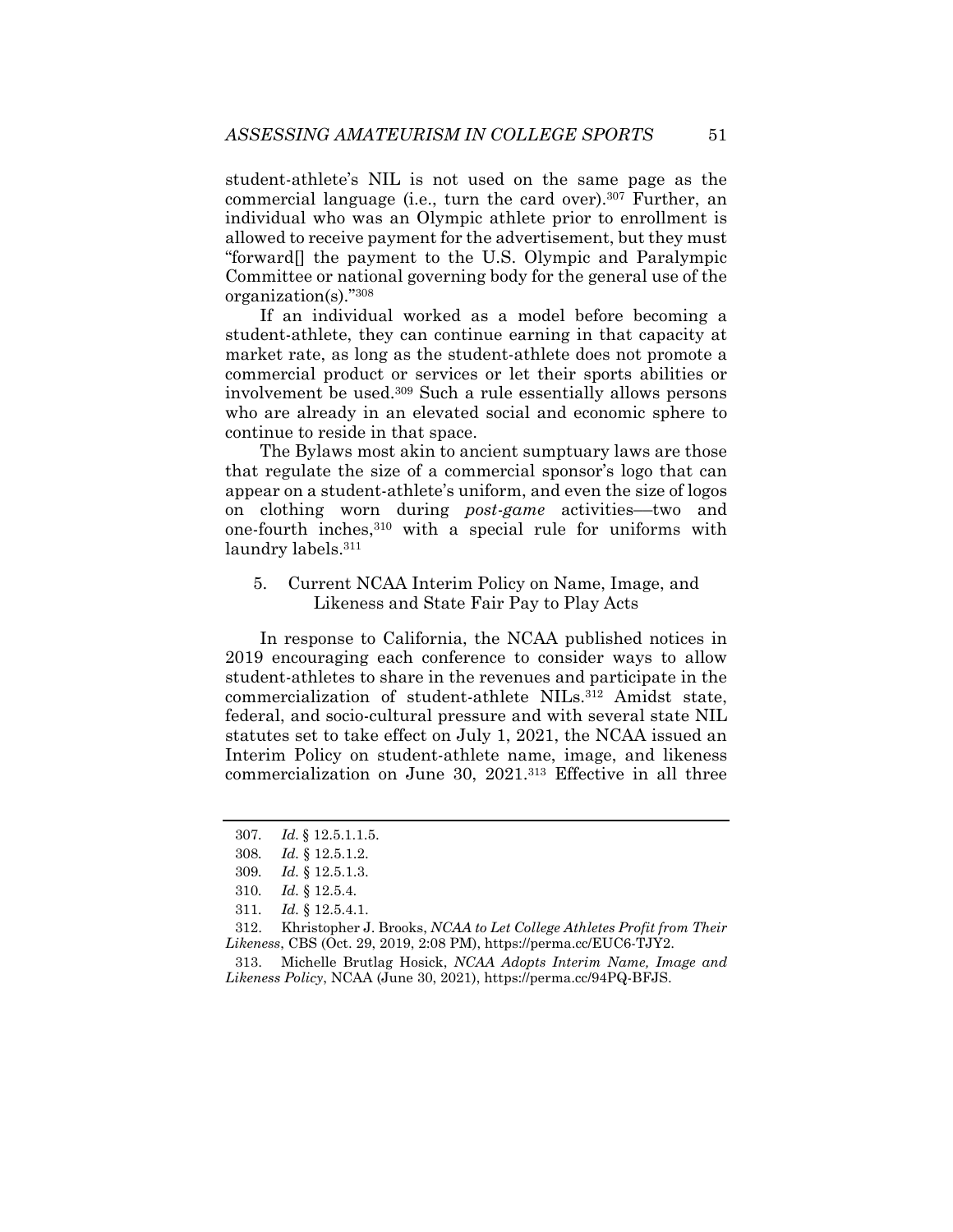NCAA Divisions, the policy essentially provides that student-athletes can engage in NIL commercialization activities according to their applicable state laws and university rules and policies; that student-athletes in non-NIL permissible states can retain NCAA eligibility if engaging in such commercialization; and that student-athletes can hire agents and work with attorneys to protect and commercialize their rights.314

Noting that the policy is a temporary solution pending further collaboration between the NCAA and Congress, Division Presidents explicitly provided that the policy maintains the NCAA's rules prohibiting pay for play, but allows NIL commercialization.315 This crucial distinction was intended to "reinforce[] key principles of fairness and integrity" and "prohibit[] improper recruiting inducements."316 Such a statement continues to link direct payments for players' on field participation with maintaining "integrity" and "fairness."317

While legislative efforts at the state level may have prompted this movement within the NCAA, such state acts, in their haste to protect their student-athlete constituents, both expand and limit NIL commercialization rights. The California Act bars an association from preventing student-athletes in California from profiting off their NILs, as well as allows student-athletes to hire licensed agents and attorneys.<sup>318</sup> This would allow student-athletes in California to negotiate with video game companies for their NIL usage in college sports games; to receive compensation to sponsor summer camps; and to sign endorsement deals with apparel companies, sports beverage companies, car dealerships, or other commercial entities.319

The Act, however, prevents a student-athlete from entering into a contract that conflicts with their team's contract.320 This limitation gives the member institution broad leeway to reject individual endorsements that might conflict with any number of

<sup>314</sup>*. See id.* 

<sup>315</sup>*. Id.*

<sup>316</sup>*. Id.*

<sup>317</sup>*. Id.* 

 <sup>318.</sup> CAL. EDUC. CODE § 67456(a)(3), (c)(1) (West 2022).

<sup>319</sup>*. See id.* § 67456(a)(3).

<sup>320</sup>*. Id.* § 67456(e)(1)–(3).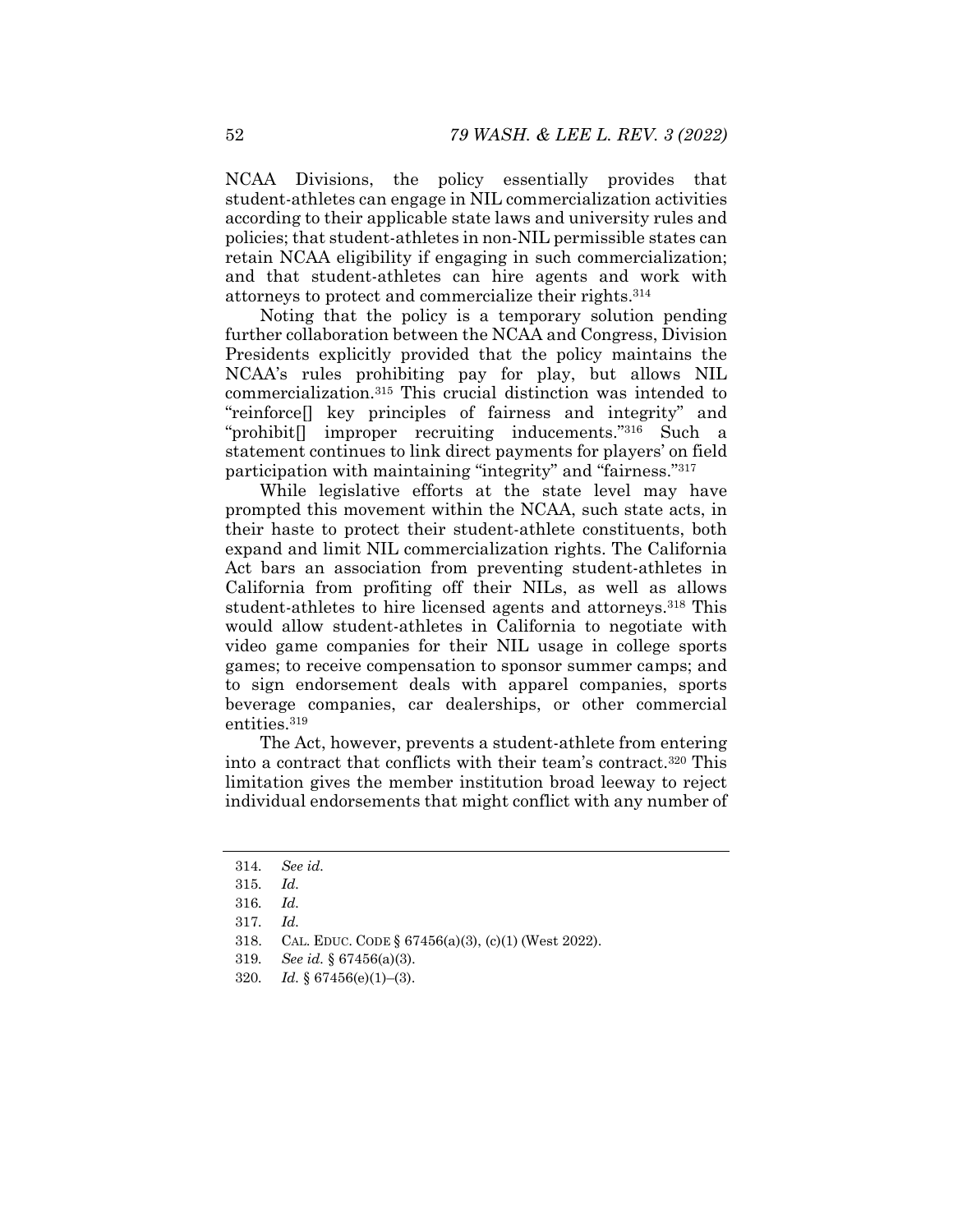their numerous commercial sponsorship deals.321 Further, the Act provides no mechanism for student-athletes to challenge or refute such an institutional determination.322 None of the acts allow for pay for play.323

Such discussions have not been limited to state legislatures. Senators Cory Booker and Richard Blumenthal authored a Student Athlete Equity Act.324 Both senators spoke during a Senate Judiciary Hearing on July 22, 2020, regarding the need to protect athletes, whose "blood, sweat, and tears . . . is what fuels a \$14 billion industry."325 Blumenthal wants to give athletes lifetime scholarships to complete degrees.326 Senator Booker expressed concern about the long term impacts to athlete health.327 However, most of the testimony presented from member institutions or the NCAA expressed a desire to have a federal antitrust exemption that would immunize the NCAA, calling judicial antitrust enforcement a "blunt instrument" that exists "without considering any broader collateral effects on intercollegiate athletics" as a whole.328

Unless and until Congress either protects student-athlete rights or makes an explicit exception for student-athletes under antitrust scrutiny, courts are duty-bound to analyze challenges to the NCAA's amateurism rules under the Sherman Act.329 The NCAA's activities are commercial in nature, they involve a restraint on trade, and are subject to antitrust law's

326*. Id.* at 30:40–30:47.

<sup>321</sup>*. See* Bank, *supra* note 17, at 114 (arguing that the loophole "removes most of the potential for [California's Act] to be a 'game changer'").

<sup>322</sup>*. See* CAL. EDUC. CODE § 67456 (West 2022).

 <sup>323.</sup> The California Act, for example, does not address direct payments for play*. Id*.

 <sup>324.</sup> Student Equity Act, H.R. 1804, 116th Cong. (2019).

<sup>325</sup>*. Protecting the Integrity of College Athletics: Hearing Before the S. Judiciary Comm.*, 116th Cong. 26:00–26:17 (2020) (statement of Sen. Richard Blumenthal, Member, S. Comm. on the Judiciary), https://perma.cc/5RU5- VQ2G.

<sup>327</sup>*. Id.* at 36:00–36:15 (statement of Sen. Cory Booker, Member, S. Comm. on the Judiciary).

<sup>328</sup>*. Id.* at 50:15–50:25 (statement of Sen. Cory Booker, Member, S. Comm. on the Judiciary).

<sup>329</sup>*. See* NCAA v. Alston, 141 S. Ct. 2141, 2159–60 (2021) (subjecting the NCAA's rules to the Sherman Act).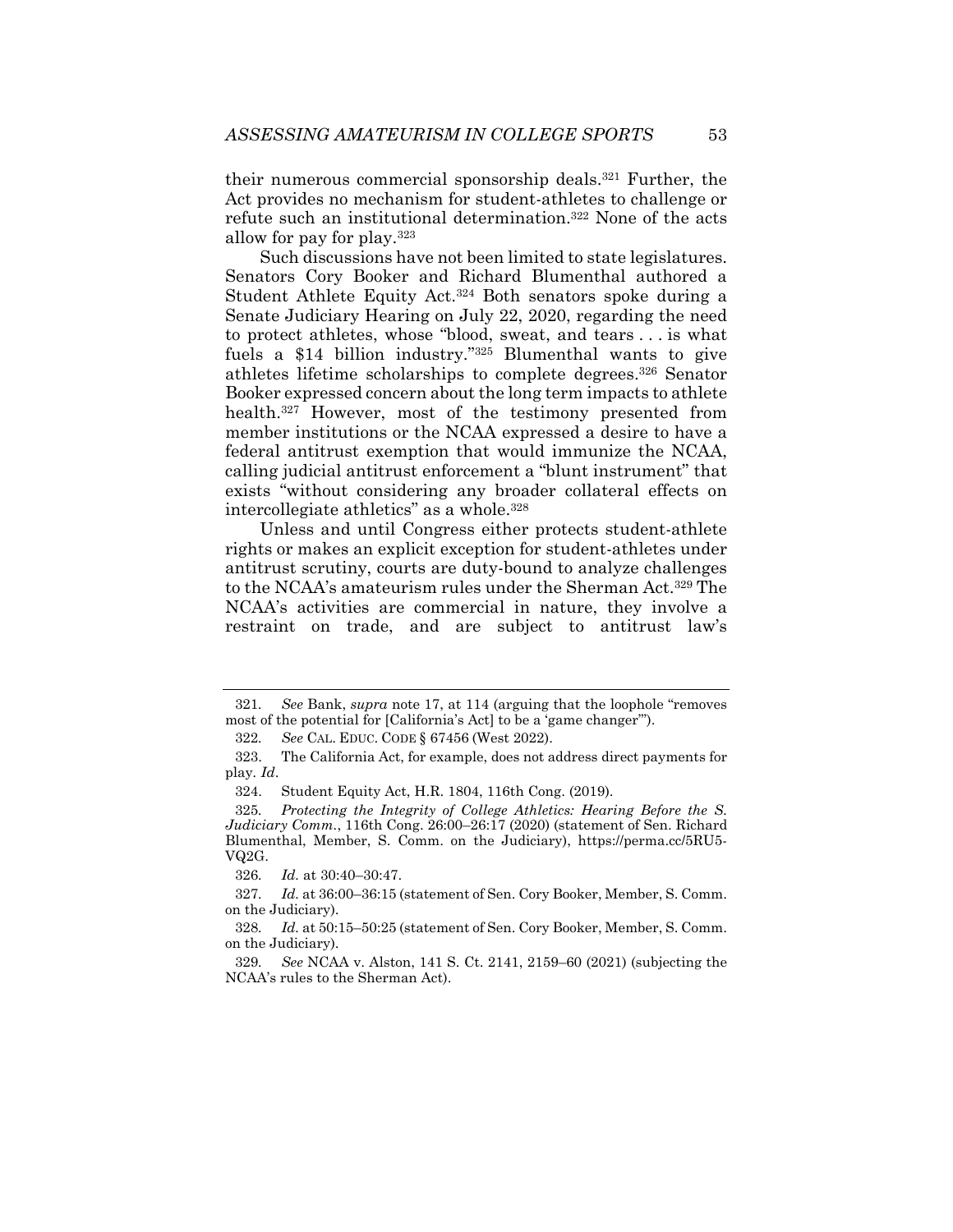protection.330 While the current cases may have asked the inappropriate question under the antitrust framework in the context of amateurism,331 the Supreme Court and any future legislation or associational legislation should shape its amateurism rules with antitrust laws and ideals in mind.

# B. *The Principle of Amateurism Under Antitrust Scrutiny*

In 1984, the United States Supreme Court stated that the NCAA is the guardian of the "revered tradition" of amateurism in intercollegiate athletics and has wide leeway to uphold that tradition.332 In *Board of Regents*, the Court's justification supporting amateurism in intercollegiate athletics was that it promotes "competitive balance."333 The Court stated in dicta that "[i]t is reasonable to assume that most of the regulatory controls of the NCAA are justifiable means of fostering competition among amateur athletic teams and [are] therefore procompetitive because they enhance public interest in intercollegiate athletics."334

Enshrined in the Court's explication of the revered tradition of amateurism is both an assumption that the NCAA has broad authority to enforce that principle and a presumption that its rules in furtherance of that goal are reasonable.

Numerous plaintiffs have brought suits challenging the NCAA's rules governing amateurism as Sherman Act violations since the 1970s.335 Until the past decade, such claims found little success when either brought by a player or when challenging

<sup>330</sup>*. Id.* 

<sup>331</sup>*. See id.* at 2159 ("The 'statutory policy' of the Act is one of competition and it 'precludes inquiry into the question whether competition is good or bad.'").

 <sup>332.</sup> NCAA v. Bd. of Regents, 468 U.S. 85, 120 (1984); *see id.* at 101 n.23; Ryan S. Hilbert, *Maintaining the Balance: Whether a Collegiate Athlete's Filing of a Federal Trademark Application Violates NCAA Bylaws*, 2 BERKELEY J. ENT. & SPORTS L. 120, 123 (2013) ("The United States Supreme Court has recognized the National Collegiate Athletic Association ('NCAA') as 'the guardian of an important American tradition'—amateurism in intercollegiate athletics." (citing Bloom v. NCAA, 93 P.3d 621, 626 (Colo. Ct. App. 2004))).

<sup>333</sup>*. Bd. of Regents*, 468 U.S. at 116–17.

<sup>334</sup>*. Id*. at 117.

<sup>335</sup>*. See* Marc Edelman, *A Short Treatise on Amateurism and Antitrust Law: Why the NCAA's No-Pay Rules Violate Section 1 of the Sherman Act*, 64 CASE W. RSRV. L. REV. 61, 83–86 (2013) (collecting cases).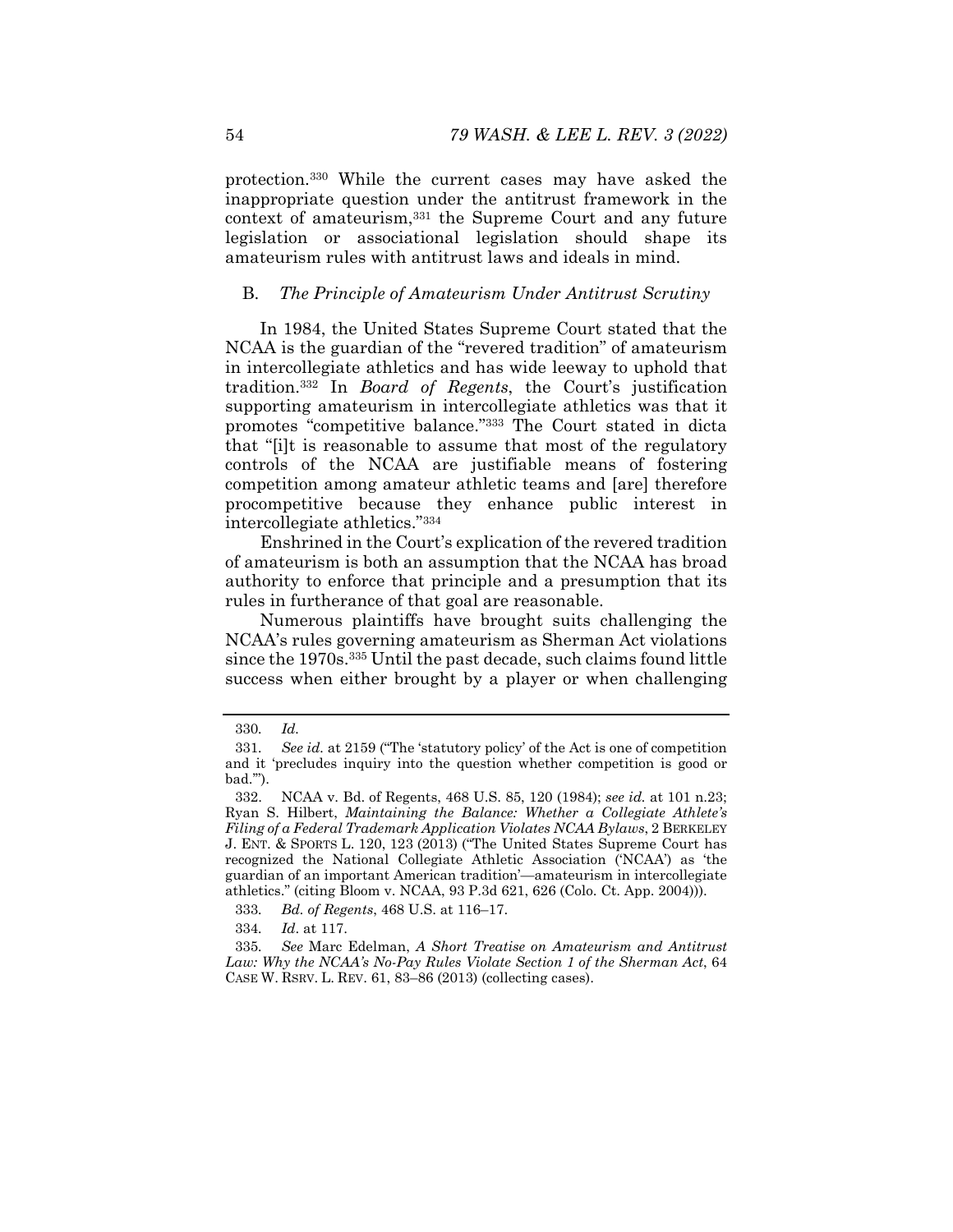amateurism, eligibility, or recruiting violations, as judicial decisions on these cases exempt the NCAA's bylaws from antitrust scrutiny as "noncommercial."336 Scholars lament that these decisions were wrongly decided under antitrust doctrine and that the NCAA's limitations on pay for play and NIL commercialization are "the very antithesis to the type of competitive markets envisioned by drafters of the Sherman Act."337 The Supreme Court's decision in *NCAA v. Alston*  attempts to right these wrongs.

#### 1. Sherman Act Framing

Section 1 of the Sherman Act provides that "[e]very contract, combination . . . or conspiracy, in restraint of trade . . . is . . . illegal."338 Courts balance this plain language against a common law "reasonableness" gloss.339 To reach this reasonableness analysis, a plaintiff must first meet two "threshold requirements": (1) the existence of a "concerted action between two legally distinct economic entities" (2) that affects "trade or commerce among the several states."340 If a plaintiff can meet these two threshold requirements, the court will apply a competitive effects test to the challenged restraint and determine whether the alleged restraint unduly suppresses competition.341

In applying the competitive effects test, a fact finder can apply one of three standards.

(1) On one end of the spectrum is a "per se" analysis in which a restraint that appears nefarious on its face is deemed per se unreasonable, unless subject to an exemption.342

(2) On the other end of the spectrum is "rule of reason" test. If the court thinks, on first glance, that the restraint has some competitive benefit, it will apply a rule of reason

342*. Id.*

<sup>336</sup>*. Id.*

<sup>337</sup>*. Id.* at 70.

 <sup>338.</sup> Sherman Act of 1890, 15 U.S.C. § 1.

<sup>339</sup>*. See* Edelman, *supra* note 335, at 70–71 ("[C]ourts have interpreted the [Sherman] Act, in conjunction with preexisting common law, to prohibit only those contracts that 'unreasonably' restrain trade.").

<sup>340</sup>*. Id.* at 71 (citation omitted).

<sup>341</sup>*. Id.* at 73.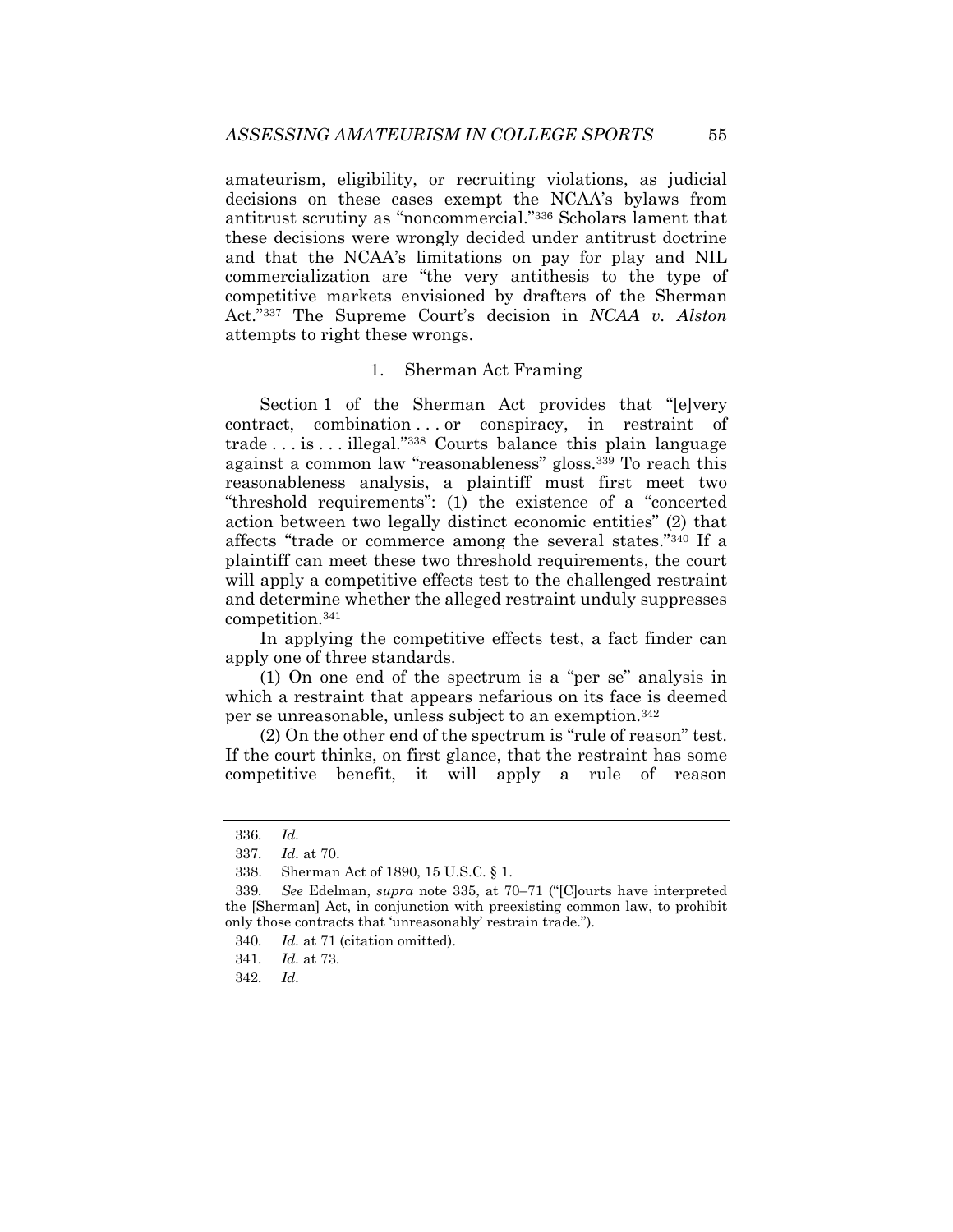analysis—distinguishing between "restraints with anticompetitive effect that are harmful to the consumer and restraints stimulating competition that are in the consumer's best interest."343 It additionally

requires investigating every aspect of a restraint, including [(A)] whether the parties to the restraint had the power to control any relevant market ("market power"), [(B)] whether the restraint encourages or suppresses competition, and [(C)] whether the restraint caused the market place "antitrust harm."344

Finally, (3)

A court may elect to perform an "abbreviated or quick-look rule of reason analysis." Under this third test, a court will probe into certain aspects of a restraint while relying on its initial presumptions about others. Most courts that apply the quick-look test do so in favor of the plaintiff based on a preliminary finding of anticompetitive effects, relieving the burden of establishing market power and shifting the burden to the defendant to provide justification.<sup>345</sup>

Within this Section 1 analysis framework, however, courts bifurcate claims involving the NCAA into those involving "commercial" activities, like television broadcasting contracts, and those involving "noncommercial" activities, namely bylaws addressing and enforcing amateurism and eligibility rules, often dismissing cases at this threshold stage as non-commercial.346 While the landmark 1984 Supreme Court case *Board of Regents of Oklahoma v. NCAA* found that the actions of the NCAA and its member institutions were subject to the Sherman Act, it did so in the context of examining agreements meant to restrict the number of games available for television broadcasting deals.<sup>347</sup> But when the claimant is challenging an amateurism, eligibility, or recruiting rule, courts routinely exempt the claims from antitrust scrutiny as noncommercial.348 The circuit courts

<sup>343</sup>*. Id.* at 74 (citing Leegin Creative Leather Prods., Inc. v. PSKS, Inc., 551 U.S. 877, 886 (2007)).

 <sup>344.</sup> *Id.*

<sup>345</sup>*. Id.* (footnotes omitted)*.*

<sup>346</sup>*. See id.* at 85.

<sup>347</sup>*. Id.* at 94.

<sup>348</sup>*. See* Edelman, *supra* note 335, at 83–86 (providing cases).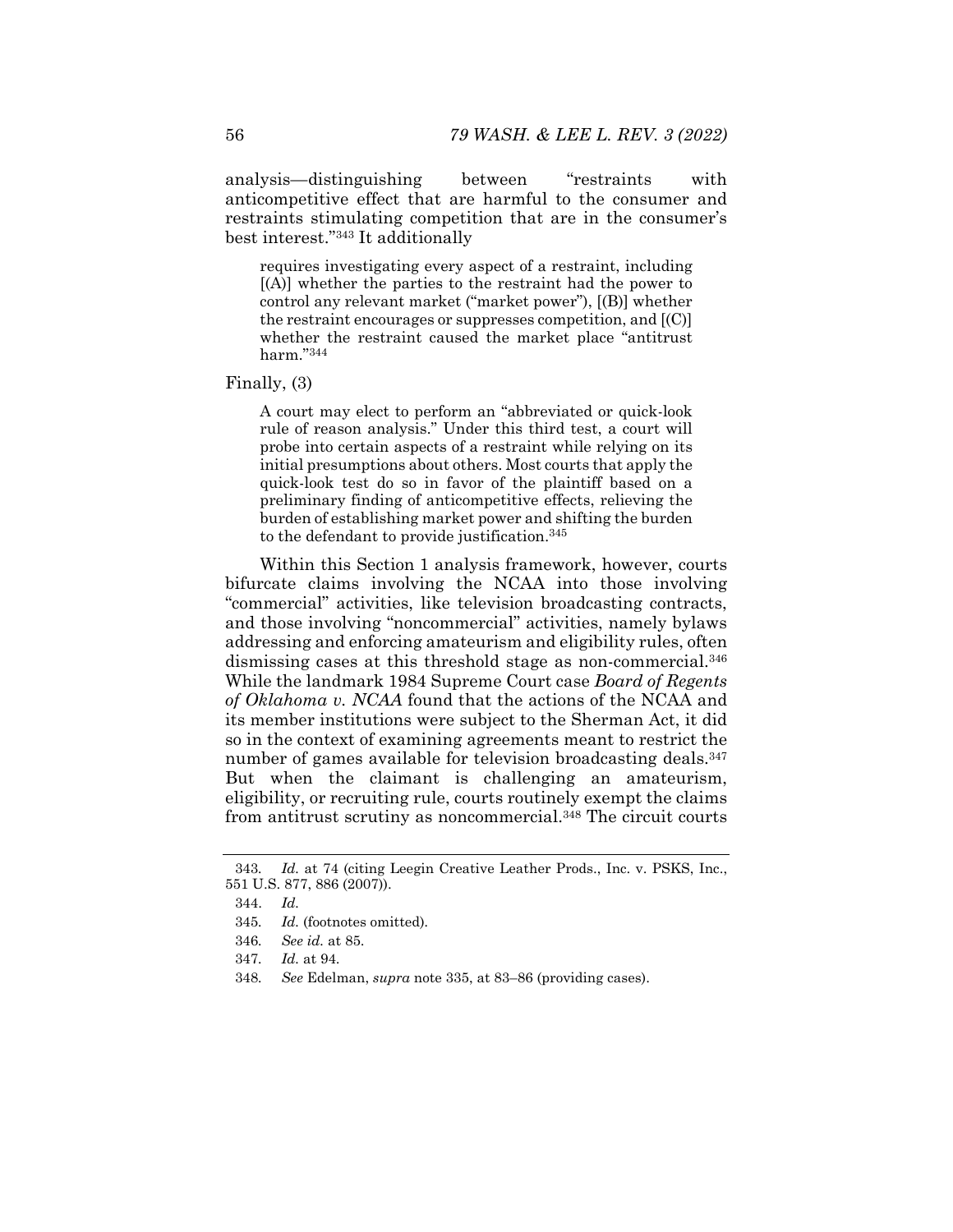that reach a competitive effects test are inconsistent in their application, and one court misapplied the rule of reason analysis upon reaching it.349

## 2. Pre-2008 Cases

Operating under this presumptively reasonable gloss, numerous relevant circuit and lower court decisions addressing amateurism rules exempt the particular bylaw from antitrust scrutiny, stating that the NCAA's rules maintaining the balance between amateurism and professionalism are noncommercial. Courts would exempt the rules regarding amateurism,350 recruiting,351 or eligibility352 as non-commercial, only reaching commerciality and conducting a rule of reason analysis regarding coaches' salaries.353 Edelman discusses eight

351*. See* Pocono Invitational Sports Camps v. NCAA, 317 F. Supp. 2d 569, 584 (E.D. Pa. 2004) (reasoning that NCAA Bylaw allowing Division I coaches to evaluate high school basketball players only at certified camps did not violate antitrust law).

<sup>349</sup>*. See id.* at 83 (arguing that the circuits that exempted NCAA eligibility rules from antitrust scrutiny based their reasoning on faulty factual assumptions and interpretations).

<sup>350</sup>*. See* Coll. Athletic Placement Servs. v. NCAA, No. 74-1144, 1974 WL 998, at \*4 (D.N.J. Aug. 22, 1974) (explaining that the legal challenge to rules presented in the case did not come within the purview of the Sherman Act because it served merely to "preserv[e] [the] educational standards in its member institutions"); Marjorie Webster Junior Coll., Inc. v. Middle States Ass'n of Colls. & Secondary Schs., 432 F.2d 650, 654–55 (D.C. Cir. 1970) (noting that antitrust laws were inapplicable to regional college associations setting eligibility accreditation because no commercial motive existed); Jones v. NCAA, 392 F. Supp. 295, 303 (D. Mass. 1975) (stating that the plaintiff could not challenge the NCAA's rule banning a college hockey player for his previous receipt of an athletic stipend and that the actions were noncommercial).

<sup>352</sup>*. See* Gaines v. NCAA, 746 F. Supp. 738, 740–41, 745 (M.D. Tenn. 1990) (deciding that a plaintiff wishing to return to college football after entering the NFL draft could not bring an antitrust challenge against the NCAA, distinguishing between broadcasting restrictions ("business rules") and amateurism bylaws ("eligibility rules")); Smith v. NCAA, 139 F.3d 180, 185 (3d Cir. 1998) (deciding that a rule that barred a student from eligibility to play for a school different from the graduate one she was currently attending was exempted from antitrust scrutiny); Bowers v. NCAA, 9 F. Supp. 2d 460, 497 (D.N.J. 1998) (noting that NCAA Bylaws that determine academic eligibility lie outside the Sherman Act).

<sup>353</sup>*. See* Hennessey v. NCAA, 564 F.2d 1136, 1151–52 (5th Cir. 1977) (NCAA rule limiting how many coaches an institution could hire); Law v. NCAA, 134 F.3d 1010, 1012, 1020 (10th Cir. 1998) (NCAA rule capping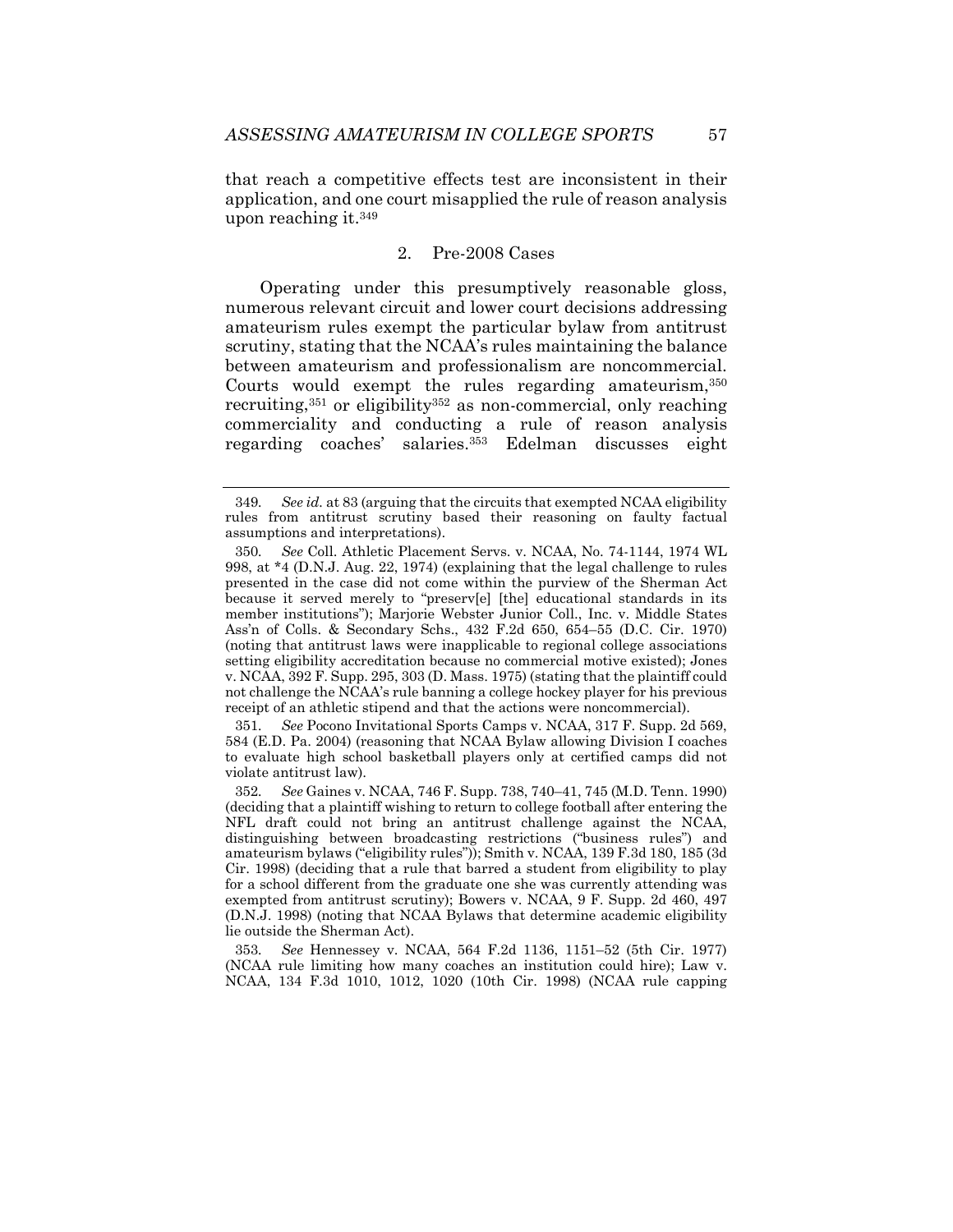pre-2008 cases in which the courts were simply wrong in finding that amateurism rules were non-commercial.354

One case that Edelman did not discuss, which seems to have shaped many of the NCAA's exceptions for men's skiing and previously professional athletes, is Jeremy Bloom's case. In *Bloom v. NCAA*,355 the Colorado Court of Appeals affirmed imposition of the NCAA's rule that athletes cannot receive endorsements for sports other than the one they play for their university.356 In *Bloom*, an Olympic skier went on to play NCAA football for the University of Colorado after receiving notoriety and fame as a teenager for his skill in moguls and his Olympic performance.357 The NCAA determined that, because of his previous status as a professional before he entered college, he was ineligible to play NCAA football.358

Finally, as recently as 2012, the Seventh Circuit in *Agnew v. NCAA*<sup>359</sup> affirmed the district court's decision dismissing student-athletes' action against the NCAA.360 The athletes unsuccessfully alleged that regulations capping the number of scholarships per team and prohibiting multi-year scholarships were anticompetitive.<sup>361</sup>

#### 3. And Then There Was *O'Bannon*

In 2015, the Ninth Circuit went rogue, upholding the district court's findings that the NCAA's amateurism rules were, in fact, subject to antitrust laws and that the challenged conduct constituted an unlawful restraint of trade.362

In 2008, Ed O'Bannon, a former All-American basketball player at UCLA, visited a friend whose son told O'Bannon that

355. 93 P.3d 621 (Colo. App. 2004).

360*. Id.* at 347.

362*. See generally O'Bannon II*, 802 F.3d 1049 (9th Cir. 2015).

compensation of entry-level coaches). *But see* Bassett v. NCAA, 528 F.3d 426, 430–438 (6th Cir. 2008) (rejecting an antitrust challenge arising from the NCAA banning a coach from coaching).

<sup>354</sup>*. See* Edelman, *supra* note 335, at 83–86.

<sup>356</sup>*. Id.* at 627.

<sup>357</sup>*. Id.* at 622.

<sup>358</sup>*. Id.*

 <sup>359. 683</sup> F.3d 328 (7th Cir. 2012).

<sup>361</sup>*. Id.*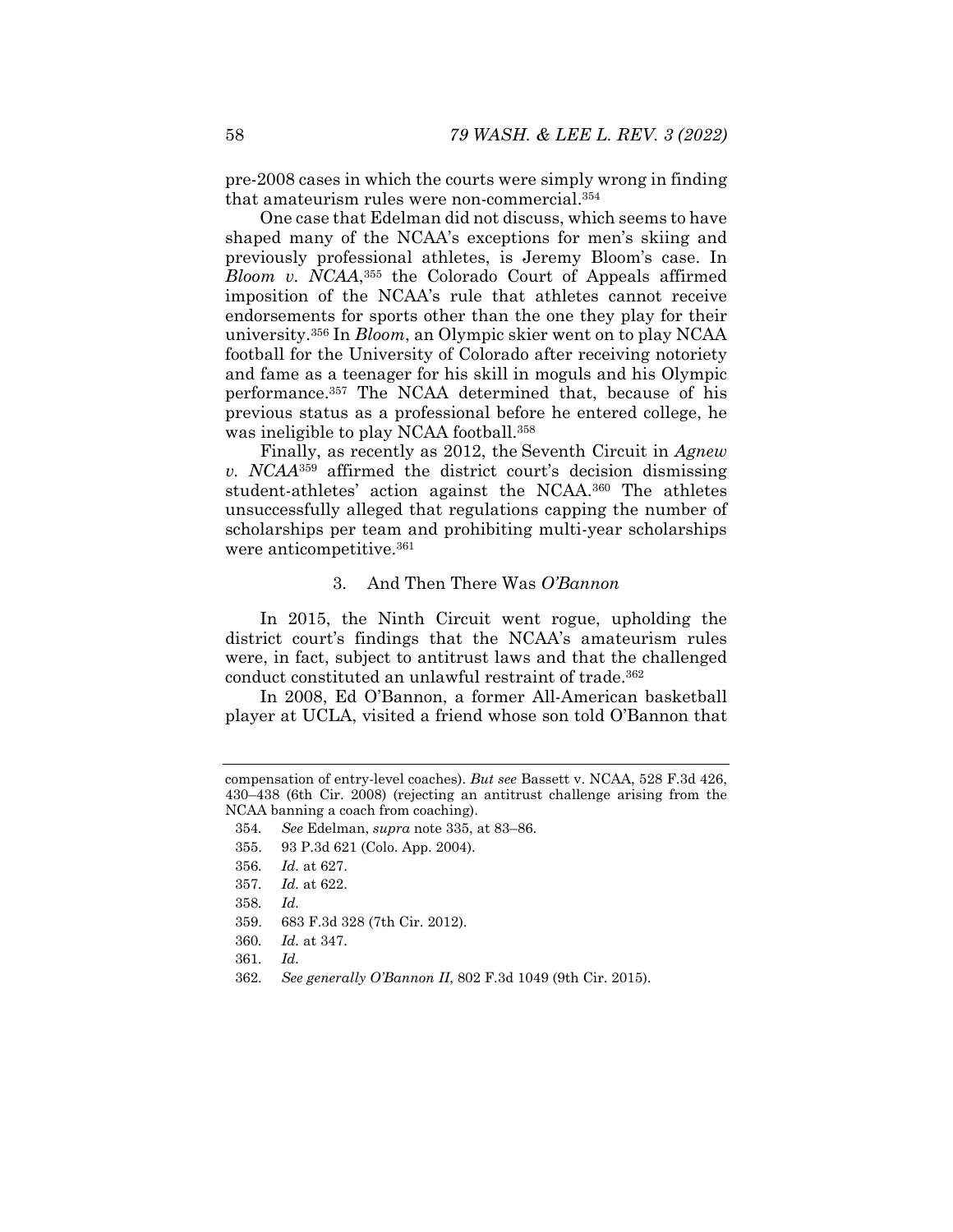Electronic Arts (EA), a software company that produced video games, was using O'Bannon's NIL in a college basketball video game.363 The video game avatar visually resembled O'Bannon, played for UCLA, and wore O'Bannon's jersey number: 31.364 O'Bannon did not consent to this use nor was he compensated for it.365 In 2009, O'Bannon sued the NCAA and the Collegiate Licensing Company (CLC) complaining that the NCAA's amateurism rules, which prevented student-athletes from receiving compensation for their NILs, was an illegal restraint of trade under Section 1 of the Sherman Act.366

The Ninth Circuit agreed with the Supreme Court and other circuits that "many of the NCAA's amateurism rules are likely to be procompetitive," but held that such rules are "not exempt from antitrust scrutiny; rather, they must be analyzed under the rule of reason."367 Applying the rule of reason, the circuit court found that the district court properly identified one less restrictive alternative: allowing NCAA members to provide scholarships up to the full cost of attendance, but that the district court's other remedy—allowing cash compensation up to \$5,000 per year to be placed in trust—was erroneous.368 The court affirmed and reversed in part.369

In addressing the NCAA's threshold claim, the Ninth Circuit flatly rejected that it was bound by the Supreme Court's dicta in *Board of Regents* that the NCAA's amateurism rules

<sup>363</sup>*. Id.* at 1055.

<sup>364</sup>*. Id.* 

<sup>365</sup>*. Id.* 

<sup>366</sup>*. Id.* Synchronously, Sam Keller, a former starting quarterback for the Arizona State University and University of Nebraska football teams, also brought suit against the NCAA, CLC, and EA, alleging that EA had impermissibly used student-athletes' NILs in its video games, blaming the NCAA and CLC for turning a blind eye. *Id.* Keller also stated claims under Indiana's and California's right of publicity statutes and other common law claims. *Id.* The two cases were consolidated and the district court granted class certification. *Id.* Once certified, the plaintiffs dismissed their damages claim with prejudice, also settling their claims against EA and CLC, and the cases were de-consolidated. *Id.* at 1056. The antitrust claims left in *O'Bannon* went to trial. *Id.* 

<sup>367</sup>*. Id.* at 1051.

<sup>368</sup>*. Id.* 

<sup>369</sup>*. Id.* at 1052.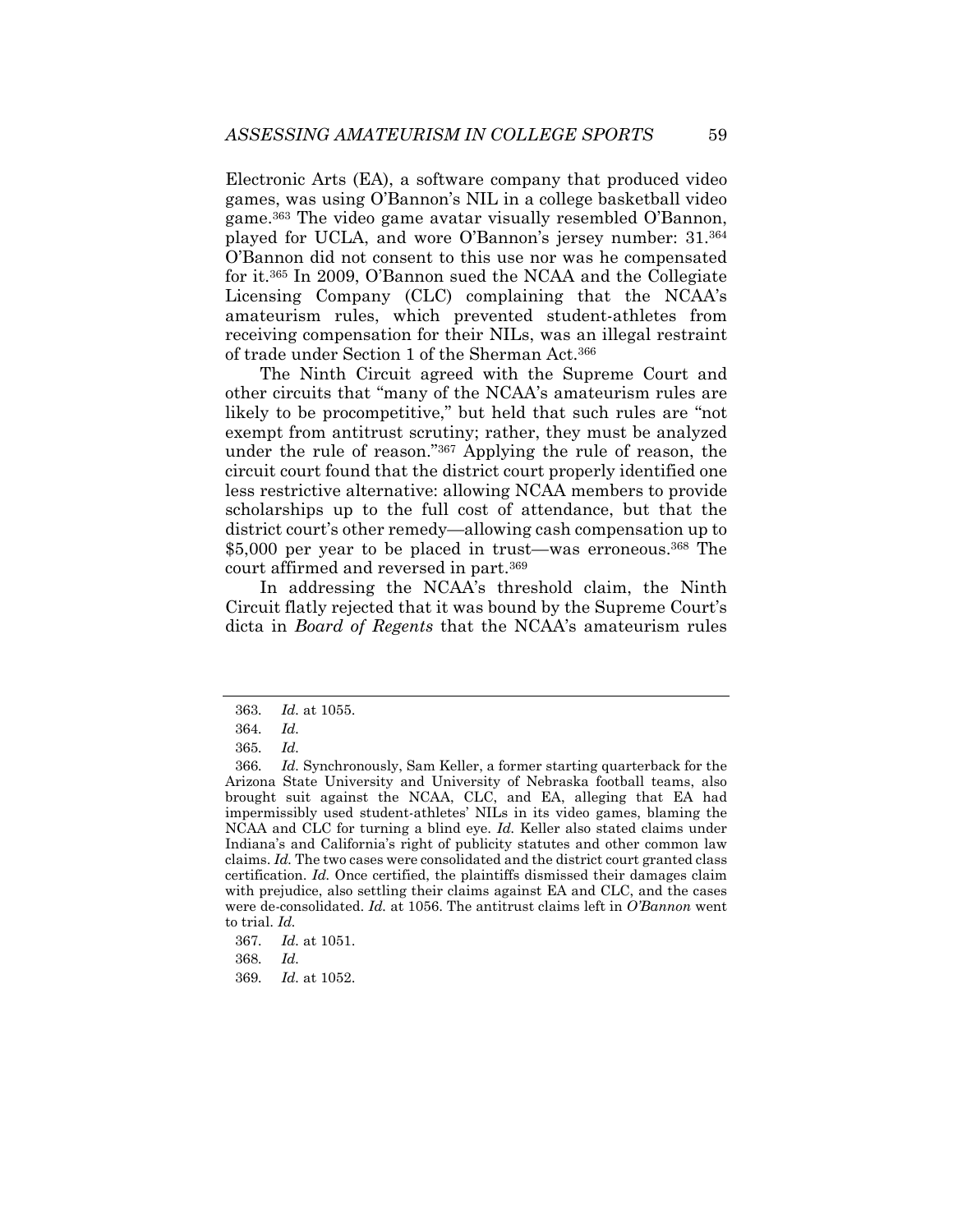were noncommercial and presumptively reasonable.370 The Ninth Circuit noted that the *Board of Regents* case "certainly discussed the NCAA's amateurism rules at great length," but it did so "with a different and particular purpose: to explain why NCAA rules should be analyzed under the rule of reason, rather than held to be illegal per se."371 The point was significant—"Naked horizontal agreements among competitors to fix the price of a good or service, or to restrict their output, are usually condemned as per se unlawful."372 According to the circuit court, *Board of Regents* decided that because college sports could not exist without certain horizontal agreements, the NCAA's rules should not be held per se unlawful even when, as with *Board of Regents*' television broadcasting limits, they appear to be "pure restraints on the ability of member institutions to compete in terms of price and output."373 The court's "encomium to amateurism, though impressive-sounding," was just dicta.374

The district court meticulously described the impact on trade or commerce in two relevant markets: the college education market and the group NIL licensing market.375 In the college education market, FBS football and Division I basketball schools compete to recruit the best high school players by offering them "unique bundles of goods and services" that include non-price incentives, such as coaching, athletic facilities, and high-quality competition.376

[V]ery few elite athletes talented enough to play FBS football or Division I basketball opt not to attend an FBS/Division I school; hardly any choose to attend an FCS, Division II, or Division III school or to compete in minor or foreign

<sup>370</sup>*. Id.* at 1063.

<sup>371</sup>*. Id.*

<sup>372</sup>*. Id.*

<sup>373</sup>*. Id.* (quoting NCAA v. Bd. of Regents, 468 U.S. 85, 103 (1984)).

<sup>374</sup>*. Id.*

 <sup>375.</sup> O'Bannon v. NCAA (*O'Bannon I*), 7 F. Supp. 3d 955, 965 (N.D. Cal. 2014).

<sup>376</sup>*. O'Bannon II*, 802 F.3d 1049, 1056 (9th Cir. 2015) (quoting *O'Bannon I*, 7 F. Supp. 3d at 956–66).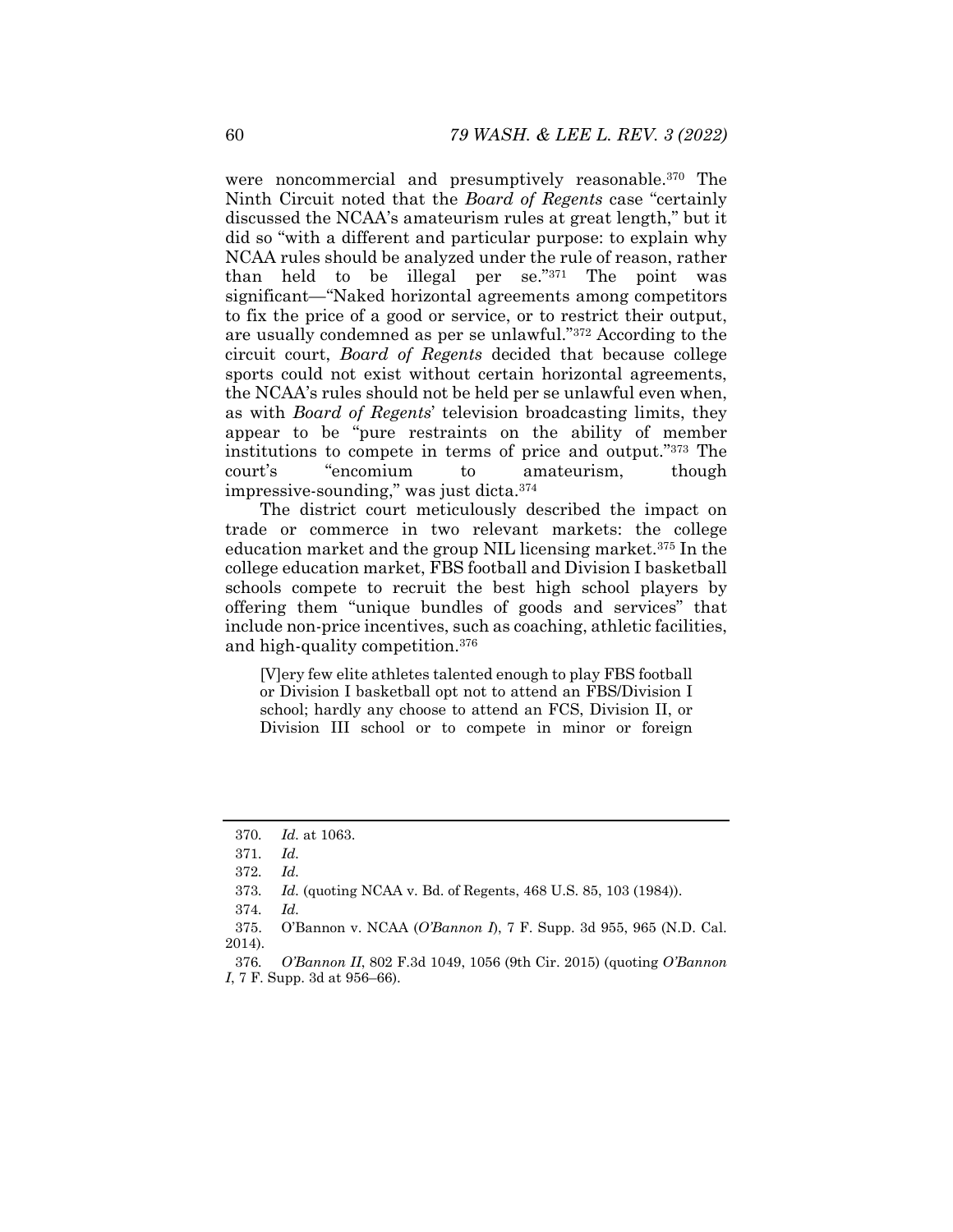professional sports leagues, and athletes are not allowed to join either the NFL or NBA directly from high school.<sup>377</sup>

Within the group NIL licensing market, the court analyzed how, but for the NCAA's rules, college football and basketball athletes would be able to sell group licenses for the use of their NILs such as for live game telecast, sports video games, game rebroadcasts, and ads.378

Having found that the NCAA's NIL rules impacted competition in these two relevant markets, the court then moved to a rule of reason analysis. At the first step, "the court found that the NCAA's rules have an anticompetitive effect on the college education market."379 Without them, schools would compete with each other by offering recruits an amount far exceeding the "cost of attendance."380 The rules prohibiting compensation for NILs is thus a price-fixing agreement: the players pay for the services provided by the colleges with their labor and NILs, but the sellers of these services, the colleges, "agree to value [NILs] at zero."381 The Ninth Circuit points out that under this theory, the colleges and universities behave as a *cartel*—colluding to fix the price of their product.382

Alternatively, the court found that the college education market can be construed as one in which the athletes are the sellers and the schools are the purchasers of athletic services.<sup>383</sup> Under this perspective, the college education market is then a monopsony: a market in which there is only one buyer (for reasons previously discussed) for particular goods or services (the labor and NIL rights of college-age athletes), and "the colleges' agreement not to pay anything to purchase recruits' NILs causes harm to competition."384

Surprisingly, the district court found no anticompetitive effects with respect to the group licensing market. While these submarkets exist, the court explained, there would be no

<sup>377</sup>*. Id.* (citing *O'Bannon I*, 7 F. Supp. 3d at 966).

<sup>378</sup>*. Id.* at 1057 (citing *O'Bannon I*, 7 F. Supp. 3d at 968–71).

<sup>379</sup>*. Id.* 

<sup>380</sup>*. Id.*

<sup>381</sup>*. O'Bannon I*, 7 F. Supp. 3d at 973.

<sup>382</sup>*. O'Bannon II*, 802 F.3d at 1058.

<sup>383</sup>*. Id.* (citing *O'Bannon II*, 802 F.3d at 973, 991).

<sup>384</sup>*. Id.*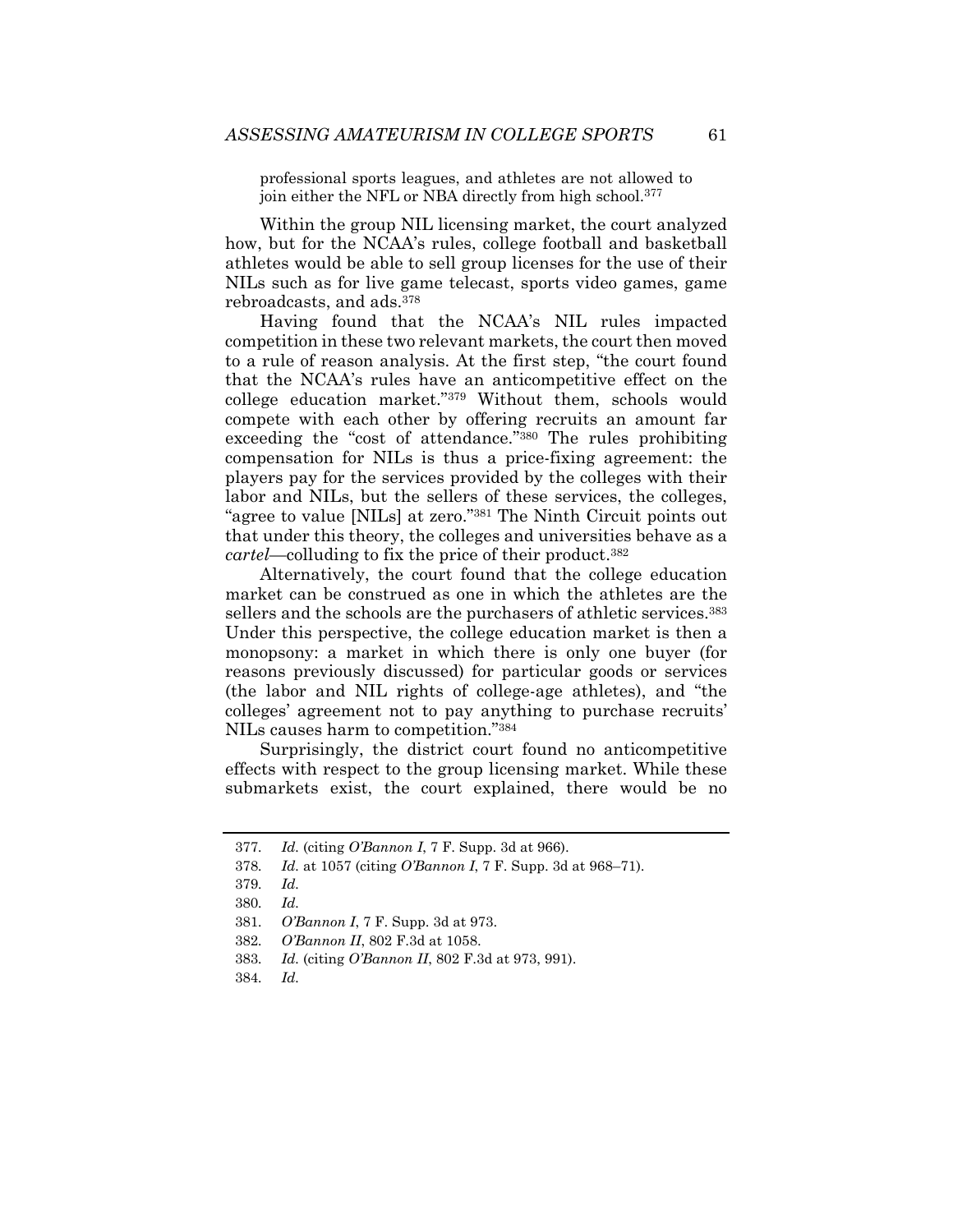competition within these submarkets if the NCAA rules were changed with respect to group licensing.385 I follow the district court's reasoning that an NIL license's value to a live game broadcaster or a video game company would depend on the licensee acquiring every license from every other team or player it might show on screen.386 And in the video game submarket, a creator would need to acquire the NIL rights of all teams and players it included in the game, thus creating an economic disadvantage to the teams and players.387 However, in what in my opinion was *clear error*, the district court found that it was "highly unlikely that groups of student-athletes would compete with each other to sell their NIL rights; on the contrary, they would have an incentive to cooperate to make sure that the package of NIL rights sold to buyers was as complete as possible."388 Admittedly, removing the regulations might cause an anti-competitive effect—it might create a collectively beneficial contract that might devalue the shares of prominently featured elite athletes. But that effect does not negate the fact that the current regulation is anticompetitive too. Regardless, I digress . . . sort of.<sup>389</sup>

Finding anti-competitive effects for the college education market, the burden then shifted to the defendants to proffer procompetitive purposes for its anti-competitive rules. At the district court level, the NCAA offered four procompetitive purposes: (1) Amateurism; (2) Competitive Balance; (3) Integrating Academics and Athletics; and (4) Increasing Output.390 The district court rejected the second and fourth justifications, but analyzed the first and third.<sup>391</sup>

Finding that the NCAA presented two procompetitive justifications for its limits on compensation—increasing consumer demand for college sports and preventing a "wedge" between student-athletes and other students—the district court

<sup>385</sup>*. Id*.

<sup>386</sup>*. Id.* 

<sup>387</sup>*. Id.* 

<sup>388</sup>*. Id.* (citing *O'Bannon I*, 7 F. Supp. 3d 955, 998–99 (N.D. Cal. 2014)).

<sup>389</sup>*. See infra* Part IV.

<sup>390</sup>*. O'Bannon I*, 7 F. Supp. 3d 955, 999 (N.D. Cal. 2014).

<sup>391</sup>*. Id.*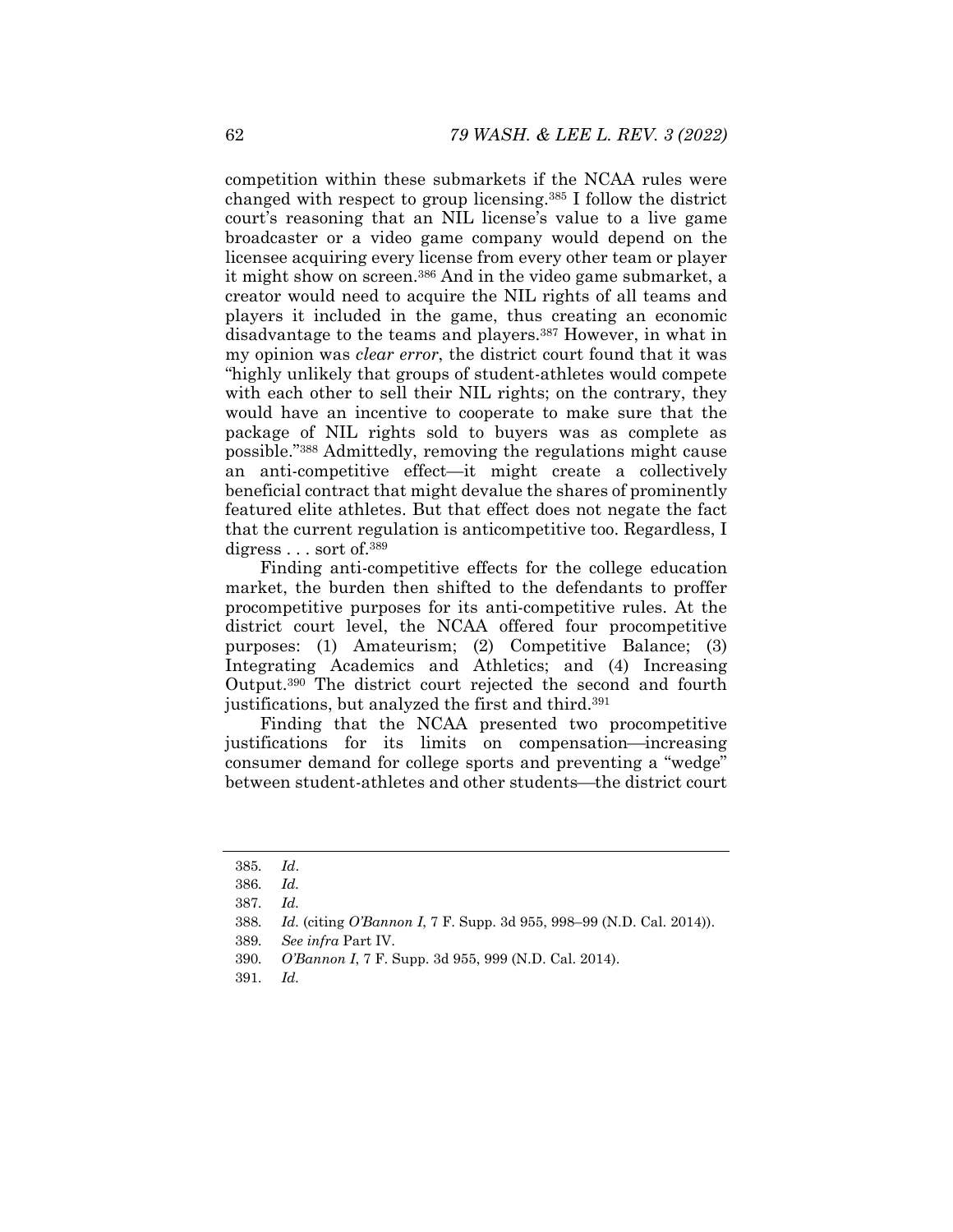then proceeded to the third and final step of the rule of reason.392 The court considered whether "substantially less restrictive" means of achieving those purposes exist other than a total ban on compensating student-athletes for use of their NILs.393 The court then held that the plaintiffs identified two legitimate, less restrictive alternatives:

(1) allowing schools to award stipends to student-athletes up to the full cost of attendance, thereby making up for any "shortfall" in their grants-in-aid, and (2) permitting schools to hold a portion of their licensing revenues in trust, to be distributed to student-athletes in equal shares after they leave college. The court determined that neither of these alternatives to the total ban on NIL compensation would undermine the NCAA's procompetitive purposes. The court also held that it would be permissible for the NCAA to prohibit schools from funding these stipends or trusts with anything other than revenue derived from the use of players' NILs.

After entering judgment for the plaintiffs on their antitrust claims, the district court permanently enjoined the NCAA from prohibiting its member schools from (1) compensating FBS football and Division I men's basketball players for the use of their NILs by awarding them grants-in-aid up to the full cost of attendance at their respective schools, or  $(2)$ paying up to \$5,000 per year in deferred compensation to FBS football and Division I men's basketball players for the use of their NILs, through trust funds distributable after they leave school. 394

On appeal, the Ninth Circuit affirmed that the NCAA's amateurism rules are subject to antitrust scrutiny and upheld the district court's decision allowing NCAA member schools to award grants in aid up to their full cost of attendance as a substantially less restrictive alternative.<sup>395</sup> But the Ninth Circuit reversed the district court's \$5,000 trust alternative.396 To quote the Ninth Circuit: "[I]n finding that paying students cash compensation would promote amateurism as effectively as

<sup>392</sup>*. Id.* at 980–81, 1003–05.

<sup>393</sup>*. Id.* at 1004–05.

<sup>394</sup>*. O'Bannon II*, 802 F.3d 1049, 1056 (9th Cir. 2015) (citations omitted).

<sup>395</sup>*. Id.* at 1074–76.

<sup>396</sup>*. Id.* at 1076–79.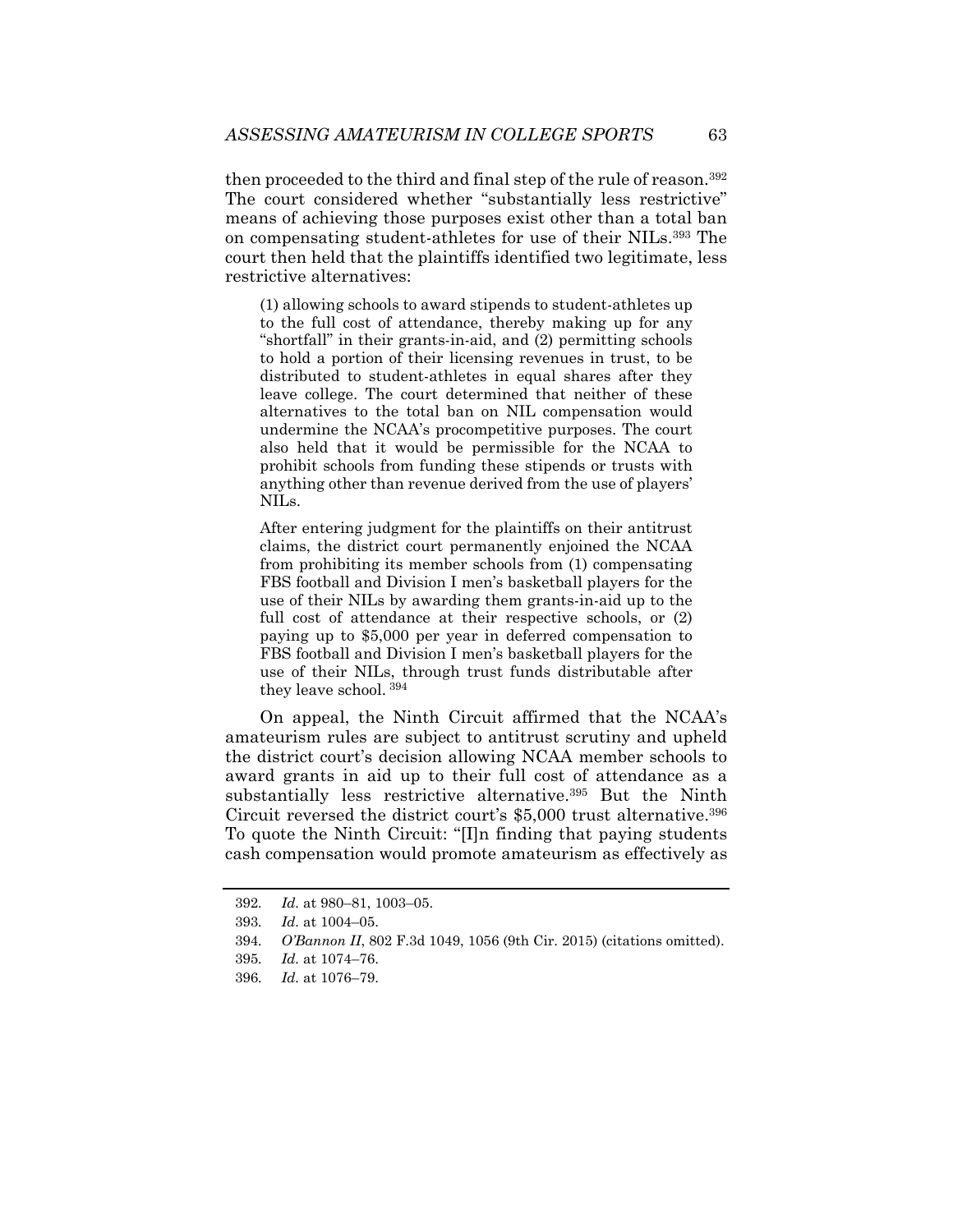not paying them, the district court ignored that not paying student-athletes is *precisely what makes them amateurs*."397 The Ninth Circuit's statement on the status of the \$5,000 trust payment as deferred compensation for the use of the student-athletes' NIL also tied NIL commercialization and payments to features that would violate its definition of amateurism. In the Ninth Circuit's opinion: "The difference between offering student-athletes education-related compensation and offering them cash sums untethered to educational expenses is not minor; it is a quantum leap."398

The Ninth Circuit also critiqued the district court's weighing of the evidence to find that "small payments of cash compensation will preserve amateurism."399 The evidence elicited, however, "merely indicate[d] that paying students large compensation payments would harm consumer demand more than smaller payments would—not that small cash payments will preserve amateurism."<sup>400</sup> In other words, the claimants should have put on evidence showing whether making small payments to student-athletes serves the same procompetitive purposes as not paying them. Without a clear definition of "amateurism," however, finding the proper supporting evidence regarding how a change in that status would impact consumer demand might prove to be a difficult task.

## C. *A Shifting Tide:* Alston/In re NCAA Antitrust Litigation

In March 2014, in the midst of *O'Bannon I*, numerous FBS football and D1 men's and women's basketball players filed multiple antitrust actions against the NCAA and eleven D1 conferences.401 These cases were later transferred to and, with one exception, consolidated in *In re Antitrust Litigation vs. NCAA (Alston)* before the same federal district court that heard *O'Bannon I*.402 Unlike in *O'Bannon I*, the plaintiffs in *Alston* did not "confin[e] their challenge to rules prohibiting NIL

402*. Id.* 

<sup>397</sup>*. Id.* at 1076.

<sup>398</sup>*. Id.* at 1078.

<sup>399</sup>*. Id.* at 1077.

<sup>400</sup>*. Id.*

<sup>401</sup>*. In re* NCAA Athletic Grant-in-Aid Cap Antitrust Litig., 958 F.3d 1239, 1247 (9th Cir. 2020).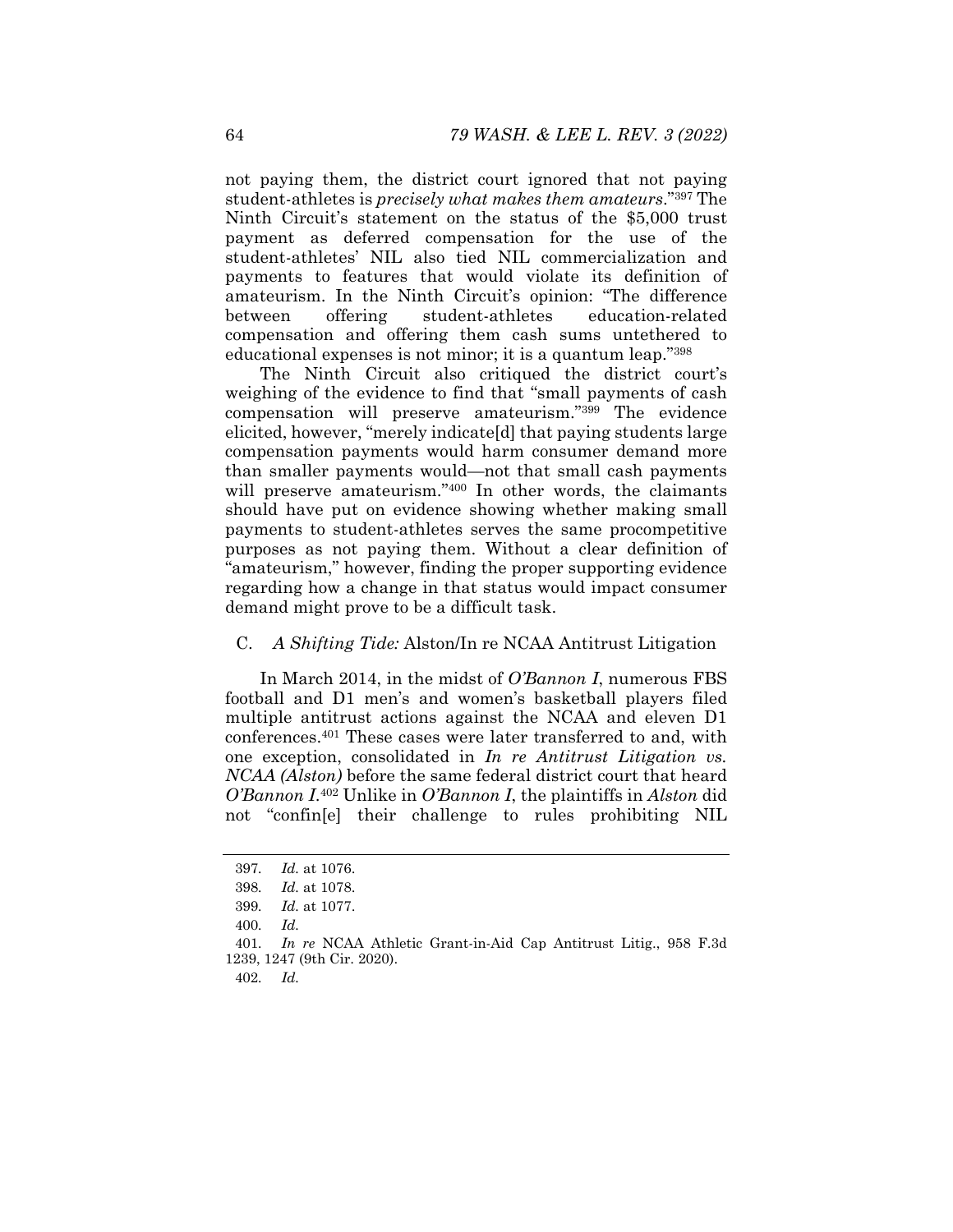compensation," but instead "sought to dismantle the NCAA's entire compensation framework," challenging the NCAA's prohibitions on pay for play and NIL commercialization.403

In August 2014, the NCAA amended its D1 bylaws to allow the Power Five conferences the autonomy to collectively adopt "legislation" regarding limits on athletics scholarships, also known as grants-in-aid.404 In January 2015, the Power Five conferences voted to increase the grant-in-aid limit to the full cost of attendance at each school.405 Subsequently, since August 2015, the NCAA Bylaws provide that a full grant-in-aid includes "tuition and fees, room and board, books and other expenses related to attendance at the institution up to the cost of attendance."406

After a ten-day bench trial, the district court entered judgment for the student-athletes, in part.407 The district court held that NCAA limits on education-related benefits are "unreasonable restraints of trade," but declined to hold that limits *unrelated* to education (such as for NIL commercialization or royalties for broadcast deals) also violate the Sherman Act.408 On May 18, 2020, the Ninth Circuit affirmed the district court's decision, relying on its holding in *O'Bannon II* to provide that the NCAA's limits on aid related to education violate antitrust laws, but that compensation *unrelated* to education do not.<sup>409</sup> Again, the Ninth Circuit stated that NIL payments were merely a form of deferred compensation and that not paying players is "precisely what makes them amateurs."410

Insatiably, the NCAA filed a petition for writ of certiorari to the Supreme Court, which the Court granted on December 17,

<sup>403</sup>*. Id.*

 <sup>404.</sup> Michelle Brutlag Hosick, *Division I Moves Closer to New Structure,*  NCAA (July 18, 2014), https://perma.cc/9GBK-AAF4.

 <sup>405.</sup> Michelle Brutlag Hosick, *Autonomy Schools Adopt Cost of Attendance Scholarships*, NCAA (Jan. 18, 2015), https://perma.cc/3NQ2-G6Y6.

 <sup>406.</sup> NCAA MANUAL, *supra* note 7, § 15.02.6 (effective 8/1/15). "In December 2015, the district court certified three injunctive relief classes comprised of (i) FBS football players, (ii) D1 men's basketball players, and (iii) D1 women's basketball players." *In re NCAA*, 958 F.3d at 1247.

<sup>407</sup>*. In re NCAA*, 958 F.3d at 1248.

<sup>408</sup>*. In re* NCAA Athletic Grant-in-Aid Cap Antitrust Litig., 375 F. Supp. 3d 1058, 1109 (N.D. Cal. 2019)).

<sup>409</sup>*. In re NCAA*, 958 F.3d at 1254–55.

<sup>410</sup>*. Id.* at 1247 (quoting *O'Bannon II*, 802 F.3d 1049, 1076 (9th Cir. 2015)).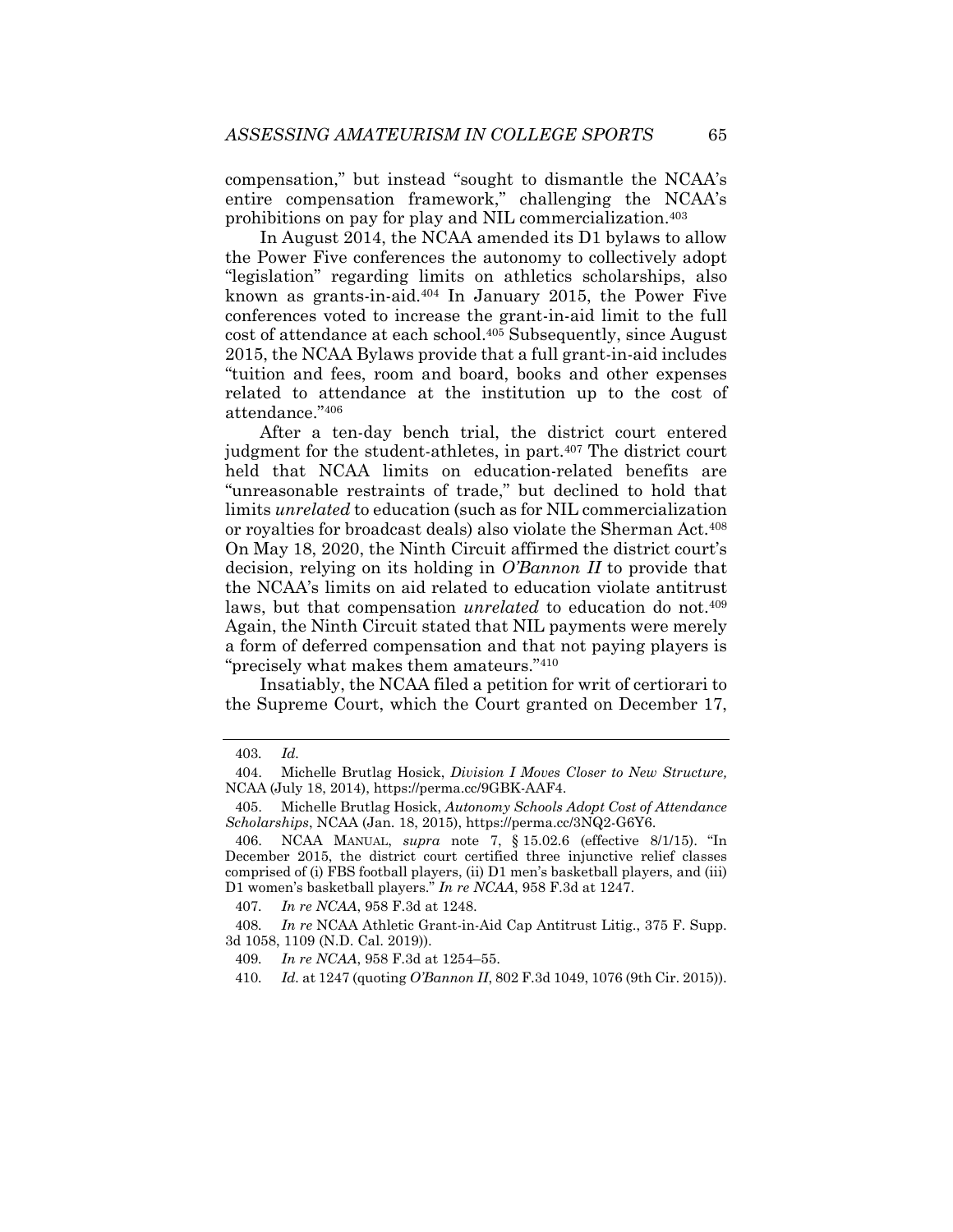2020.411 On appeal, the NCAA asked the Supreme Court to find that its current restraints regarding amateurism survive antitrust scrutiny, even ones related to education.412 The student-athletes no longer sought to dismantle all of the NCAA's current amateurism rules (likely in light of the concurrent passage of state NIL legislation), but instead asked the Court to affirm the Ninth Circuit's decision with respect to education-related expenses.413 Because the student-athletes dismissed the NIL commercialization-related claims, the Court was left to consider only the Ninth Circuit's decision with respect to the NCAA's rules on amateurism and limiting education-related expenses.414

The Court heard oral arguments in the case on March 31, 2021, and issued its unanimous opinion on June 21, 2021.415 The opinion provided a robust historical overview of the regulation of intercollegiate athletics,  $416$  highlighting the NCAA and its member institutions' current monopoly control over the college athlete market (and its commercialization) under the current rules.417 The Court also noted the vast revenues that these institutions enjoy by profiting off the labor and likenesses of student-athletes.418

In affirming the Ninth Circuit's decision, the Court's opinion addressed and clarified three key legal doctrines.

# 1. The NCAA's Amateurism Rules Are Subject to Antitrust's Rule of Reason Analysis and Not Immune as Non-Commercial Activity

The NCAA did not dispute that it and its members enjoy monopoly power over the market for student-athletes or that its

- 417*. See id*.; *id.* at 2166 (Kavanaugh, J., concurring).
- 418*. Id.* at 2148–51.

 <sup>411.</sup> Petition for Writ of Certiorari, *supra* note 23, at 1.

 <sup>412.</sup> Brief for Petitioner at 2–3, NCAA v. Alston, 141 S. Ct. 2141 (2021) (No. 20-512), 2021 WL 408325.

 <sup>413.</sup> Brief for Respondents at 1–4, *Alston*, 141 S. Ct. 2141 (2021) (Nos. 20-512, 20-520), 2021 WL 859705.

<sup>414</sup>*. Alston*, 141 S. Ct. at 2154–55.

<sup>415</sup>*. Id.* at 2144.

<sup>416</sup>*. Id.* at 2148–51.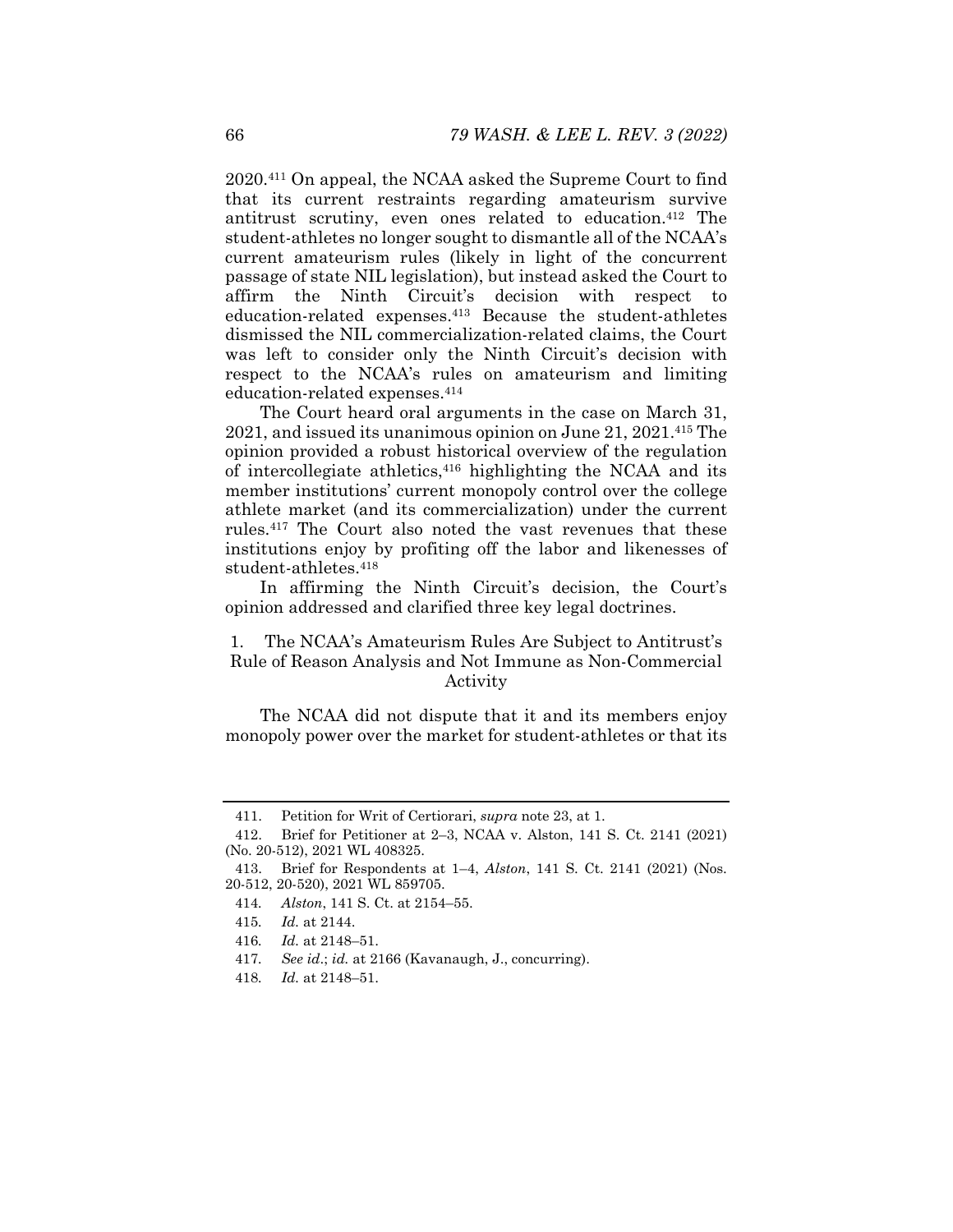restraints do, in fact, harm competition.<sup>419</sup> The NCAA did argue that the lower courts used the incorrect antitrust framework, the "rule of reason," when reviewing the NCAA's limits on student-athlete compensation.<sup>420</sup> Instead, the NCAA contended, the lower courts should have used the deferential "quick look" analysis.421 The Court acknowledged that reviewing restraints on trade can require varying degrees of "work" and that the Court can determine some restraints on trade at the far ends of the spectrum in the "twinkling of an eye."422 But, for the "restraints in the great in-between," deferential review is inappropriate.423

Even within the context of restraints on trade in college sports, varying degrees of antitrust review might apply. A "quick look" might be sufficient to review and approve rules "necessary to produce a game," like how many players may be on the field; other restraints may require a "fuller review."424 In addressing where the NCAA's compensation rules fall, the Court was unequivocal: "whether and to what extent those restrictions in the NCAA's labor market yield benefits in its consumer market that can be attained using substantially less restrictive means" is a "complex" question, requiring more than a "blink to answer."425

Attempting to rely on the commercial vs. non-commercial distinction that appears in lower-court NCAA restriction cases from the 1990s, the NCAA simply argued that it was immune from antitrust scrutiny because its restrictions regarding amateurism and eligibility are non-commercial.426 However, the NCAA's status as a  $501(c)(3)$  non-profit and its purpose of engaging in a charitable or social mission do not exempt it from scrutiny. These attributes have not protected similarly situated organizations that serve some social good from scrutiny under

426*. Id.* at 2158.

<sup>419</sup>*. Id.* at 2154.

<sup>420</sup>*. Id.* at 2155.

<sup>421</sup>*. Id.*

<sup>422</sup>*. Id.* (quoting NCAA v. Bd. of Regents, 468 U.S. 85, 110 (1984)).

<sup>423</sup>*. Id.* 

<sup>424</sup>*. Id.* at 2157.

<sup>425</sup>*. Id.*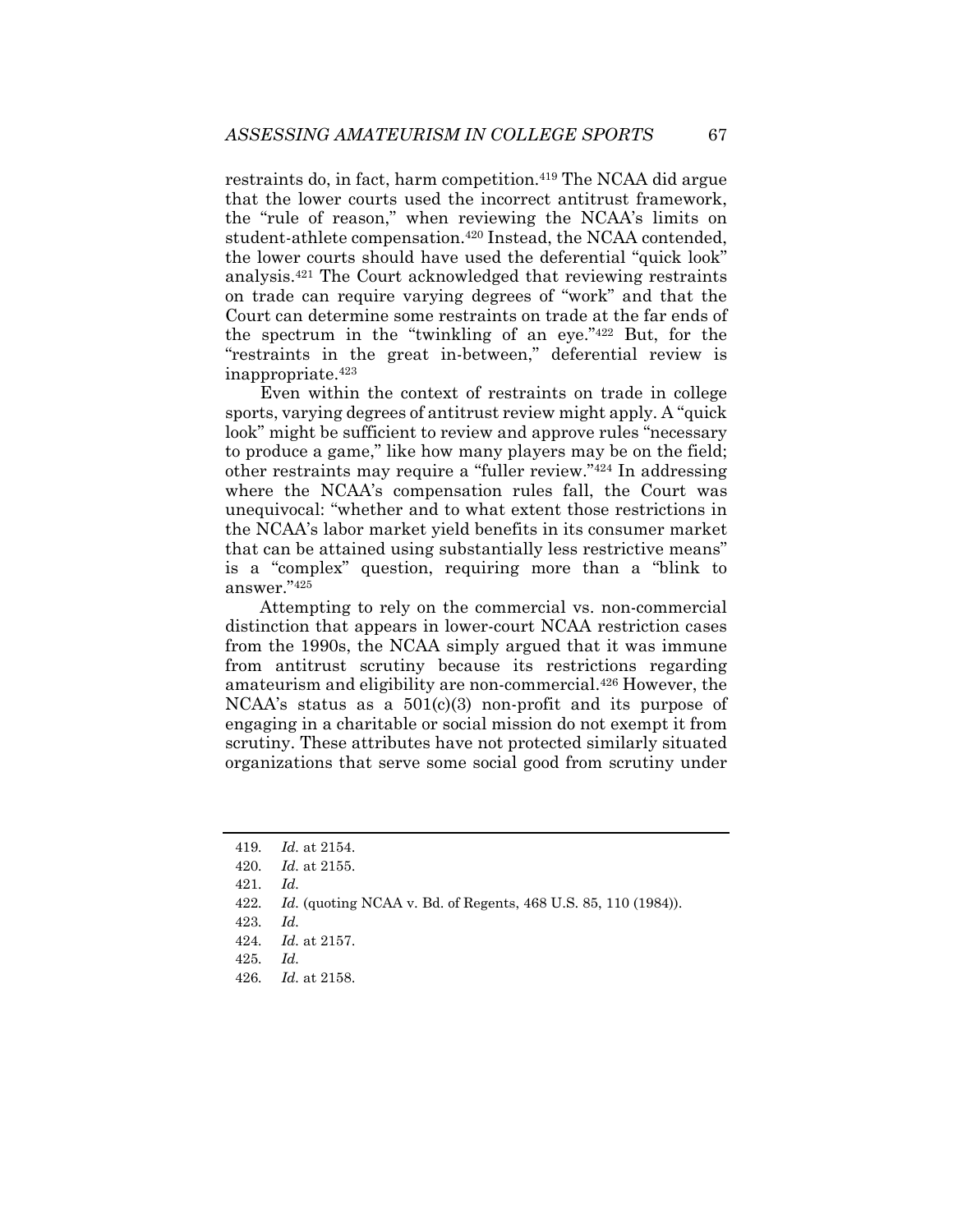antitrust laws.427 The Court refused to recognize an exemption for the NCAA simply because its operations fall at the intersection of "higher education, sports, and money."428 Any exemptions from application of the Sherman Act, the Court added, are properly left to the legislature.<sup>429</sup>

2. The Court Is Not Bound by *Board of Regents*' Dicta

Despite the NCAA's implorations, the Court clarified that it was not bound by its oft-quoted statement in *Board of Regents*.430 The holding in *Board of Regents* concerned the NCAA's restrictions on television marketing and did not require an investigation into an amateurism rule.431 Further, the Court's dicta in *Board of Regents* merely suggested that courts should take a more scrupulous look at student-athlete compensation rules and remain "sensitive to their procompetitive possibilities."432 But the *Board of Regents*  decision did not hold that the NCAA's compensation restrictions were procompetitive and survived antitrust scrutiny.<sup>433</sup>

# 3. The Lower Courts Did Not Err in Weighing the Sufficiency of Evidence

Brushing aside the NCAA's initial doctrinal objections, the remainder of the Court's opinion in *Alston* reviewed the lower courts' application of the rule of reason for error, finding none. The Court found that the student-athletes met their initial burden to show that the NCAA's rules on compensation restrain

432*. Id.* at 2158.

<sup>427</sup>*. See id.* at 2159 ("This Court has regularly refused materially identical requests from litigants seeking special dispensation from the Sherman Act on the ground that their restraints of trade serve uniquely important social objectives beyond enhancing competition.").

<sup>428</sup>*. Id.*

<sup>429</sup>*. Id.* at 2160.

<sup>430</sup>*. Id.* at 2157.

<sup>431</sup>*. Id.*

<sup>433</sup>*. See id.* ("*Board of Regents* may suggest that courts should take care when assessing the NCAA's restraints on student-athlete compensation, sensitive to their procompetitive possibilities. But these remarks do not suggest that courts must reflexively reject *all* challenges to the NCAA's compensation restrictions.").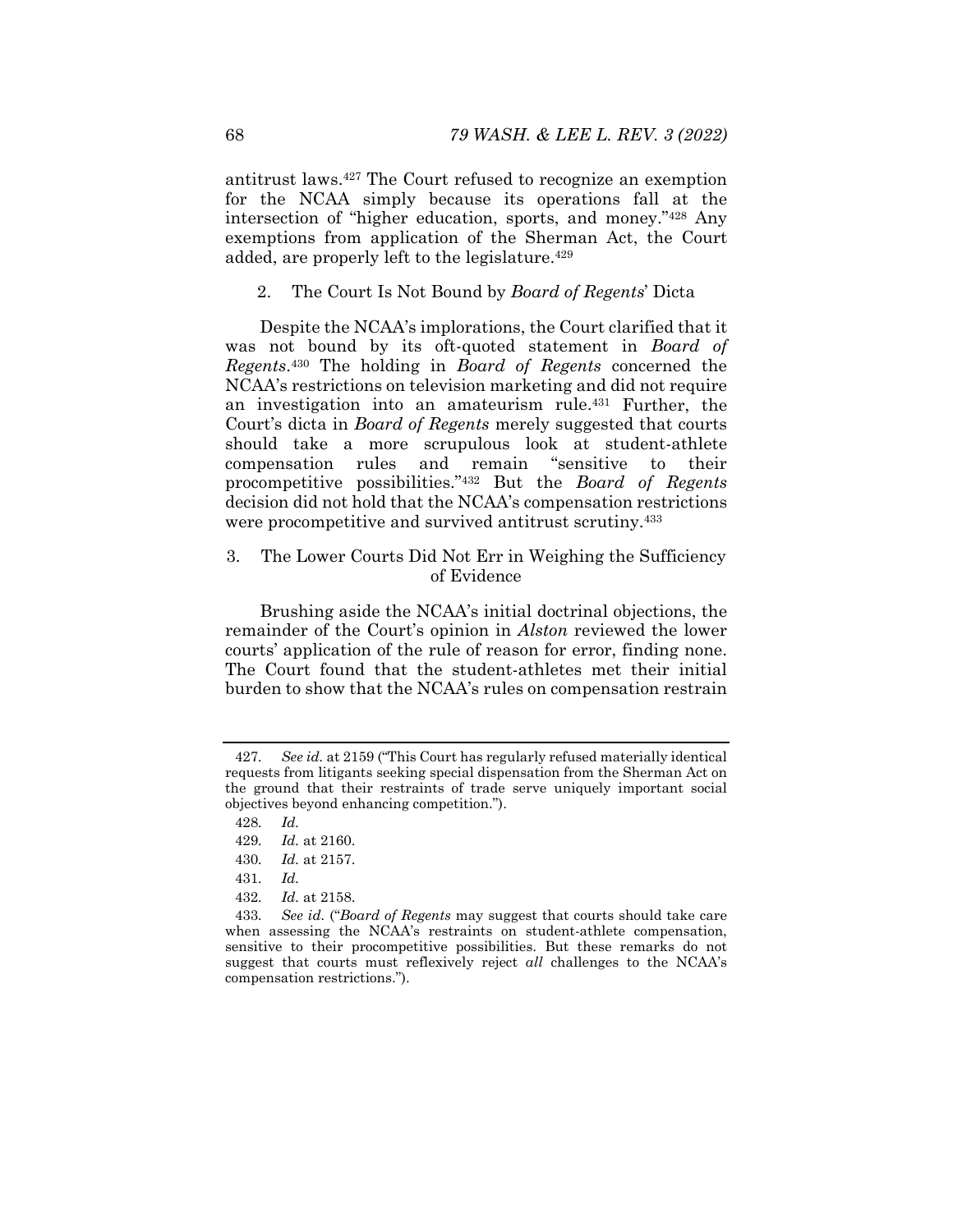competition.434 To conduct this analysis, the Court explained, requires a "fact-specific assessment of market power and market structure" to assess the restraints' actual impact on competition.435

First, the Court recognized that the NCAA has "near complete dominance of, and exercise[s] monopsony power in, the relevant market," which the court defined as the market for athletic services in the plaintiffs' relevant markets (here, Division I basketball and FBS football).<sup>436</sup> On this point, the district court determined that the NCAA and its member schools have the "power to restrain student-athlete compensation in any way and at any time they wish, without any meaningful risk of diminishing their market dominance."437 Almost by admission, the NCAA did not contest the evidence showing that "it and its members have agreed to compensation limits on student-athletes . . . and these limits 'affect interstate commerce.'"438 During oral arguments before the Court, the NCAA admitted that "the no-pay-for-play rule imposes a significant restraint on a relevant antitrust market."439 Based on the "voluminous record" before the trial court, the plaintiffs met their evidentiary burden to show that the NCAA's limits on education-related expenses restrain competition.440

Next, meeting this initial threshold, the burden shifted to the NCAA to show a procompetitive justification for the restriction.441 The NCAA provided three: its restraints "increase output in college sports," "maintain a competitive balance among teams," and "preserve amateurism."442 The district court rejected the first two justifications, which the NCAA did not

442*. Id.* 

<sup>434</sup>*. Id*. at 2161.

<sup>435</sup>*. Id.* at 2155 (citation omitted).

<sup>436</sup>*. Id.* at 2151 (quoting *In re* NCAA Athletic Grant-in-Aid Cap Antitrust Litig., 375 F. Supp. 3d 1058, 1097 (N.D. Cal. 2019)).

<sup>437</sup>*. Id.* (quoting *In re* NCAA Athletic Grant-in-Aid Cap Antitrust Litig., 375 F. Supp. 3d 1058, 1070 (N.D. Cal. 2019)).

<sup>438</sup>*. Id.* (quoting *In re* NCAA Athletic Grant-in-Aid Cap Antitrust Litig., 375 F. Supp. 3d 1058, 1066 (N.D. Cal. 2019)).

 <sup>439.</sup> Transcript of Oral Argument at 31, NCAA v. Alston, 141 S. Ct. 2141 (2021) (Nos. 20-512, 20-520).

<sup>440</sup>*. Alston*, 141 S. Ct. at 2161 (2021).

<sup>441</sup>*. Id.* at 2152.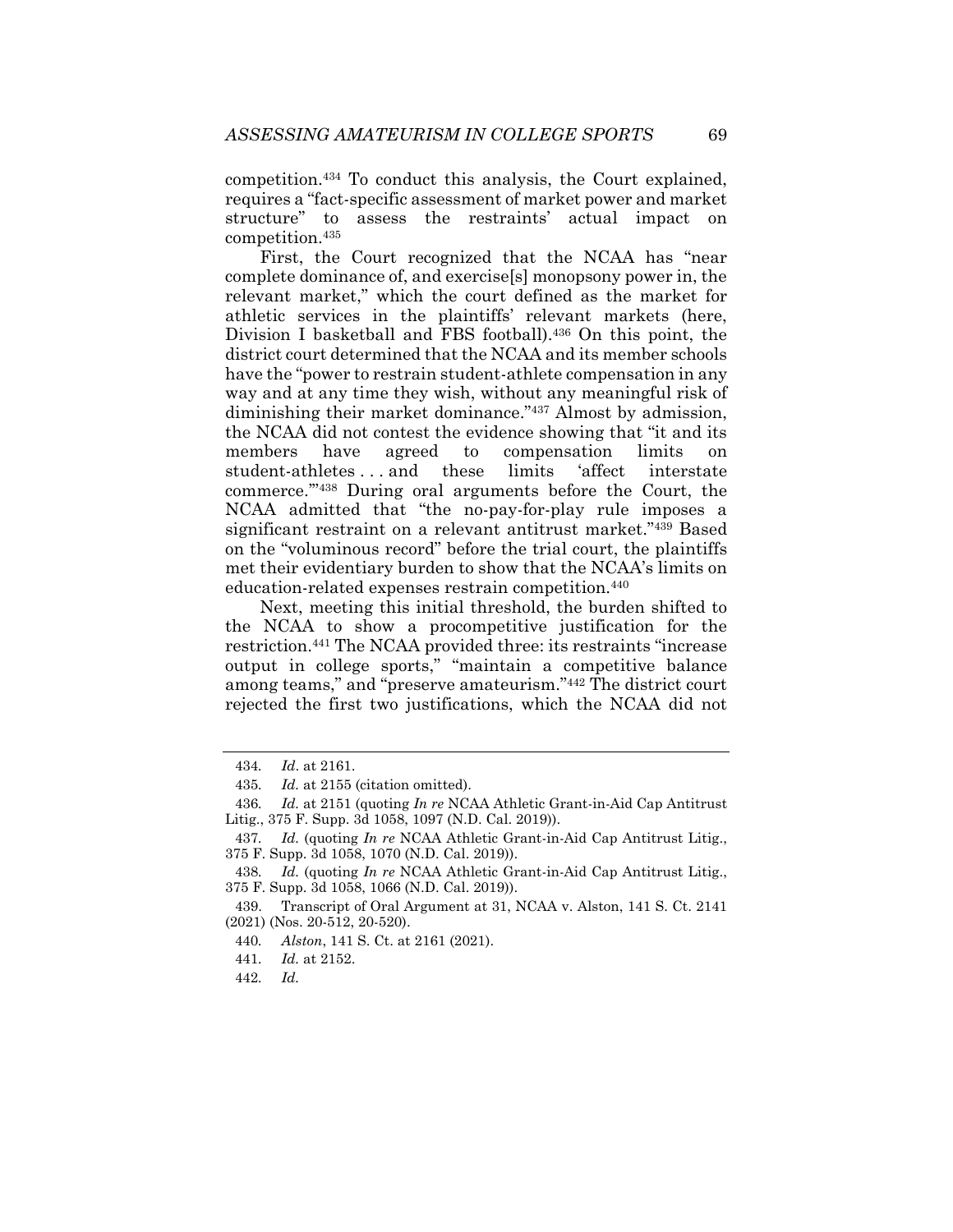appeal to the Supreme Court.443 With respect to its procompetitive justification that its rules preserve amateurism, the NCAA argued that preserving amateurism "in turn widens consumer choice by providing a unique product—amateur college sports as distinct from professional sports."444 The district court then considered the procompetitive benefits of amateurism in the consumer market.445

It is at this stage that the Supreme Court notes, and I think its language could have been more explicit in doing so, that the asserted procompetitive benefit "accrues to consumers in the NCAA's seller-side consumer market" and not the previously identified restrained market of "student-athletes whose compensation the NCAA fixes in its buyer-side labor market."446 The district court instead considered consumer market impact, not labor market impact.447 This comment in the Court's opinion leads one to consider that previous studies used in antitrust litigation, which ask whether consumers would still watch college sports if the student-athletes were paid or allowed to engage in NIL commercialization, are answering the wrong question, an implication I will discuss in more depth below.

Accepting the NCAA's procompetitive justification that amateurism expands consumer choice by offering a product "distinct from professional sports," the lower court did not err in finding that the NCAA's evidence was unpersuasive.448 The NCAA first failed to define or offer a meaningful definition of the term "amateurism," other than an extrapolated requirement that it be distinct from the pros.449 This lack of a clear (and consistent) definition and application of "amateurism," received specific admonishment in Justice Kavanaugh's concurring opinion.450

449*. Id.* at 2152.

<sup>443</sup>*. Id.* at 2151 (citing *In re* NCAA Athletic Grant-in-Aid Cap Antitrust Litig., 375 F. Supp. 3d 1058, 1070 (N.D. Cal. 2019)).

<sup>444</sup>*. Id.* at 2152.

<sup>445</sup>*. Id.* (citing *In re* NCAA Athletic Grant-in-Aid Cap Antitrust Litig., 375 F. Supp. 3d 1058, 1067 (N.D. Cal. 2019)).

<sup>446</sup>*. Id.* 

<sup>447</sup>*. Id.*

<sup>448</sup>*. Id.* at 2152–53.

<sup>450</sup>*. See id.* at 2167 (Kavanaugh, J., concurring) ("The NCAA couches its arguments for not paying student athletes in innocuous labels. But the labels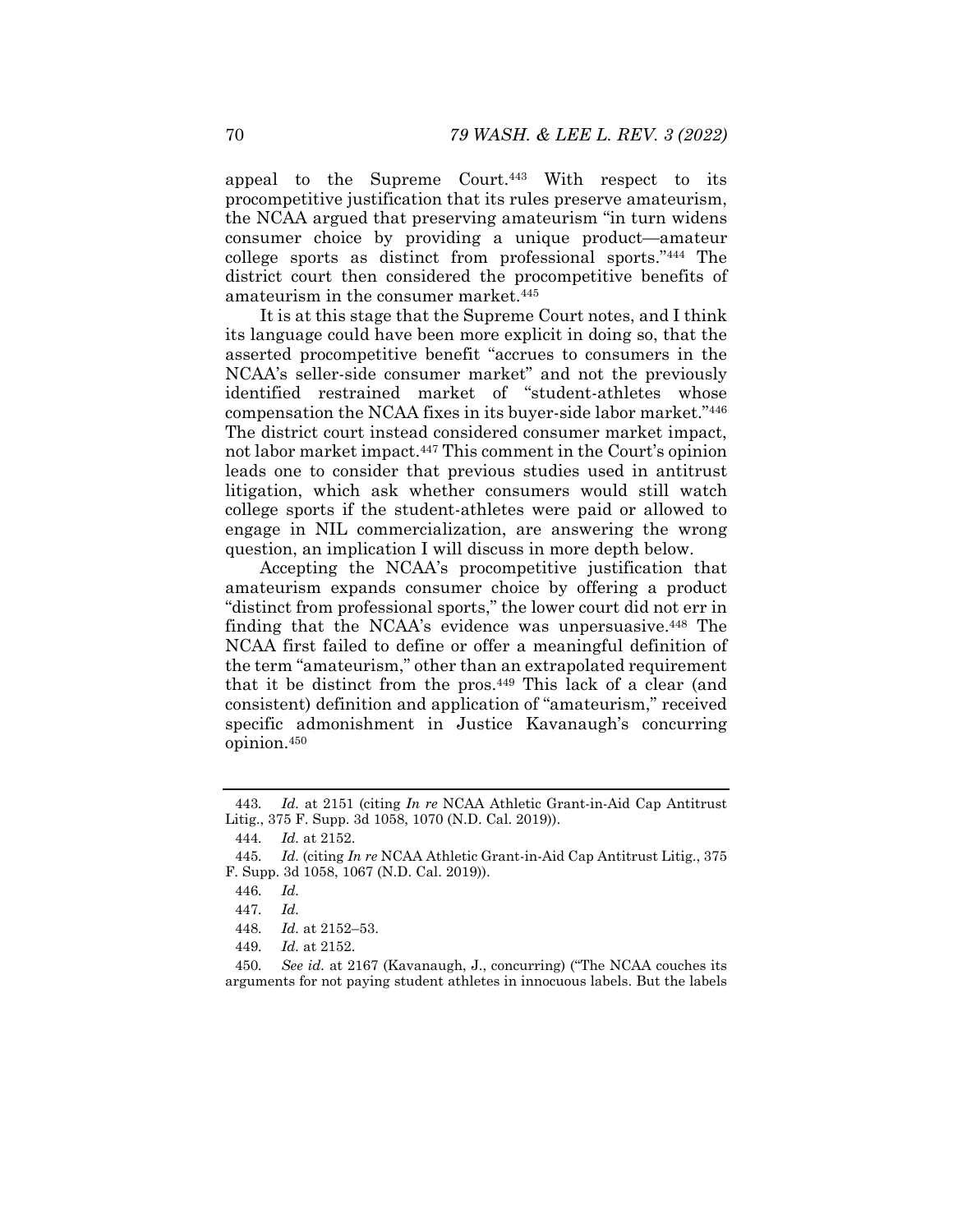In weighing the evidence, the trier of fact determined that the NCAA failed "to establish that the challenged compensation rules . . . have any direct connection to consumer demand."451 The NCAA's only economic expert "on the issue of consumer demand" failed to include "any standard measures of consumer demand" and simply "interviewed people connected with the NCAA and its schools, who were chosen for him by defense counsel."452 Comparatively, the student-athletes submitted expert testimony and economic and other evidence showing that (1) consumer demand has increased in recent years despite the new types of compensation allowed, and that (2) further increases in student-athlete compensation would "not negatively affect consumer demand."453

Finding no compelling evidence that the NCAA's amateurism rules promote competition, the lower court then conceded that some of the NCAA's restrictions on player compensation might have procompetitive effects, such as limits on payments *unrelated* to education.454 The burden then shifted back to the student-athletes to demonstrate a less-restrictive alternative to promote the same procompetitive effect, which they easily met, considering the lack of evidence the NCAA submitted during the second step. The NCAA's evidence was especially thin on the question of whether restrictions on expenses related to education would impact competition in the consumer market and, if so, which expenses (i.e., would giving student-athletes assistance for all expenses related to education, such as a trumpet for music class or a laptop for management classes, cause consumers to consume less college sports).<sup>455</sup> In finding no error in the lower court's application of the rule of reason's three-step analytical framework, the Supreme Court affirmed.456

453*. Id.* at 2153 (internal quotations omitted).

456*. Id.* at 2162, 2166.

cannot disguise the reality: The NCAA's business model would be flatly illegal in almost any other industry in America.").

<sup>451</sup>*. Id.* at 2152 (majority opinion).

<sup>452</sup>*. Id.* at 2152–53 (internal quotations omitted).

<sup>454</sup>*. Id.* 

<sup>455</sup>*. Id.*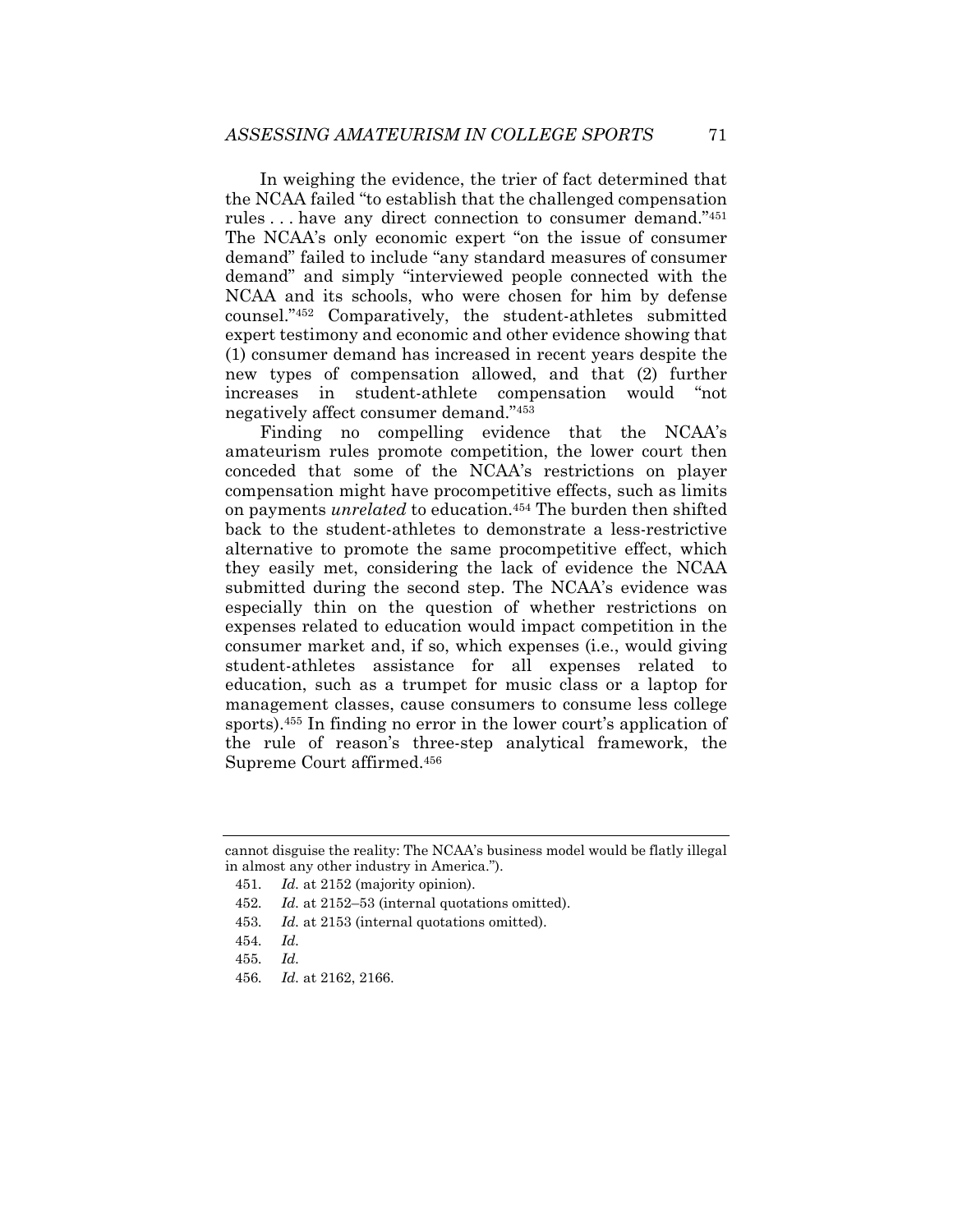# 4. Unanswered Questions and Future Doctrinal Implications

Considering the evidence and arguments presented in the case and considering the socio-political climate on the student-athlete NIL issue, the holdings set forth in the Supreme Court's June 2021 decision are not that shocking. Like with many writs it grants, the Court took the opportunity to clarify a longstanding misapplication and differential application of law among district and circuit courts and to discuss the scope of its previous decision in *Board of Regents* and how that case impacts future amateurism decisions.

But we can glean multiple potential long-term implications from the opinion. Here, I discuss three.

First, the opinion recognized the NCAA and its member schools as engaging in cartel behavior, both with respect to the output market and with respect to the input market, clarifying that both are appropriate questions in an antitrust analysis.457 Again, while some cartel activity and agreements are necessary or justifiable under antitrust scrutiny, its application to the NCAA's activities at multiple levels of engagement in the marketplace should prompt the organization to reassess its regulations, at least with respect to these two market interfaces—the consumer market and the labor market.

Second, the Court did not consider, nor was the issue before it, the distinct question of whether the NCAA's NIL commercialization rules violate antitrust principles. The opinion "does not stop the NCAA from continuing to prohibit compensation from sneaker companies, auto dealerships, boosters, or anyone else."458 To some, the NIL issue might seem like a moot point because the NCAA no longer prohibits NIL commercialization.459 But it's not. We still have no working definition of "amateurism," and it's unclear whether NIL commercialization is a feature that would be included within that definition for procompetitive purposes. The statutes are so new, some are hastily drafted and leave room for potential abuse, and we still do not know the implications of allowing NIL commercialization on the market. But we can soon begin

<sup>457</sup>*. See id*. at 1248–51.

<sup>458</sup>*. Id.* at 2164 (internal quotations omitted).

<sup>459</sup>*. See* NCAA REPORT AND RECOMMENDATIONS, *supra* note 22, at 3.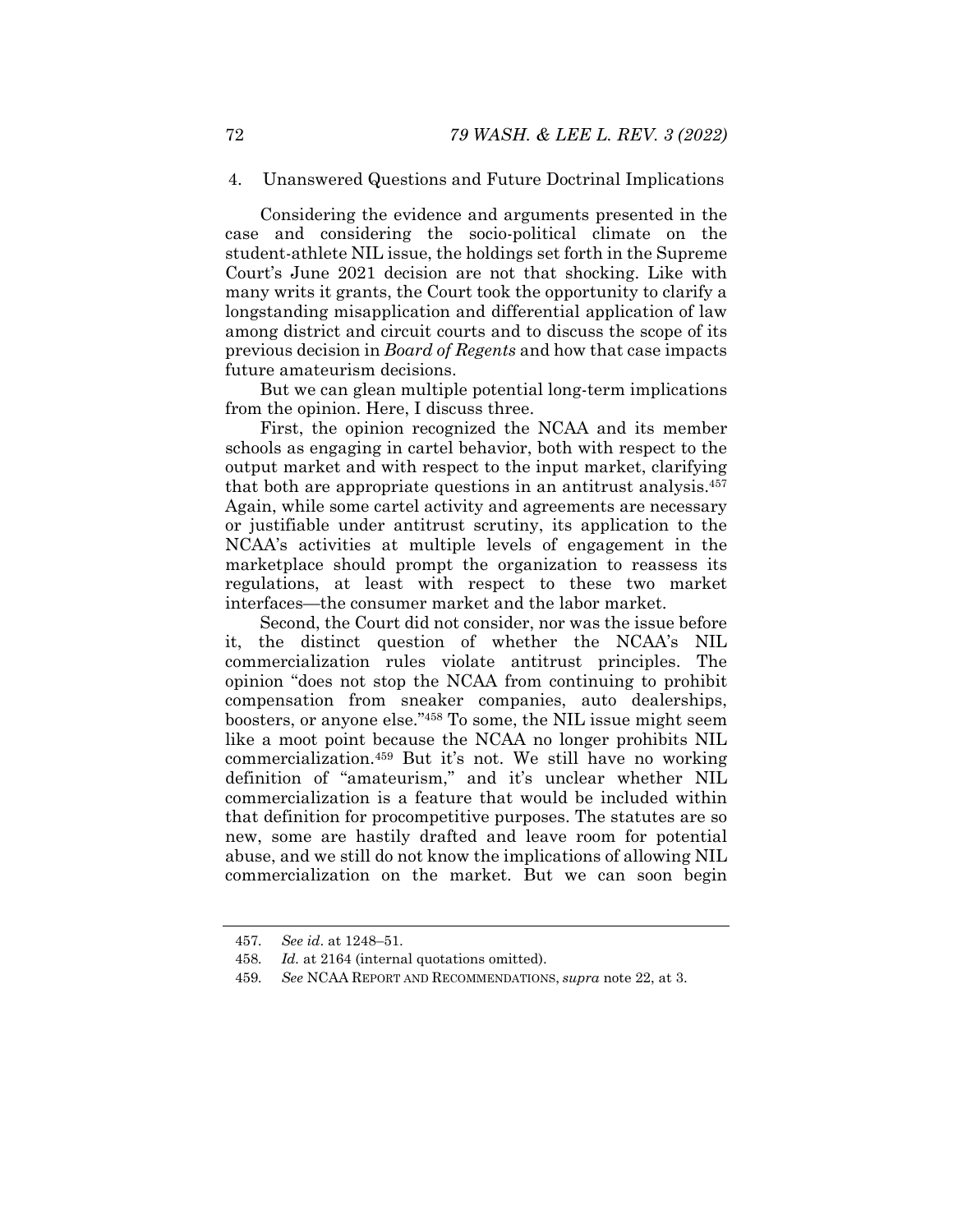collecting evidence on this issue to continue to improve these regulations and, when necessary, protect consumers and players while promoting competition.

Third, the opinion also shows us, or tries to show us, that we should additionally consider and collect evidence of the impact of the restrictions on the labor market side, as well as evidence on the consumer-side market.<sup>460</sup> This implication is echoed by Kavanaugh's concurrence, which chides the NCAA for "generat[ing] billions of dollars in revenues for . . . . [c]ollege presidents, athletic directors, coaches, conference commissioners, and NCAA executives" while the "student athletes who generate the revenues, many of whom are African American and from lower-income backgrounds, end up with little or nothing."461 Though included in a concurrence and not legally binding, this empathetic positioning, coupled with the opinion's suggestion to include studies focusing on player impact, could have longer term impacts on the scope and purposes of antitrust laws.

Should we consider impacts other than market impact when addressing antitrust claims under the Sherman Act, especially given that we're dealing with college-age students (many of whom are underage when starting college, and let's not forget the fourteen-year-old who was recruited and signed with LSU back in 2014)?<sup>462</sup> Again, in describing the restrictions on the student-athletes, the Court used empathetic language and said more than once that an impact study on the player market would be appropriate.<sup>463</sup> Such a potential move might slowly contribute to the expanding application of antitrust laws to include multi-faceted considerations beyond economic ones.

Importantly, the opinion did not define or provide a definition of "amateurism," which would be required to properly conduct a consumer demand and labor market impact study. The opinion only discusses particular uses of "amateurism" in the past, such as a product "distinct from professional sports."464 While the concurring opinion laments the NCAA's failure to

 <sup>460.</sup> NCAA v. Alston, 141 S. Ct. 2141, 2152–53 (2021).

<sup>461</sup>*. Id.* at 2168 (Kavanaugh, J., concurring).

<sup>462</sup>*. See* Kayle Fields, *14-Year-Old Texas Junior High Quarterback Commits to LSU*, ABC NEWS (Feb. 25, 2014), https://perma.cc/K8VA-35FS.

<sup>463</sup>*. Alston*, 141 S. Ct. at 2152–53.

<sup>464</sup>*. Id.* at 2152.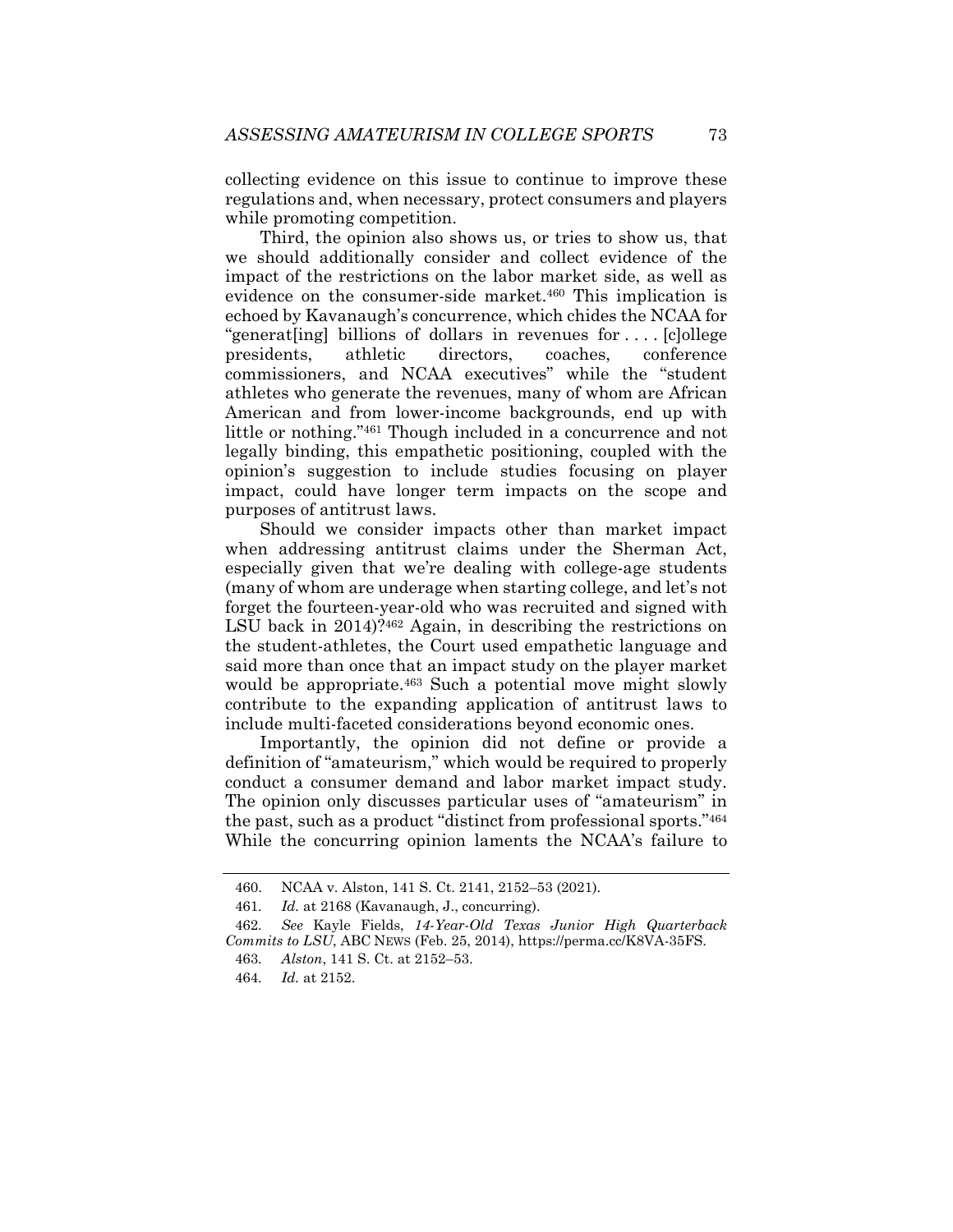adequately define and maintain any coherent method or working definition of amateurism, <sup>465</sup> the Court itself did not attempt to do so. Nor was the question before it.

What the Court did show was the continued romanticizing of college football that its dicta in *Board of Regents* seemed to recognize: that college sports are revered in the United States.466 Justice Kavanaugh in *Alston* recognized that, yes, the "NCAA and its member colleges maintain important traditions that have become part of the fabric of America,"<sup>467</sup> listing our cherished college sporting events—"game days in Tuscaloosa and South Bend; the packed gyms in Storrs and Durham; the women's and men's lacrosse championships on Memorial Day weekend; track and field meets in Eugene; the spring softball and baseball World Series in Oklahoma City and Omaha; the list goes on."468 But as the Court points out, that does not mean college athletics are immune from antitrust laws.469

#### III. ASSESSING AMATEURISM

# *Baseball is more than a game. It's like life played out on a field.*

### Juliana Hatfield<sup>470</sup>

With the need for a clear definition of amateurism crystalizing within both social and legal spheres, the need to fully understand our love of college sports—and more specifically, what is driving it—is paramount. With the rising passage of state NIL legislation and with news of endorsement deals among prominent student-athletes breaking every day, we need to address some of the unanswered, but necessary, questions regarding college sports regulation. Namely, without

<sup>465</sup>*. Id.* at 2167 (Kavanaugh, J., concurring).

<sup>466</sup>*. See id.* at 2148–50 (majority opinion) (regaling readers with a 140-year history of college football); NCAA v. Bd. of Regents, 468 U.S. 85, 120 (1984) ("The NCAA plays a critical role in the maintenance of a revered tradition of amateurism in college sports.").

<sup>467</sup>*. Alston*, 141 S. Ct. at 2168 (Kavanaugh, J., concurring).

<sup>468</sup>*. Id.* at 2168–69.

<sup>469</sup>*. See id.* at 2155–57 (majority opinion).

 <sup>470.</sup> KAREN WEEKES, "WOMEN KNOW EVERYTHING!": 3,241 QUIPS, QUOTES, & BRILLIANT REMARKS 406 (2007).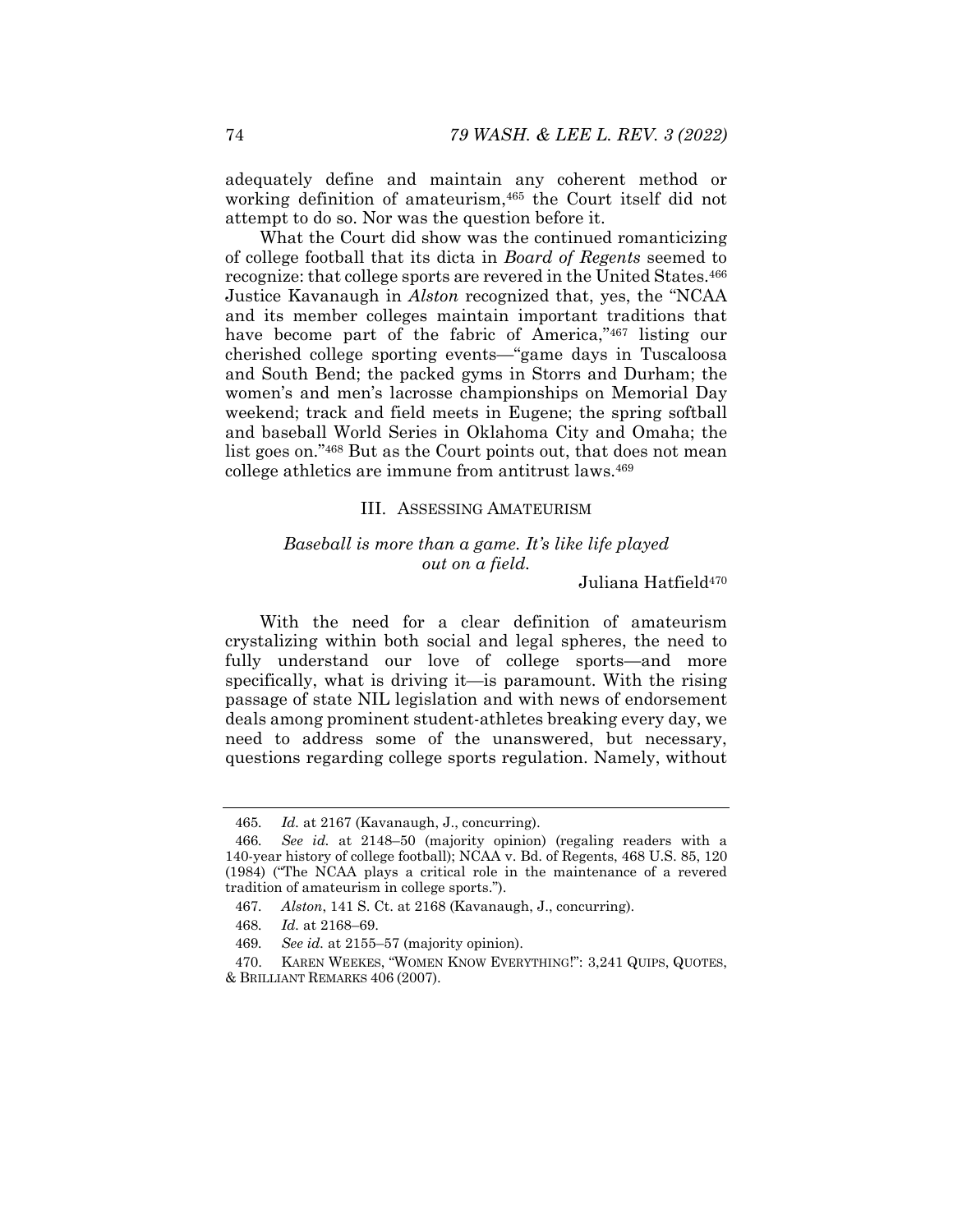a working definition of "amateurism" and an assessment of the aspects that consumers value, it becomes impossible to study how a change in those different features might impact consumer demand under a strict antitrust framework. This Part attempts to craft such a definition through theoretical, case study, and some empirical support, to then address which aspects of "amateurism" consumers value such that altering them would impact consumer demand. This Part then extrapolates a core definition of "amateurism" by investigating questions or statements oft used in tandem or near discussions of amateurism:

1. Is amateurism a "revered tradition" in U.S. college sports?<sup>471</sup>

2. If so, does that mean that the product's link to "an academic tradition" that differentiates college sports and makes college football, for example, more popular than professional sports dictates that "athletes must not be paid, must be required to attend class, and the like"?<sup>472</sup>

3. Do the current amateurism rules "foster[] competition"473 and "promote competitive balance,"474 and are they therefore "procompetitive because they enhance public interest in intercollegiate athletics"? 475

Finding some consumer value in college sports, this Part ultimately theorizes that the features of "amateurism" that consumers of college sports value are student-athlete status, enrollment at the college (college sports and its attendant state and regional alliances), and limitations on age and eligibility consistent with current NCAA rules (i.e., college-age students who haven't played professionally in other sports). This Part argues that not paying student-athletes and prohibiting NIL commercialization are likely inanimate factors.

<sup>471</sup>*. Bd. of Regents*, 468 U.S. at 120.

<sup>472</sup>*. Id.* at 102.

<sup>473</sup>*. Id.* at 117.

<sup>474</sup>*. O'Bannon II*, 802 F.3d 1049, 1059 (9th Cir. 2015).

<sup>475</sup>*. Bd. of Regents*, 468 U.S. at 117.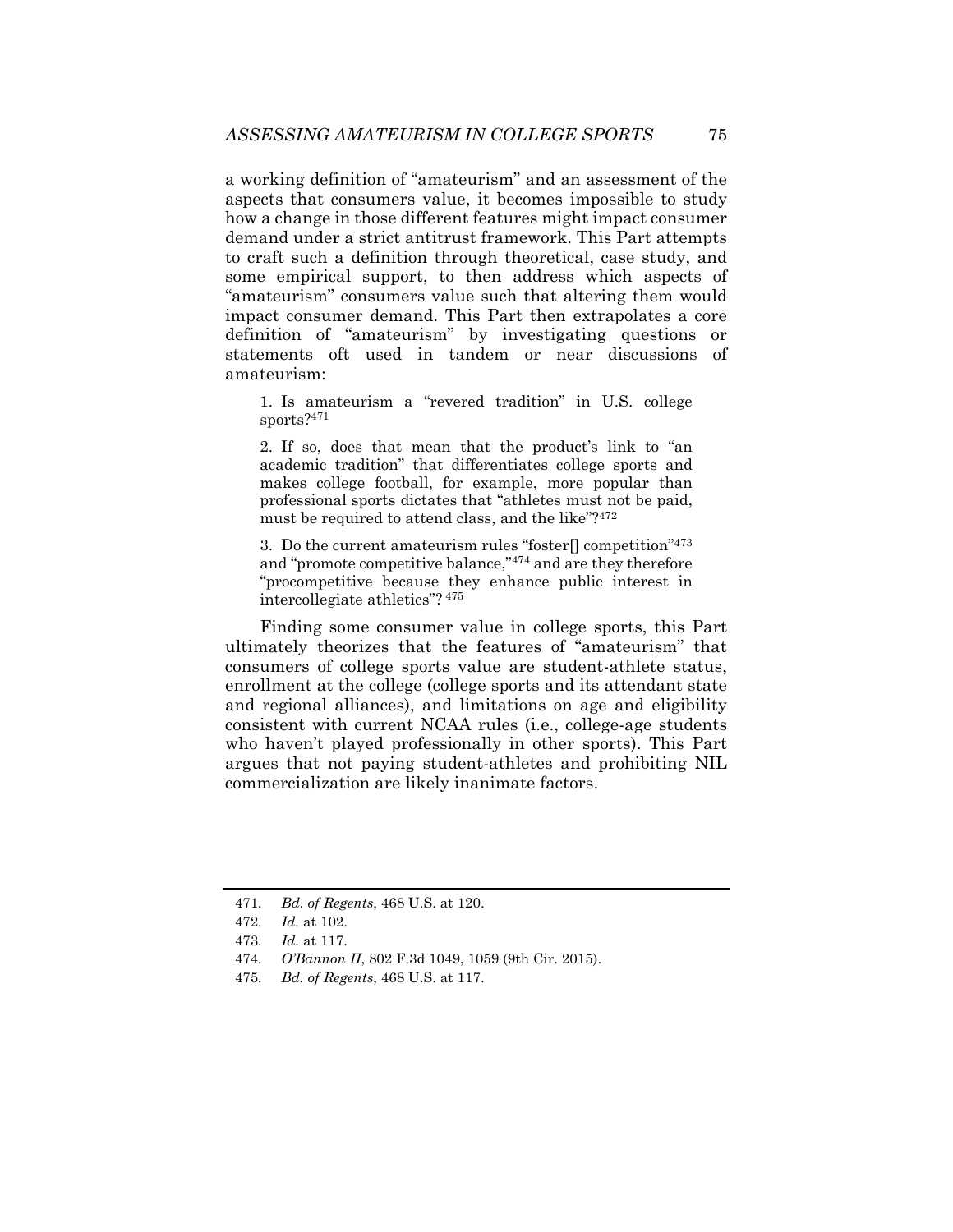# A. *"Amateurism" Is a Revered Tradition in U.S. College Sports*

#### 1. It's Certainly Unique

One thing is clear: The U.S. college sports model is decidedly unique, if not also revered. Most of the international sports models use a tiered club system.476 Somewhat comparable to minor league baseball teams, the European model is like if the Atlanta Braves had T-ball, Little League, 14U, 16U, and 18U teams, as well as various Braves teams in which adults could play recreationally.477 England has high school teams, but these are not as popular as club competition.<sup>478</sup> Most European countries simply do not have "high school" teams.479 European soccer leagues also do not use a "draft."480 The Australian Football League is a "hybrid" system that uses a club system like European soccer<sup>481</sup> but utilizes a draft.<sup>482</sup>

The closest model to resemble the American high school-to-college-to-the-pros system is Japan's baseball model. In Japan, the Nippon League (akin to our MLB) is considered second only to the MLB in terms of premier baseball leagues.<sup>483</sup> Nippon League also uses a draft.484 In 2018, the Japanese government established the Japan Association for University Athletics and Sports (UNIVAS), touting it as the country's

<sup>476</sup>*. See* Stefanie Loh, *Club Sports Is King in Europe, but There Are Downsides to That System Too,* PENN LIVE (Apr. 24, 2011, 2:54 PM), https://perma.cc/79SM-P3Q8 (last updated Jan. 6, 2019, 12:09 AM).

<sup>477</sup>*. Id.*

<sup>478</sup>*. Id.*

 <sup>479.</sup> Andrew Miller, *In Europe, You Don't Play High School or College Sports. Some Think U.S. Should Follow Suit.*, POST & COURIER (Oct. 7, 2018), https://perma.cc/S75H-AQ6Y (last updated Dec. 14, 2020).

<sup>480</sup>*. Does Soccer Have a Draft?*, AUTH. SOCCER, https://perma.cc/4C26- GCQY.

<sup>481</sup>*. Youth Football*, PLAY.AFL, https://perma.cc/2TNZ-Z843.

<sup>482</sup>*. NAB AFL Draft History*, PLAY.AFL, https://perma.cc/N8DZ-LPHY.

 <sup>483.</sup> Zachary D. Rymer, *How Good Is the Japanese Professional Baseball League?*, BLEACHER REP. (Nov. 12, 2013), https://perma.cc/KC83-TYMP.

 <sup>484.</sup> Kozo Ota, *2010 NPB Draft Preview: How Does the NPB Draft Work?*, TOKYO SWALLOWS (Oct. 22, 2010), https://perma.cc/6FVF-DNDC.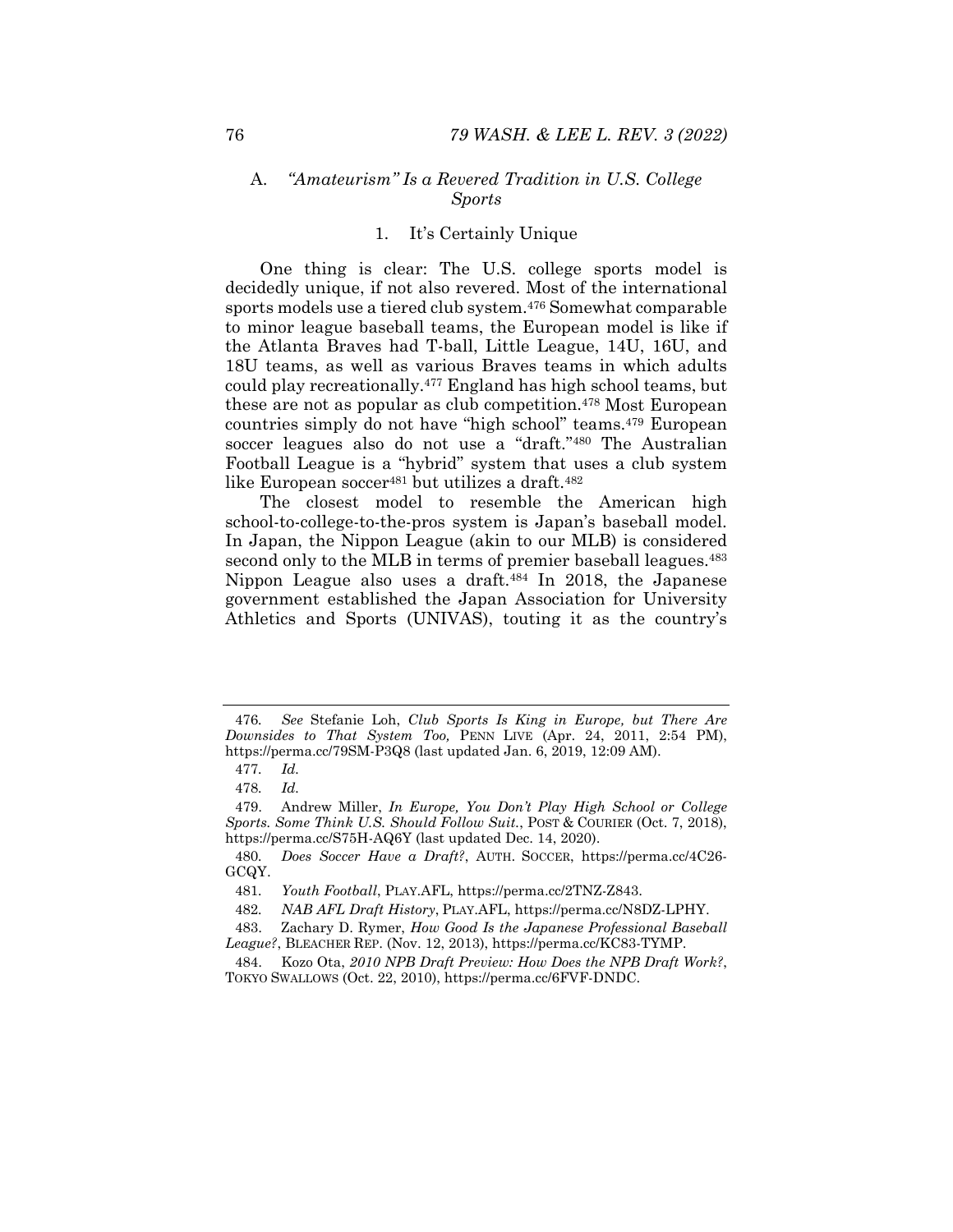version of the NCAA.485 UNIVAS includes over 200 colleges, and Dome Corporation, Japan's official licensee of Under Armour, is driving its creation and funding.486 Japan is looking at the NCAA as a revenue generating model.<sup>487</sup>

Baseball is very popular in Japan. The country's biggest sporting event of the year, played since 1915, is a televised high school baseball tournament among forty-nine regional champions played every August in front of crowds as large as 50,000 people at the Koshien Stadium in Nishinomiya, near Kobe Mountain.488 Japanese high school coaches understand the value of dual academic and athletic instruction: "High school baseball is an education of the heart, the ground is a classroom of purity, a gymnasium of morality; that is its essential meaning."489

2. It's Also a Little Socialist and Anti-Free Market.

Although our college amateurism model is certainly unique, it is also criticized as "un-American" and a bit anti-free market. Even the U.S. professional leagues have elements of socialism, while European soccer leagues are more free market based.<sup>490</sup> For example, Euro-leagues have no salary cap.491 Lionel Messi, Cristiano Ronaldo, and Neymar each earn over \$100 million annually.492 There is also no overall spending cap: "[y]ou 'buy' players in Europe; you do not trade them. Those clubs that

 <sup>485.</sup> J. Brady McCollough, *Effort to Americanize and Monetize College Sports in Japan Faces Obstacles*, L.A. TIMES (Jan. 29, 2020, 5:04 PM), https://perma.cc/Z2C7-A2XB.

<sup>486</sup>*. Id.*

 <sup>487.</sup> Revenue would come, largely, through university-branded apparel. *Id.* UNIVAS founder, Kensuke Nakata, noticed that university-branded clothing is very popular in the United States, but "[i]n Japan, it's like people feel it's embarrassing to wear a school's name on your T-shirt." *Id.*

 <sup>488.</sup> Robert Whiting, *Agony and Ecstasy: Why Japan Is Obsessed with High School Baseball*, NIKKEI ASIA (July 24, 2019), https://perma.cc/YJW6- WGRC.

<sup>489</sup>*. Id.* ("The fact that a man has appeared at Koshien means he will be honored for life—and in many cases allowed admission to prestigious universities even if not academically qualified.").

<sup>490</sup>*. See* Tom McTague, *America's Wildly Successful Socialist Experiment*, ATLANTIC (Sept. 14, 2019), https://perma.cc/HVW7-PEAS.

<sup>491</sup>*. Id.*

<sup>492</sup>*. Id.*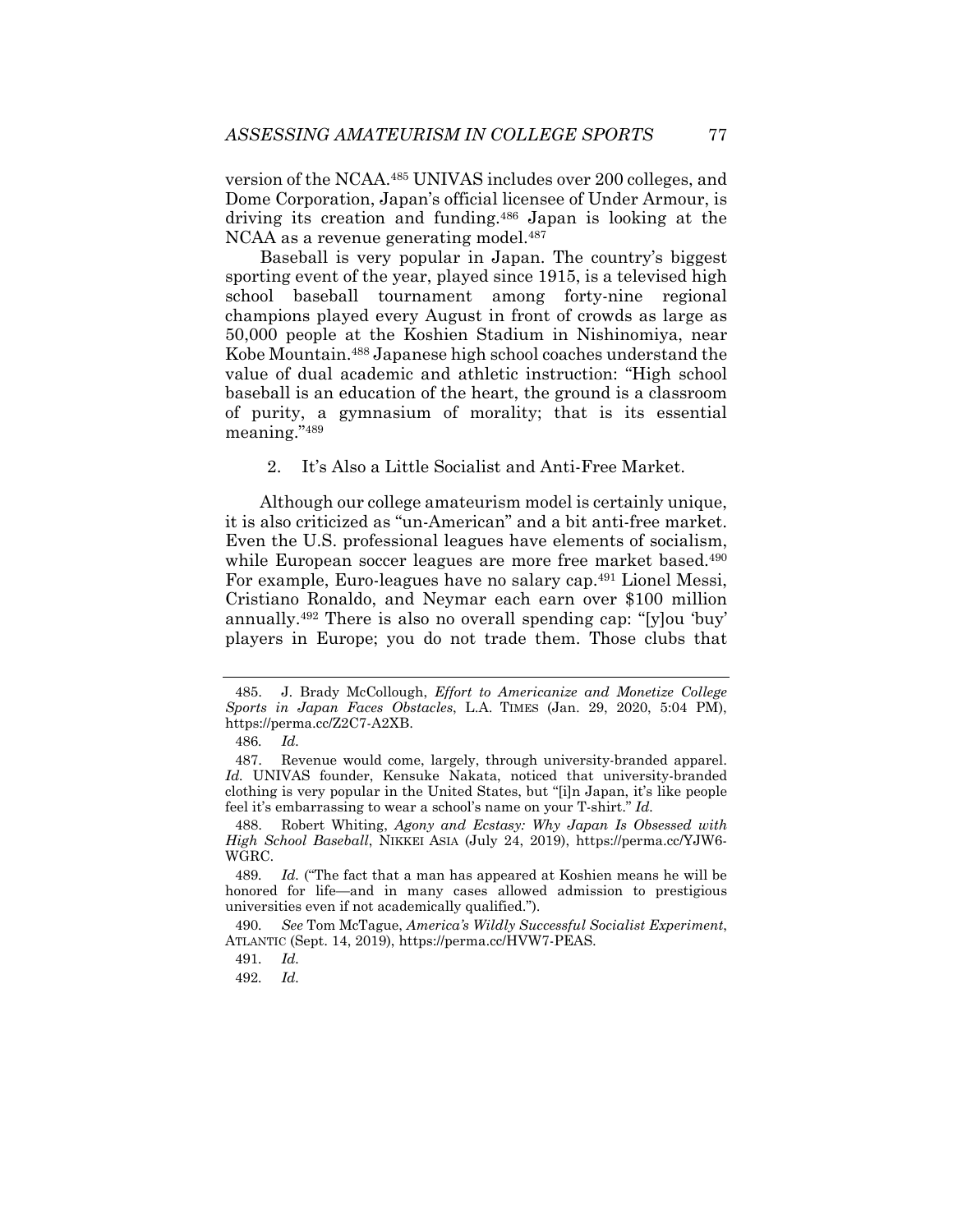spend too much go bankrupt."493 In contrast, failure in the United States is "rewarded" with a draft, "a form of redistribution rejected elsewhere in the American economy."494 According to an article in the *Atlantic* by Tom McTague, "If American and European sports leagues were politicians, Europe would be Donald Trump, and the U.S. would be Bernie Sanders."495

#### 3. But Is It So Revered?

While our amateurism rules are unique and historical, and while the NCAA frames its conception of a "Principle of Amateurism" as a core article in its constitution, many question whether amateurism in college sports is, in reality, such sacred ground. In *O'Bannon I*, the NCAA argued that amateurism is "one of the NCAA's core principles since its founding" and that it is "a key driver of college sports' popularity with consumers and fans."496 The district court, however, found that the NCAA's definition of "amateurism" was "malleable" because its key features change in "significant and contradictory ways," citing exceptions made to the rules, as well as the extensive use of waivers on a case-by-case basis.497

In an attempt to chastise the NCAA, others have argued that the NCAA "has forfeited the legitimate pursuit of amateurism for the revenues associated with commercialism."498 The connection between academics and athletics differentiates college from professional sports.499 However,

with the increased commercialization of the NCAA, the question is whether this educational mission has taken a back seat to commercial goals. For example, the NCAA has a

<sup>493</sup>*. Id.* 

<sup>494</sup>*. Id.* 

<sup>495</sup>*. Id.* 

<sup>496</sup>*. O'Bannon II*, 802 F.3d 1049, 1058 (9th Cir. 2015) (citing *O'Bannon I*, 7 F. Supp. 3d 955, 999–1000 (N.D. Cal. 2014)).

<sup>497</sup>*. Id.* (quoting *O'Bannon I*, 7 F. Supp. 3d 955, 999–1000 (N.D. Cal. 2014)).

 <sup>498.</sup> Sundram, *supra* note 62, at 566.

<sup>499</sup>*. See id.* ("This academic mission differentiated the NCAA from professional sports.").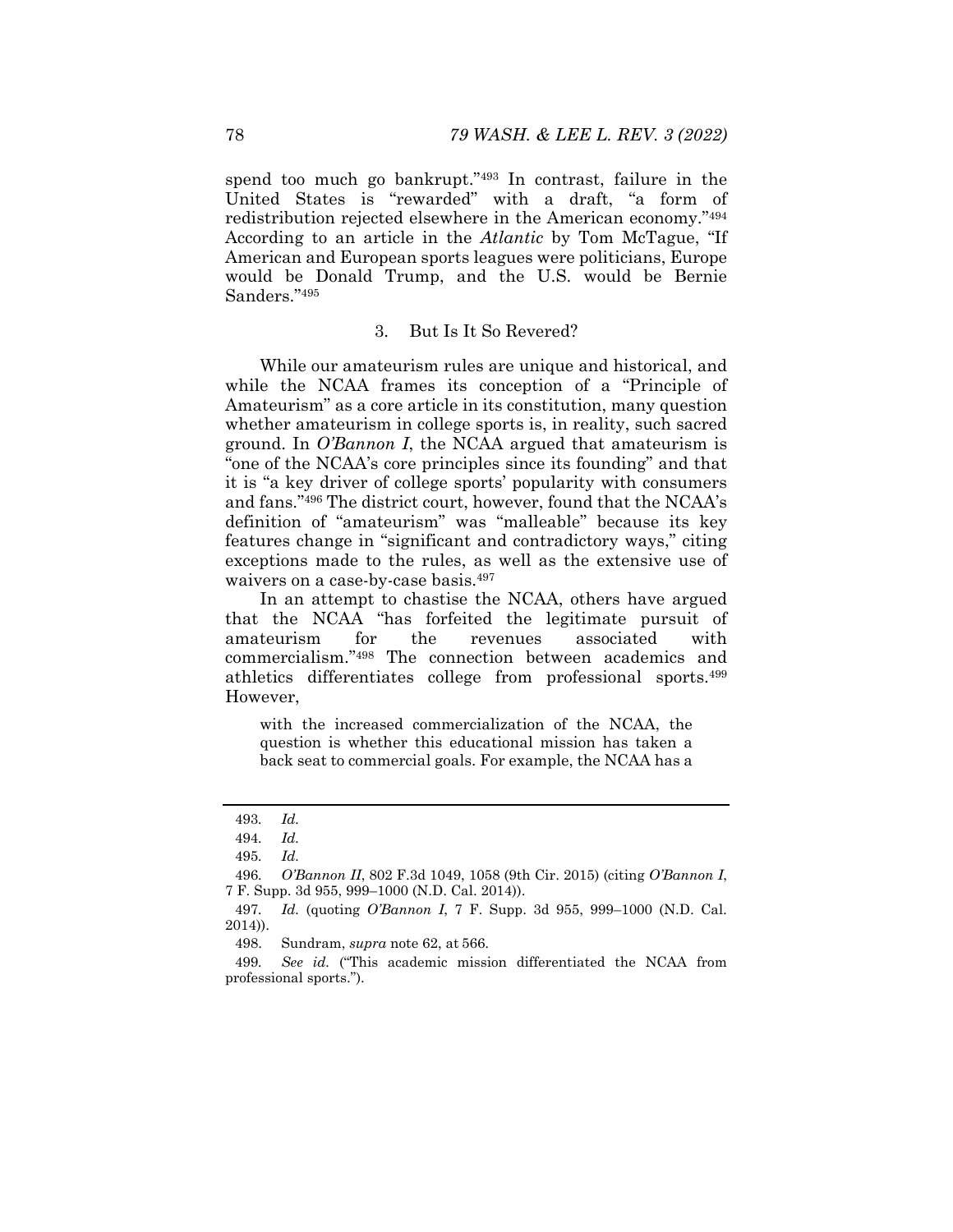multibillion-dollar TV deal to broadcast its annual college basketball tournament, yet out of the four semifinalists in the 2008 tournament, only one school had a graduation rate above 50%.500

As many, like Gary Roberts, have already pointed out with much more bravado, college athletes technically aren't amateurs anyway because they get paid a scholarship.501 And, according to Roberts, college sports' popularity is not necessarily greater because the athletes are only paid with "in-kind academic services."502 Others have argued that student-athletes are more akin to employees, engaging in a work-study job for which they receive scholarships but no other compensation.<sup>503</sup> Amateurism, in the way the NCAA defined it (not getting paid), is not the primary driver, but does have some procompetitive purposes.504

4. But Consumers Want a Product Distinct from the Pros

Even if our current, unique system appears to run afoul of conceptions of free market regulations, studies show that consumers of college sports in the U.S. want a product that is distinct from professional sports.<sup>505</sup> Arguments upholding the need to maintain the "purity" of college sports do not fall on deaf ears.506 Sports fans exist who will avidly watch and support college football, but have little-to-no interest in NFL football,

<sup>500</sup>*. Id.*

<sup>501</sup>*. See* Gary R. Roberts, *The NCAA, Antitrust, and Consumer Welfare*, 70 TUL. L. REV. 2631, 2658–59 (1996).

<sup>502</sup>*. Id.* at 2659*.*

<sup>503</sup>*. See, e.g.*, John Fitzgerald, *Like Students in Work-Study Programs, NCAA Athletes Deserve Pay, Suit Says*, 26 WESTLAW J. CLASS ACTION, no. 10, 2019, at 01.

<sup>504</sup>*. See* Roberts, *supra* note 501, at 2639–46; *O'Bannon II*, 802 F.3d at 1058–59.

 <sup>505.</sup> Roberts, *supra* note 501, at 2642.

 <sup>506.</sup> In 1946, the NCAA passed the "Purity Code," which outlined statements on, inter alia, amateurism, recruiting, and scholarships. SMITH, *supra* note 80, at 93. In a somewhat inverted instance of history repeating itself, the Southeastern Conference threatened to secede from the NCAA because its member schools sought the *right to pay* players. *Id.* Ultimately, the conference remained in the NCAA due to the popularity of the Purity Code and a desire not to be ostracized. *Id.*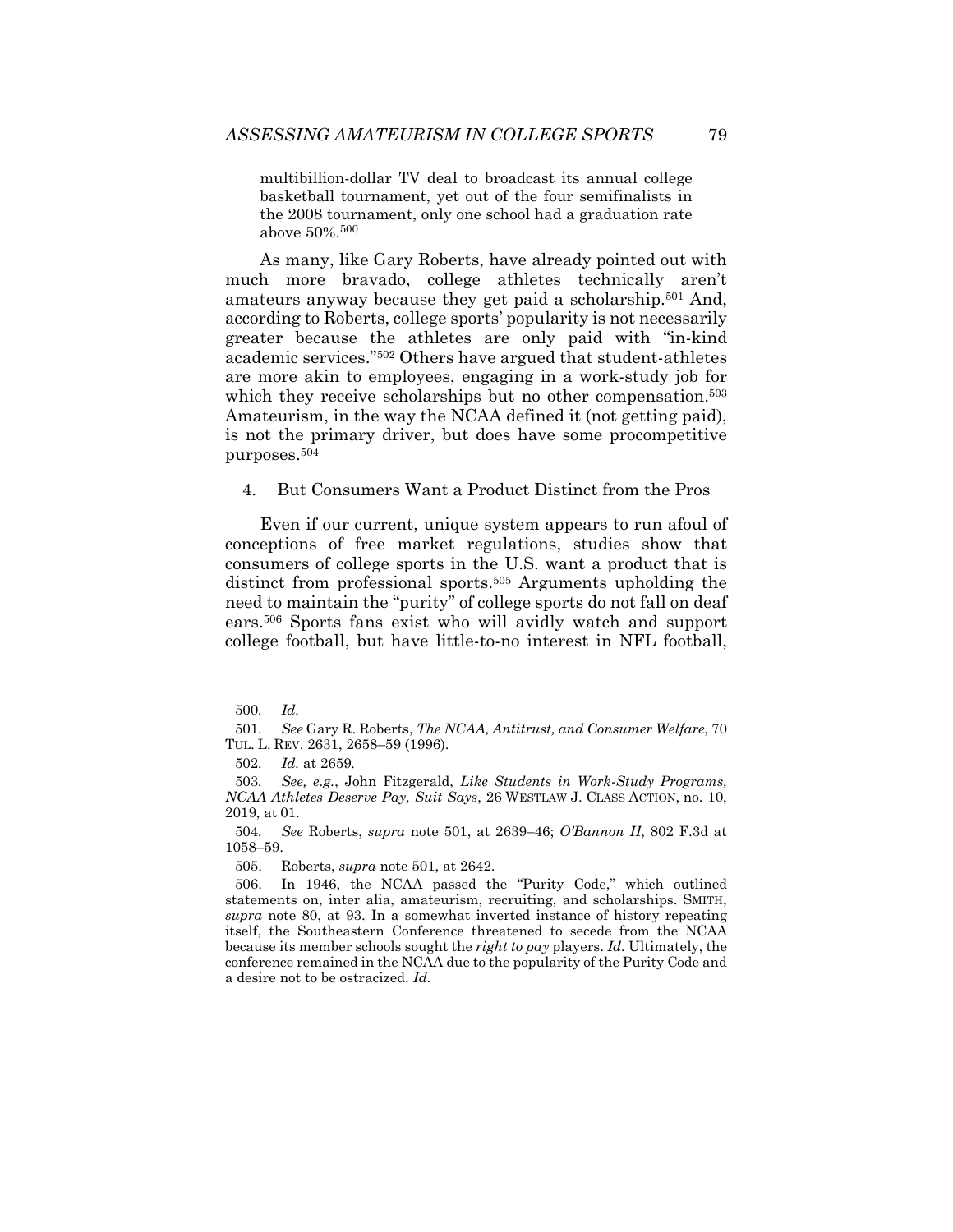due to a number of factors such as regional allegiances,<sup>507</sup> alumni and family ties,508 and a dislike of the commercialization and professional statuses (and attendant personas) that accompany professional sports.509

In that sense, the conception of amateurism or having a product that is distinct from professional sports is grounded in tradition and appears to have value from a consumer perspective in that it provides consumers of sports more choice in their consumption.510 However, what we're missing are surveys and statistics showing the procompetitive effects and benefits of amateurism.511 In *O'Bannon I*, the NCAA's expert witness, Dr. J. Michael Dennis, presented a study showing that Americans "generally oppose[] the idea of paying college football and basketball players,"512 but the district court dismissed its findings as unreliable.513 But the district court did acknowledge, and I agree, that some procompetitive value exists in distinguishing between college and professional sports;<sup>514</sup> whether or not we continue to call it "amateurism" is irrelevant.

# B. *But It Doesn't Mean They Shouldn't Get Paid or Profit from Commercializing Their NILs*

Some procompetitive value exists in distinguishing college from professional sports by providing consumers with an option containing features not found in professional sports, as the

<sup>507</sup>*. See, e.g.*, Jon Solomon, *Alabama-Auburn Game Draws Overnight TV Rating That's 2nd Highest in College Football*, AL.COM (Dec. 1, 2013, 2:28 PM), https://perma.cc/KJ3H-6VHH (last updated Mar. 7, 2019, 6:58 AM) (noting the Alabama-Auburn rivalry's regional popularity).

<sup>508</sup>*. See generally* Michael L. Anderson, *The Benefits of College Athletic Success: An Application of the Propensity Score Design with Instrumental Variables*, (Nat'l Bureau of Econ. Rsch., Working Paper No. 18196, 2016), https://perma.cc/8L4P-RF2H (PDF).

<sup>509</sup>*. See Turned Off NFL Fans: 'Too Angry, Too Commercialized and Too Stupid Expensive'*, WASH. POST (Nov. 2, 2016), https://perma.cc/R2H9-PQPL.

<sup>510</sup>*. See* Roberts, *supra* note 501, at 2642 (promoting greater consumer choice through maintaining amateur sports).

<sup>511</sup>*. See O'Bannon II*, 802 F.3d 1049, 1059 (9th Cir. 2015) (commenting that almost all surveys have found that compensation rules do not develop competitive balance).

<sup>512</sup>*. O'Bannon I*, 7 F. Supp. 3d 955, 975 (N.D. Cal. 2014).

<sup>513</sup>*. Id.*

<sup>514</sup>*. Id.* at 1005.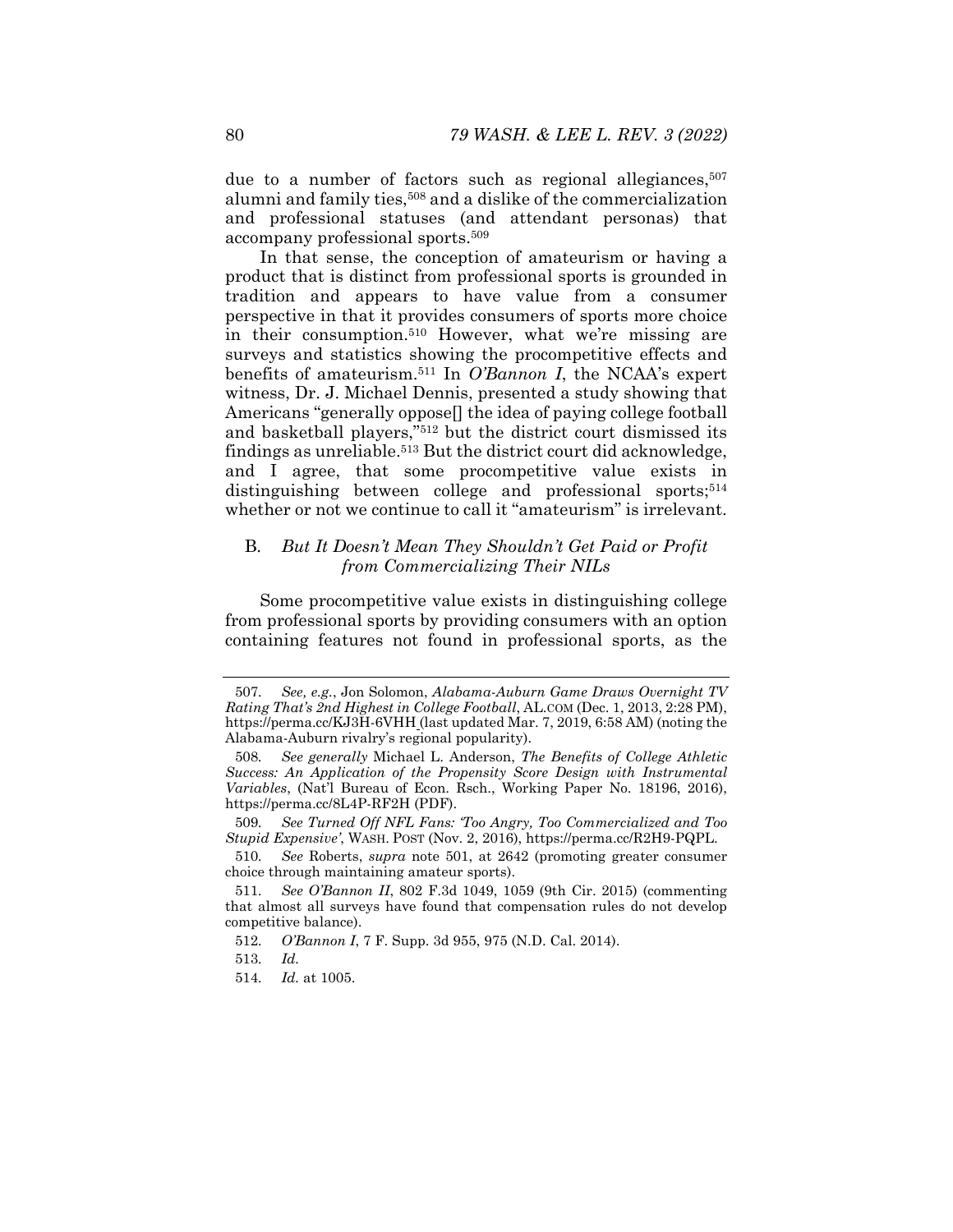district court in *O'Bannon I* explained, such as through "loyalty to their alma mater or affinity for the school in their region of the country."515 Not paying the athletes, however, is not how we foster those values in college sports.

If consumers of college sports preferred that student-athletes "not be paid," then the NCAA wouldn't need a rule requiring it or the authority to enforce it.<sup>516</sup> As Roberts explains, if the rule fixing compensation were repealed, schools would only "pay" student-athletes what consumers would tolerate.517 If amateurism really was the value we sought in college sports, then colleges would "unilaterally" decide that the highest commercial use would be to "maintain teams of amateurs and not pay them."518 The fact that the NCAA needs the rule "belies the claim of consumer preference."519 The so-called procompetitive effect of not paying players is "just a disguised argument that the free market does not maximize consumer welfare by producing the highest quality product."520

With respect to pay for play, the real question is how much payment would the market tolerate before impacting consumer demand. Without preliminary studies to test the market to determine that threshold, it is possible to theorize, as the Ninth Circuit did in *O'Bannon*, that larger payments might impact consumer demand more than smaller payments.521 But questionable studies attempt to show that fact.<sup>522</sup> Consumers already tolerate direct payment-like support for student-athletes, a list of benefits the Supreme Court exhaustively listed.523

With respect to NIL commercialization and its ties to consumer demand, even if there are aspects of the current

<sup>515</sup>*. O'Bannon II*, 802 F.3d at 1059 (citing *O'Bannon I*, 7 F. Supp. 3d at 977–78).

<sup>516</sup>*. See* Roberts, *supra* note 501, at 2633–35.

<sup>517</sup>*. Id.* at 2660.

<sup>518</sup>*. Id.* 

<sup>519</sup>*. Id.* 

<sup>520</sup>*. Id.*

<sup>521</sup>*. See O'Bannon II*, 802 F.3d 1049, 1077 (9th Cir. 2015) (describing studies that found consumers responded negatively to larger payments).

<sup>522</sup>*. See id.* (suggesting concerns with the NCAA's survey about consumer behavior).

<sup>523</sup>*. See* NCAA v. Alston, 141 S. Ct. 2141, 2149 (2021).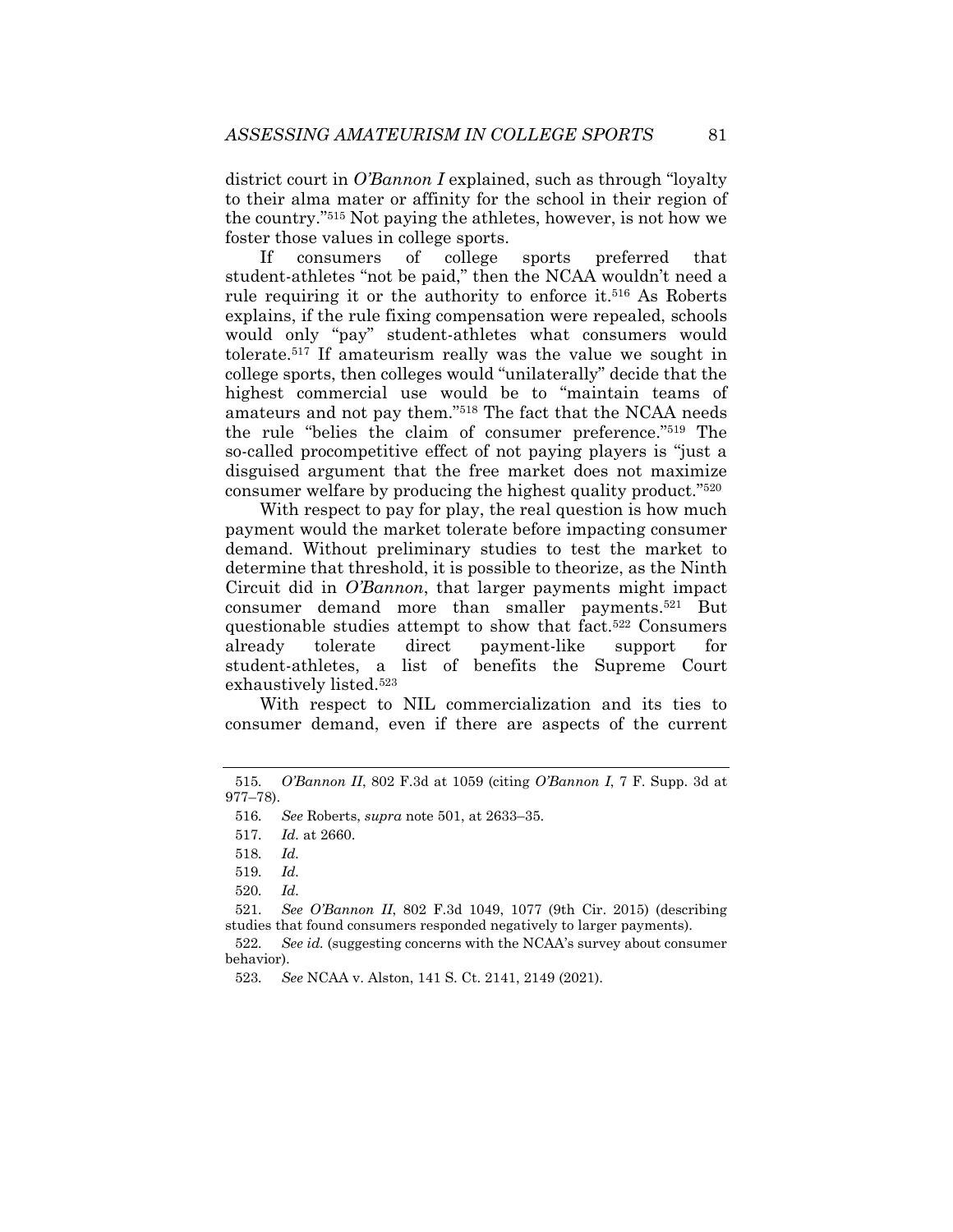amateurism rules that we want to maintain, can we say with a straight face that the student-athletes in big time college athletic programs aren't already commercialized just like professional athletes (while also having to go to school)? The student-athletes' regulatory associations and broadcasting partners treat them as almost the same product as professional players for commercialization and advertising purposes.524 Isn't the large revenue structure and commercial nature of the NCAA's "nonprofit" enterprise contributing more to the erosion of the purity of college sports than a student-athlete posting a #ad on Instagram next to a sports drink or shoe, or, even more collaboratively lucrative for all university constituents, next to a university-sponsored sports drink, shoe, or student-owned business?

A similar argument surrounded the "professionalization" of the Olympics,525 when, in 1971, the Olympic Committee allowed athletes to receive endorsement deals and stipends for their training and participation526 (only, of course, after the Committee realized that promoting the athletes and, thus, the games, would bring additional revenue that would benefit all participants).527 Though professional, Olympic-caliber athletes, even from developed and well-performing countries, lament the comparatively small stipend they receive for their intensive training and participation. And allowing Olympic athletes to profit off sponsorships and commercialize off their potentially once-in-a-lifetime moment in the international sporting spotlights did not seem to diminish the integrity or popularity of the Olympics.528

<sup>524</sup>*. See* Adam R. Schaefer, *Slam Dunk: The Case for an NCAA Antitrust Exemption*, 83 N.C. L. REV. 555, 560–61 (2005) (describing commercialism in college sports).

<sup>525</sup>*. See Olympics Chief Opposed to Pros*, N.Y. TIMES (July 6, 1972), https://perma.cc/K6S8-SA5E (expressing concerns over professional athletes in the Olympics).

<sup>526</sup>*. See How Olympic Athletes Make a Living*, SPORTS MGMT. DEGREE HUB, https://perma.cc/YPE2-73VG.

<sup>527</sup>*. Olympics Chief Opposed to Pros*, *supra* note 525.

 <sup>528.</sup> After athlete endorsement restrictions were lifted, Olympic television viewership climbed for both the Summer and Winter Olympics, peaking during the 1996 (Atlanta) and 2002 (Salt Lake City) Olympics, respectively. *Historical TV Ratings for Past Olympic Broadcasts*, NIELSEN (Aug. 6, 2008), https://perma.cc/3L2J-VSSL.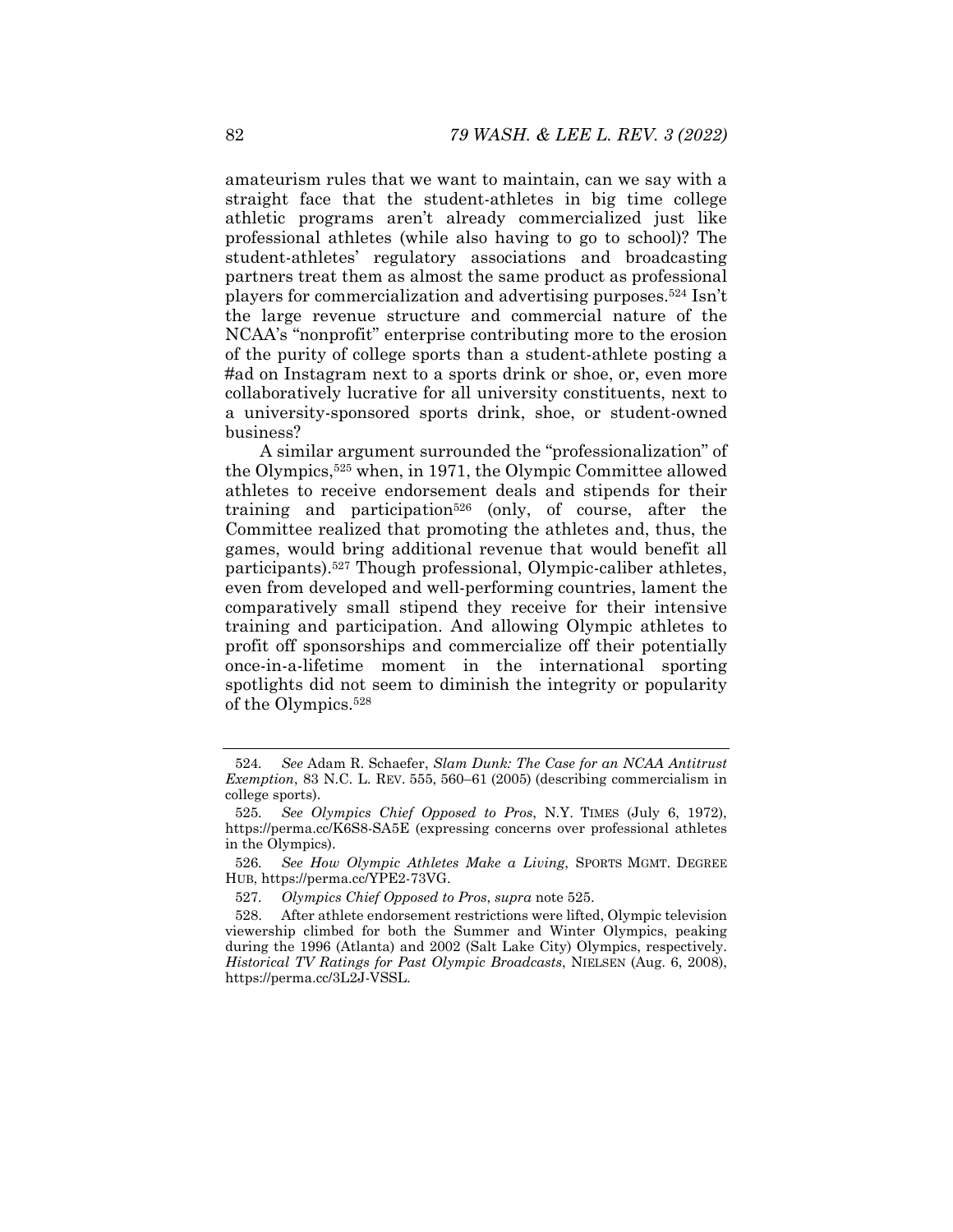The appeal of the Olympics, similar to college sports, is the connection to national pride and having an athlete represent a viewer's country in ancient, centuries-old feats of competition against those who are considered the best in the world.529 Other contributors, such as cheating by falsifying the ages of athletes, supporting banned doping, or the abuse of underage athletes, have contributed to critiques of its operations.<sup>530</sup> But the long-term impacts of the commercialization and resulting professionalization of its athletes has not been one of those critiques.531 And people still love the Olympics and love buying a Wheaties box with a national hero on it for their kids.532

College sports fans would easily dish out \$40 to wait in line for a picture with Heisman Trophy winner and all-around cool guy Joe Burrow; they waited in line for hours anyway just to see him get off the team bus in the middle of the night<sup>533</sup> after LSU defeated Alabama in 2019.534 These student-athletes work exceptionally hard, and some evidence suggests that the public is growing more dissatisfied with a full athletic scholarship and "cost of attendance."535

<sup>529</sup>*. See generally* Ivo van Hilvoorde et al., *How to Influence National Pride? The Olympic Medal Index as a Unifying Narrative*, 45 INT'L REV. SOCIO. SPORT 87 (2010).

<sup>530</sup>*. See* Kayleigh Roberts, *15 of the Biggest Scandals in Olympics History*, HARPER'S BAZAAR (Feb. 11, 2018, 8:02 PM), https://perma.cc/S7N4-NQVC.

<sup>531</sup>*. Id.*

 <sup>532.</sup> Perhaps the most iconic Wheaties box featured Caitlyn Jenner after winning the gold medal in the decathlon over the U.S.S.R. in 1976. This box has sold on Ebay in recent years for as much as \$255. Sam Frizell, *Bruce Jenner Wheaties Boxes Are Selling for Hundreds on eBay*, TIME (Apr. 17, 2015, 10:52 AM), https://perma.cc/83F8-M3RA.

<sup>533</sup>*. See, e.g.*, Schaefer, *supra* note 524, at 566–67 (noting how after most away night games, athletes don't get back to their dorms until early in the morning).

 <sup>534.</sup> Glenn Guilbeau, *Around the SEC Column: Nov. 9, 2019—The Night the Tide Died . . . for LSU*, DAILY ADVERTISER (Nov. 15, 2019, 10:36 AM), https://perma.cc/3GRU-NUPL (last updated Nov. 15, 2019, 11:57 AM).

<sup>535</sup>*. See* Michelle Brutlag Hosick, *Council Approves Meals, Other Student-Athlete Well-Being Rules*, NCAA (Apr. 15, 2014), https://perma.cc/NK6G-YFVX (detailing policy changes, like unlimited meal plans, meant to benefit student-athletes' health).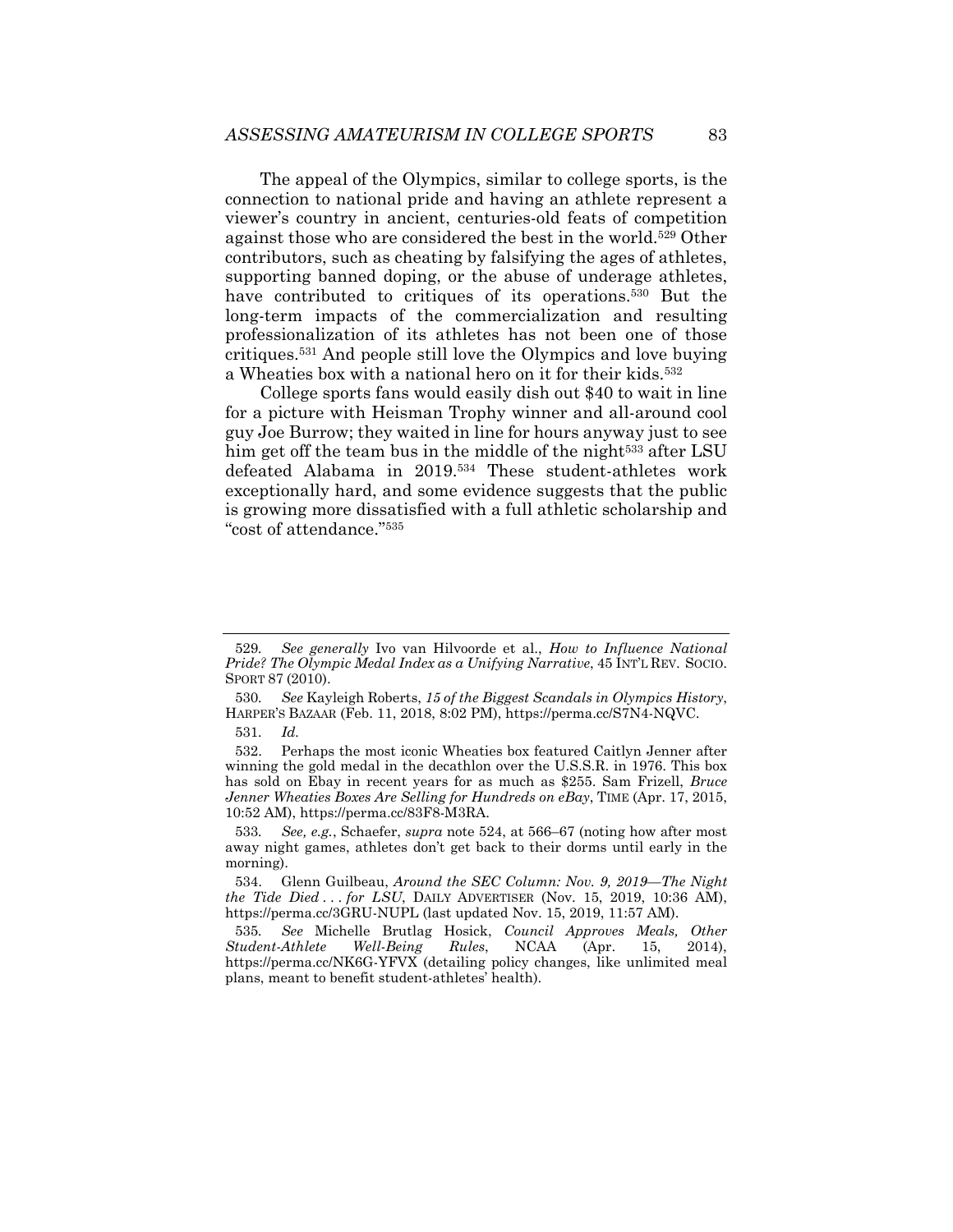### C. *Promoting Competitive Balance Could Be Valuable, but Consumers Don't Seem to Care About Competitive Balance in College Sports*

The U.S. Supreme Court and circuit courts, until *O'Bannon I*, seemed to accept that these amateurism rules promote "competitive balance" among participating colleges.536 Little theoretical support exists linking amateurism to maintaining "competitive balance" among participating collegiate athletics programs, however.537 Amateurism may be just one factor contributing to the goal of "competitive balance," but one could argue that competitive balance and equity among participating institutions is itself a farce and hollow tenet, considering schools funnel costs toward non-pay related services, like coaches, facilities, and the like, which "negate[s] whatever equalizing effect the NCAA's restraints on student-athlete compensation might have once had."538 Nor does there appear to be any thorough balancing of factors to ensure that the NCAA's amateurism enforcement rules are reasonable in promoting or supporting that so-called "competitive balance."<sup>539</sup>

In fact, college sports are more predictable and less competitive than professional sports. Best friends Bill Belichick and Nick Saban have won six Super Bowls and six National Championships, respectively, but Saban's winning percentage at Alabama is considerably higher than Belichick's at New England: .881 to .720.540 During late October of the 2020 NFL season, the largest NFL line<sup>541</sup> was 19.5 between the Chiefs and

541*. Betting Lines Explained*, ONLINE GAMBLING, https://perma.cc/J3MA-6M4B ("A betting line is a form of wagering whereby the bookmaker or

<sup>536</sup>*. See e.g.*, NCAA v. Bd. of Regents, 468 U.S. 85, 119–20 (1984) (describing the role and benefits of amateurism); Law v. NCAA, 134 F.3d 1010, 1024 (10th Cir. 1998) (discussing the NCAA's efforts to maintain competitive balance); Deppe v. NCAA, 893 F.3d 498, 499 (7th Cir. 2018) (noting the essentiality of amateurism for competitive balance in collegiate sports).

<sup>537</sup>*. See O'Bannon II*, 802 F.3d 1049, 1077 (9th Cir. 2015) (expressing concerns with the factual record and studies supporting "competitive balance").

<sup>538</sup>*. Id.* at 1059.

<sup>539</sup>*. See id.* (providing analysis but no clear factors or rules for defining reasonableness in these circumstances).

<sup>540</sup>*. See Nick Saban*, SPORTS REFERENCE, https://perma.cc/KXA6-GBAG; *Bill Belichick*, PRO FOOTBALL REFERENCE, https://perma.cc/6BMT-4GRW.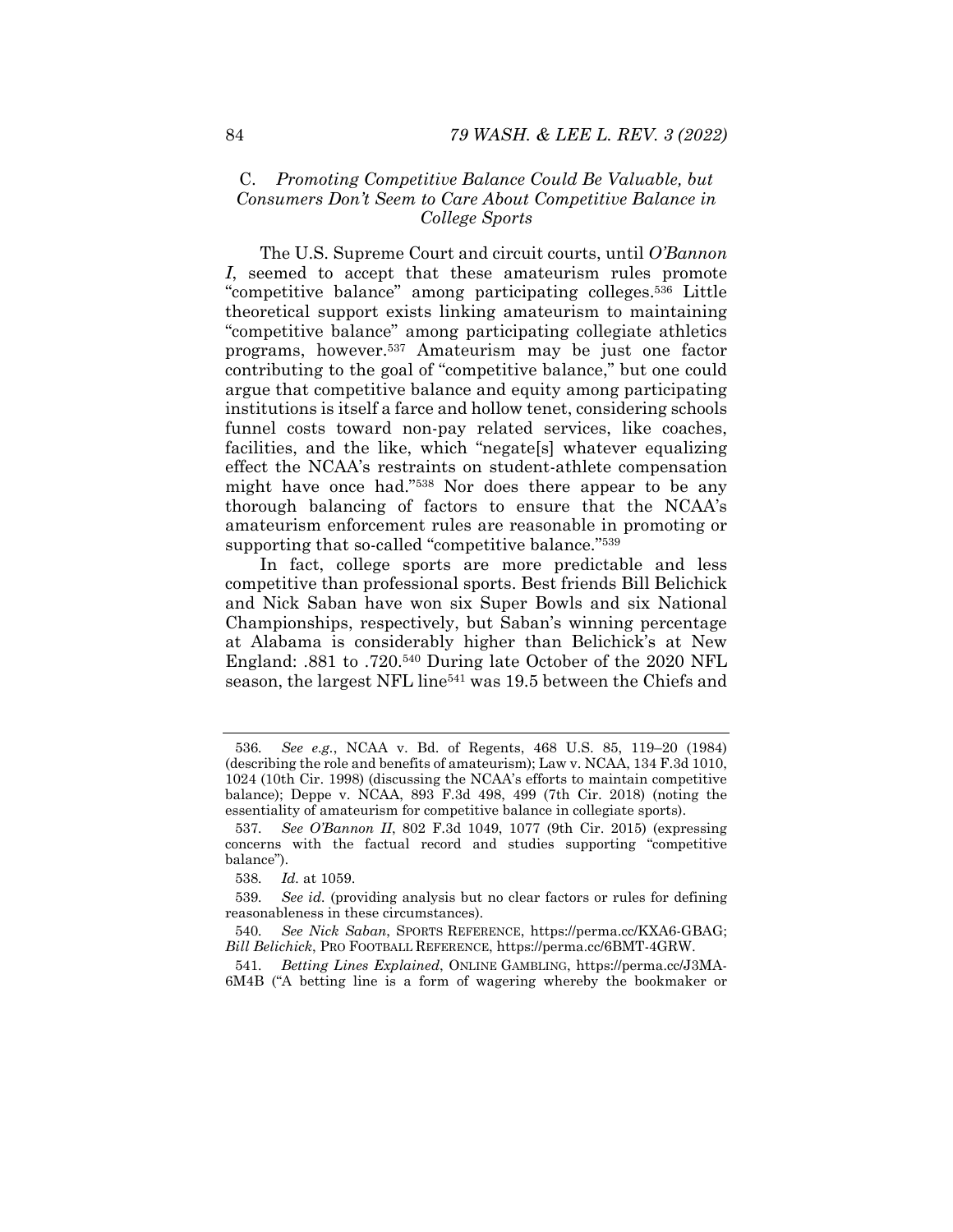Jets, which, at the time, many would have considered the league's best against the worst.<sup>542</sup> Seven of the fourteen games that week had spreads of just four points or fewer.543 Comparatively, in college that same week, only thirteen out of forty-four games had spreads of four points or fewer.544 The largest spread was 31.5 points.545

In comparing winning percentages from the 2019–2020 seasons for collegiate and NBA basketball, the traditional four college "powerhouse" schools, Duke (.806), Kansas (.903), Kentucky (.806), and Gonzaga (.939), all had win percentages well above NBA Conference Champions, the Lakers (.732) and the Bucks (.767).546 Comparing women's elite college basketball programs to the WNBA's two conference champions, the Washington Mystics  $(.765)$  and the Connecticut Sun  $(.676),^{547}$ the college teams greatly outperformed the pros: UConn (1.000), Baylor (.944), Oregon (.944), Stanford (.778), South Carolina  $(1.000)$ , Mississippi State  $(.813)$ , and Gonzaga  $(.944).<sup>548</sup>$ 

Others have decried the lack of competitiveness in college sports. During the Senate Judiciary Hearings, the Executive Director of the National College Players Association, Ramogi Huma, testified that a "level playing field does not exist under current NCAA rules" and that "college athletes shouldn't be forced to sacrifice their economic freedom and rights so the NCAA and colleges can continue to pretend that a level playing

sportsbook set gambling odds and determine the favorite and underdog teams in a match.").

 <sup>542.</sup> Jimmy Reinman, *Jets Could Become 9th Team in NFL to Be 20+ Point Underdogs*, USA ONLINE SPORTSBOOKS (Oct. 29, 2020, 2:11 PM), https://perma.cc/7D24-XRFF.

<sup>543</sup>*. NFL Scores and Odds Archive*, SPORTS BOOK REVS. ONLINE, https://perma.cc/6YC7-S925.

<sup>544</sup>*. NCAA Scores and Odds Archive*, SPORTS BOOK REVS. ONLINE, https://perma.cc/Z5Z7-776Y.

<sup>545</sup>*. Id.* 

<sup>546</sup>*. 2019–20 College Basketball Conference Standings*, SPORTS REFERENCE, https://perma.cc/62JU-QXW8; 2019-20 NBA Standings, BASKETBALL REFERENCE, https://perma.cc/544K-W95Z.

<sup>547</sup>*. Women's National Basketball Association Standings 2019*, ESPN, https://perma.cc/G9US-557V.

<sup>548</sup>*. Women's College Basketball Standings2019–2020*, ESPN, https://perma.cc/Y7R8-P3XK.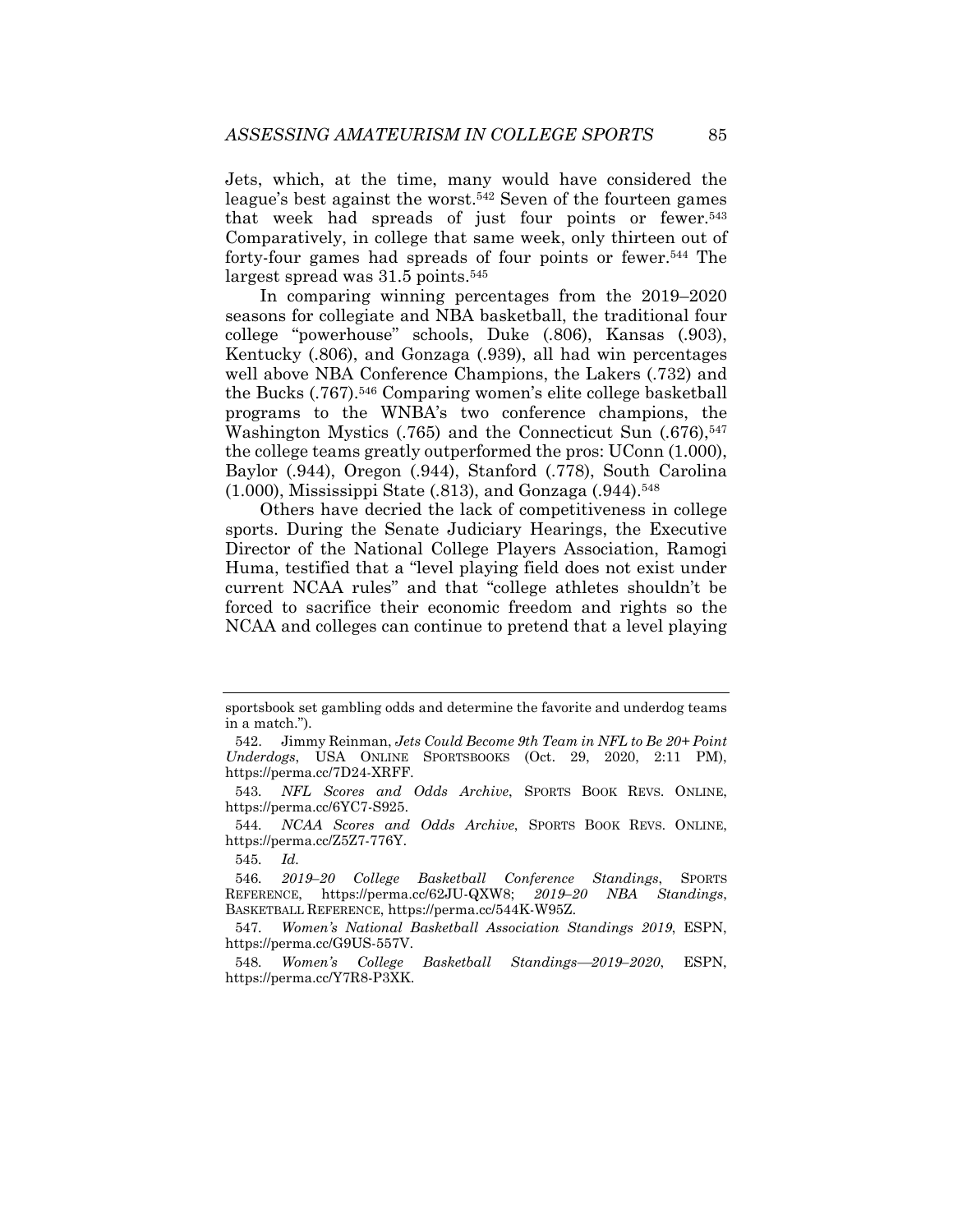field exists."549 The current NCAA football playoff system, for example, while an attempt to bring some sense of competitive balance to the NCAA football national championships, still only invites four teams.550 But since the four-team playoff took effect in 2015, only thirteen different teams have appeared in these bowl games, with Alabama appearing in seven of the eight years of the playoff, Clemson making six appearances, Oklahoma and Ohio State each appearing four times, and Notre Dame making two appearances.551

However, I am not convinced that consumers value competitive balance in intercollegiate sports. In fact, I argue that part of the appeal of college sports is its competitive imbalance because it allows us to "root for the underdog," since it's so rare to see a Stony Brook University, for example, make it to the College World Series.552 It's a shock when the University of Alabama or Clemson University loses a football game,553 or when Duke loses a basketball game.554 Consumers say they care about competitive balance in the context of the College Football Playoffs, but college sports fans also seem to

<sup>549</sup>*. Protecting the Integrity of College Athletics: Hearing Before the S. Judiciary Comm.*, 116th Cong. 1:09:20–1:10:06 (2020) (statement of Ramogi Huma), https://perma.cc/5RU5-VQ2G. "In 2019, Ohio State earned \$209 million in athletics revenue. Ohio University earned \$28 million. Both are in the FBS division. ESPN's preseason rankings have Ohio State at number two in the nation while Ohio University is ranked 90th." *Id.* 

<sup>550</sup>*. About*, COLL. FOOTBALL PLAYOFF, https://perma.cc/8JNS-J22Y.

 <sup>551.</sup> Anthony Chiusano, *Teams with the Most College Football Playoff Wins and Appearances*, NCAA (Jan. 11, 2022), https://perma.cc/VC9R-6VZB.

 <sup>552.</sup> In 2012, the Stony Brook Seawolves made an improbable run through the Miami Regional and Baton Rouge Super Regional on their way to the College World Series in Omaha, Nebraska. *Shock the World! Baseball Season in Review*, STONY BROOK ATHLETICS (July 27, 2012, 12:00 AM), https://perma.cc/BWL5-5V2M.

 <sup>553.</sup> Paul Theroux, an American travel writer, wrote *Deep South*, in which he reflected on Alabama's "obsession" with its college football team. Bryant-Denny stadium, at the time, was the eighth-largest sports field in the world and bigger than any soccer stadium in Europe. PAUL THEROUX, DEEP SOUTH (2015).

<sup>554</sup>*. See, e.g.*, Shawn Krest, *Coach K: "We Were Very Soft. I'm Extremely Disappointed"*, SPORTS ILLUSTRATED (Feb. 1, 2021), https://perma.cc/3SNX-FHC5 ("Duke suffered a shocking loss at Miami to a Hurricanes team with just seven scholarship players who had lost four straight games by at least a dozen points each.").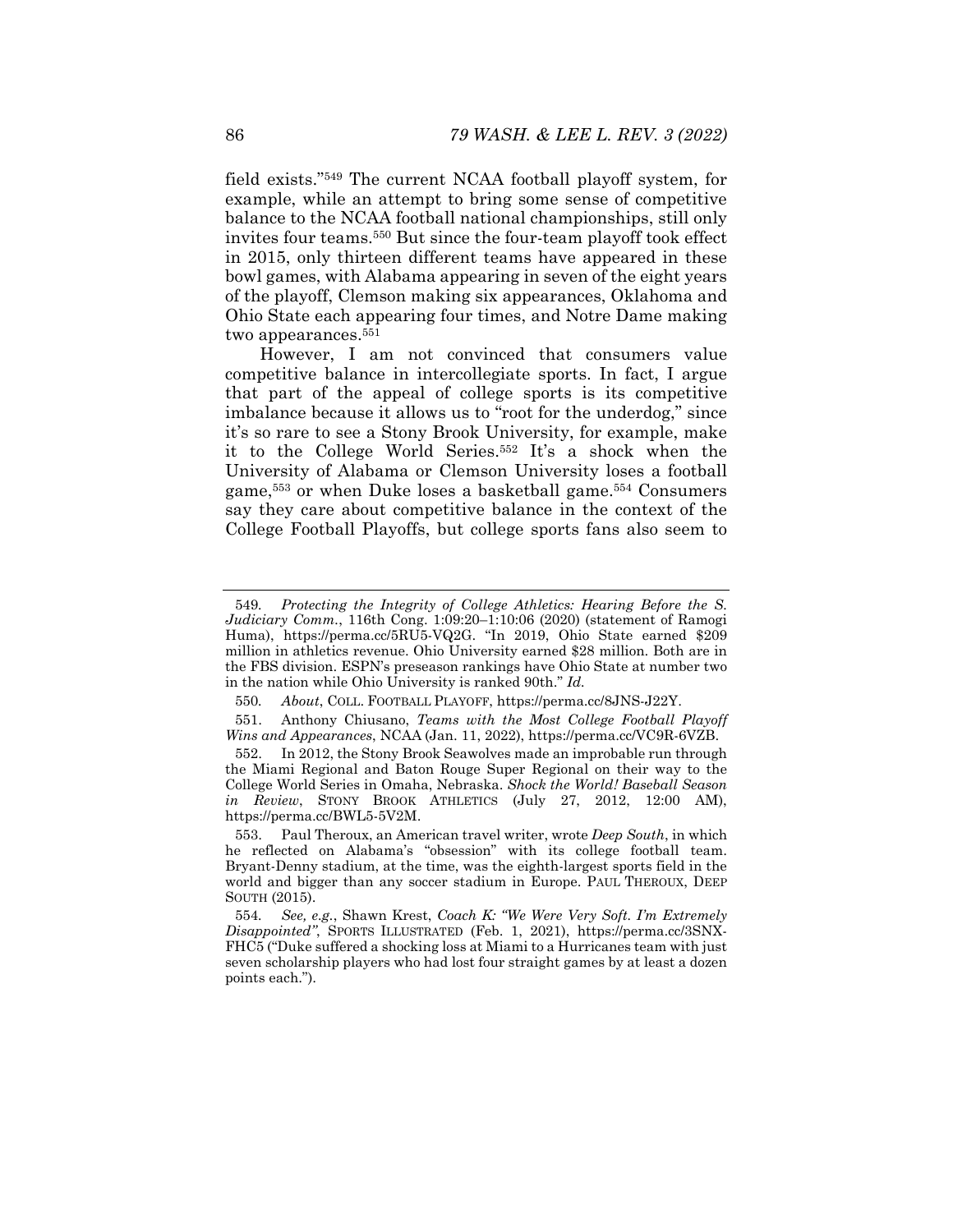relish the "upset."555 Again, more research is needed to determine whether consumers care about cheating and competitive balance, or whether we prefer the competitive imbalance of college sports because of the rare "Cinderella" story narrative that can arise in college sports and the otherwise longstanding tradition of "winning" that some powerhouses exploit.

I do think that competitive balance could be a value animating college sports, contrary to its current competitive imbalance. Part of the issue in achieving competitive balance is an inability to control the desire to win over the desire to play fair.556 Heather Lyke, the Director of Athletics at the University of Pittsburgh testified at the Senate Judiciary Hearing that she opposed gambling on college sports and that "prop betting," a new type of bet in sports betting, opens the door to athletes potentially receiving payment to throw games.557 A prop bet wagers on how one particular player might perform in one particular situation, e.g., will Joe Burrow pass for over or under 300 yards this game. Prop bets could be premised on virtually any moment, such as one play or one pitch.558 Lyke's concern is not unfounded.559 Student-athletes who are already struggling

558*. Id.*

<sup>555</sup>*. See* Austin Lloyd, *College Football: 5 Upsets That All Fans Want to See in 2021*, FANSIDED (Aug. 2, 2021), https://perma.cc/XXC3-BM43 ("The underdog is the one who is expected to fail; many college football fans like that quality in the team(s) they root for.").

<sup>556</sup>*. See* SMITH, *supra* note 80, at 208 ("As Homer's *Iliad* showed three millennia ago, humans love to compete and too often do it in unethical ways in order to win.").

<sup>557</sup>*. Protecting the Integrity of College Athletics: Hearing Before the S. Judiciary Comm.*, 116th Cong. 2:19:40–2:20:00 (2020) (statement of Heather Lyke), https://perma.cc/5RU5-VQ2G.

 <sup>559.</sup> All-American point guard, Stevin "Hedake" Smith, may be the ultimate cautionary tale. A standout on the court and in the classroom (3.5 GPA), Smith was named the 1994 Arizona State Male Athlete of the Year. However, after going into \$10,000 of gambling debt, Smith started "throwing" games for bookies to repay his debt. Although still scoring at a breakneck pace (thirty-nine points on a conference-record ten three-pointers in one game), he purposely played poor defense so that his team would fail to "cover the spread." The FBI caught wind after news spread throughout the Las Vegas sports betting community and massive amounts were suddenly being bet against Arizona State. *See* Richie Whitt, *Mavs Ex 'Headake' Smith Offers Cautionary Tale on Sports Gambling*, SPORTS ILLUSTRATED (May 20, 2020), https://perma.cc/3JBV-9ZPQ; Stevin (Hedake) Smith, *Confessions of a Point*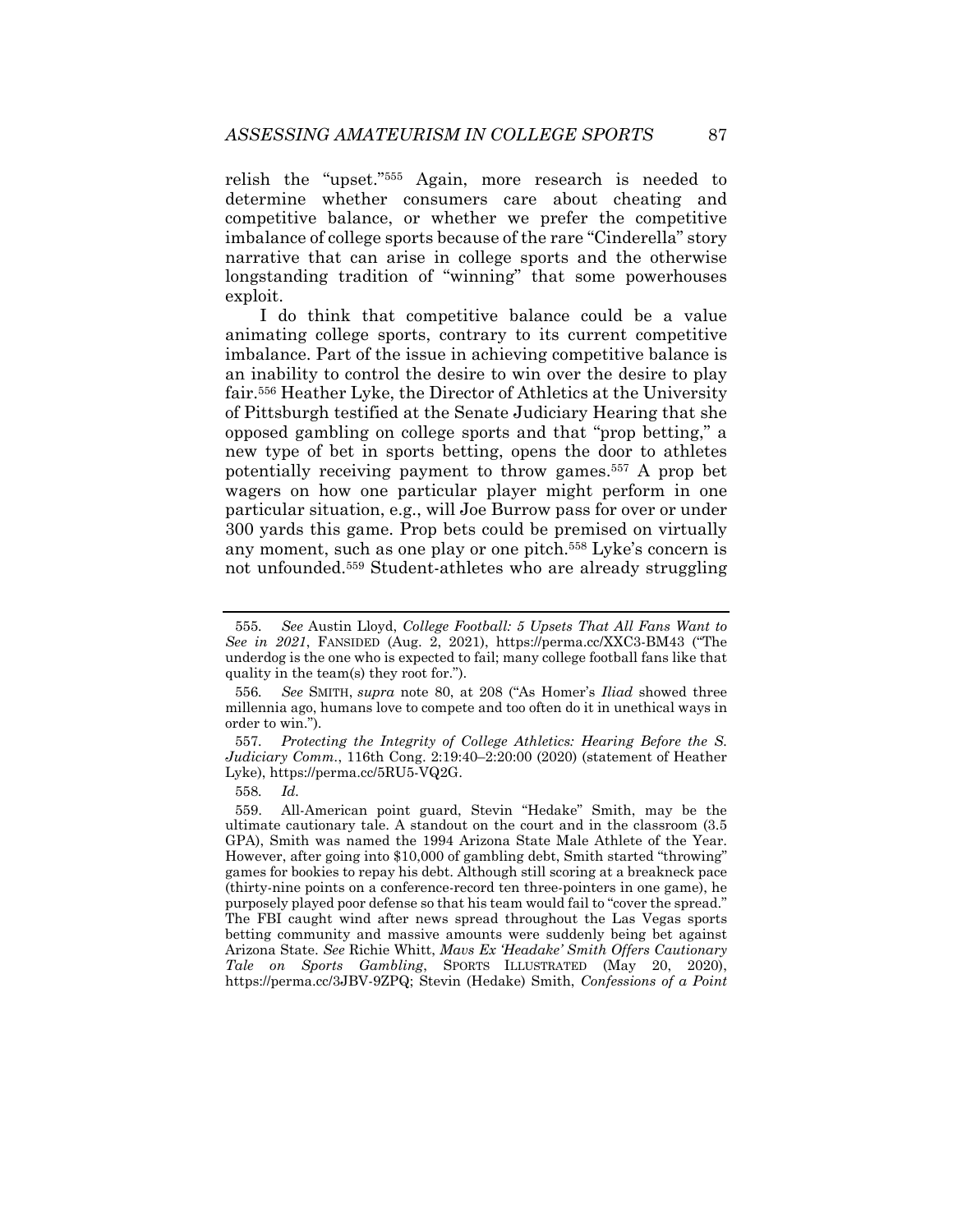financially might see increased opportunities to engage in such behavior for the potential financial benefits. However, as long as gambling, winning, and competition are valued to sports consumers, who are essentially betting on a game, incentives will need to exist to curb the desire to cheat in order to win or reap financial gains. Further, more studies are needed to determine if consumers care about cheating and will watch less sports if a salacious cheating scandal breaks. For now, it seems, for college sports, all publicity is good publicity.

# D. *The Heart of Amateurism: School Ties*

Though college sports' revenues are a big reason for their modern day existence, many question why we play college sports at all, "especially because there is no evidence that intercollegiate athletics help[] to create and disseminate knowledge."560 Clotfelter examined the websites of fifty-two large universities that collect substantial revenues from intercollegiate athletics and found just four that mention athletics in their mission statements.561 Most colleges play no sports.562 Why expend the capital and expose the university to potential reputational harm through bad actors in the athletics programs? Clotfelter identified four roles for intercollegiate athletics: (1) "a consumer good that students and alumni value," assisting with student recruiting; (2) "a business enterprise that serves as an entrepreneurial outlet"; (3) a tool "for universities" to build support from constituencies"; and (4) "an educational role, as intercollegiate sports may promote courage, effort, fortitude, discipline, and teamwork and foster grace in winning and losing."563

Similar to the district court's findings in *O'Bannon I*, that amateurism serves a procompetitive purpose of "integrating

*Shaver Former Arizona State Star Hedake Smith Reveals How He and His Accomplices Fixed Basketball Games*, SPORTS ILLUSTRATED (Nov. 9, 1998), https://perma.cc/J586-4X7D.

 <sup>560.</sup> Sanderson & Siegfried, *supra* note 9, at 189 (citing CHARLES T. CLOTFELTER, BIG-TIME SPORTS IN AMERICAN UNIVERSITIES 15 (2011)).

<sup>561</sup>*. Id.* 

<sup>562</sup>*. Id.*

<sup>563</sup>*. Id.* (citing CHARLES T. CLOTFELTER, BIG-TIME SPORTS IN AMERICAN UNIVERSITIES 15 (2011)).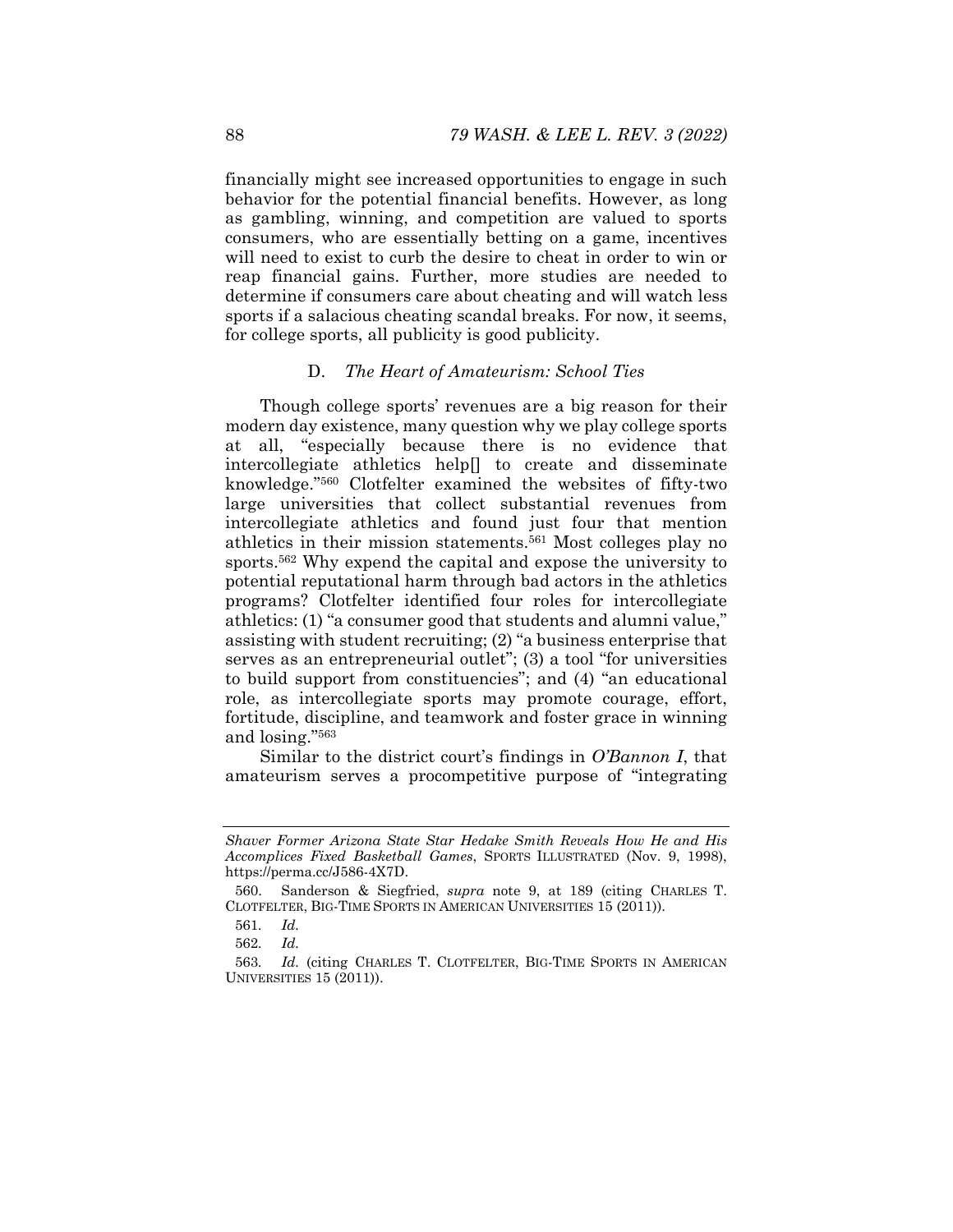academics and athletics" but not as a result of the NCAA's amateurism rules,564 I posit that the only distinction that consumers should value in the context of the college sports product is the athlete's ties to and full-time enrollment in an institution of higher learning. While untested, it is likely that teams would be less attractive to consumers if they were unaffiliated with colleges, similar to European club leagues. For example, the University of Nebraska likely would generate more interest in its football team than an unaffiliated club team in the United States called the "Lincoln Cornhuskers."565

But, as Roberts echoes, "I doubt that many football consumers, who greatly enjoy games played by professionals over twenty-two years of age, will be much less attracted to games played by eighteen- to twenty-two-year-old athletes because they are paid a salary."566 Further extrapolating and with a bit of lamentation, considering all of the publicity attendant to violations,567 academic fraud,568 athletes who read and write at third grade levels,<sup>569</sup> "correspondence courses,"<sup>570</sup> and other illicit payments to players (the University of Tennessee was most recently exposed for outright paying its football players in 2020),571 and the still continued popularity of

 568. From 2014–2018 among Division I schools, the NCAA found thirty violations of "Academic Certification" and twenty-four violations involving "Academic Misconduct." NCAA, DIVISION I INFRACTIONS ANNUAL REPORT 17 (May 2019), https://perma.cc/AB27-8UVX (PDF).

 569. "[A] CNN investigation [of twenty-one schools] revealed that most schools have between 7% and 18% of revenue sport athletes who are reading at an elementary school level." Sara Ganim, *CNN Analysis: Some College Athletes Play Like Adults, Read Like 5th-Graders*, CNN (Jan. 8, 2014, 1:05 PM), https://perma.cc/4QSX-8NGZ. Moreover, "of 183 UNC-Chapel Hill athletes who played football or basketball from 2004 to 2012 . . . [one researcher] found that 60% read between fourth- and eighth-grade levels. Between 8% and 10% read below a third-grade level." *Id.*

570*. See generally* Doug Lederman, *NCAA Punishes Missouri in Blatant Academic Fraud Case*, INSIDE HIGHER ED (Feb. 1, 2019), https://perma.cc/9YBK-V7BQ.

 571. As of January 18, 2021, no sanctions had yet come down, but Tennessee fired its head football coach, Jeremy Pruitt for cause, voiding his

<sup>564</sup>*. O'Bannon I*, 7 F. Supp. 3d 955, 1005 (N.D. Cal. 2014).

 <sup>565.</sup> Roberts, *supra* note 501, at 2659.

<sup>566</sup>*. Id.*

 <sup>567.</sup> Widely publicized outrage over violations goes back more than a century. *See, e.g.*, *Collegiate Reformers to Control Athletics*, N.Y. TIMES (Apr. 1, 1906), https://perma.cc/5R6T-TMTM.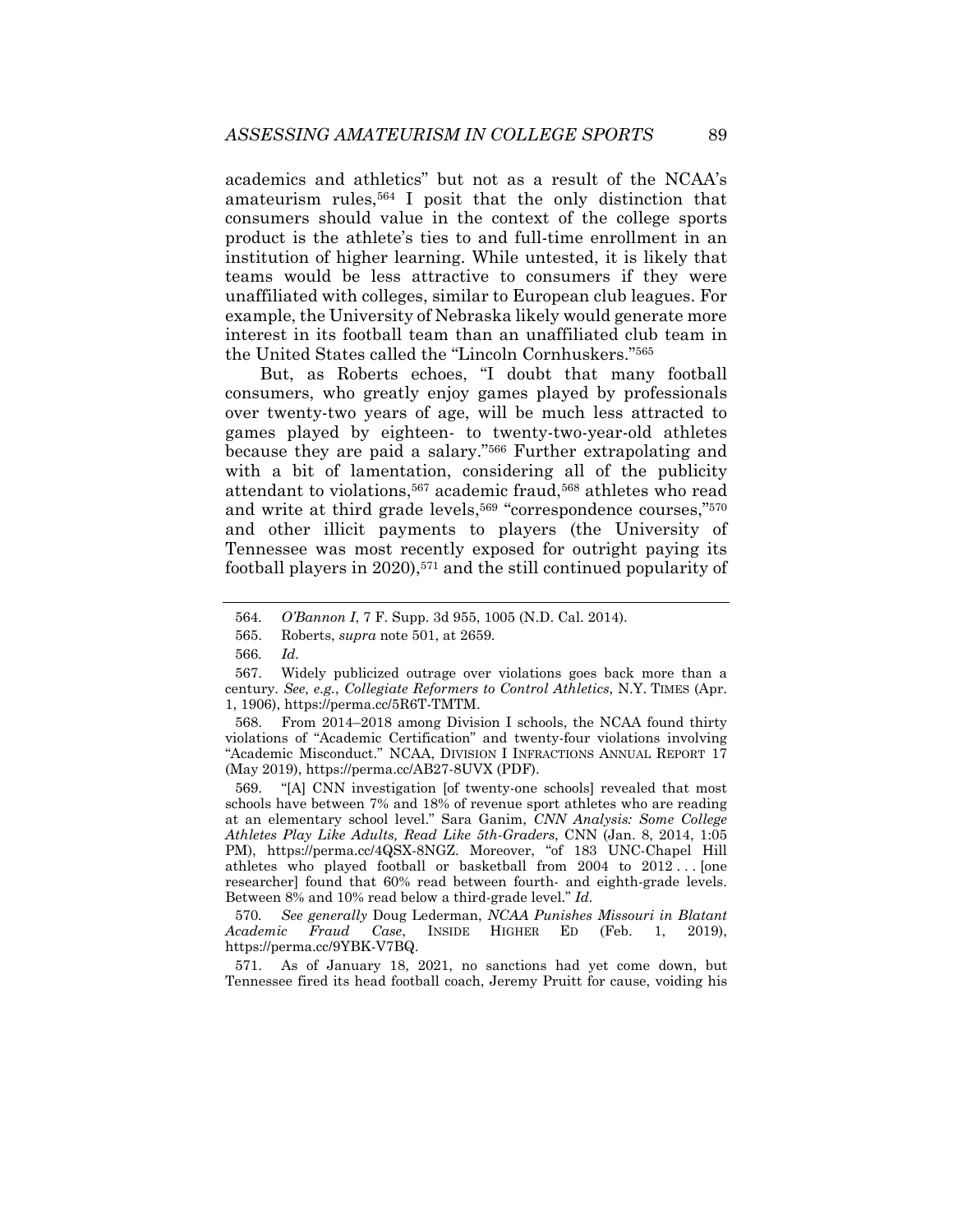college sports, it seems the only animating factor is the connection to the school, and not necessarily that the student-athletes and college universities benefit from dual academic-athletic enrollment.572

Paying student-athletes might also alleviate many of the socioeconomic hardships faced by the athletes and their families, producing a positive outcome on the student-athletes themselves (incentivizing them to stay in school longer, benefitting from the rigor of dual academic-athletic training, shifting the focus truly back to the academic benefits of providing one's athletic abilities in exchange for a college education).573 This benefits society as well by preparing student-athletes for a life after sports, enabling them to contribute financially to their families, economies, and schools.

Both the universities and the students could benefit from cross promotion. As universities are continually on the hunt for "their Gatorade," a sports drink tied to the University of Florida,574 universities seeking to commercialize their own faculty and staff research initiatives could leverage the images of their star student-athletes on a mutually beneficial individual or group basis to promote such research.

The only value that should thus animate amateurism from a consumer perspective is that the student-athletes are fully enrolled students at the university, with some eligibility limitations on those who played their sport professionally before playing that sport for the university. Recall here the case of Jeremy Bloom, the Olympic skier who lost his eligibility to play

*Id.* at 1:02-1:21.

<sup>\$12.6</sup> million contractual buyout. Blake Toppmeyer, *Jeremy Pruitt Fired as Tennessee Football Coach for Cause After Internal Investigation*, KNOXVILLE NEWS (Jan. 18, 2021, 12:15 PM), https://perma.cc/2X9S-Z3E8.

<sup>572</sup>*. See* Roberts, *supra* note 501, at 2659 (noting that the popularity of collegiate sports is due less to player's academic status and more to school ties).

<sup>573</sup>*. See supra* Part I.

<sup>574.</sup> See The Legend of Gatorade, YOUTUBE at 2:01-2:24 (Jan. 7, 2008), https://perma.cc/G5KX-YWW8 (crediting Gatorade for Florida's 1967 Orange Bowl win over Georgia Tech).

The problem for the [University of Florida] Gators was that they expended so much energy early in the game, that they had none left for the end. So we devised a drink of carbohydrate and electrolytes that speeds into the system and supplies everything they need for energy production. Naturally we named it Gator-ade.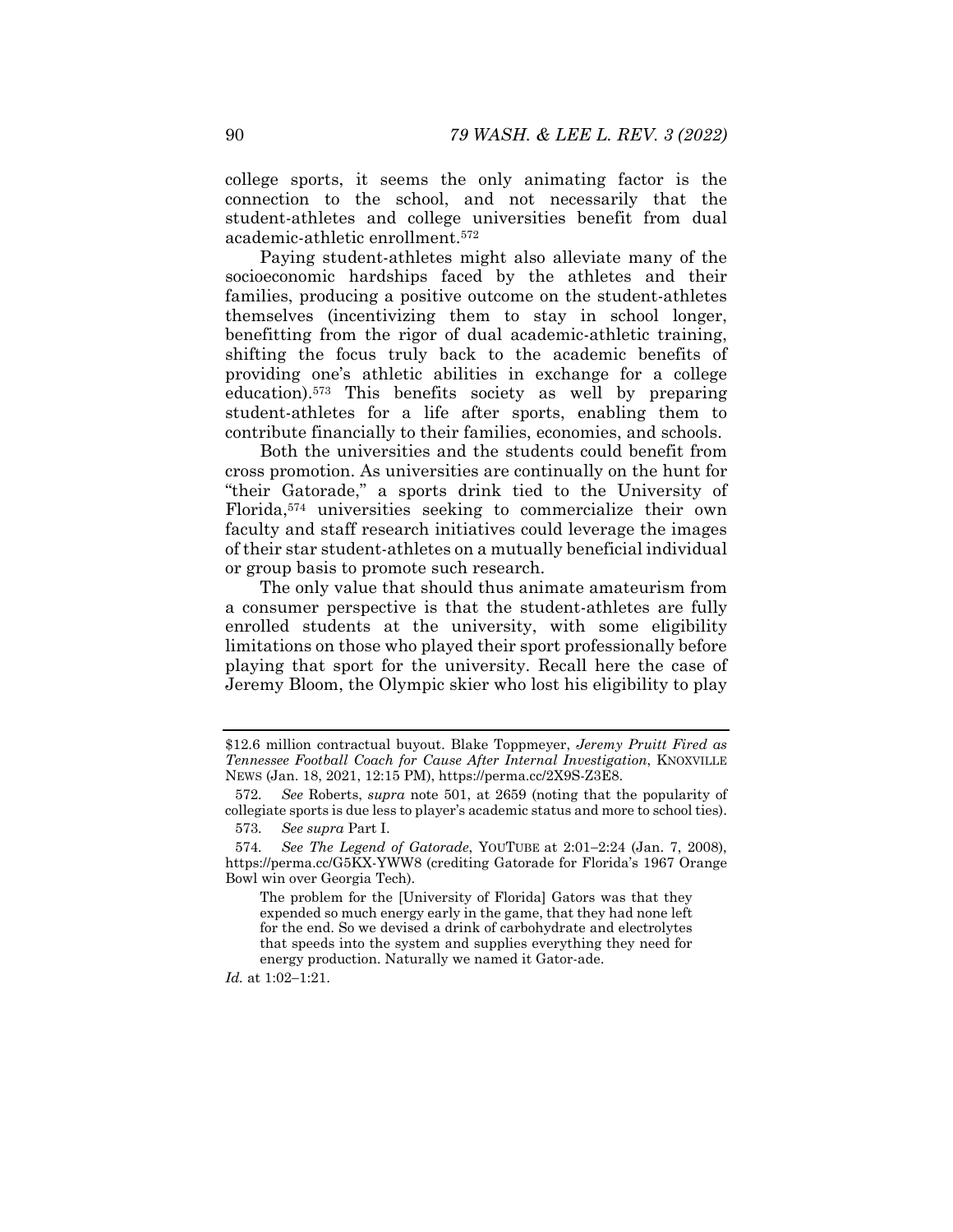college football for CU because of his skiing endorsements.575 I, among many others, disagree with the outcome of the *Bloom*  case and the subsequent gerrymandering of NCAA rules to incorporate its precedent onto men's skiing regulations.576 Mr. Bloom should have been able to play NCAA football.

Further, in agreement with *O'Bannon* and in line with the mentality of Japanese high school baseball coaches, value exists to both the student-athletes and the public in integrating athletics and academics: "There is very little levity that comes with playing high school baseball at a high level in Japan; it is a task filled with regimented training and complete devotion, heavy responsibility and historical accountability."577 Similarly, student-athletes in the United States understand the long tradition in which they play, relish in the decades-old rivalries between regional schools, and because of those loyalties and traditions undertake sacrifices to glimpse the lights of the stadium during a night game. The benefits to the student-athletes can be more comprehensive than just focusing on and training on their sport.

# IV. REASSESSING AMATEURISM UNDER THE RULE OF REASON

*Technology changes rapidly, but human nature, if it changes at all, moves at glacial speed.*  Ronald A. Smith<sup>578</sup>

Theorizing that the value of amateurism lies in an athlete's connection to and enrollment in an institution of higher learning, and potentially competitive balance, the normative implications of this finding impact both the current analysis of amateurism under the rule of reason and a potentially more robust, ethical application in action. In using this new definition

 <sup>575.</sup> Bloom v. NCAA, 93 P.3d 621, 622–23 (Colo. App. 2004).

<sup>576</sup>*. See* NCAA MANUAL, *supra* note 7, §§ 12.1.2, 12.2.1–12.2.3, 12.2.5, 12.8.3 (creating exceptions for skiing to the NCAA's amateurism rules).

 <sup>577.</sup> Tim Keown, *New Baseball Film Captures the Tournament that Made Shohei Ohtani, Yusei Kikuchi Stars*, ESPN (Jun. 29, 2020), https://perma.cc/MHZ9-6LG2. "Every baseball field in Japan is considered sacred ground, and before each game the players gather in a ruler-straight line in front of their dugouts and bow to the earth to thank it for providing the canvas for their endeavor." *Id.* 

 <sup>578.</sup> SMITH, *supra* note 80, at 208.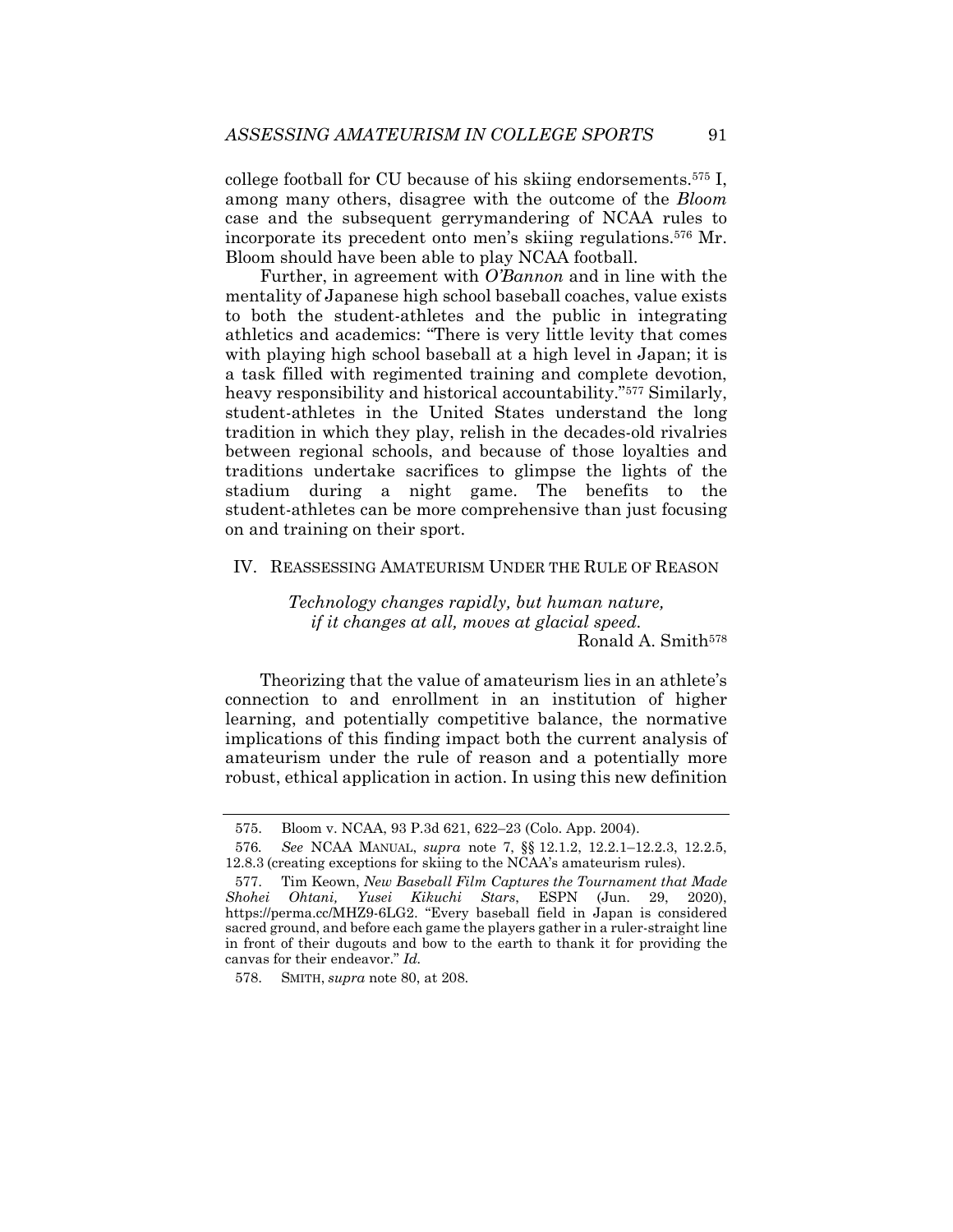of amateurism under a strict antitrust framework, one can more appropriately respond to the Ninth Circuit's insightful question in *O'Bannon II* of whether small payments to players would impact consumer preference as opposed to not paying them at all.579 One could also respond to the thornier questions of potentially paying players larger sums and how to allow full NIL commercialization on the free market consistent with antitrust values.

#### A. *Proposed Distributions Schemes for Pay for Play*

If we accept that consumers likely do not care about whether athletes are paid, then the question of how to compensate athletes becomes one of a "less restrictive alternative" that still promotes the value of amateurism. While fair-market-based approaches for compensating student-athletes based on the value of their contributions to their division might be equitable toward individual players in certain sports, as the plaintiffs in *Alston* argued,580 I posit instead that one should first determine the fair market value of each student-athlete based on sport and gender within each conference, and then distribute such payments in equal amounts to each eligible student-athlete within each conference at the end of an academic year or other set timeline.581 Considering some of the hardships that student-athletes face in season, however, I could be convinced that institutions and conferences should pay them on a monthly or even biweekly basis.

If we removed all restraints on paying student‑athletes and allowed them to negotiate for and receive the fair market value of their services, one study found that FBS football and men's basketball players would have earned at least \$6.2 billion

<sup>579</sup>*. See O'Bannon II*, 802 F.3d 1049, 1076–77 (9th Cir. 2015).

<sup>580</sup>*. See generally* Expert Report and Affidavit of Daniel A. Rascher, Ph.D., *In re* NCAA Athletic Grant-in-Aid Cap Antitrust Litig., 375 F. Supp. 3d 1058 (N.D. Cal. 2019) (No. 4:14-md-02541), 2016 WL 3671671; Schwarz, *supra* note 33.

<sup>581</sup>*. See O'Bannon I*, 7 F. Supp. 3d 955, 1008 (N.D. Cal. 2014) (outlining the different hypothetical scenarios that the trial court's injunction would prohibit).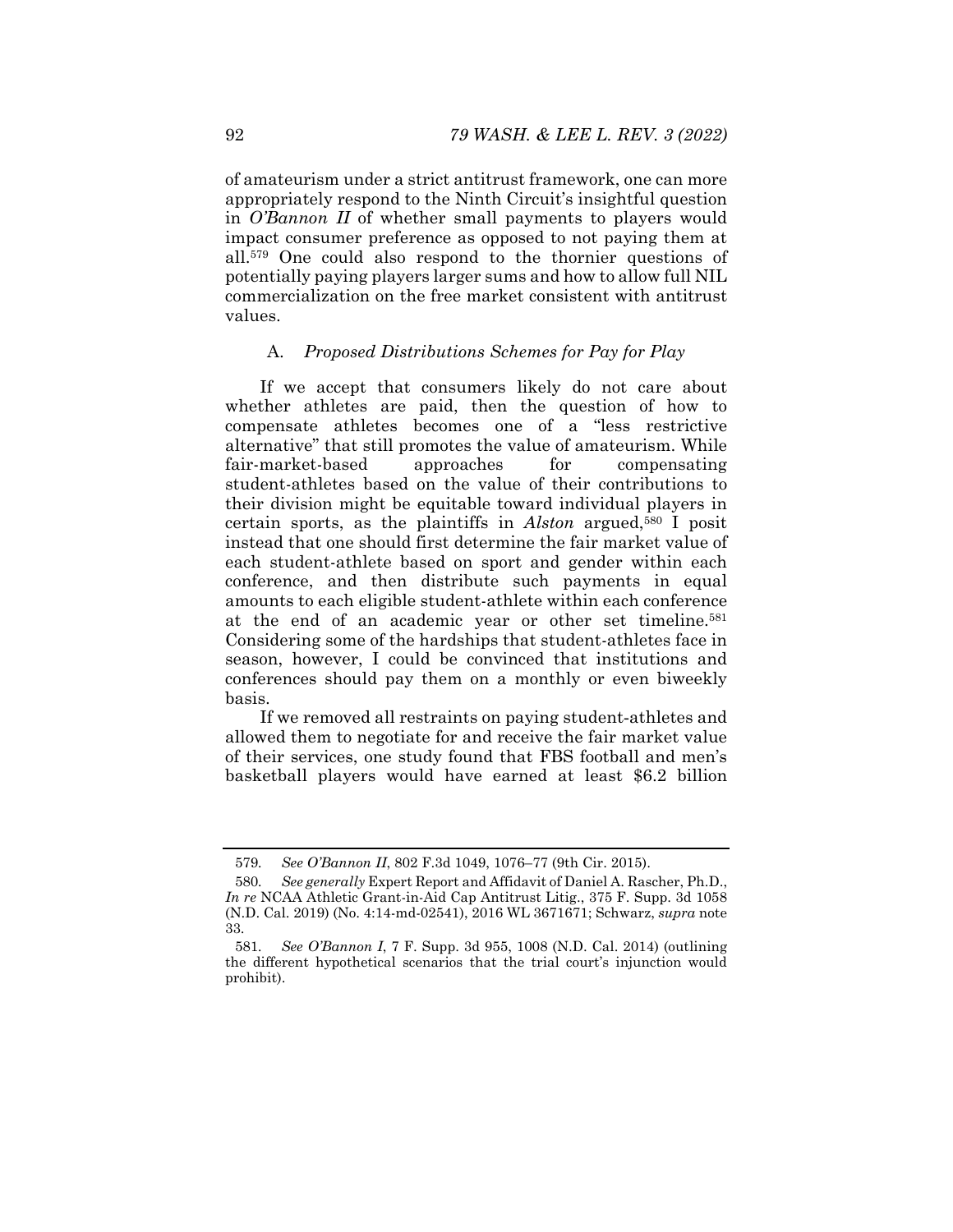between 2011 and 2015.582 While the average full athletic scholarship was worth approximately \$23,204 per year, the study estimated the average annual fair market value of "big time college football and men's basketball players to be \$137,357 and \$289,031, respectively.... Ultimately, football players receive about 17% of their fair market value while men's basketball players receive approximately 8% of theirs."583

Would we be comfortable with that level of compensation for student-athletes, i.e., would consumers stop watching if we paid Division I men's basketball players over \$200,000 a year? What if it was lower, or substantially lower, like \$10,000 a season? In 2014, the district court in *O'Bannon I* seemed to suggest, based on one expert's testimony, that \$5,000 put into a trust for a student-athlete to receive after graduation for each year of play might be reasonable.584 But that portion was reversed on appeal.585 The NCAA's study, which the district court in *O'Bannon I* weighed lightly,586 did provide some probative value in showing that 53 percent of the public is less likely to watch or attend games if star players are paid more than non-stars.587

Finally, while dominant law and economics theories strip economic rules of morality considerations, focusing solely on economic efficiency from a consumer welfare perspective, Stucke

*Id.* at 12.

<sup>582</sup>*. See* RAMOJI HUMA & ELLEN J. STAUROWSKY, THE \$6 BILLION HEIST: ROBBING COLLEGE ATHLETES UNDER THE GUISE OF AMATEURISM 3 (2012), https://perma.cc/8GTE-CWWW (PDF).

<sup>583</sup>*. Id.* 

In 2011, the NFL reached an agreement with players that they would share at least 46.5% of the revenue generated by the league while the NBA owners agreed to a 50% revenue-sharing standard for its players. Those standards were applied to the revenue reported by colleges' and universities' football and basketball revenues to better gauge the value of the college players that participate in these sports.

<sup>584</sup>*. O'Bannon I*, 7 F. Supp. 3d at 1006–07.

<sup>585.</sup> *O'Bannon II*, 802 F.3d at 1078-79.

<sup>586</sup>*. See O'Bannon I*, 7 F. Supp. 3d at 975–76 ("These responses suggest that some respondents did not understand or did not take seriously some of the survey questions and illustrate the limits of Dr. Dennis's conclusions.").

 <sup>587.</sup> Transcript of Testimony of Defendants' Expert, John Dennis at 2664, *O'Bannon I*, 7 F. Supp. 3d 955 (N.D. Cal. 2014), ECF No. 267, https://perma.cc/VC98-KGCS (PDF).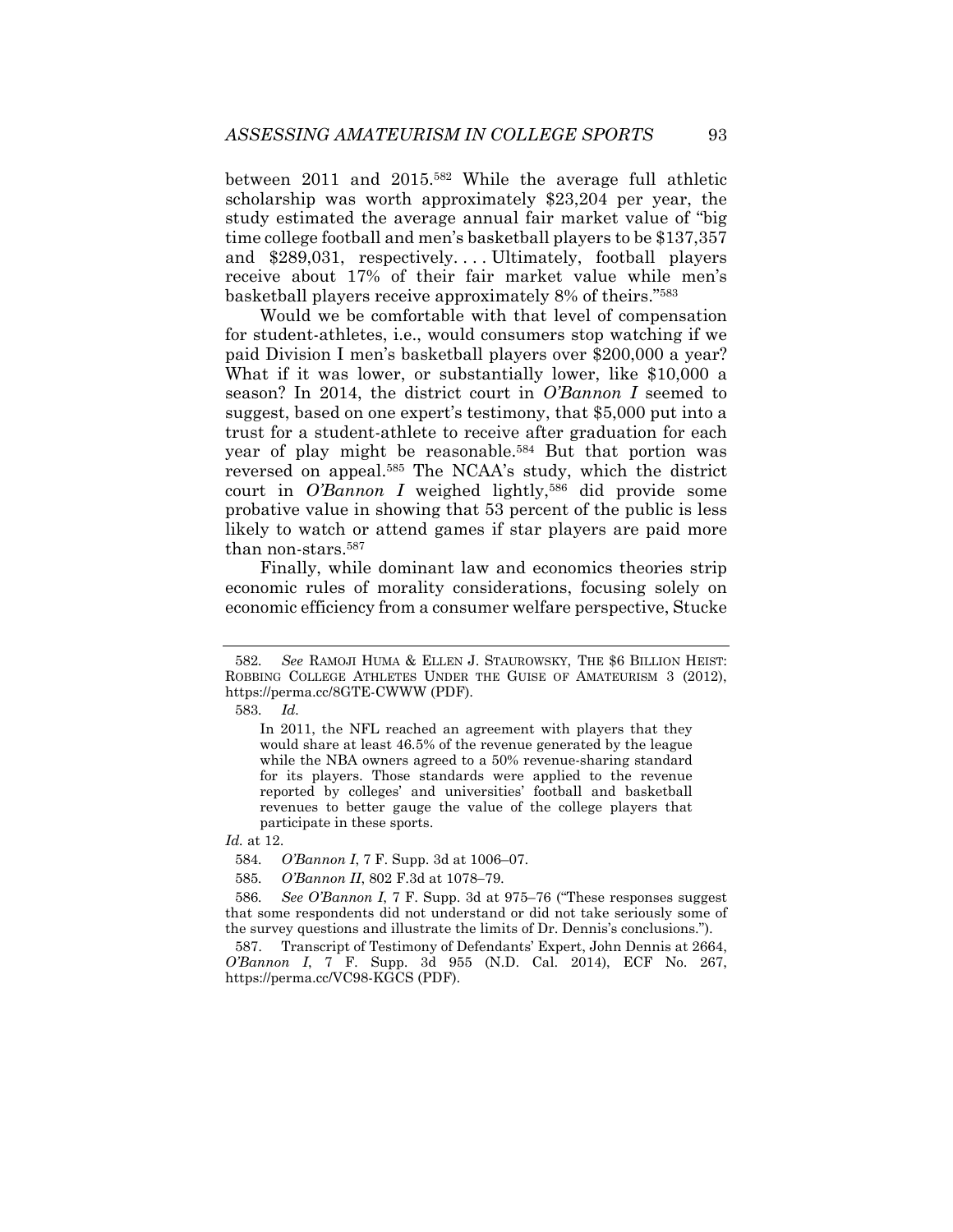argues that antitrust rules and economic safeguards should (and arguably already do) have a basis in morality and what the public perceives as acceptable and fair behavior.588 Antitrust doctrine is not the only body of law regulating college athletes. Title IX also requires equal opportunities and funds for men's and women's college sports.589 Simply paying all student-athletes their free-market value would likely run afoul of this requirement,590 as well as fail to address many of the inequities facing the majority of student-athletes who do not play men's football or basketball at a Division I conference school.591

Setting the fair market value per player by conference also maintains the existing competitiveness of the conferences and at least attempts to promote competitiveness more directly than amateurism's current rules. Conferences have regional alliances and loyalties at heart and have already historically impacted NCAA rules in furtherance of players' well-beings and in the name of promoting competition when working in concert.592 An equal payment to all student-athletes at an institution and within a conference takes those equitable and moral factors into account, in the way the NCAA purports to do.<sup>593</sup>

#### B. *Proposed Application to NIL Commercialization*

#bringbackncaafootball. Consumers are demanding student-athlete NIL commercialization.594 And under this new definition of amateurism, student-athletes should be able to

<sup>588</sup>*. See* Steinbaum & Stucke, *supra* note 75, at 598–99.

<sup>589</sup>*. See* Education Amendments Act of 1972, 20 U.S.C. § 1681(a) ("No person in the United States shall, on the basis of sex, be excluded from participation in, be denied the benefits of, or be subjected to discrimination under any education program or activity receiving Federal financial assistance . . . .").

<sup>590</sup>*. But see* Schwarz, *supra* note 33, at 59–62 (contesting that payments would violate Title IX and analyzing the impact of proposed payment schemes).

<sup>591.</sup> See supra Parts I-II.

<sup>592</sup>*. See* Sanderson & Siegfried, *supra* note 9, at 187, 192, 203.

<sup>593</sup>*. See* Sundram, *supra* note 62, at 569 ("This tradeoff [of balancing athlete notoriety and payment amount considerations] is necessary to preserve the spirit of amateurism and allow the NCAA to distinguish itself from professional leagues.").

<sup>594</sup>*. #bringbackncaafootball*, TWITTER, https://perma.cc/3Z43-W6F7.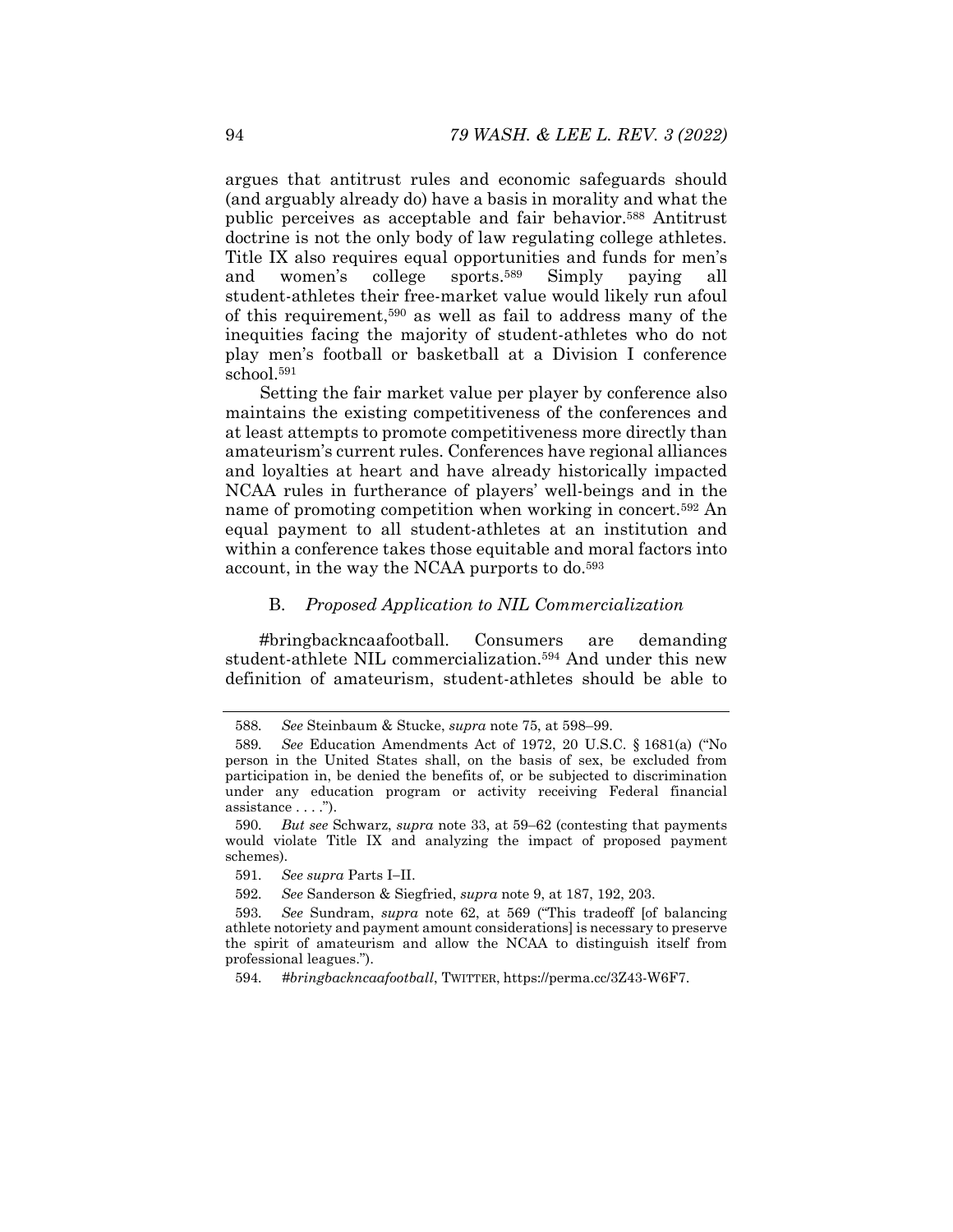commercialize their names, images, and likenesses while enrolled in college. The NCAA is moving in this direction, but begrudgingly and only in response to concerted state action. Student-athletes should be able to receive compensation for the use of their NILs on both a group licensing and individual basis, with some mentorship and guidance.

Less restrictive alternatives exist regarding student-athlete NIL commercialization that would still promote and preserve dual academic-athletic enrollment. Student-athletes should be able to share in the commercialization of their names, images, and likenesses, on both a group licensing basis and an individual basis. Student-athletes should have an active role in negotiating for and a share in the commercialization of their NILs. As previously implicated in Part II, student-athletes are, in fact, invested in and have proven capable of organizing and negotiating on their own behalf.

In 2015, Northwestern University football players attempted to unionize, and the National Labor Relations Board's (NLRB) Chicago regional director initially determined that the players were "employees" under the National Labor Relations Act of 1935,595 thus giving the players the right to bargain collectively and obtain union representation.596 The full NLRB vacated this decision because it lacked jurisdiction, emphasizing that it could not decide whether college athletes were employees because it only has jurisdiction over private employers.597 Given the "symbiotic" relationship between the NCAA, the various conferences, and member schools, the NLRB lacked sufficient jurisdiction to allow the private schools to unionize.598

The implications that student-athletes should not receive a share of group licensing deals or that conferences are best suited to negotiate for group licensing without student-athletes' input are simply incorrect. Student-athletes should become stakeholders in such conference group licensing deals, not only as third-party beneficiaries in the receipt of funds, but also as

 <sup>595. 29</sup> U.S.C. § 152(3) (defining "employee").

 <sup>596.</sup> Nw. Univ., 362 N.L.R.B. 1350, 1356 (2015).

<sup>597</sup>*. Id.*

<sup>598</sup>*. Id.* at 1353–54.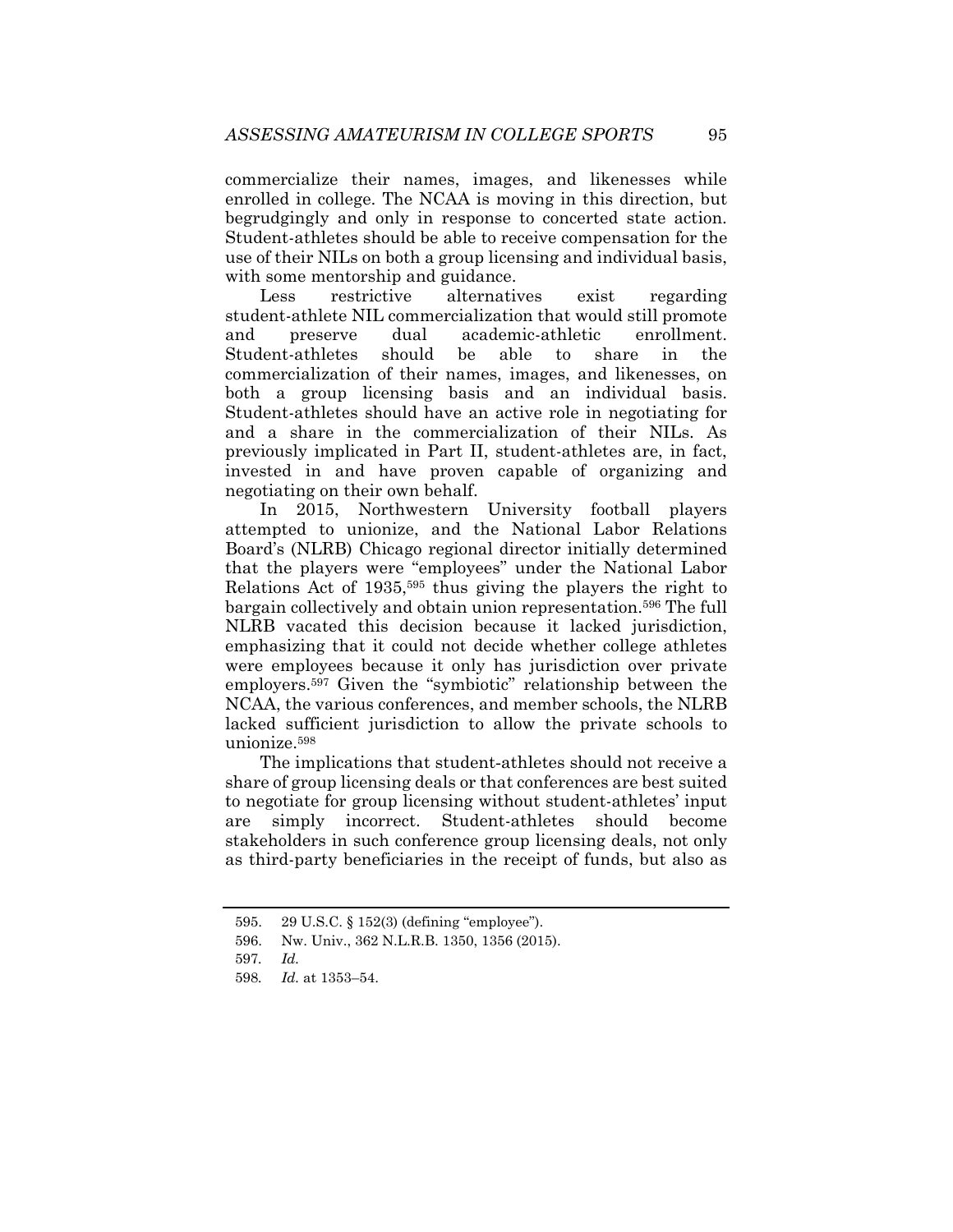parties to the original negotiation. Such representation at the initial deal stage could also potentially increase overall licensing and advertising revenue because of the strong negotiating power any organized student-athlete group could leverage after such initial rule changes.

As the California and other state acts implore, student-athletes should also be allowed to commercialize their own NILs on an individual basis while in college. With some training and guidance, student-athletes are more than capable of actively or passively commercializing their NILs. Further, institutions should proactively advise student-athletes of their legal rights or provide authorized agents, 599 as well as subject all student-athletes to a rigorous overview on commercialization and endorsement deals.600 Notably, the California act allows an institution to prevent a student-athlete from accepting a deal or promotion that might conflict with an institutional deal.601 This broad exception could theoretically disempower student-athletes who might want to promote, for example, a local or start-up athletic shoe designer.<sup>602</sup> To account for potential conflicts between the institution and a student-athlete's individual promotion, such individual deals should be brought before a conflicts committee. Such a committee ideally would include institutional, athletics' compliance, legal, and student-athlete representation. For example, it might carve out a regional advertising or promotional market for a promotion of a local shoe designer.

But because of a student-athlete's ties to a particular school, such a committee could also consider the ethical and moral implications of a student-athlete's individual deal. Though it is questionable whether consumers care about the tawdry and often salacious stories surrounding, for example, recruiting violations, playing for a school and representing something larger than oneself might require imposing some morality-based

<sup>599</sup>*. See* Sundram, *supra* note 62, at 567 (arguing that lawyers should be provided to athletes without cost).

 <sup>600.</sup> Some state NIL statutes already require that universities provide student-athletes with mentorship and financial guidance. *See, e.g.*, H.B. 404, 2021 Reg. Sess. (Ala. 2021).

 <sup>601.</sup> S.B. 206, 2079 Leg., Reg. Sess. (Cal. 2019) (codified at Cal. Educ. Code § 67456).

<sup>602</sup>*. See* Bank, *supra* note 17, at 112.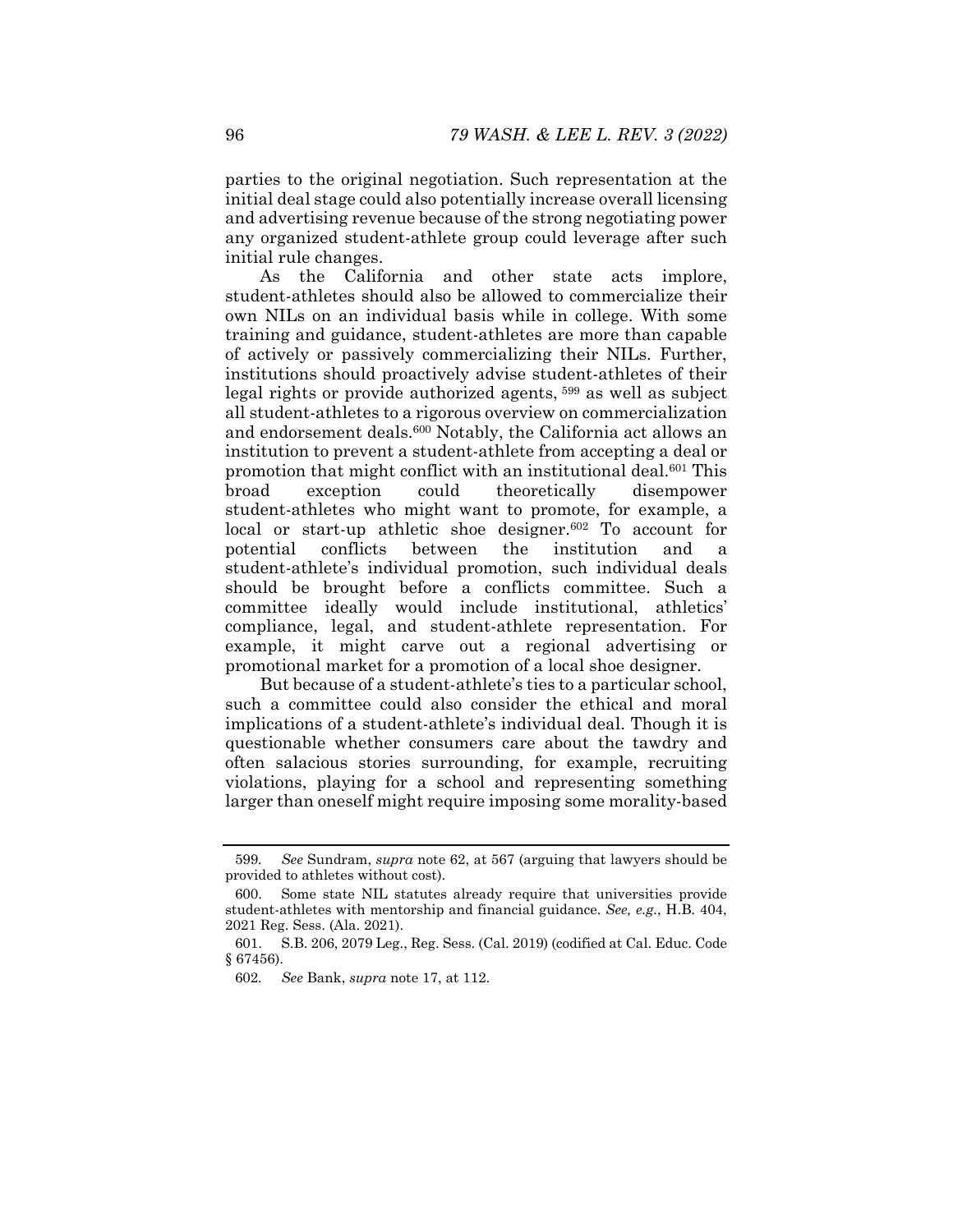limits. For instance, should a student-athlete be allowed to promote a sport-betting app or a local strip club? Again, I'm not entirely convinced that the public would care overall, but regionally based consumers might, and more research needs to be conducted on whether general and regional consumers care about the ethical morals of their players.

### C. *Counterarguments: Testing This Theory*

The amateurism rule is outdated and exploitative. It needs reassessment. And right now, everyone from the Senate to the Supreme Court, to the NCAA and its member institutions are exploring how to end the inequity. The arguments posed in this Article are meant to inform all such potential policymakers and stakeholders, with an understanding that its theories are untested and need further study. But here I'd like to address some potential counterarguments to this Article's approach.

1. Antitrust Is the Appropriate Approach.

Because of the strict rigidity of and sole theoretical concern for consumer value, one could argue that antitrust doctrine is not the appropriate approach to remedy the inequities of the current distribution system. While the antitrust rule of reason analysis might focus solely on consumer preference, the fact remains that the Sherman Act's jurisdiction includes contracts made in restraint of trade.603 In any other context, these claims would fall under the Sherman Act.<sup>604</sup> Just because we've always exempted them or just because we have students as a stakeholder instead of professionals does not mean that antitrust reasoning is inapplicable.605

Not only is antitrust law the appropriate approach, but utilizing it appropriately can disrupt the current payment schemes. By reassessing the definition of amateurism under a rule of reason analysis, judicial doctrine or policy makers can establish a floor of acceptable limitations below which the NCAA and any other association governing college athletes cannot fall.

 <sup>603.</sup> Edelman, *supra* note 335, at 70–71.

<sup>604</sup>*. See id.* at 82.

<sup>605</sup>*. See* NCAA v. Alston, 141 S. Ct 2141, 2162 (2021) (applying the rule of reason when evaluating rules limiting education-related benefits).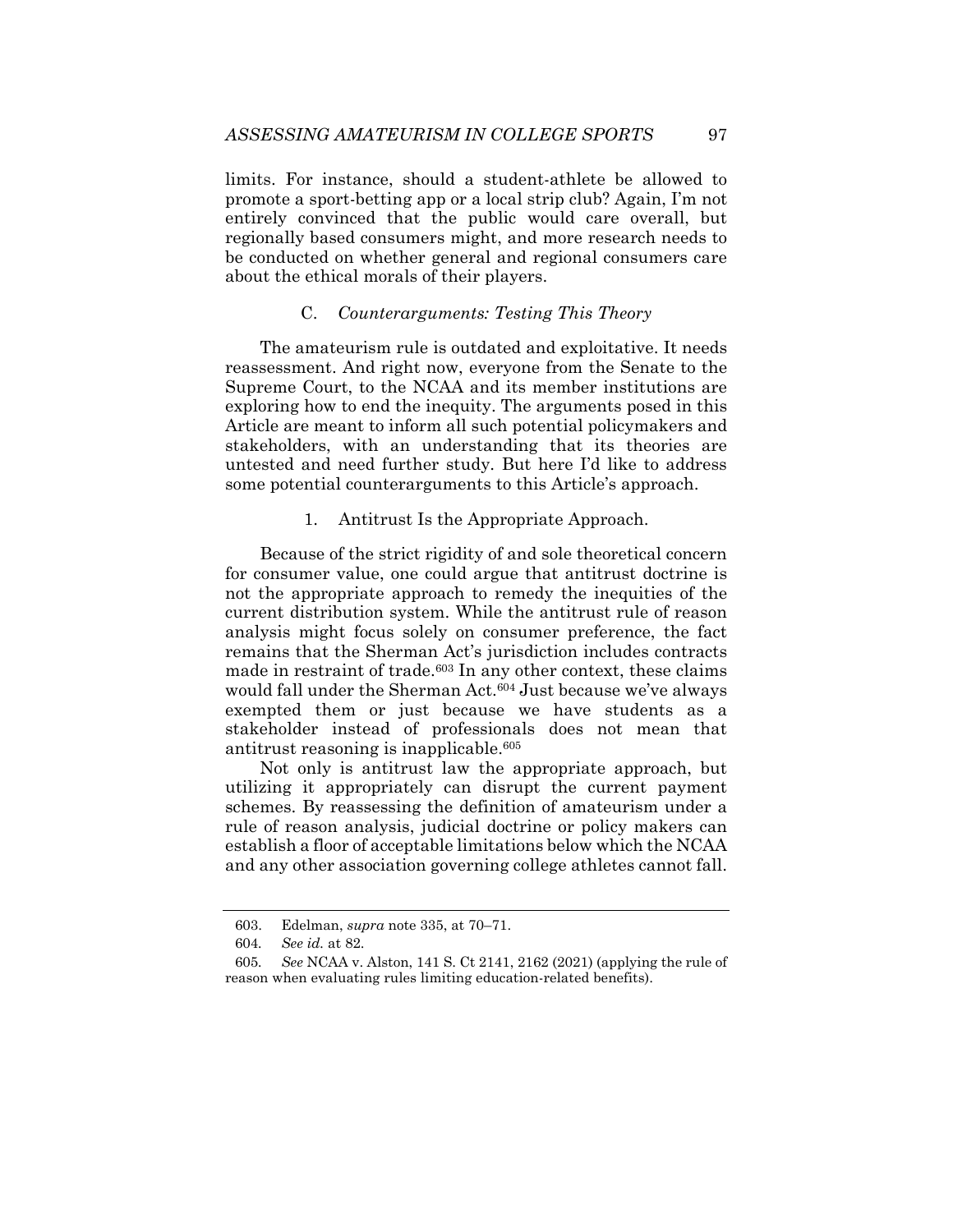After that, the concern for judicial rewriting of amateurism rules will have less impact because the NCAA, its member institutions, and other interested constituents (including student-athletes) will implement rules that the market will likely respond to regardless. If the NCAA and its member institutions fail to rewrite its amateurism rules, I have little doubt that competing associations, potentially with support from state legislatures, will emerge to rival the NCAA.606 One way or another, the market will cause the NCAA to change its ways, and the most powerful weapon in this war of attrition could be antitrust law. But, again, if used correctly.

2. You're Not Just a Joint Venture; You're a Cartel.

Despite the NCAA's arguments in its petition to the Supreme Court that its ruling would impact not only the NCAA but all future agreements between contracting parties, <sup>607</sup> that might not be a negative outcome of judicial precedent. The NCAA's agreement with its member institutions might be considered a joint venture, but that does not exempt it from antitrust laws, especially when the joint venture operates like an impermissible cartel—exactly the type of behavior antitrust law was created to deter.608 If such a ruling impacts all future cartels from exploiting their labor market, maybe that is precisely what we want.

# 3. We Can Still Maintain Distinctions between College and Professional Sports.

Although the Ninth Circuit admonishes that not paying players "is precisely what makes them amateurs," 609 and others might agree with that, we don't know that for sure from a consumer perspective. The Ninth Circuit was right that the

<sup>606</sup>*. See, e.g.*, J. Brady McCollough, *Forget the NCAA: Startup Basketball League to Offer Prep Players Pay, Plus Education*, L.A. TIMES (Oct. 26, 2019, 9:00 AM), https://perma.cc/D9MF-E63X (reporting on "a college basketball league that would challenge the NCAA by offering salaries ranging from \$50,000 to \$150,000 to the top prep players nationally and internationally, while setting them up with a clear path to higher education").

 <sup>607.</sup> Petition for Writ of Certiorari, *supra* note 23, at 31.

<sup>608</sup>*. See* Steinbaum & Stucke, *supra* note 75, at 596.

<sup>609</sup>*. O'Bannon II*, 802 F.3d 1049, at 1076–78 (9th Cir. 2015).